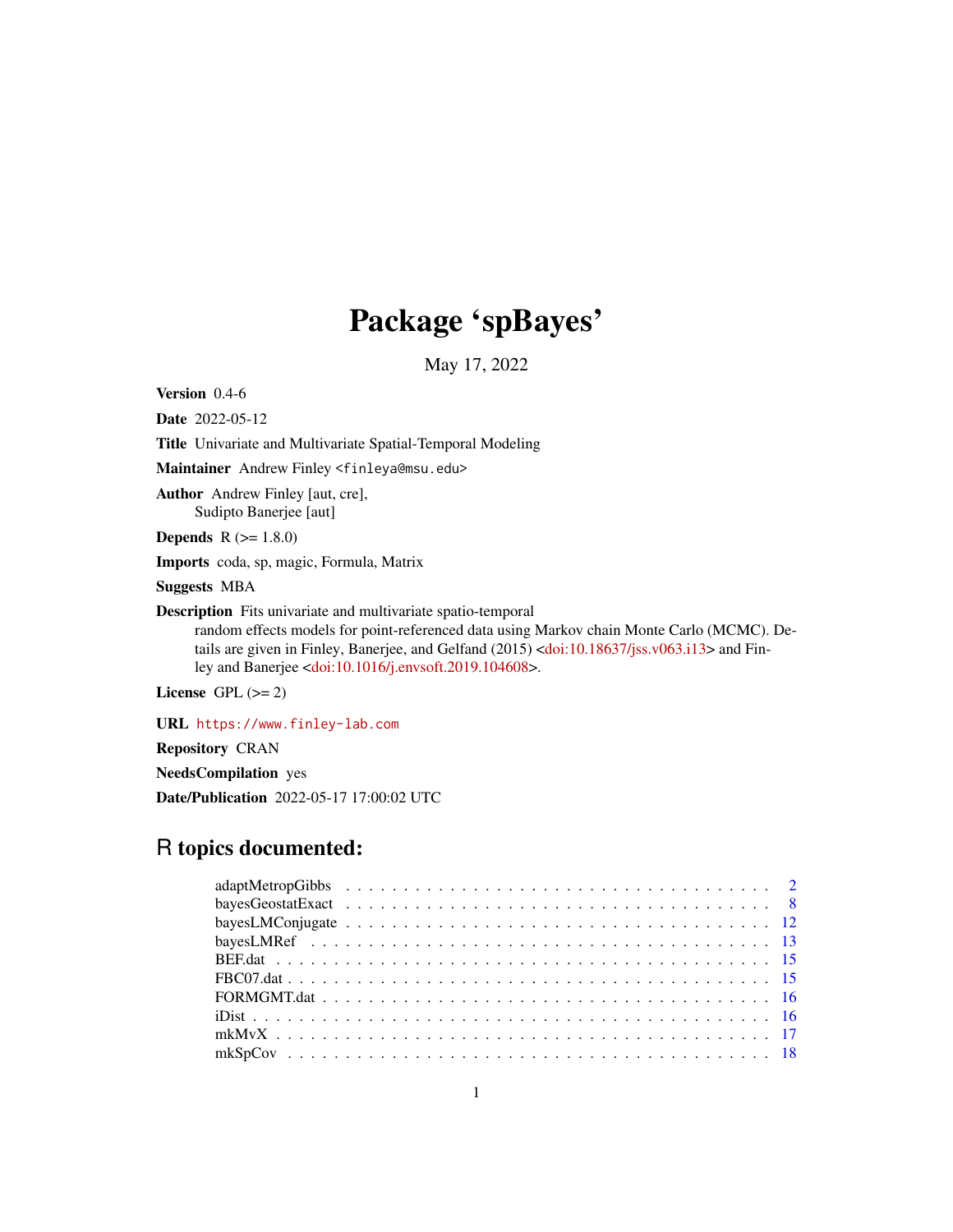# <span id="page-1-0"></span>2 adaptMetropGibbs

| Index | 76 |
|-------|----|

adaptMetropGibbs *Adaptive Metropolis within Gibbs algorithm*

# Description

Markov chain Monte Carlo for continuous random vector using an adaptive Metropolis within Gibbs algorithm.

# Usage

```
adaptMetropGibbs(ltd, starting, tuning=1, accept.rate=0.44,
                batch = 1, batch.length=25, report=100,
                verbose=TRUE, ...)
```
# Arguments

| ltd         | an R function that evaluates the log target density of the desired equilibrium<br>distribution of the Markov chain. First argument is the starting value vector<br>of the Markov chain. Pass variables used in the 1td via the  argument of<br>aMetropGibbs. |
|-------------|--------------------------------------------------------------------------------------------------------------------------------------------------------------------------------------------------------------------------------------------------------------|
| starting    | a real vector of parameter starting values.                                                                                                                                                                                                                  |
| tuning      | a scalar or vector of initial Metropolis tuning values. The vector must be of<br>length (starting). If a scalar is passed then it is expanded to length (starting).                                                                                          |
| accept.rate | a scalar or vector of target Metropolis acceptance rates. The vector must be of<br>length(starting). If a scalar is passed then it is expanded to length(starting).                                                                                          |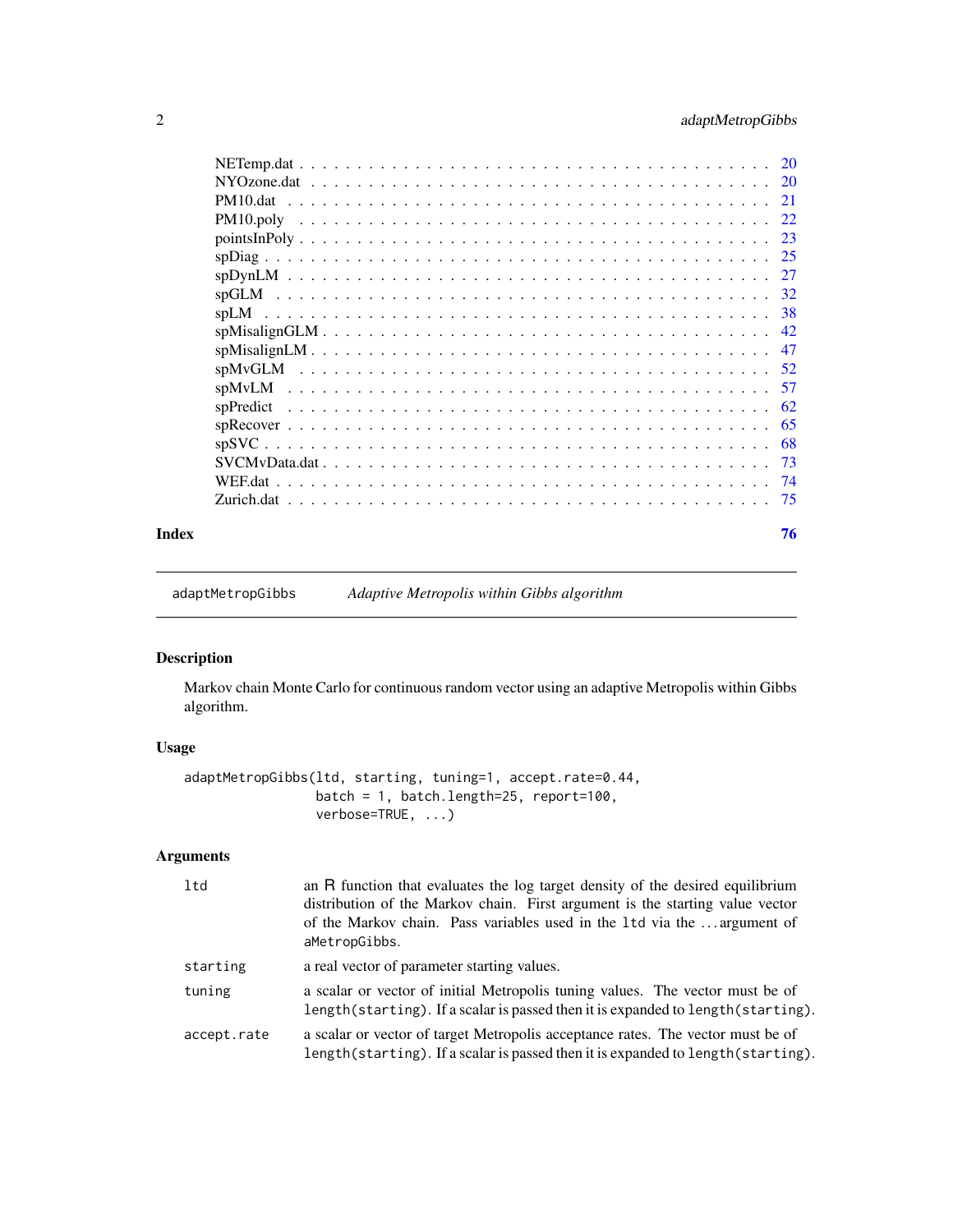# adaptMetropGibbs 3

| batch        | the number of batches.                                                                                     |
|--------------|------------------------------------------------------------------------------------------------------------|
| batch.length | the number of sampler iterations in each batch.                                                            |
| report       | the number of batches between acceptance rate reports.                                                     |
| verbose      | if TRUE, progress of the sampler is printed to the screen. Otherwise, nothing is<br>printed to the screen. |
| .            | currently no additional arguments.                                                                         |

# Value

A list with the following tags:

| a coda object of posterior samples for the parameters.   |
|----------------------------------------------------------|
| the Metropolis acceptance rate at the end of each batch. |
|                                                          |
|                                                          |
|                                                          |
|                                                          |
|                                                          |
|                                                          |

# Note

This function is a rework of Rosenthal (2007) with some added niceties.

# Author(s)

Andrew O. Finley <finleya@msu.edu>, Sudipto Banerjee <sudiptob@biostat.umn.edu>

# References

Roberts G.O. and Rosenthal J.S. (2006). Examples of Adaptive MCMC. [http://probability.](http://probability.ca/jeff/ftpdir/adaptex.pdf) [ca/jeff/ftpdir/adaptex.pdf](http://probability.ca/jeff/ftpdir/adaptex.pdf) Preprint.

Rosenthal J.S. (2007). AMCMC: An R interface for adaptive MCMC. *Computational Statistics and Data Analysis*. 51:5467-5470.

```
## Not run:
rmvn <- function(n, mu=0, V = matrix(1)){
  p <- length(mu)
  if(any(is.na(match(dim(V),p))))
    stop("Dimension problem!")
  D \leftarrow \text{chol}(V)t(matrix(rnorm(n*p), ncol=p)%*%D + rep(mu,rep(n,p)))
}
```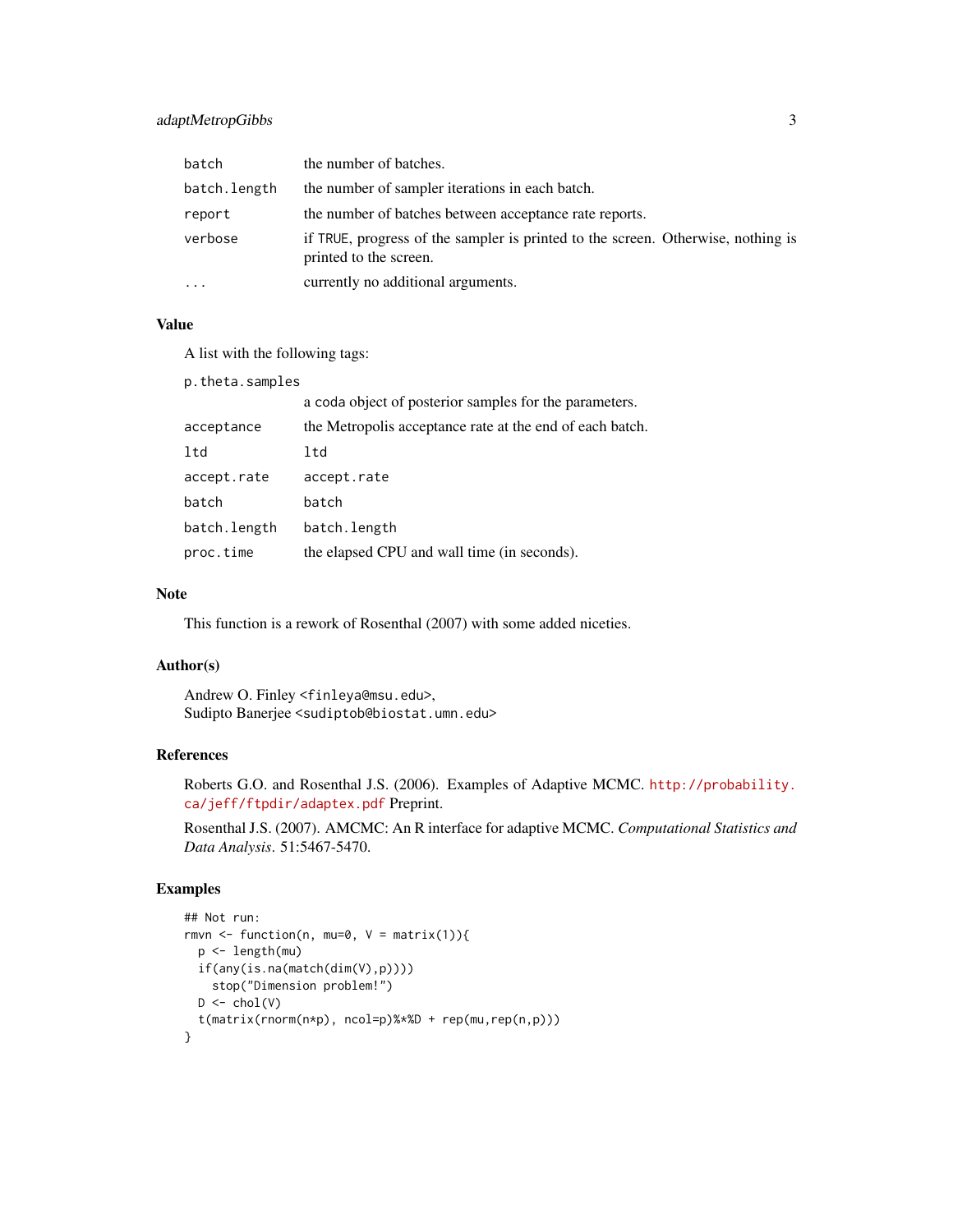```
###########################
##Fit a spatial regression
###########################
set.seed(1)
n <- 50
x <- runif(n, 0, 100)
y <- runif(n, 0, 100)
D <- as.matrix(dist(cbind(x, y)))
phi <- 3/50
sigmasq <- 50
tausq <-20mu < - 150s <- (sigmasq*exp(-phi*D))
w \leftarrow rmvn(1, rep(0, n), s)Y \leq -rmvn(1, rep(mu, n) + w, tausq*diag(n))X <- as.matrix(rep(1, length(Y)))
##Priors
##IG sigma^2 and tau^2
a.sig <- 2
b.size \leftarrow 100a.tau <- 2
b.tau <- 100
##Unif phi
a.phi <- 3/100
b.phi <- 3/1
##Functions used to transform phi to continuous support.
logit <- function(theta, a, b){log((theta-a)/(b-theta))}
logit.inv <- function(z, a, b){b-(b-a)/(1+exp(z))}
##Metrop. target
target <- function(theta){
  mu.cand <- theta[1]
  sigmasq.cand <- exp(theta[2])
  tausq.cand <- exp(theta[3])
  phi.cand <- logit.inv(theta[4], a.phi, b.phi)
  Sigma <- sigmasq.cand*exp(-phi.cand*D)+tausq.cand*diag(n)
  SigmaInv <- chol2inv(chol(Sigma))
  logDetSigma <- determinant(Sigma, log=TRUE)$modulus[1]
  out \leq (
          ##Priors
          -(a.sig+1)*log(sigmasq.cand) - b.sig/sigmasq.cand
          -(a.tau+1)*log(tausq.cand) - b.tau/tausq.cand
          ##Jacobians
          +log(sigmasq.cand) + log(tausq.cand)
```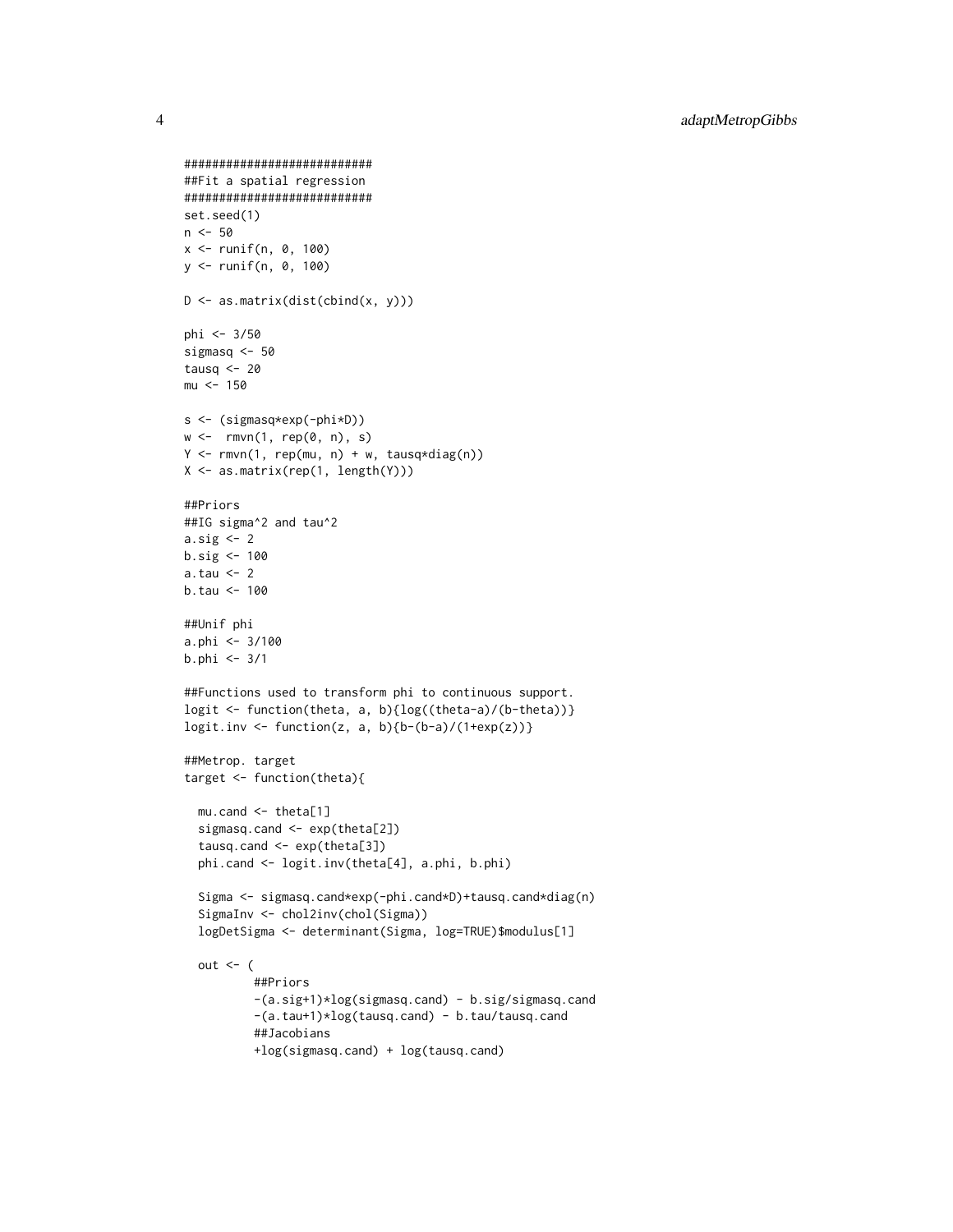```
+log(phi.cand - a.phi) + log(b.phi -phi.cand)
          ##Likelihood
          -0.5*logDetSigma-0.5*(t(Y-X%*%mu.cand)%*%SigmaInv%*%(Y-X%*%mu.cand))
          \lambdareturn(out)
}
##Run a couple chains
n.batch <- 500
batch.length <- 25
inits \leq c(0, \log(1), \log(1), \log(t(3/10, \alpha.\text{phi}, \text{b.phi}))chain.1 <- adaptMetropGibbs(ltd=target, starting=inits,
                            batch=n.batch, batch.length=batch.length, report=100)
inits <- c(500, log(100), log(100), logit(3/90, a.phi, b.phi))
chain.2 <- adaptMetropGibbs(ltd=target, starting=inits,
                            batch=n.batch, batch.length=batch.length, report=100)
##Check out acceptance rate just for fun
plot(mcmc.list(mcmc(chain.1$acceptance), mcmc(chain.2$acceptance)))
##Back transform
chain.1$p.theta.samples[,2] <- exp(chain.1$p.theta.samples[,2])
chain.1$p.theta.samples[,3] <- exp(chain.1$p.theta.samples[,3])
chain.1$p.theta.samples[,4] <- 3/logit.inv(chain.1$p.theta.samples[,4], a.phi, b.phi)
chain.2$p.theta.samples[,2] <- exp(chain.2$p.theta.samples[,2])
chain.2$p.theta.samples[,3] <- exp(chain.2$p.theta.samples[,3])
chain.2$p.theta.samples[,4] <- 3/logit.inv(chain.2$p.theta.samples[,4], a.phi, b.phi)
par.names <- c("mu", "sigma.sq", "tau.sq", "effective range (-log(0.05)/phi)")
colnames(chain.1$p.theta.samples) <- par.names
colnames(chain.2$p.theta.samples) <- par.names
##Discard burn.in and plot and do some convergence diagnostics
chains <- mcmc.list(mcmc(chain.1$p.theta.samples), mcmc(chain.2$p.theta.samples))
plot(window(chains, start=as.integer(0.5*n.batch*batch.length)))
gelman.diag(chains)
##########################
##Example of fitting a
##a non-linear model
##########################
##Example of fitting a non-linear model
set.seed(1)
########################################################
##Simulate some data.
########################################################
```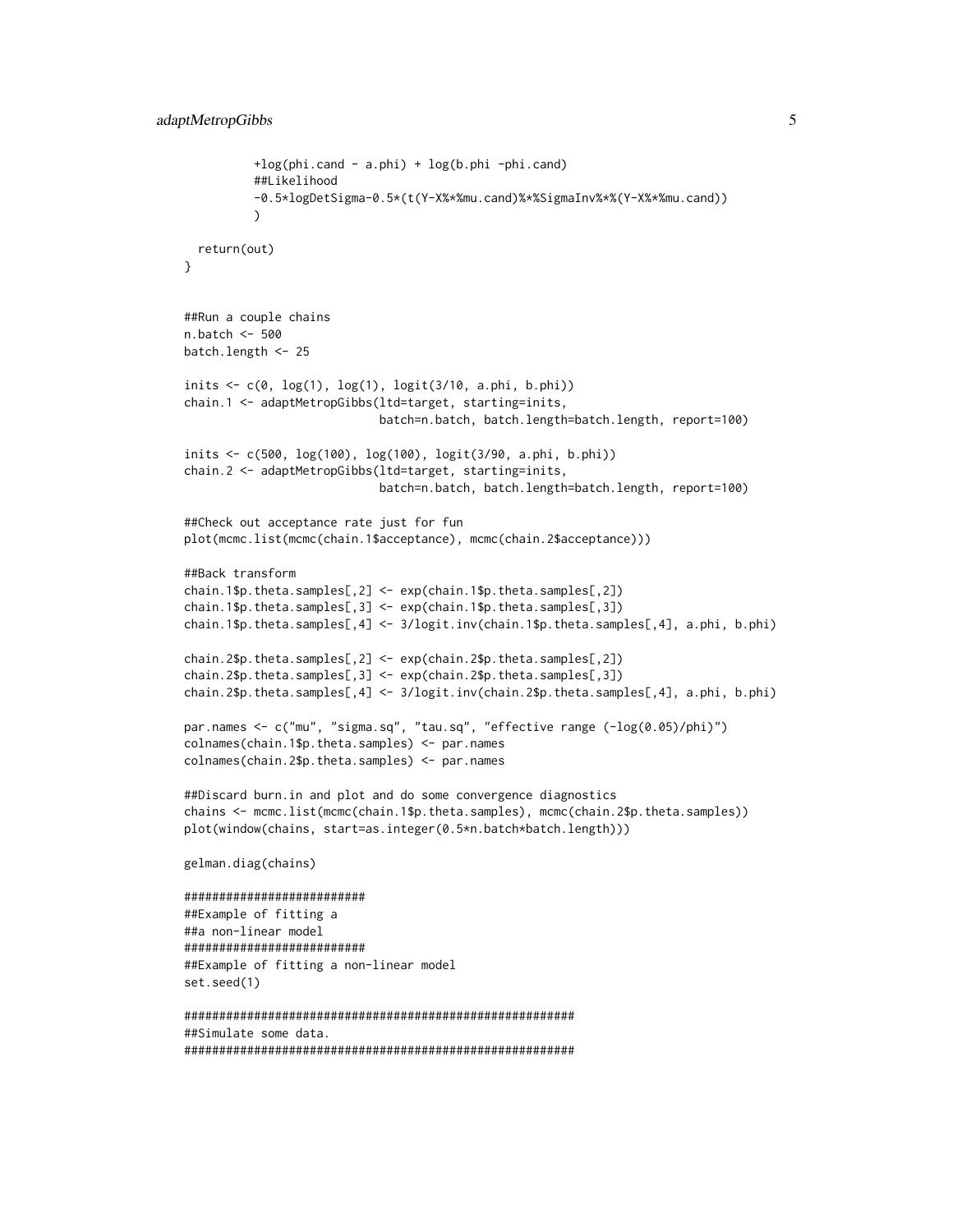```
a <- 0.1 #-Inf < a < Inf
b \le 0.1 #b > 0c \le -0.2 #c > 0tau.sq <- 0.1 #tau.sq > 0fn \leq function(a,b,c,x){
  a+b*exp(x/c)
}
n <- 200
x \leq -\text{seq}(0,1,0.01)y <- rnorm(length(x), fn(a,b,c,x), sqrt(tau.sq))
##check out your data
plot(x, y)
########################################################
##The log target density
########################################################
##Define the log target density used in the Metrop.
ltd <- function(theta){
  ##extract and transform as needed
  a \leftarrow \text{theta}[1]b \leftarrow \exp(\text{theta}[2])c \leq - \exp(\text{theta}[3])tau.sq \leq exp(theta[4])
  y.hat <- fn(a, b, c, x)
  ##likelihood
  logl <- sum(dnorm(y, y.hat, sqrt(tau.sq), log=TRUE))
  ##priors IG on tau.sq and normal on a and transformed b, c, d
  logl <- (logl
           -(IG.a+1)*log(tau.sq)-IG.b/tau.sq
           +sum(dnorm(theta[1:3], N.mu, N.v, log=TRUE))
           \mathcal{L}##Jacobian adjustment for tau.sq
  logl <- logl+log(tau.sq)
  return(logl)
}
########################################################
##The rest
########################################################
##Priors
IG.a \leq 2
IG.b < -0.01
```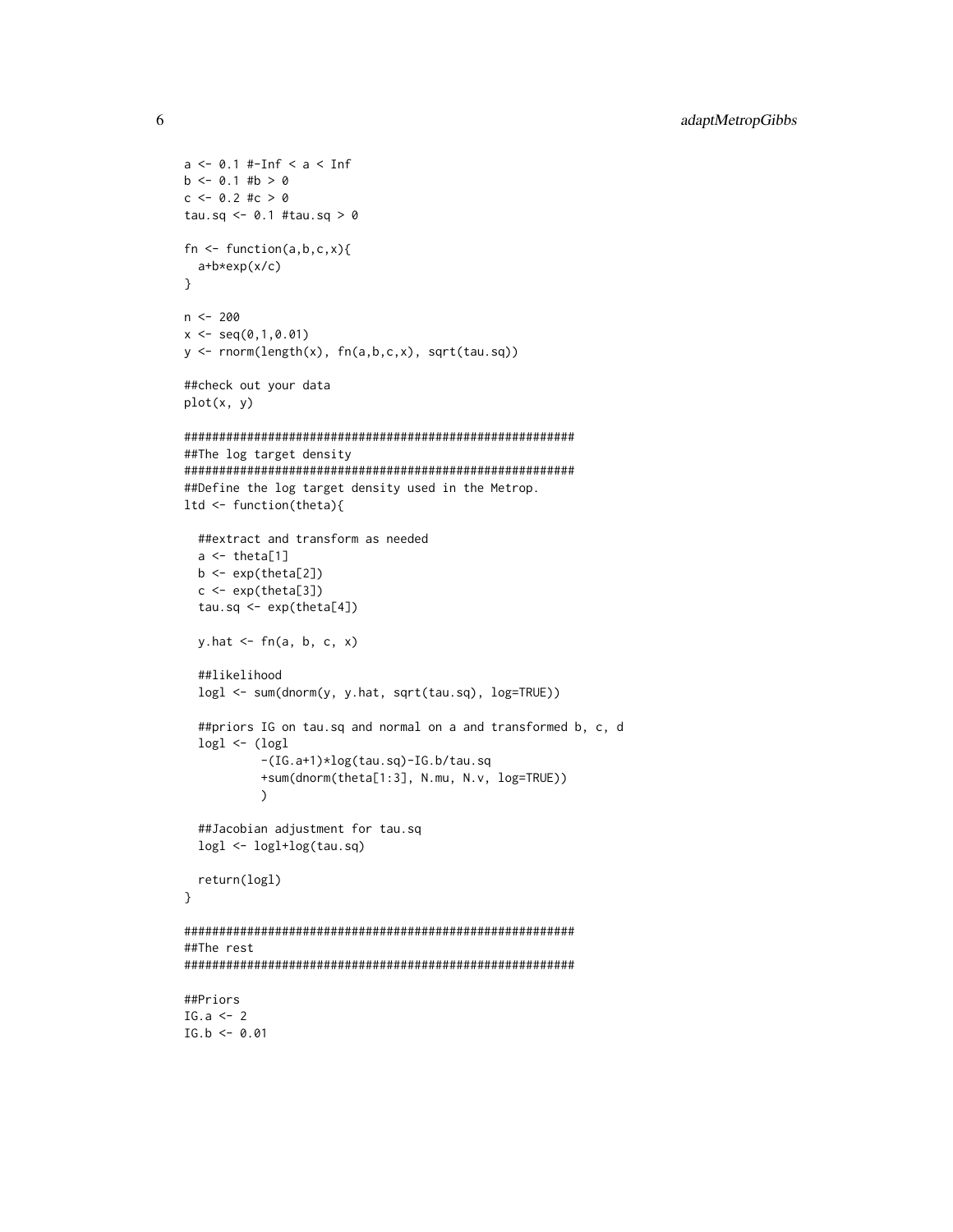# adaptMetropGibbs 7

```
N.mu < -0N.v < -10theta.tuning <- c(0.01, 0.01, 0.005, 0.01)
##Run three chains with different starting values
n.batch <- 1000
batch.length <- 25
theta.starting \leq c(0, \log(0.01), \log(0.6), \log(0.01))run.1 <- adaptMetropGibbs(ltd=ltd, starting=theta.starting, tuning=theta.tuning,
                           batch=n.batch, batch.length=batch.length, report=100)
theta.starting \leq c(1.5, \log(0.05), \log(0.5), \log(0.05))run.2 <- adaptMetropGibbs(ltd=ltd, starting=theta.starting, tuning=theta.tuning,
                          batch=n.batch, batch.length=batch.length, report=100)
theta.starting \leq c(-1.5, \log(0.1), \log(0.4), \log(0.1))run.3 <- adaptMetropGibbs(ltd=ltd, starting=theta.starting, tuning=theta.tuning,
                           batch=n.batch, batch.length=batch.length, report=100)
##Back transform
samples.1 <- cbind(run.1$p.theta.samples[,1], exp(run.1$p.theta.samples[,2:4]))
samples.2 <- cbind(run.2$p.theta.samples[,1], exp(run.2$p.theta.samples[,2:4]))
samples.3 <- cbind(run.3$p.theta.samples[,1], exp(run.3$p.theta.samples[,2:4]))
samples <- mcmc.list(mcmc(samples.1), mcmc(samples.2), mcmc(samples.3))
##Summary
plot(samples, density=FALSE)
gelman.plot(samples)
burn.in <- 5000
fn.pred \leq function(theta, x){
  a \leftarrow \text{theta}[1]b \leq theta[2]
  c \leftarrow \text{theta[3]}tau.sq \leq theta[4]
  rnorm(length(x), fn(a,b,c,x), sqrt(tau.sq))
}
post.curves <- t(apply(samples.1[burn.in:nrow(samples.1),], 1, fn.pred, x))
post.curves.quants <- summary(mcmc(post.curves))$quantiles
plot(x, y, pch=19, xlab="x", ylab="f(x)")
lines(x, post.curves.quants[,1], lty="dashed", col="blue")
lines(x, post.curves.quants[,3])
lines(x, post.curves.quants[,5], lty="dashed", col="blue")
```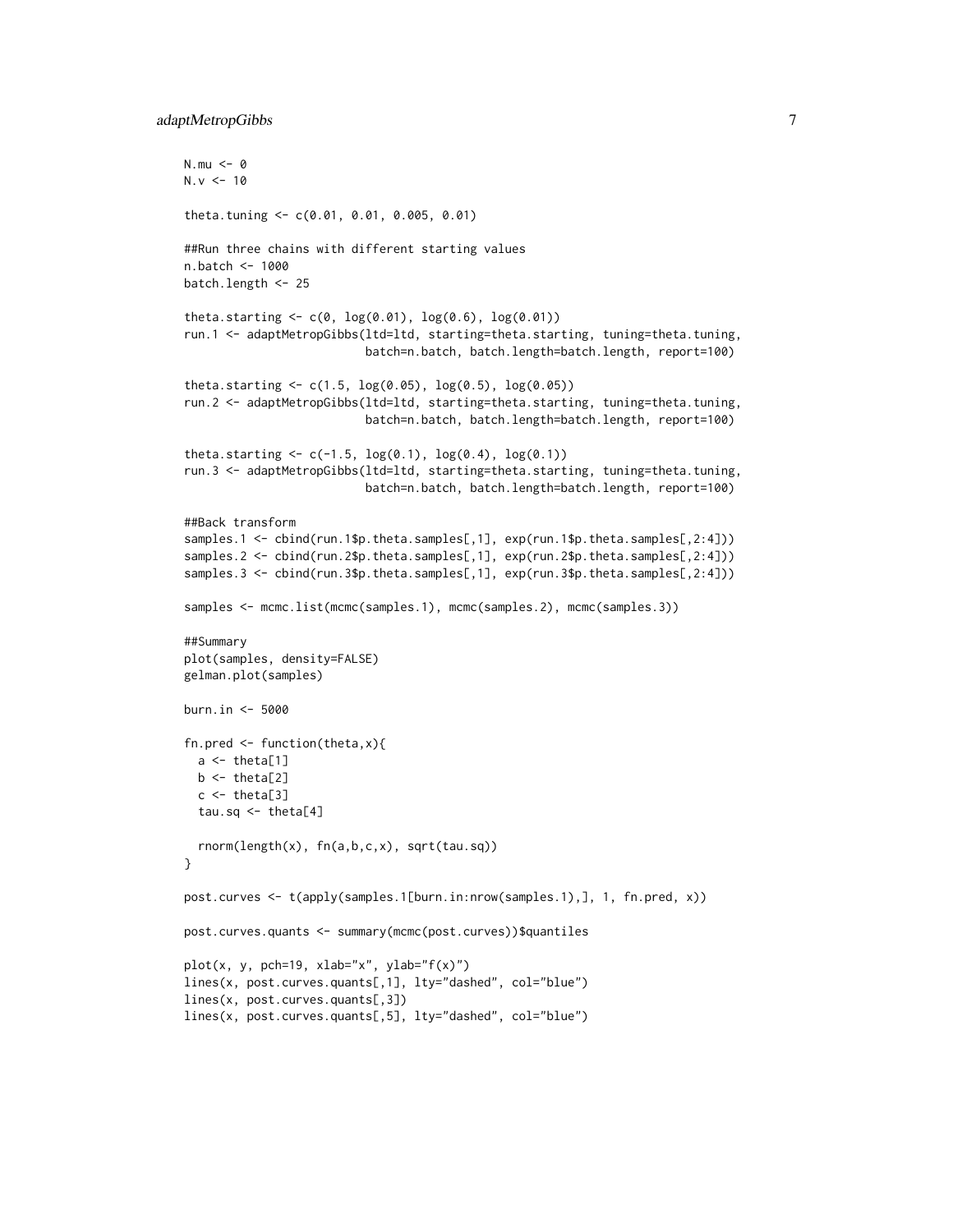<span id="page-7-0"></span>## End(Not run)

bayesGeostatExact *Simple Bayesian spatial linear model with fixed semivariogram parameters*

# Description

Given a observation coordinates and fixed semivariogram parameters the bayesGeostatExact function fits a simple Bayesian spatial linear model.

# Usage

```
bayesGeostatExact(formula, data = parent.frame(), n.samples,
                   beta.prior.mean, beta.prior.precision,
                   coords, cov.model="exponential", phi, nu, alpha,
                   sigma.sq.prior.shape, sigma.sq.prior.rate,
                   sp.effects=TRUE, verbose=TRUE, ...)
```
# Arguments

| formula              | for a univariate model, this is a symbolic description of the regression model to<br>be fit. See example below.                                                                                                                                                   |
|----------------------|-------------------------------------------------------------------------------------------------------------------------------------------------------------------------------------------------------------------------------------------------------------------|
| data                 | an optional data frame containing the variables in the model. If not found in data,<br>the variables are taken from environment (formula), typically the environment<br>from which spLM is called.                                                                |
| n.samples            | the number of posterior samples to collect.                                                                                                                                                                                                                       |
| beta.prior.mean      |                                                                                                                                                                                                                                                                   |
|                      | $\beta$ multivariate normal mean vector hyperprior.                                                                                                                                                                                                               |
| beta.prior.precision |                                                                                                                                                                                                                                                                   |
|                      | $\beta$ multivariate normal precision matrix hyperprior.                                                                                                                                                                                                          |
| coords               | an $n \times 2$ matrix of the observation coordinates in $R^2$ (e.g., easting and northing).                                                                                                                                                                      |
| cov.model            | a quoted key word that specifies the covariance function used to model the spa-<br>tial dependence structure among the observations. Supported covariance model<br>key words are: "exponential", "matern", "spherical", and "gaussian".<br>See below for details. |
| phi                  | the fixed value of the spatial decay.                                                                                                                                                                                                                             |
| nu                   | if cov. model is "matern" then the fixed value of the spatial process smoothness<br>must be specified.                                                                                                                                                            |
| alpha                | the fixed value of the ratio between the nugget $\tau^2$ and partial-sill $\sigma^2$ parameters<br>from the specified cov.model.                                                                                                                                  |
| sigma.sq.prior.shape |                                                                                                                                                                                                                                                                   |
|                      | $\sigma^2$ (i.e., partial-sill) inverse-Gamma shape hyperprior.                                                                                                                                                                                                   |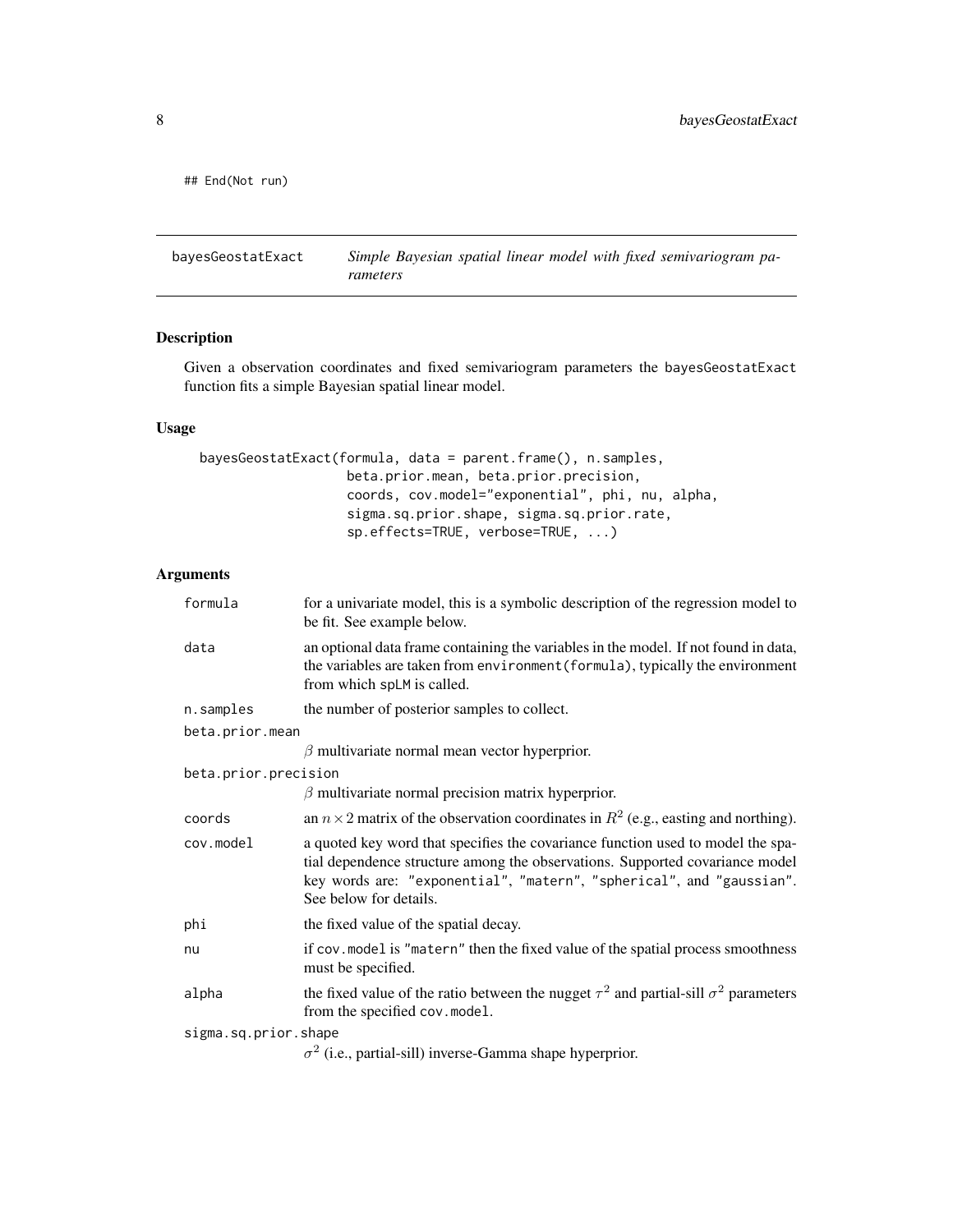# bayesGeostatExact 9

| sigma.sq.prior.rate |                                                                                                                                    |
|---------------------|------------------------------------------------------------------------------------------------------------------------------------|
|                     | $\sigma^2$ (i.e., partial-sill) inverse-Gamma 1/scale hyperprior.                                                                  |
| sp.effects          | a logical value indicating if spatial random effects should be recovered.                                                          |
| verbose             | if TRUE, model specification and progress of the sampler is printed to the screen.<br>Otherwise, nothing is printed to the screen. |
| $\ddotsc$           | currently no additional arguments.                                                                                                 |

# Value

An object of class bayesGeostatExact, which is a list with the following tags:

| p.samples  | a coda object of posterior samples for the defined parameters.                                                                                                                                               |
|------------|--------------------------------------------------------------------------------------------------------------------------------------------------------------------------------------------------------------|
| sp.effects | a matrix that holds samples from the posterior distribution of the spatial random<br>effects. The rows of this matrix correspond to the $n$ point observations and the<br>columns are the posterior samples. |
| args       | a list with the initial function arguments.                                                                                                                                                                  |

#### Author(s)

Sudipto Banerjee <sudiptob@biostat.umn.edu>, Andrew O. Finley <finleya@msu.edu>

```
## Not run:
data(FBC07.dat)
Y <- FBC07.dat[1:150,"Y.2"]
coords <- as.matrix(FBC07.dat[1:150,c("coord.X", "coord.Y")])
n.samples <- 500
n = length(Y)p = 1phi <- 0.15
nu <- 0.5
beta.prior.mean <- as.matrix(rep(0, times=p))
beta.prior.precision <- matrix(0, nrow=p, ncol=p)
alpha <-5/5sigma.sq.prior.shape <- 2.0
sigma.sq.prior.rate <- 5.0
##############################
##Simple linear model with
##the default exponential
##spatial decay function
##############################
```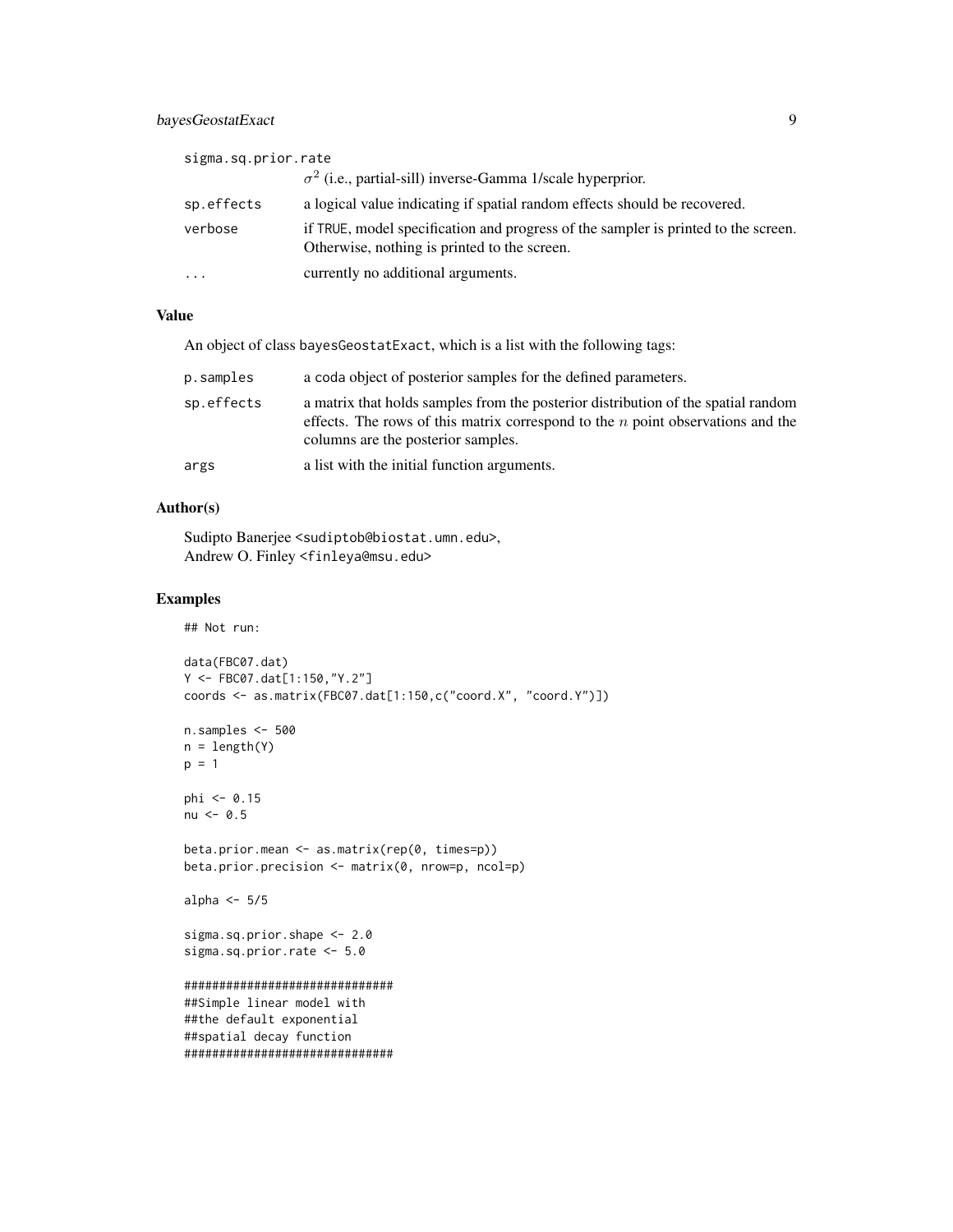```
set.seed(1)
m.1 <- bayesGeostatExact(Y~1, n.samples=n.samples,
                          beta.prior.mean=beta.prior.mean,
                          beta.prior.precision=beta.prior.precision,
                          coords=coords, phi=phi, alpha=alpha,
                          sigma.sq.prior.shape=sigma.sq.prior.shape,
                          sigma.sq.prior.rate=sigma.sq.prior.rate)
print(summary(m.1$p.samples))
##Requires MBA package to
##make surfaces
library(MBA)
par(mfrow=c(1,2))
obs.surf <-
  mba.surf(cbind(coords, Y), no.X=100, no.Y=100, extend=T)$xyz.est
image(obs.surf, xaxs = "r", yaxs = "r", main="Observed response")
points(coords)
contour(obs.surf, add=T)
w.hat <- rowMeans(m.1$sp.effects)
w.surf <-
  mba.surf(cbind(coords, w.hat), no.X=100, no.Y=100, extend=T)$xyz.est
image(w.surf, xaxs = "r", yaxs = "r", main="Estimated random effects")
points(coords)
contour(w.surf, add=T)
##############################
##Simple linear model with
##the matern spatial decay
##function. Note, nu=0.5 so
##should produce the same
##estimates as m.1
##############################
set.seed(1)
m.2 <- bayesGeostatExact(Y~1, n.samples=n.samples,
                          beta.prior.mean=beta.prior.mean,
                          beta.prior.precision=beta.prior.precision,
                          coords=coords, cov.model="matern",
                          phi=phi, nu=nu, alpha=alpha,
                          sigma.sq.prior.shape=sigma.sq.prior.shape,
                          sigma.sq.prior.rate=sigma.sq.prior.rate)
print(summary(m.2$p.samples))
##############################
##This time with the
##spherical just for fun
##############################
m.3 <- bayesGeostatExact(Y~1, n.samples=n.samples,
```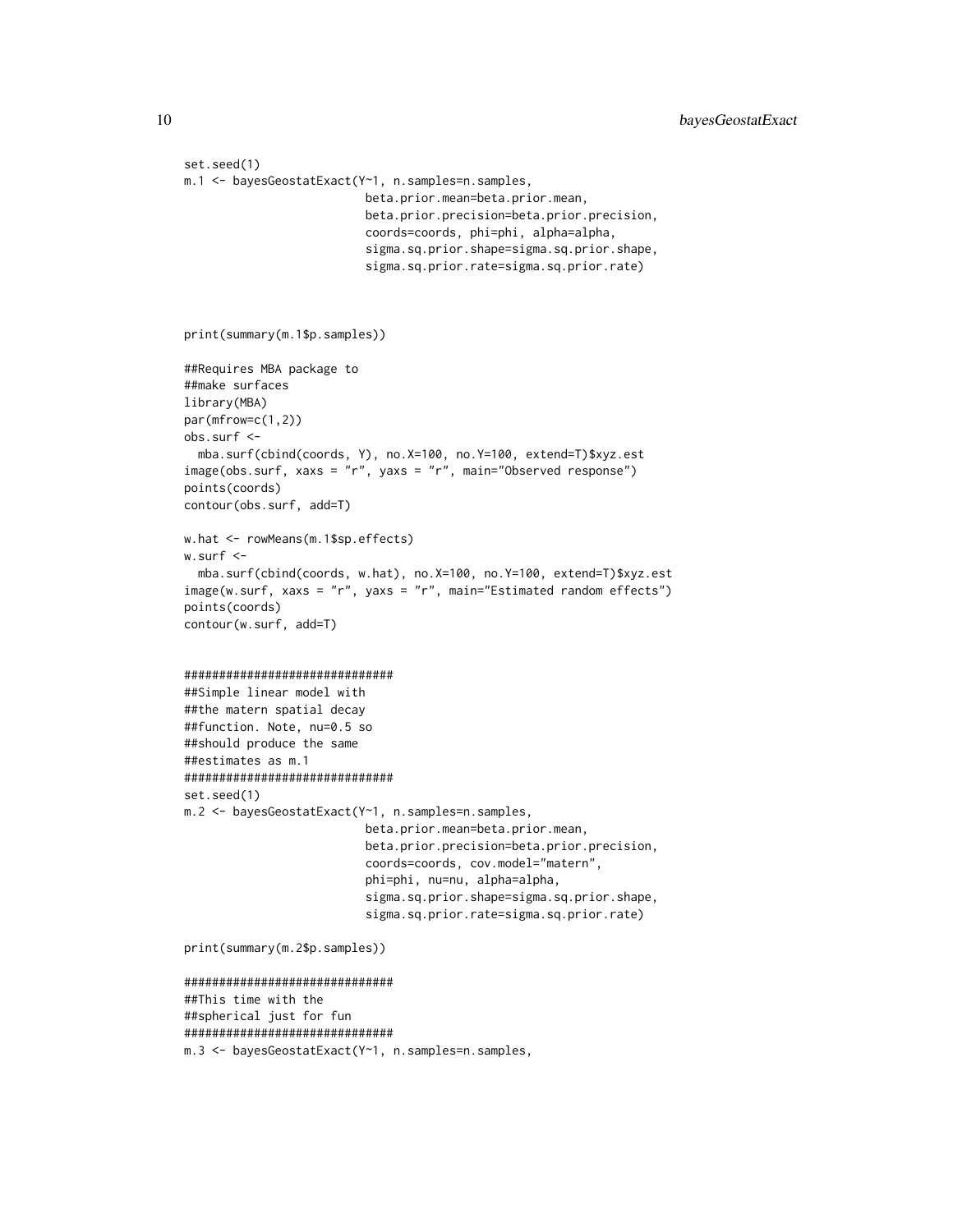```
beta.prior.mean=beta.prior.mean,
                          beta.prior.precision=beta.prior.precision,
                          coords=coords, cov.model="spherical",
                          phi=phi, alpha=alpha,
                          sigma.sq.prior.shape=sigma.sq.prior.shape,
                          sigma.sq.prior.rate=sigma.sq.prior.rate)
print(summary(m.3$p.samples))
##############################
##Another example but this
##time with covariates
##############################
data(FORMGMT.dat)
n = nrow(FORMGMT.dat)
p = 5 ##an intercept an four covariates
n.samples <- 50
phi <- 0.0012
coords <- cbind(FORMGMT.dat$Longi, FORMGMT.dat$Lat)
coords <- coords*(pi/180)*6378
beta.prior.mean <- rep(0, times=p)
beta.prior.precision <- matrix(0, nrow=p, ncol=p)
alpha \leq -1/1.5sigma.sq.prior.shape <- 2.0
sigma.sq.prior.rate <- 10.0
m.4 < -bayesGeostatExact(Y~X1+X2+X3+X4, data=FORMGMT.dat, n.samples=n.samples,
                     beta.prior.mean=beta.prior.mean,
                     beta.prior.precision=beta.prior.precision,
                     coords=coords, phi=phi, alpha=alpha,
                     sigma.sq.prior.shape=sigma.sq.prior.shape,
                     sigma.sq.prior.rate=sigma.sq.prior.rate)
print(summary(m.4$p.samples))
##Requires MBA package to
##make surfaces
library(MBA)
par(mfrow=c(1,2))
obs.surf <-
  mba.surf(cbind(coords, resid(lm(Y~X1+X2+X3+X4, data=FORMGMT.dat))),
                 no.X=100, no.Y=100, extend=TRUE)$xyz.est
```
image(obs.surf, xaxs = "r", yaxs = "r", main="Observed response")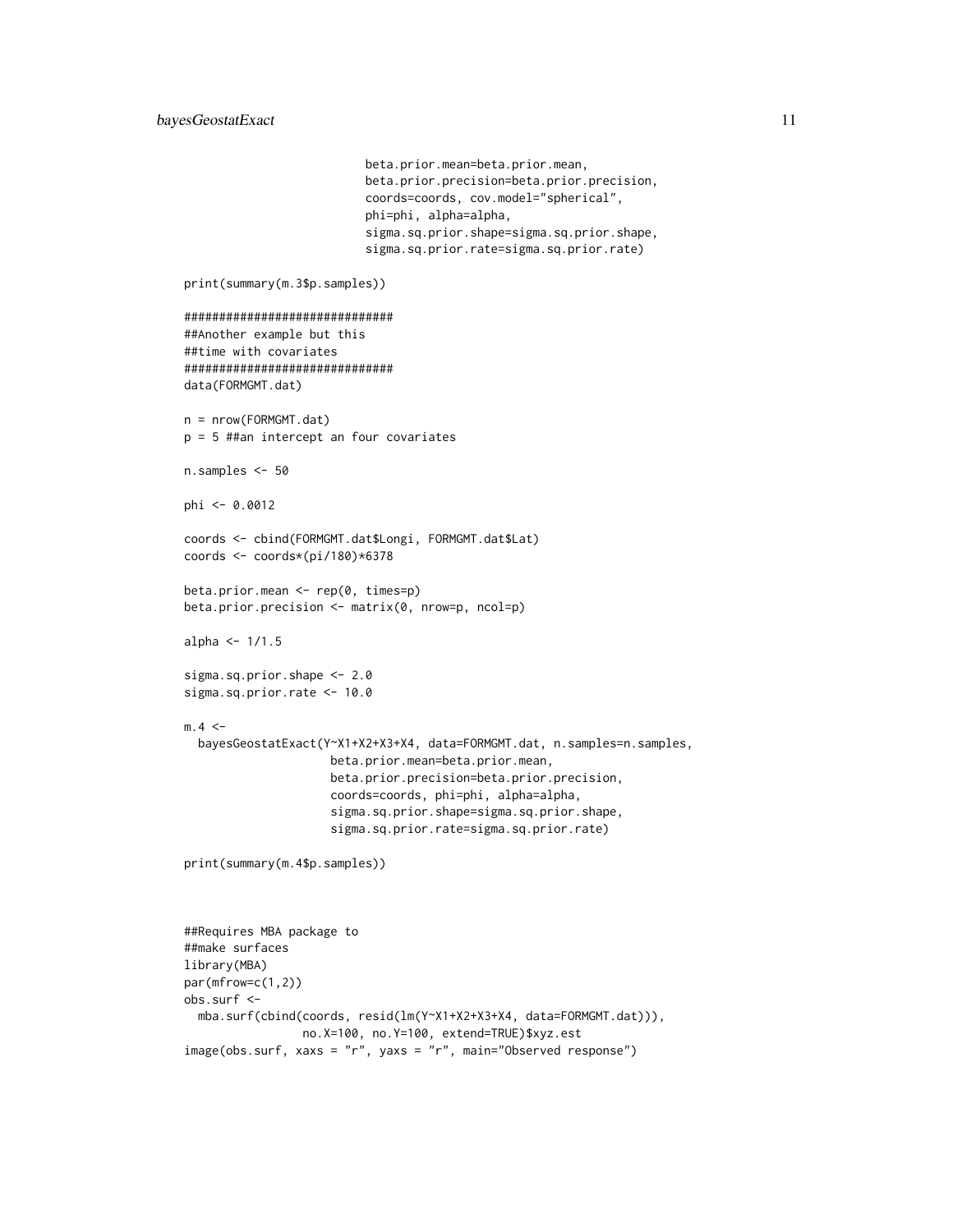```
points(coords)
contour(obs.surf, add=T)
w.hat <- rowMeans(m.4$sp.effects)
w.surf <-
 mba.surf(cbind(coords, w.hat), no.X=100, no.Y=100, extend=TRUE)$xyz.est
image(w.surf, xaxs = "r", yaxs = "r", main="Estimated random effects")
contour(w.surf, add=T)
points(coords, pch=1, cex=1)
```
## End(Not run)

bayesLMConjugate *Simple Bayesian linear model via the Normal/inverse-Gamma conjugate*

# Description

Given an lm object, the bayesLMConjugate function fits a simple Bayesian linear model with Normal and inverse-Gamma priors.

# Usage

bayesLMConjugate(formula, data = parent.frame(), n.samples, beta.prior.mean, beta.prior.precision, prior.shape, prior.rate, ...)

# Arguments

| formula              | for a univariate model, this is a symbolic description of the regression model to<br>be fit. See example below.                                                                                    |
|----------------------|----------------------------------------------------------------------------------------------------------------------------------------------------------------------------------------------------|
| data                 | an optional data frame containing the variables in the model. If not found in data,<br>the variables are taken from environment (formula), typically the environment<br>from which splM is called. |
| n.samples            | the number of posterior samples to collect.                                                                                                                                                        |
| beta.prior.mean      |                                                                                                                                                                                                    |
|                      | $\beta$ multivariate normal mean vector hyperprior.                                                                                                                                                |
| beta.prior.precision |                                                                                                                                                                                                    |
|                      | $\beta$ multivariate normal precision matrix hyperprior.                                                                                                                                           |
| prior.shape          | $\tau^2$ inverse-Gamma shape hyperprior.                                                                                                                                                           |
| prior.rate           | $\tau^2$ inverse-Gamma 1/scale hyperprior.                                                                                                                                                         |
| $\ddots$             | currently no additional arguments.                                                                                                                                                                 |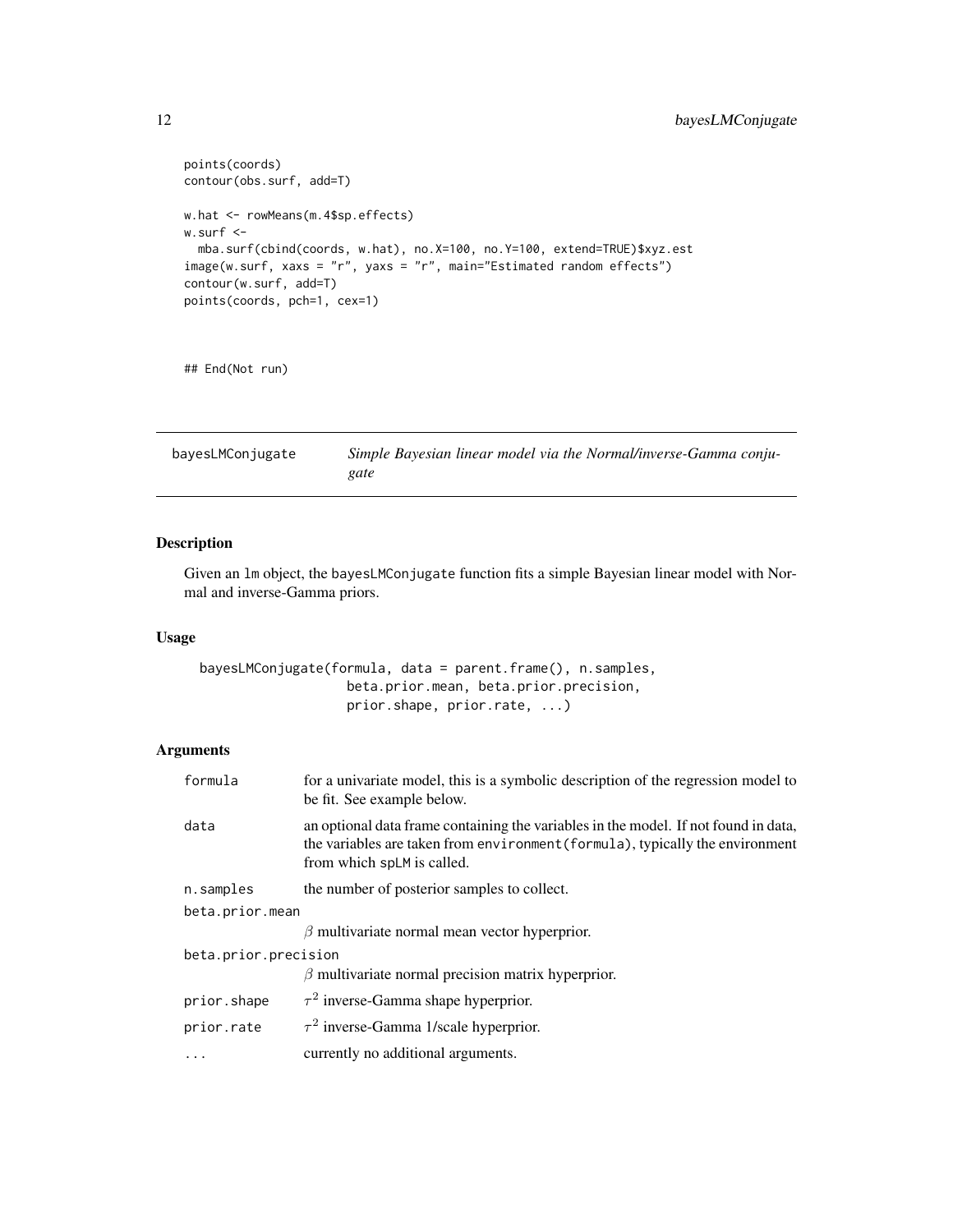# <span id="page-12-0"></span>bayesLMRef 13

# Value

An object of class bayesLMConjugate, which is a list with at least the following tag:

p.beta.tauSq.samples

a coda object of posterior samples for the defined parameters.

#### Author(s)

Sudipto Banerjee <sudiptob@biostat.umn.edu>, Andrew O. Finley <finleya@msu.edu>

#### Examples

## Not run:

data(FORMGMT.dat)

n <- nrow(FORMGMT.dat) p <- 7 ##an intercept and six covariates

```
n.samples <- 500
```

```
## Below we demonstrate the conjugate function in the special case
## with improper priors. The results are the same as for the above,
## up to MC error.
beta.prior.mean <- rep(0, times=p)
```

```
beta.prior.precision <- matrix(0, nrow=p, ncol=p)
```

```
prior.shape <- -p/2
prior.rate <- 0
```

```
m.1 < -bayesLMConjugate(Y ~ X1+X2+X3+X4+X5+X6, data = FORMGMT.dat,
                     n.samples, beta.prior.mean,
                     beta.prior.precision,
                     prior.shape, prior.rate)
```
summary(m.1\$p.beta.tauSq.samples)

## End(Not run)

bayesLMRef *Simple Bayesian linear model with non-informative priors*

# Description

Given a lm object, the bayesLMRef function fits a simple Bayesian linear model with reference (non-informative) priors.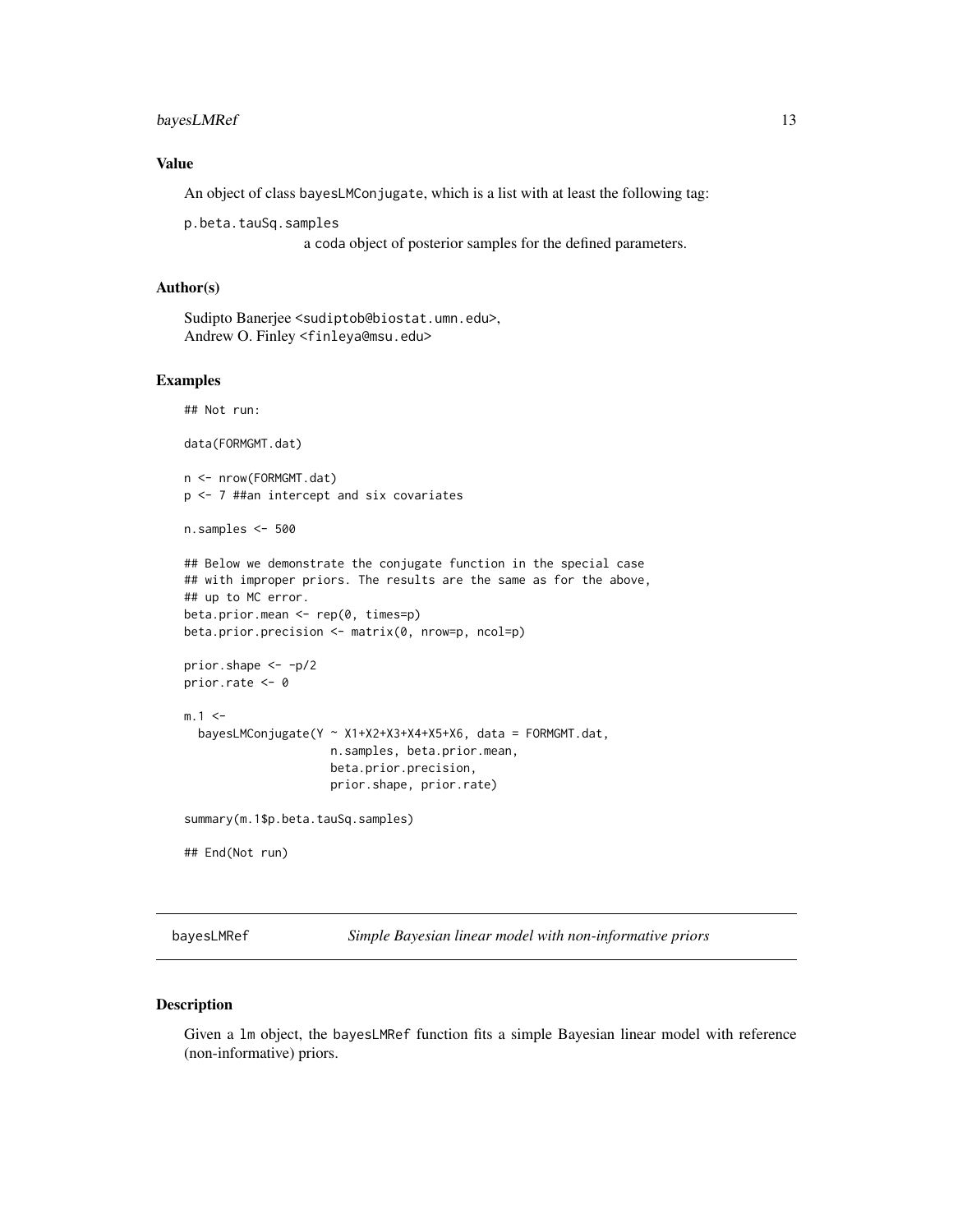#### Usage

```
bayesLMRef(lm.obj, n.samples, ...)
```
#### Arguments

| $lm.$ obi | an object returned by 1m.                   |
|-----------|---------------------------------------------|
| n.samples | the number of posterior samples to collect. |
| $\cdot$   | currently no additional arguments.          |

# Details

See page 355 in Gelman et al. (2004).

#### Value

An object of class bayesLMRef, which is a list with at least the following tag:

p.beta.tauSq.samples

a coda object of posterior samples for the defined parameters.

#### Author(s)

Sudipto Banerjee <sudiptob@biostat.umn.edu>, Andrew O. Finley <finleya@msu.edu>

# References

Gelman, A., Carlin, J.B., Stern, H.S., and Rubin, D.B. (2004). Bayesian Data Analysis. 2nd ed. Boca Raton, FL: Chapman and Hall/CRC Press.

```
## Not run:
set.seed(1)
n < -100X <- as.matrix(cbind(1, rnorm(n)))
B \leftarrow as.matrix(c(1,5))tau.sq \leq -0.1y <- rnorm(n, X%*%B, sqrt(tau.sq))
lm.obj \leftarrow lm(y \sim X-1)summary(lm.obj)
##Now with bayesLMRef
n.samples <- 500
m.1 <- bayesLMRef(lm.obj, n.samples)
summary(m.1$p.beta.tauSq.samples)
```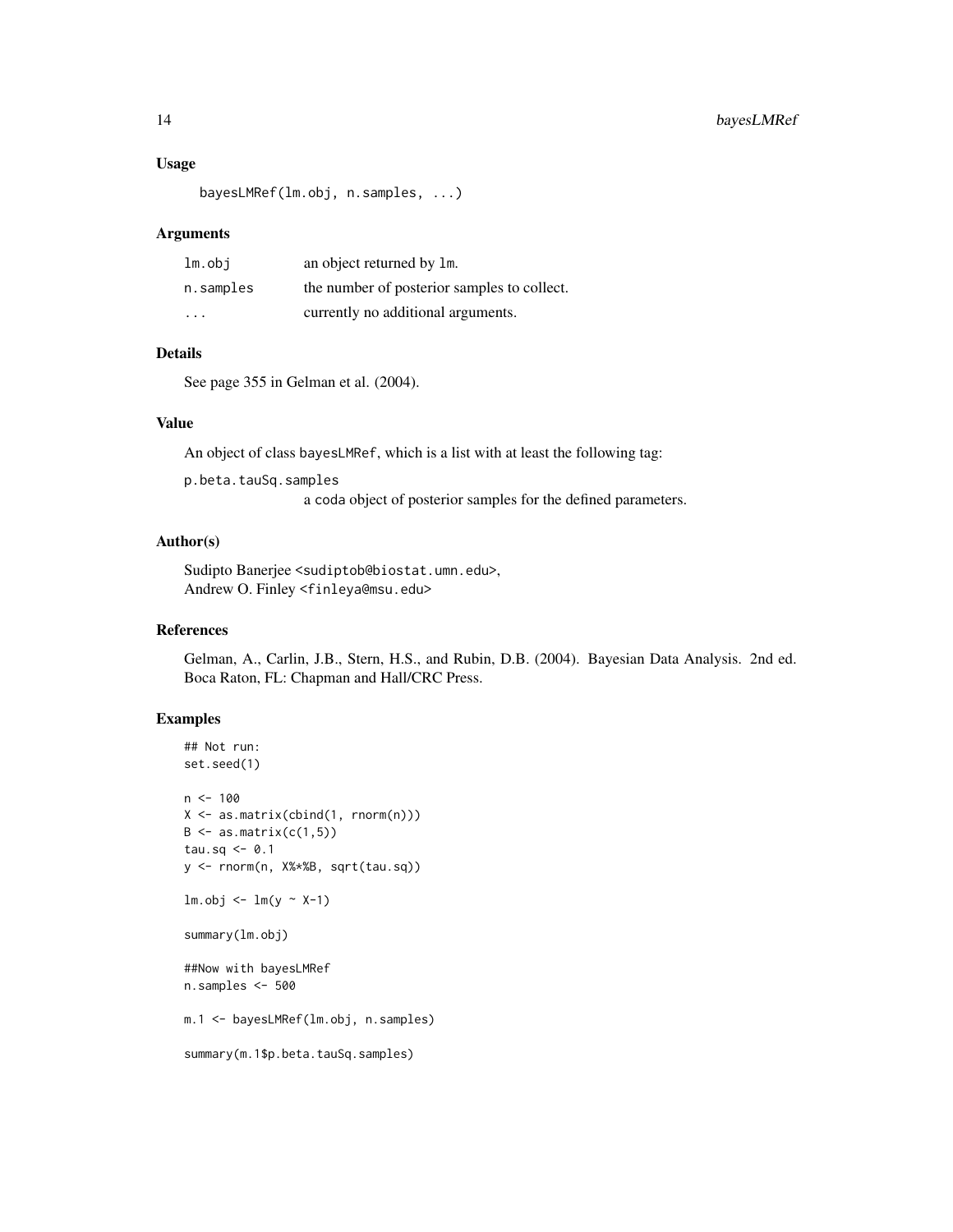<span id="page-14-0"></span>## End(Not run)

# BEF.dat *Bartlett Experimental Forest inventory data*

# **Description**

Data generated in long-term research studies on the Bartlett Experimental Forest, Bartlett, NH funded by the U.S. Department of Agriculture, Forest Service, Northeastern Research Station.

This dataset holds 1991 and 2002 forest inventory data for 437 points on the BEF.dat. Variables include species specific basal area and biomass; inventory plot coordinates; slope; elevation; and tasseled cap brightness (TC1), greenness (TC2), and wetness (TC3) components from spring, summer, and fall 2002 Landsat images.

Species specific basal area and biomass are recorded as a fraction of totals.

### Usage

data(BEF.dat)

#### Format

A data frame containing 437 rows and 208 columns.

#### Source

BEF.dat inventory data provided by:

Marie-Louise Smith USDA Forest Service Northeastern Research Station <marielouisesmith@fs.fed.us> Additional variables provided by:

Andrew Lister USDA Forest Service Northeastern Research Station <alister@fs.fed.us>

| FBC07.dat |            | Synthetic multivariate data with spatial and non-spatial variance |  |  |  |
|-----------|------------|-------------------------------------------------------------------|--|--|--|
|           | structures |                                                                   |  |  |  |

# Description

The synthetic dataset describes a stationary and isotropic bivariate process. Please refer to the vignette Section 4.2 for specifics.

#### Usage

data(FBC07.dat)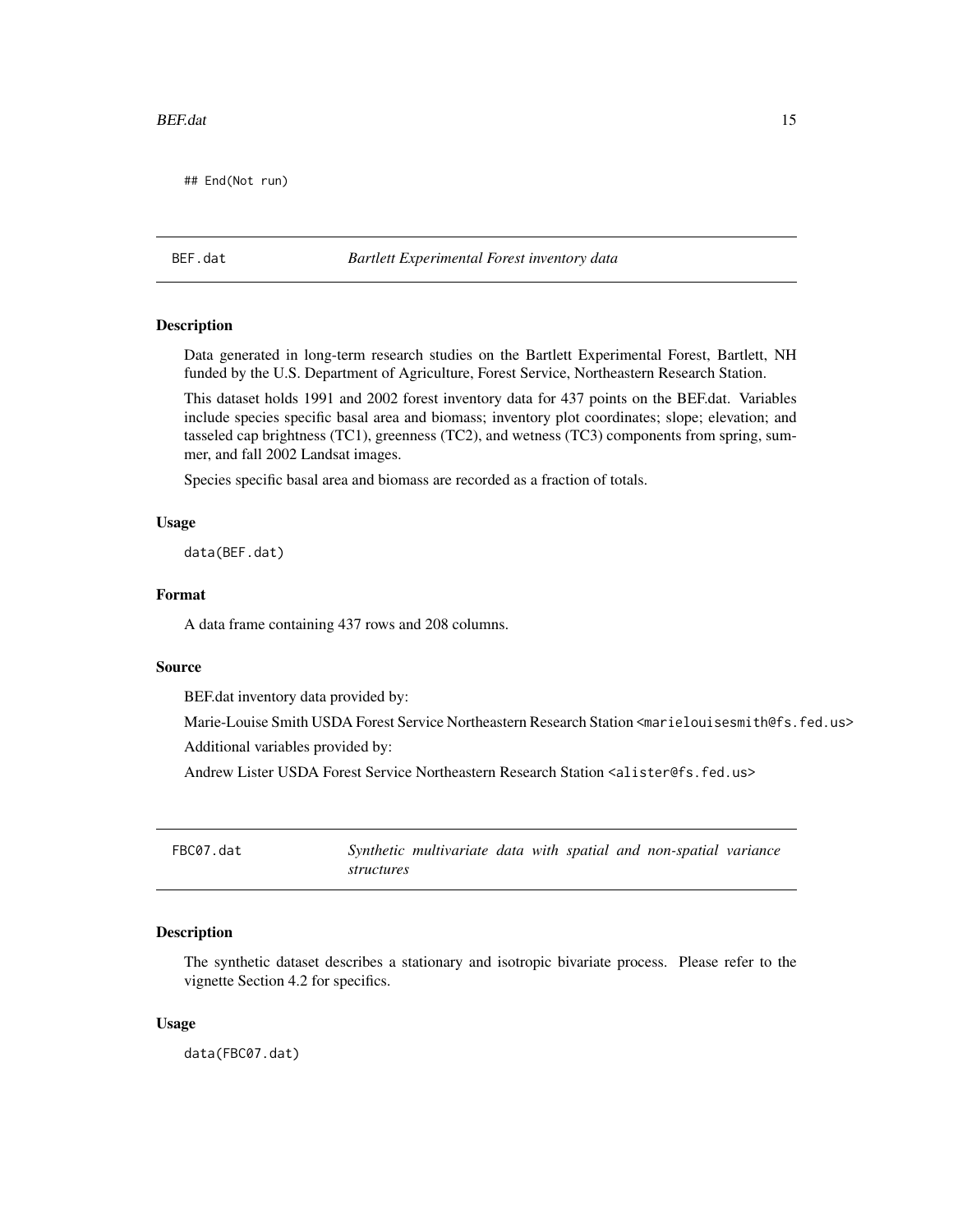# <span id="page-15-0"></span>Format

A data frame of 250 rows and 4 columns. Columns 1 and 2 are coordinates and columns 3 and 4 are response variables.

#### Source

Finley A.O., S. Banerjee, and B.P. Carlin (2007) spBayes: R package for Univariate and Multivariate Hierarchical Point-referenced Spatial Models. Journal of Statistical Software.

FORMGMT.dat *Data used for illustrations*

# Description

Data used for illustrations.

# Usage

data(FORMGMT.dat)

iDist *Euclidean distance matrix*

# Description

Computes the inter-site Euclidean distance matrix for one or two sets of points.

# Usage

```
iDist(coords.1, coords.2, ...)
```
# Arguments

| coords.1  | an $n \times p$ matrix with each row corresponding to a point in p dimensional space.                                               |
|-----------|-------------------------------------------------------------------------------------------------------------------------------------|
| coords.2  | an $m \times p$ matrix with each row corresponding to a point in p dimensional space.<br>If this is missing then coords. 1 is used. |
| $\ddotsc$ | currently no additional arguments.                                                                                                  |

# Value

The  $n \times n$  or  $n \times m$  inter-site Euclidean distance matrix.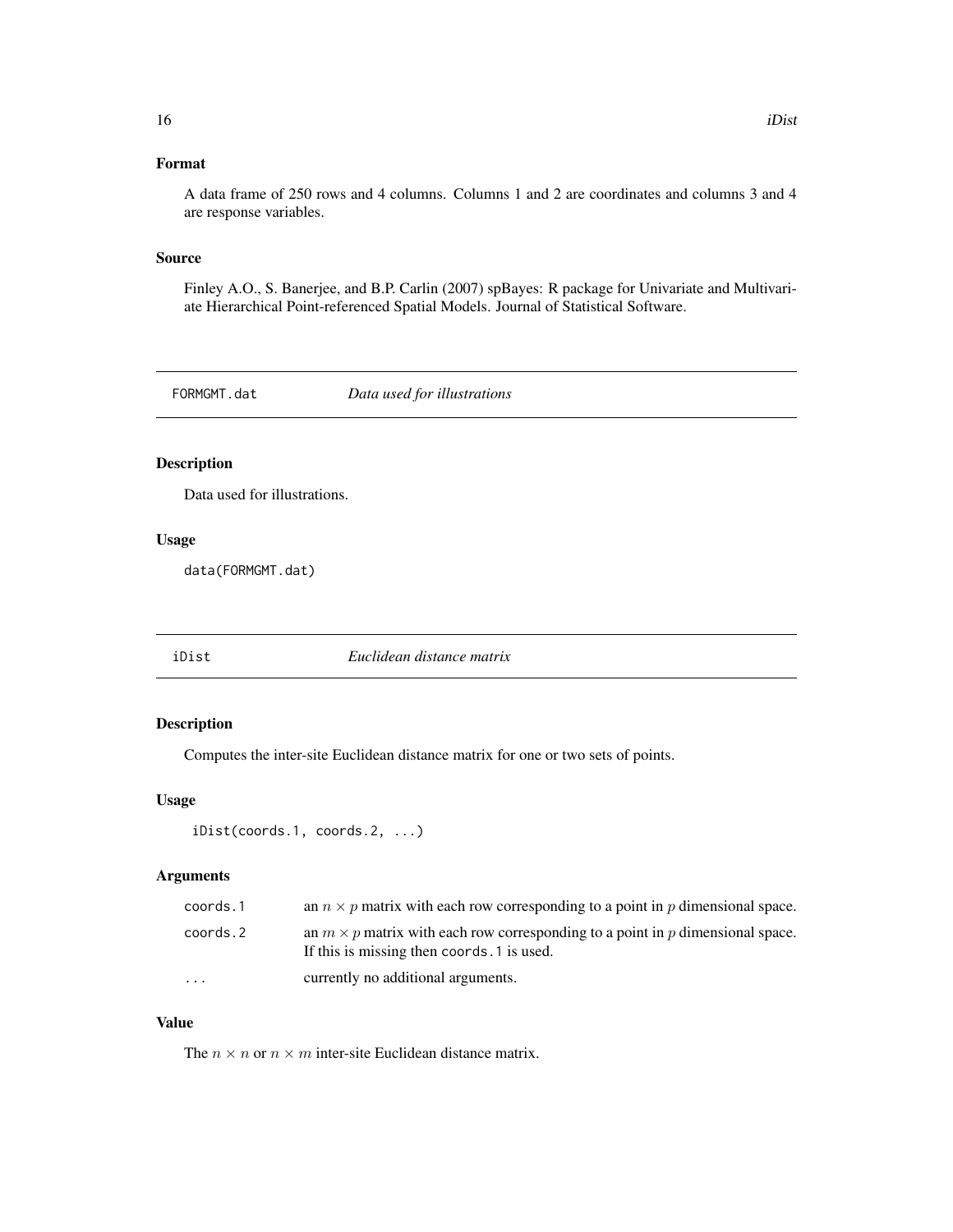#### <span id="page-16-0"></span> $m k M v X$  17

#### Author(s)

Andrew O. Finley <finleya@msu.edu>, Sudipto Banerjee <sudiptob@biostat.umn.edu>,

#### Examples

```
## Not run:
n < -10p1 <- cbind(runif(n),runif(n))
m < -5p2 <- cbind(runif(m),runif(m))
D \leftarrow \text{ilist}(p1, p2)## End(Not run)
```
#### mkMvX *Make a multivariate design matrix*

# Description

Given q univariate design matrices, the function mkMvX creates a multivariate design matrix suitable for use in [spPredict](#page-61-1).

# Usage

mkMvX(X)

# Arguments

 $X$  a list of q univariate design matrices. The matrices must have the same number of rows (i.e., observations) but may have different number of columns (i.e., regressors).

# Value

A multivariate design matrix suitable for use in [spPredict](#page-61-1).

# Author(s)

Andrew O. Finley <finleya@msu.edu>, Sudipto Banerjee <sudiptob@biostat.umn.edu>.

# See Also

[spPredict](#page-61-1)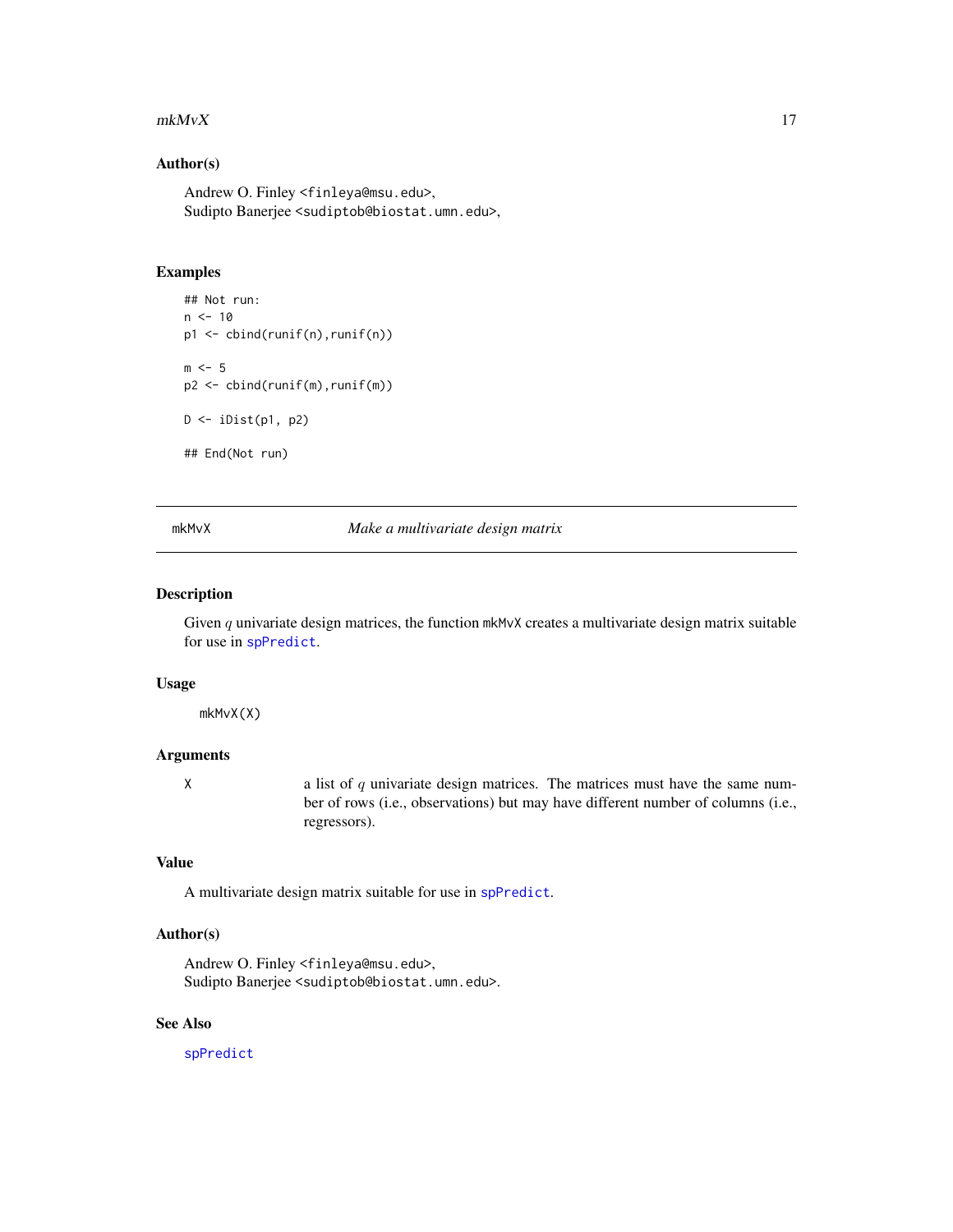# Examples

```
## Not run:
##Define some univariate model design matrices
##with intercepts.
X.1 <- cbind(rep(1, 10), matrix(rnorm(50), nrow=10))
X.2 <- cbind(rep(1, 10), matrix(rnorm(20), nrow=10))
X.3 <- cbind(rep(1, 10), matrix(rnorm(30), nrow=10))
##Make a multivariate design matrix suitable
##for use in spPredict.
X.mv <- mkMvX(list(X.1, X.2, X.3))
## End(Not run)
```
mkSpCov *Function for calculating univariate and multivariate covariance matrices*

# Description

The function mkSpCov calculates a spatial covariance matrix given spatial locations and spatial covariance parameters.

#### Usage

mkSpCov(coords, K, Psi, theta, cov.model)

#### Arguments

| coords    | an $n \times 2$ matrix of the observation coordinates in $R^2$ (e.g., easting and northing).                                                                                                                                                                   |
|-----------|----------------------------------------------------------------------------------------------------------------------------------------------------------------------------------------------------------------------------------------------------------------|
| K         | the $q \times q$ spatial cross-covariance matrix. For a univariate model this corresponds<br>to the partial sill, $\sigma^2$ .                                                                                                                                 |
| Psi       | the $q \times q$ non-spatial covariance matrix. For a univariate model this corresponds<br>to the nugget, $\tau^2$ .                                                                                                                                           |
| theta     | a vector of $q$ spatial decay parameters. If cov. model is "matern" then theta is<br>a vector of length $2 \times q$ with the spatial decay parameters in the first q elements<br>and the spatial smoothness parameters in the last $q$ elements.              |
| cov.model | a quoted keyword that specifies the covariance function used to model the spatial<br>dependence structure among the observations. Supported covariance model key<br>words are: "exponential", "matern", "spherical", and "gaussian". See<br>below for details. |

<span id="page-17-0"></span>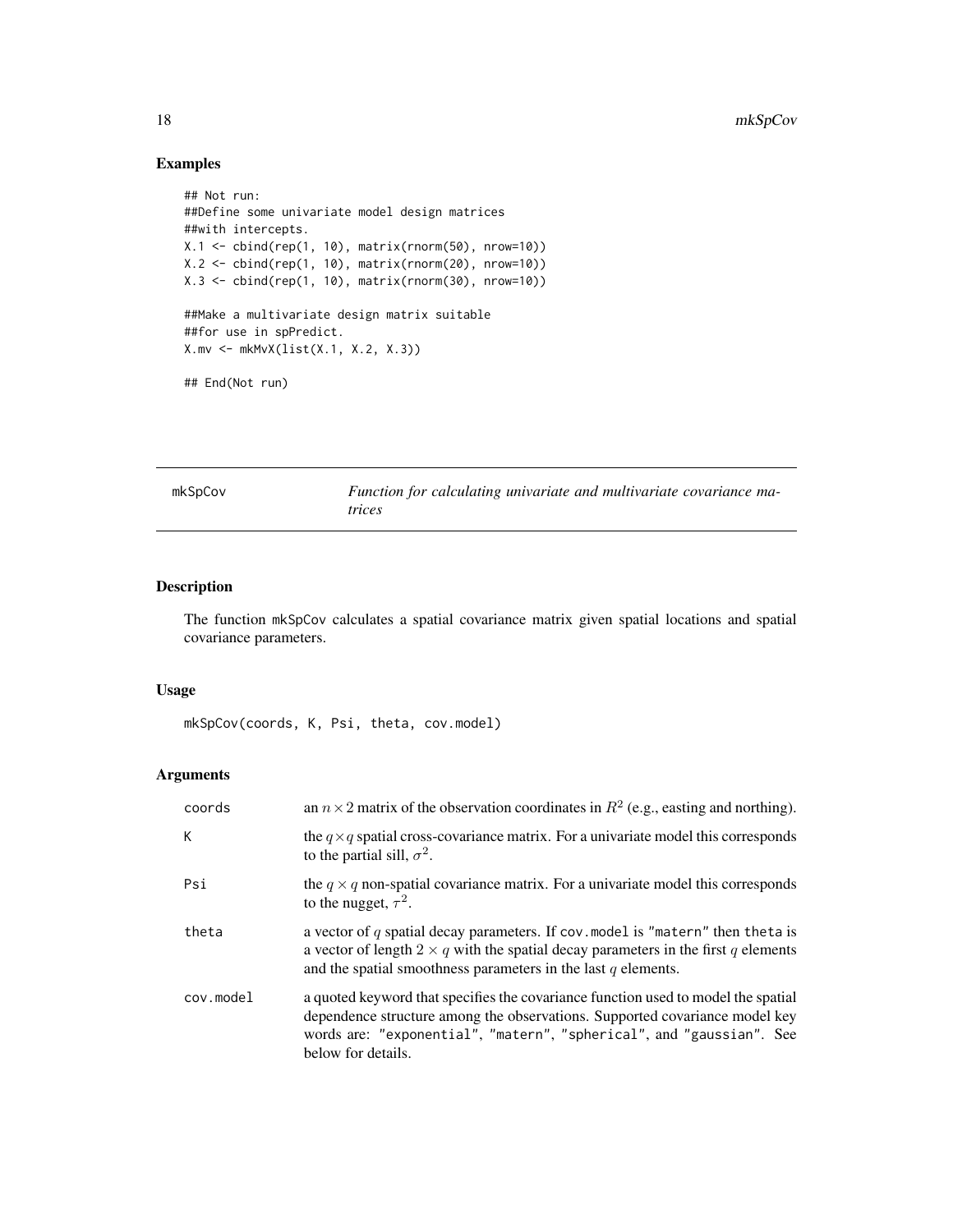# Details

Covariance functions return the covariance  $C(h)$  between a pair locations separated by distance h. The covariance function can be written as a product of a variance parameter  $\sigma^2$  and a positive definite *correlation function*  $\rho(h)$ :  $C(h) = \sigma^2 \rho(h)$ , see, e.g., Banerjee et al. (2004) p. 27 for more details. The expressions of the correlations functions available in spBayes are given below. More will be added upon request.

For all correlations functions, φ is the spatial *decay* parameter. Some of the correlation functions will have an extra parameter  $\nu$ , the *smoothness* parameter.  $K_{\nu}(x)$  denotes the modified Bessel function of the third kind of order  $\nu$ . See documentation of the function besselK for further details. The following functions are valid for  $\phi > 0$  and  $\nu > 0$ , unless stated otherwise.

gaussian

$$
\rho(h) = \exp[-(\phi h)^2]
$$

exponential

$$
\rho(h) = \exp(-\phi h)
$$

matern

$$
\rho(h) = \frac{1}{2^{\nu - 1} \Gamma(\nu)} (\phi h)^{\nu} K_{\nu}(\phi h)
$$

spherical

$$
\rho(h) = \begin{cases} 1 - 1.5\phi h + 0.5(\phi h)^3, & \text{if } h < \frac{1}{\phi} \\ 0, & \text{otherwise} \end{cases}
$$

# Value

C the  $nq \times nq$  spatial covariance matrix.

# Author(s)

Andrew O. Finley <finleya@msu.edu>, Sudipto Banerjee <baner009@umn.edu>

```
## Not run:
##A bivariate spatial covariance matrix
```

```
n <- 2 ##number of locations
q <- 2 ##number of responses at each location
nltr \leq -q*(q+1)/2 ##number of triangular elements in the cross-covariance matrix
coords \leq cbind(runif(n,0,1), runif(n,0,1))
##spatial decay parameters
theta \leq rep(6,q)
```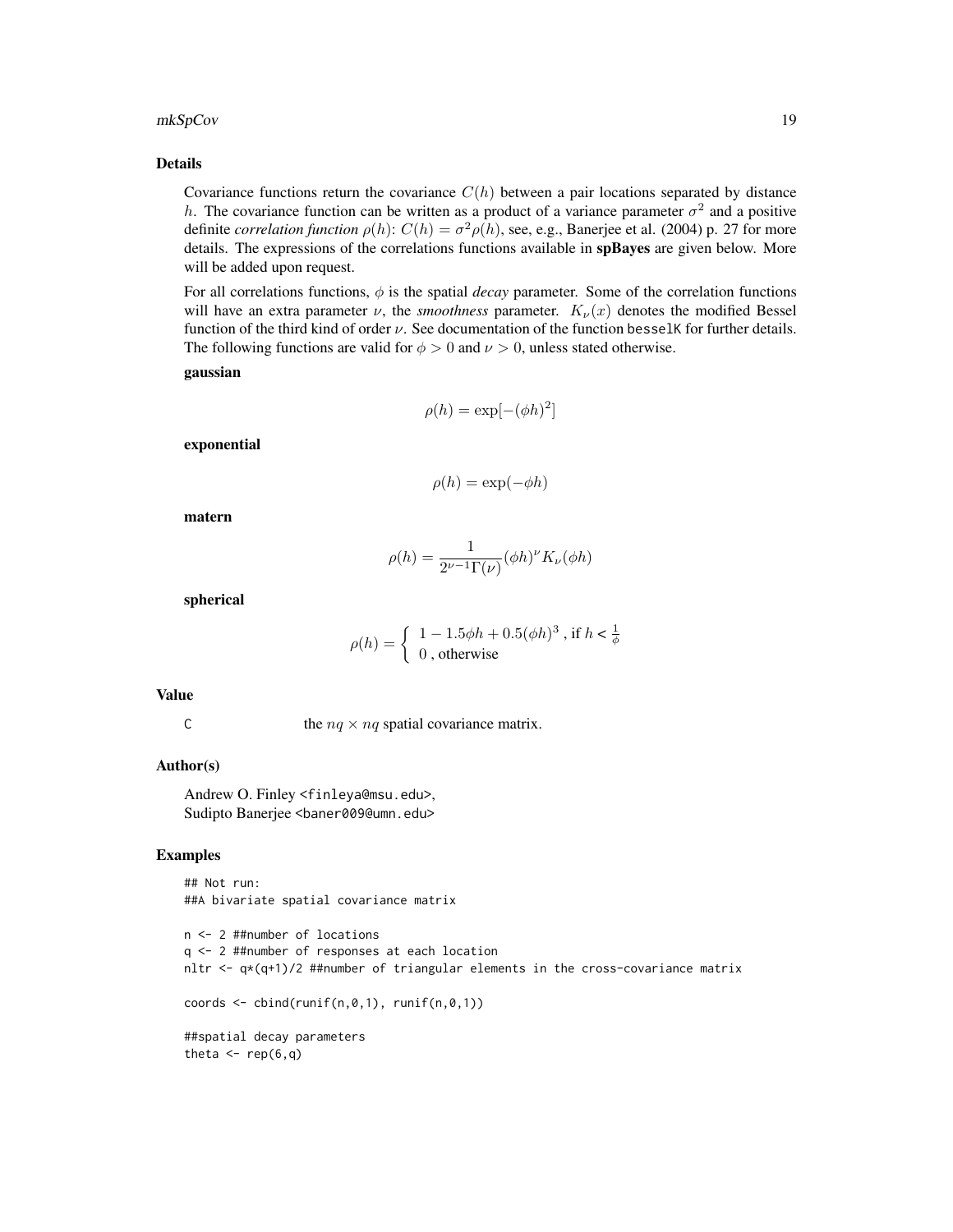```
A \leftarrow matrix(0, q, q)A[lower.tri(A,TRUE)] <- rnorm(nltr, 5, 1)
K < - A% * %t(A)Psi \leftarrow diag(1,q)C <- mkSpCov(coords, K, Psi, theta, cov.model="exponential")
## End(Not run)
```
NETemp.dat *Monthly weather station temperature data across the Northeastern US*

# Description

Monthly temperature data (Celsius) recorded across the Northeastern US starting in January 2000. Station UTM coordinates and elevation are also included.

#### Usage

data(NETemp.dat)

# Format

A data frame containing 356 rows (weather stations) and 132 columns.

NYOzone.dat *Observations of ozone concentration levels.*

# Description

These data and subsequent description are drawn from the  $\text{spTimer}$  package (version 0.7). This data set contains values of daily 8-hour maximum average ozone concentrations (ppb; O3.8HRMAX), maximum temperature (degree Celsius; cMAXTMP), wind speed (knots; WDSP), and relative humidity (RM), obtained from 28 monitoring sites in New York, USA, between July 1 and August 31 in 2006. Each row represents a station and columns hold consecutive daily values.

#### Usage

data(NYOzone.dat)

<span id="page-19-0"></span>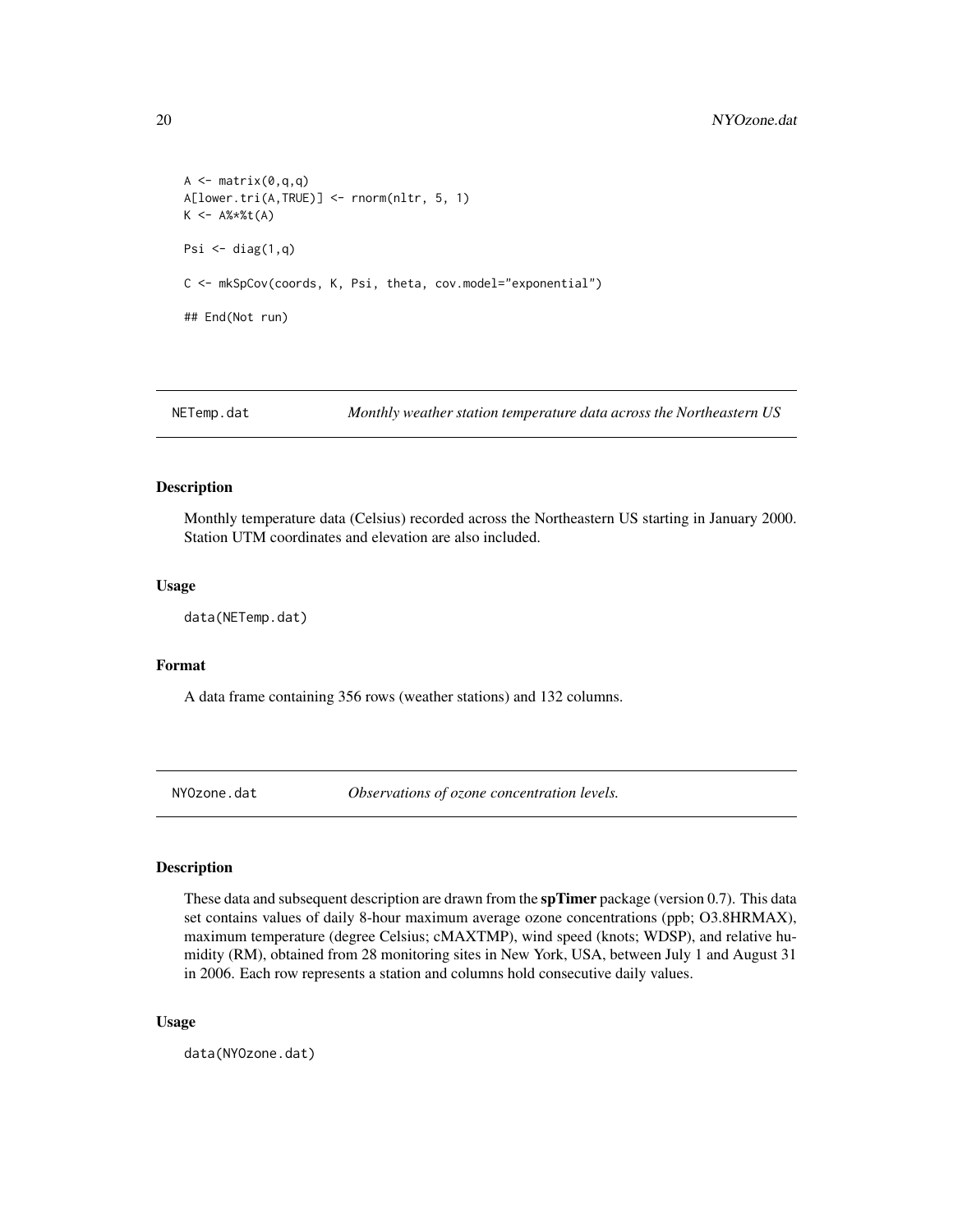#### <span id="page-20-0"></span>PM10.dat 21

# Format

Columns for NYdata:

- $\bullet$  1st col = Longitude
- $\bullet$  2nd col = Latitude
- 3rd col = X coordinates in UTM projection
- 4th col = Y coordinates in UTM projection
- 5th col = Ozone July 1  $(O3.8HRMAX.1)$
- 6th col = Ozone July 2 (O3.8HRMAX.2)
- ...
- $\bullet$  66th col = Ozone August 31 (O3.8HRMAX.62)
- remaining columns organize cMAXTMP, WDSP, and RH identical to the 62 O3.8HRMAX measurements

#### References

spTimer Bakar, K.S. and S.K. Sahu. [http://www.southampton.ac.uk/~sks/research/papers/](http://www.southampton.ac.uk/~sks/research/papers/spTimeRpaper.pdf) [spTimeRpaper.pdf](http://www.southampton.ac.uk/~sks/research/papers/spTimeRpaper.pdf)

Sahu, S.K. and K.S. Bakar. (2012) A Comparison of Bayesian Models for Daily Ozone Concentration Levels. *Statistical Methodology*, 9, 144–157.

PM10.dat *Observed and modeled PM10 concentrations across Europe*

#### Description

The PM10.dat data frame is a subset of data analyzed in Hamm et al. (2015) and Datta et al. (2016). Data comprise April 6, 2010 square root transformed PM10 measurements across central Europe with corresponding output from the LOTOS-EUROS Schaap et al. (2008) chemistry transport model (CTM). CTM data may differ slightly from that considered in the studies noted above due to LOTOS-EUROS CTM code updates. A NA value is given at CTM output locations were PM10 is not observed. Point coordinates are in "+proj=laea +lat\_0=52 +lon\_0=10 +x\_0=4321000 +y\_0=3210000 +ellps=GRS80 +units=km +no\_defs".

#### Usage

data(PM10.dat)

#### Format

Columns for PM10.dat:

- x.coord = x coordinate (see projection information in the description)
- y.coord = y coordinate (see projection information in the description)
- pm10.obs = square root transformed PM10 measurements at monitoring stations (NA means there is not a station at the given location)
- pm10.ctm = square root transformed PM10 from CTM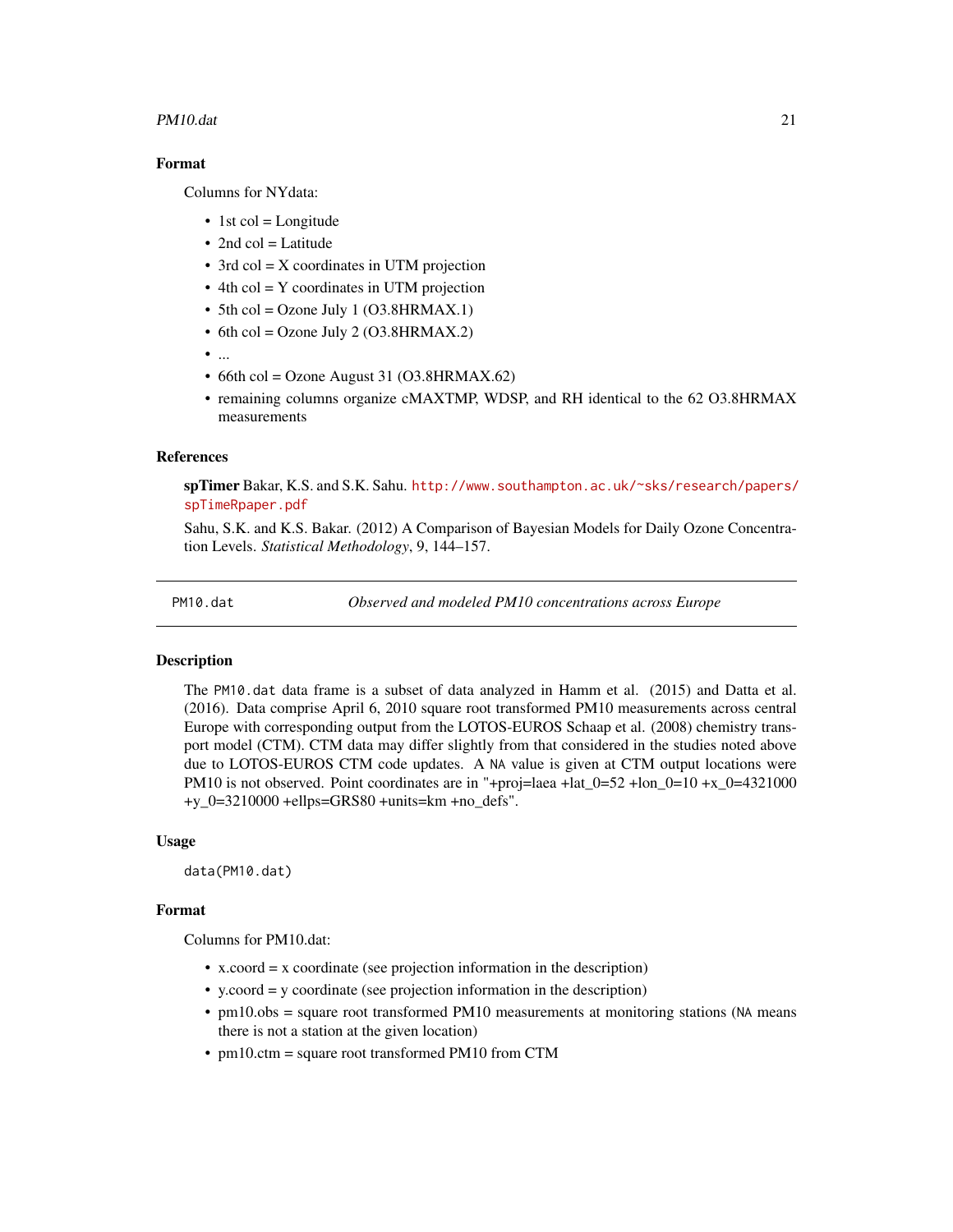#### <span id="page-21-0"></span>References

Datta A., S. Banerjee, A.O. Finley, N. Hamm, and M. Schaap (2016). Nonseparable dynamic nearest neighbor Gaussian process models for large spatio-temporal data with an application to particulate matter analysis. *Annals of Applied Statistics*, 10(3), 1286–1316. ISSN 1932-6157. doi:10.1214/16-AOAS931.

Hamm N. A.O. Finley, M. Schaap, A. Stein (2015). A Spatially Varying Coefficient Model for Mapping PM10 Air Quality at the European scale. *Atmospheric Environment*, 102, 393–405.

Schaap M., R.M.A Timmermans, M. Roemer, G.A.C. Boersen, P. Builtjes, F. Sauter, G. Velders, J. Beck (2008). The LOTOS-EUROS Model: Description, Validation and Latest Developments. *International Journal of Environment and Pollution*, 32(2), 270–290.

PM10.poly *European countries used in PM10.dat*

# Description

European countries corresponding to PM10.dat locations and used in Hamm et al. (2015) and Datta et al. (2016). Polygon projection is "+proj=laea +lat\_0=52 +lon\_0=10 +x\_0=4321000 +y\_0=3210000 +ellps=GRS80 +units=km +no\_defs".

#### Usage

data(PM10.poly)

# Format

List of polygons. See example below to convert to a SpatialPolygons object.

# References

Datta A., S. Banerjee, A.O. Finley, N. Hamm, and M. Schaap (2016). Nonseparable dynamic nearest neighbor Gaussian process models for large spatio-temporal data with an application to particulate matter analysis. *Annals of Applied Statistics*, 10(3), 1286–1316. ISSN 1932-6157. doi:10.1214/16-AOAS931.

Hamm N. A.O. Finley, M. Schaap, A. Stein (2015). A Spatially Varying Coefficient Model for Mapping PM10 Air Quality at the European scale. *Atmospheric Environment*, 102, 393–405.

# Examples

```
## Not run:
```
library(sp)

prj <- "+proj=laea +lat\_0=52 +lon\_0=10 +x\_0=4321000 +y\_0=3210000 +ellps=GRS80 +units=km +no\_defs"

pm10.poly <- SpatialPolygons(PM10.poly, pO = 1:length(PM10.poly), proj4string=CRS(prj))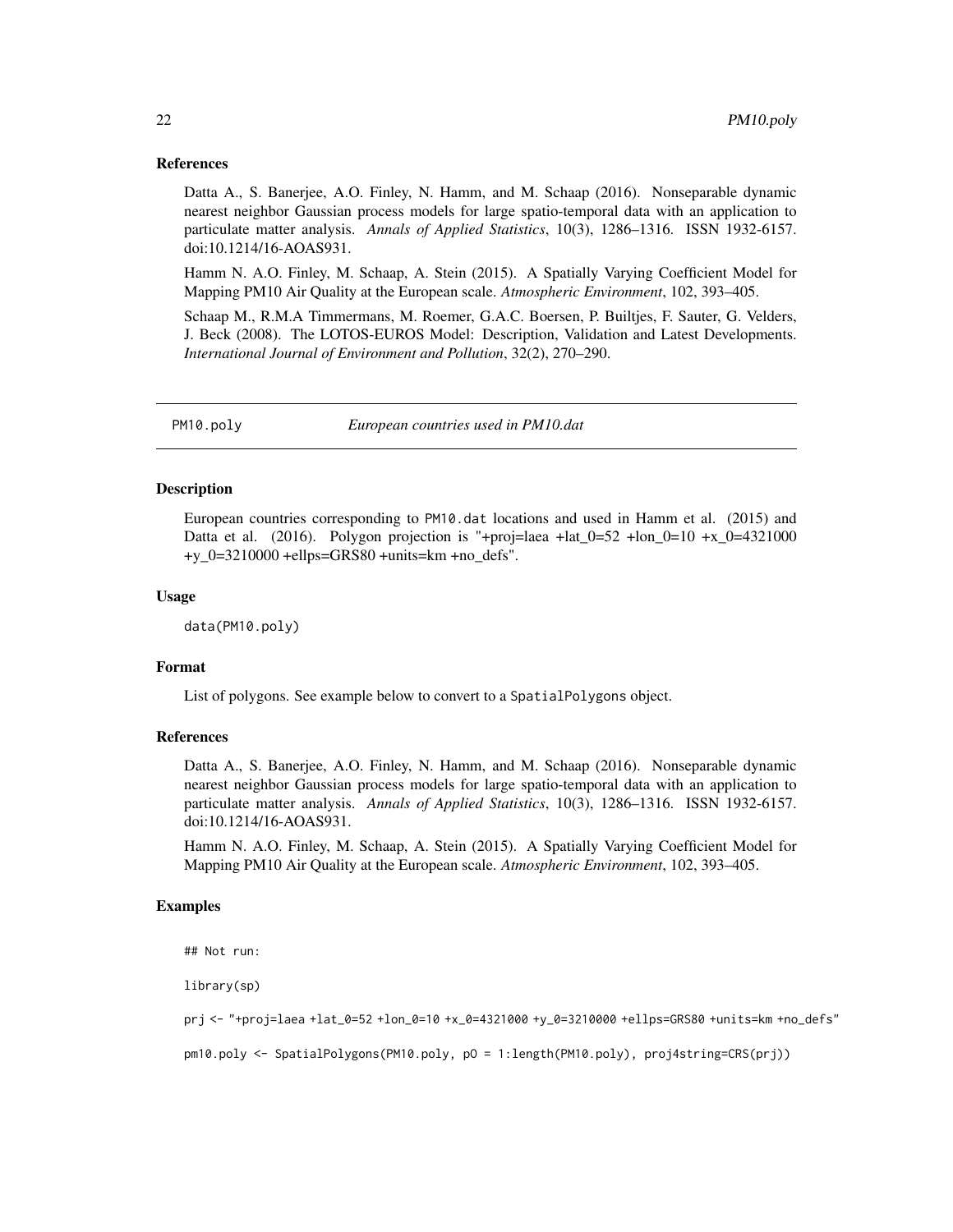# <span id="page-22-0"></span>pointsInPoly 23

## End(Not run)

pointsInPoly *Finds points in a polygon*

#### Description

Given a polygon and a set of points this function returns the subset of points that are within the polygon.

# Usage

```
pointsInPoly(poly, points, ...)
```
# Arguments

| poly     | an $n \times 2$ matrix of polygon vertices. Matrix columns correspond to vertices' x<br>and y coordinates, respectively. |
|----------|--------------------------------------------------------------------------------------------------------------------------|
| points   | an $m \times 2$ matrix of points. Matrix columns correspond to points' x and y coor-<br>dinates, respectively.           |
| $\cdots$ | currently no additional arguments.                                                                                       |

# Details

It is assumed that the polygon is to be closed by joining the last vertex to the first vertex.

# Value

If points are found with the polygon, then a vector is returned with elements corresponding to the row indices of points, otherwise NA is returned.

# Author(s)

Andrew O. Finley <finleya@msu.edu>, Sudipto Banerjee <sudiptob@biostat.umn.edu>,

```
## Not run:
##Example 1
points <- cbind(runif(1000, 0, 10),runif(1000, 0, 10))
poly \le cbind(c(1:9,8:1), c(1,2*(5:3),2,-1,17,9,8,2:9))
```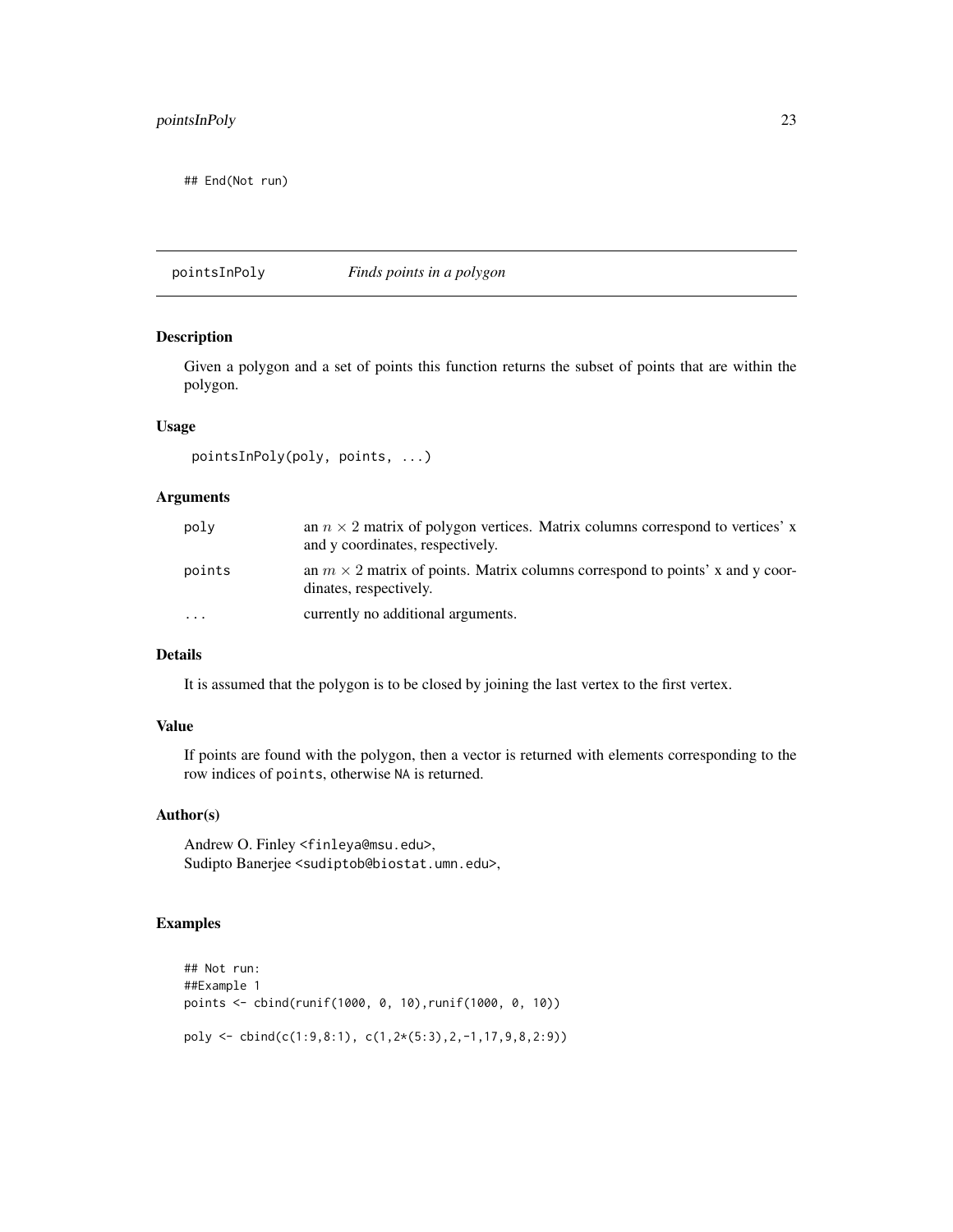```
point.indx <- pointsInPoly(poly, points)
plot(points, pch=19, cex=0.5, xlab="x", ylab="y", col="red")
points(points[point.indx,], pch=19, cex=0.5, col="blue")
polygon(poly)
##Example 2
##a function to partition the domain
tiles \leq function(points, x.cnt, y.cnt, tol = 1.0e-10){
  x.min <- min(points[,1])-tol
  x.max <- max(points[,1])+tol
  y.min <- min(points[,2])-tol
  y.max <- max(points[,2])+tol
  x.cnt <- x.cnt+1
 y.cnt <- y.cnt+1
  x <- seq(x.min, x.max, length.out=x.cnt)
  y <- seq(y.min, y.max, length.out=y.cnt)
  tile.list <- vector("list", (length(y)-1)*(length(x)-1))
  1 < -1for(i in 1:(length(y)-1)){
    for(j in 1:(length(x)-1)){
      tile.list[[l]] <- rbind(c(x[j], y[i]),
                              c(x[j+1], y[i]),
                              c(x[j+1], y[i+1]),
                              c(x[j], y[i+1]))
      1 <- 1+1}
  }
  tile.list
}
n <- 1000
points \le cbind(runif(n, 0, 10), runif(n, 0, 10))
grd <- tiles(points, x.cnt=10, y.cnt=10)
plot(points, pch=19, cex=0.5, xlab="x", ylab="y")
sum.points <- 0
for(i in 1:length(grd)){
  polygon(grd[[i]], border="red")
  point.indx <- pointsInPoly(grd[[i]], points)
  if(!is.na(point.indx[1])){
    sum.points <- length(point.indx)+sum.points
```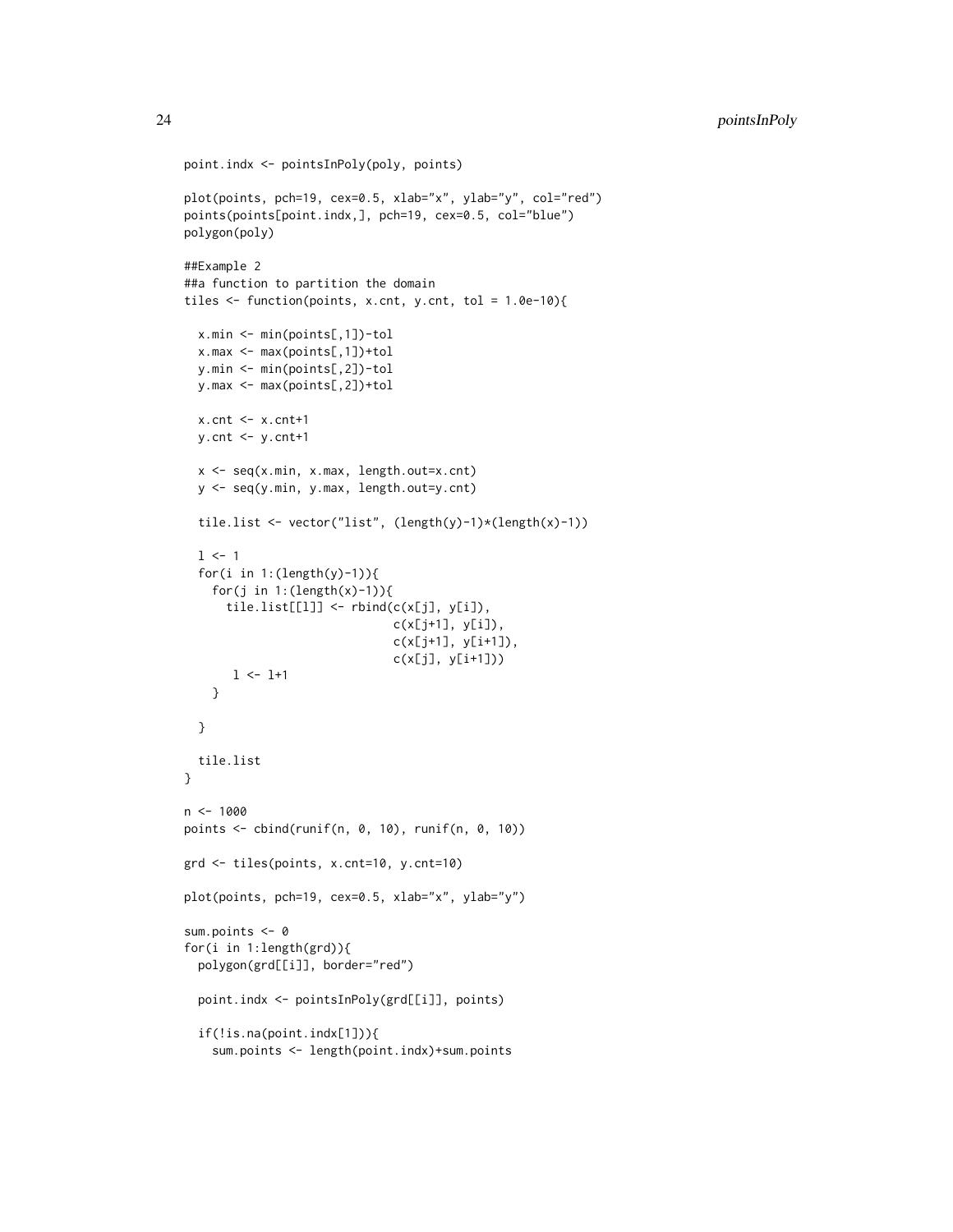#### <span id="page-24-0"></span>spDiag 25

```
text(mean(grd[[i]][,1]), mean(grd[[i]][,2]), length(point.indx), col="red")
  }
}
sum.points
## End(Not run)
```
spDiag *Model fit diagnostics*

# Description

The function spDiag calculates DIC, GP, GRS, and associated statistics given a [spLM](#page-37-1), [spMvLM](#page-56-1), [spGLM](#page-31-1), [spMvGLM](#page-51-1), [spMvGLM](#page-51-1), or [spSVC](#page-67-1) object.

# Usage

spDiag(sp.obj, start=1, end, thin=1, verbose=TRUE, n.report=100, ...)

# Arguments

| sp.obj   | an object returned by splM, spMvLM, spGLM, spMvGLM. For spSVC, sp. obj is an<br>object from spRecover.                                                                                                                                        |
|----------|-----------------------------------------------------------------------------------------------------------------------------------------------------------------------------------------------------------------------------------------------|
| start    | specifies the first sample included in the computation. The start, end, and thin<br>arguments only apply to spGLM or spMvGLM objects. Sub-sampling for spLM and<br>spMvLM is controlled using spRecover which must be called prior to spDiag. |
| end      | specifies the last sample included in the computation. The default is to use all<br>posterior samples in sp. obj. See start argument description.                                                                                             |
| thin     | a sample thinning factor. The default of 1 considers all samples between start<br>and end. For example, if thin = $10$ then 1 in 10 samples are considered between<br>start and end.                                                          |
| verbose  | if TRUE calculation progress is printed to the screen; otherwise, nothing is printed<br>to the screen.                                                                                                                                        |
| n.report | the interval to report progress.                                                                                                                                                                                                              |
| .        | currently no additional arguments.                                                                                                                                                                                                            |

# Value

A list with some of the following tags:

| DIC.       | a matrix holding DIC and associated statistics, see Banerjee et al. (2004) for<br>details.  |
|------------|---------------------------------------------------------------------------------------------|
| GP         | a matrix holding GP and associated statistics, see Gelfand and Ghosh (1998) for<br>details. |
| <b>GRS</b> | a scoring rule, see Equation 27 in Gneiting and Raftery (2007) for details.                 |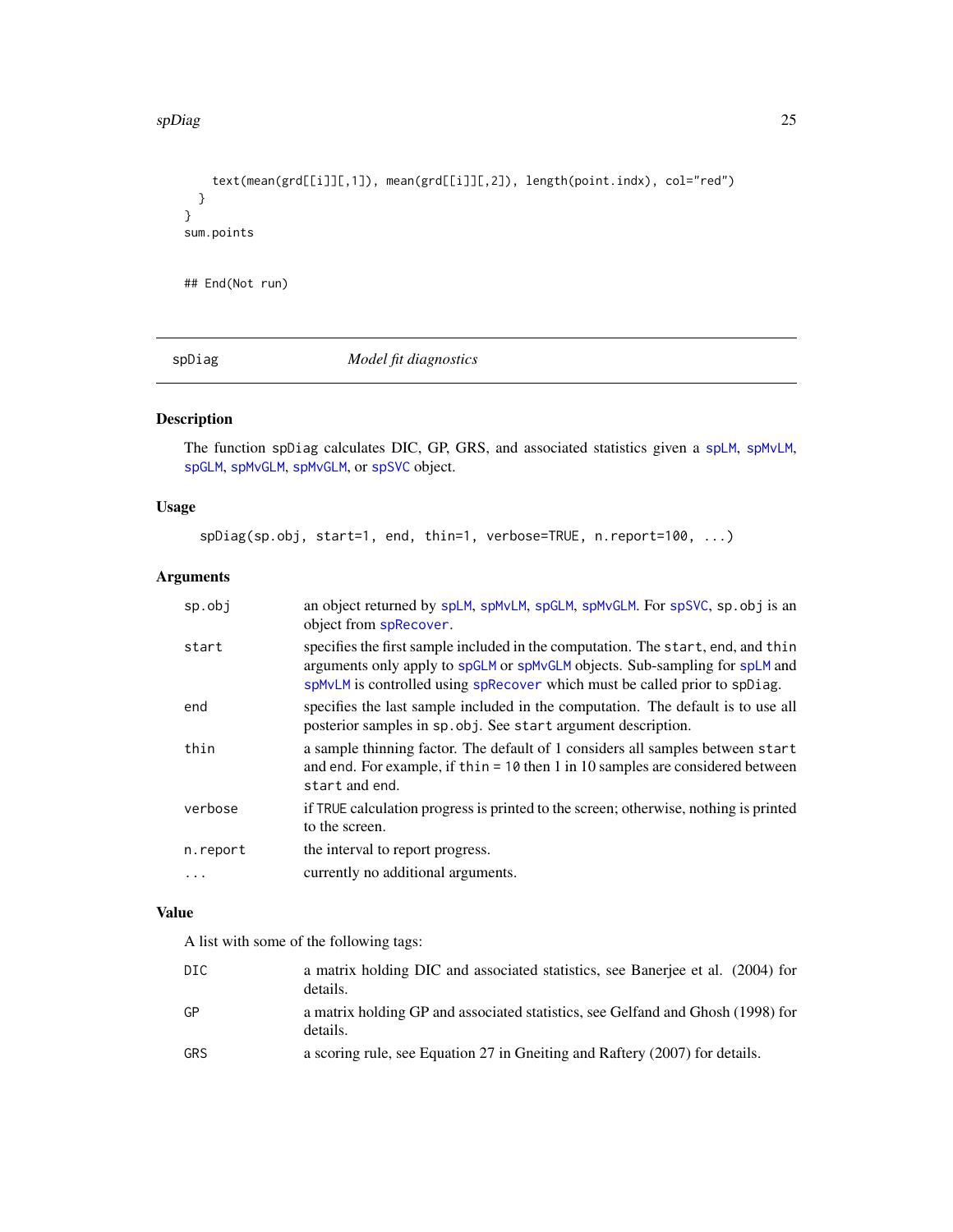#### Author(s)

Andrew O. Finley <finleya@msu.edu>, Sudipto Banerjee <sudipto@ucla.edu>

# References

Banerjee, S., Carlin, B.P., and Gelfand, A.E. (2004). Hierarchical modeling and analysis for spatial data. Chapman and Hall/CRC Press, Boca Raton,Fla.

Finley, A.O. and S. Banerjee (2019) Efficient implementation of spatially-varying coefficients models.

Gelfand A.E. and Ghosh, S.K. (1998). Model choice: a minimum posterior predictive loss approach. *Biometrika*. 85:1-11.

Gneiting, T. and Raftery, A.E. (2007). Strictly proper scoring rules, prediction, and estimation. *Journal of the American Statistical Association*. 102:359-378.

```
## Not run:
rmvn \leq function(n, mu=0, V = matrix(1)){
  p <- length(mu)
 if(any(is.na(match(dim(V),p))))
    stop("Dimension problem!")
  D \leftarrow \text{chol}(V)t(matrix(rnorm(n*p), ncol=p)%*%D + rep(mu,rep(n,p)))
}
set.seed(1)
n < -100coords \leq cbind(runif(n,0,1), runif(n,0,1))
X <- as.matrix(cbind(1, rnorm(n)))
B \leftarrow as.matrix(c(1,5))p <- length(B)
sigma.sq <- 2
tau.sq <- 0.1
phi <- 3/0.5
D <- as.matrix(dist(coords))
R <- exp(-phi*D)
w \leq -rmvn(1, rep(0,n), sigma.sq*R)
y <- rnorm(n, X%*%B + w, sqrt(tau.sq))
n.samples <- 1000
starting <- list("phi"=3/0.5, "sigma.sq"=50, "tau.sq"=1)
tuning <- list("phi"=0.1, "sigma.sq"=0.1, "tau.sq"=0.1)
```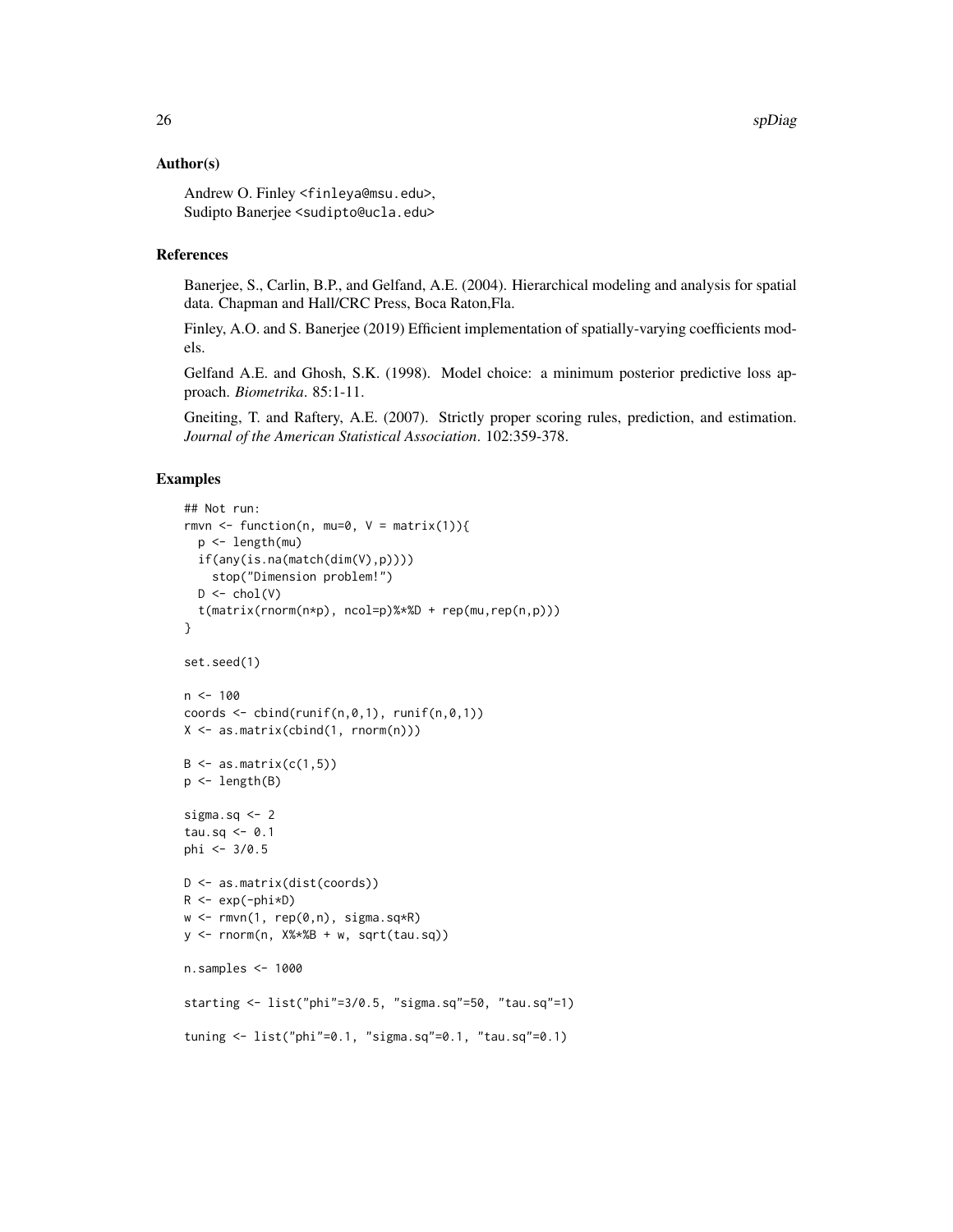#### <span id="page-26-0"></span>spDynLM 27

```
##too restrictive of prior on beta
priors.1 <- list("beta.Norm"=list(rep(0,p), diag(1,p)),
                 "phi.Unif"=c(3/1, 3/0.1), "sigma.sq.IG"=c(2, 2),
                 "tau.sq.IG" = c(2, 0.1))##more reasonable prior for beta
priors.2 <- list("beta.Norm"=list(rep(0,p), diag(1000,p)),
                 "phi.Unif"=c(3/1, 3/0.1), "sigma.sq.IG"=c(2, 2),
                 "tau.sq.IG" = c(2, 0.1))cov.model <- "exponential"
n.report <- 500
verbose <- TRUE
m.1 <- spLM(y~X-1, coords=coords, starting=starting,
            tuning=tuning, priors=priors.1, cov.model=cov.model,
            n.samples=n.samples, verbose=verbose, n.report=n.report)
m.2 <- spLM(y~X-1, coords=coords, starting=starting,
            tuning=tuning, priors=priors.2, cov.model=cov.model,
            n.samples=n.samples, verbose=verbose, n.report=n.report)
##non-spatial model
m.3 <- spLM(y~X-1, n.samples=n.samples, verbose=verbose, n.report=n.report)
burn.in <- 0.5*n.samples
##recover beta and spatial random effects
m.1 <- spRecover(m.1, start=burn.in, verbose=FALSE)
m.2 <- spRecover(m.2, start=burn.in, verbose=FALSE)
##lower is better for DIC, GPD, and GRS
print(spDiag(m.1))
print(spDiag(m.2))
print(spDiag(m.3))
## End(Not run)
```
spDynLM *Function for fitting univariate Bayesian dynamic space-time regression models*

#### Description

The function spDynLM fits Gaussian univariate Bayesian dynamic space-time regression models for settings where space is viewed as continuous but time is taken to be discrete.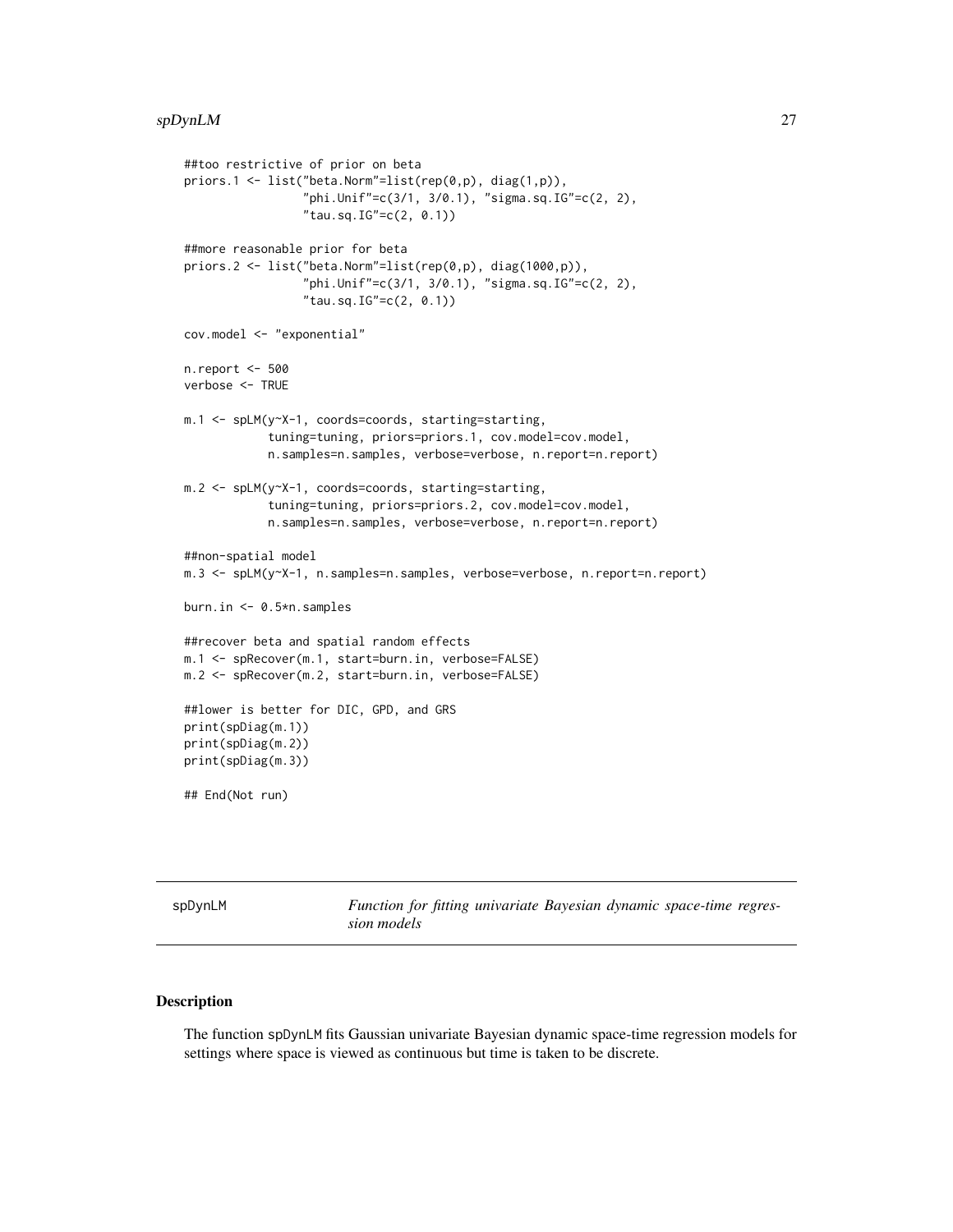# Usage

```
spDynLM(formula, data = parent.frame(), coords, knots,
      starting, tuning, priors, cov.model, get.fitted=FALSE,
     n.samples, verbose=TRUE, n.report=100, ...)
```
# Arguments

| formula    | a list of $N_t$ symbolic regression models to be fit. Each model represents a time<br>step. See example below.                                                                                                                                                                                                                                                                                                                                                                                                                                                                                                                                                                                                                                                                                                                                                                                                                                                                                                                                                  |
|------------|-----------------------------------------------------------------------------------------------------------------------------------------------------------------------------------------------------------------------------------------------------------------------------------------------------------------------------------------------------------------------------------------------------------------------------------------------------------------------------------------------------------------------------------------------------------------------------------------------------------------------------------------------------------------------------------------------------------------------------------------------------------------------------------------------------------------------------------------------------------------------------------------------------------------------------------------------------------------------------------------------------------------------------------------------------------------|
| data       | an optional data frame containing the variables in the model. If not found in data,<br>the variables are taken from environment (formula), typically the environment<br>from which spDynLM is called.                                                                                                                                                                                                                                                                                                                                                                                                                                                                                                                                                                                                                                                                                                                                                                                                                                                           |
| coords     | an $n \times 2$ matrix of the observation coordinates in $R^2$ (e.g., easting and northing).                                                                                                                                                                                                                                                                                                                                                                                                                                                                                                                                                                                                                                                                                                                                                                                                                                                                                                                                                                    |
| starting   | a list with each tag corresponding to a parameter name. Valid tags are beta,<br>sigma.sq, tau.sq, phi, nu, and sigma.eta. The value portion of each tag is<br>the parameter's starting value.                                                                                                                                                                                                                                                                                                                                                                                                                                                                                                                                                                                                                                                                                                                                                                                                                                                                   |
| knots      | either a $m \times 2$ matrix of the <i>predictive process</i> knot coordinates in $R^2$ (e.g.,<br>easting and northing) or a vector of length two or three with the first and second<br>elements recording the number of columns and rows in the desired knot grid.<br>The third, optional, element sets the offset of the outermost knots from the extent<br>of the coords.                                                                                                                                                                                                                                                                                                                                                                                                                                                                                                                                                                                                                                                                                    |
| tuning     | a list with each tag corresponding to a parameter name. Valid tags are phi and<br>nu. The value portion of each tag defines the variance of the Metropolis sampler<br>Normal proposal distribution.                                                                                                                                                                                                                                                                                                                                                                                                                                                                                                                                                                                                                                                                                                                                                                                                                                                             |
| priors     | a list with tags beta.0.norm, sigma.sq.ig, tau.sq.ig, phi.unif, nu.unif,<br>and sigma.eta.iw. Variance parameters, simga.sq and tau.sq, are assumed<br>to follow an inverse-Gamma distribution, whereas the spatial decay phi and<br>smoothness nu parameters are assumed to follow Uniform distributions. The<br>beta. 0. norm is a multivariate Normal distribution with hyperparameters passed<br>as a list of length two with the first and second elements corresponding to the<br>mean vector and positive definite covariance matrix, respectively. The hyper-<br>parameters of the inverse-Wishart, sigma.eta.iw, are passed as a list of length<br>two, with the first and second elements corresponding to the <i>df</i> and $p \times p$ scale<br>matrix, respectively. The inverse-Gamma hyperparameters are passed in a list<br>with two vectors that hold the <i>shape</i> and <i>scale</i> , respectively. The Uniform hy-<br>perparameters are passed in a list with two vectors that hold the lower and upper<br>support values, respectively. |
| cov.model  | a quoted keyword that specifies the covariance function used to model the spatial<br>dependence structure among the observations. Supported covariance model key<br>words are: "exponential", "matern", "spherical", and "gaussian". See<br>below for details.                                                                                                                                                                                                                                                                                                                                                                                                                                                                                                                                                                                                                                                                                                                                                                                                  |
| get.fitted | if TRUE, posterior predicted and fitted values are collected. Note, posterior pre-<br>dicted samples are only collected for those $y_t(s)$ that are NA.                                                                                                                                                                                                                                                                                                                                                                                                                                                                                                                                                                                                                                                                                                                                                                                                                                                                                                         |
| n.samples  | the number of MCMC iterations.                                                                                                                                                                                                                                                                                                                                                                                                                                                                                                                                                                                                                                                                                                                                                                                                                                                                                                                                                                                                                                  |
| verbose    | if TRUE, model specification and progress of the sampler is printed to the screen.<br>Otherwise, nothing is printed to the screen.                                                                                                                                                                                                                                                                                                                                                                                                                                                                                                                                                                                                                                                                                                                                                                                                                                                                                                                              |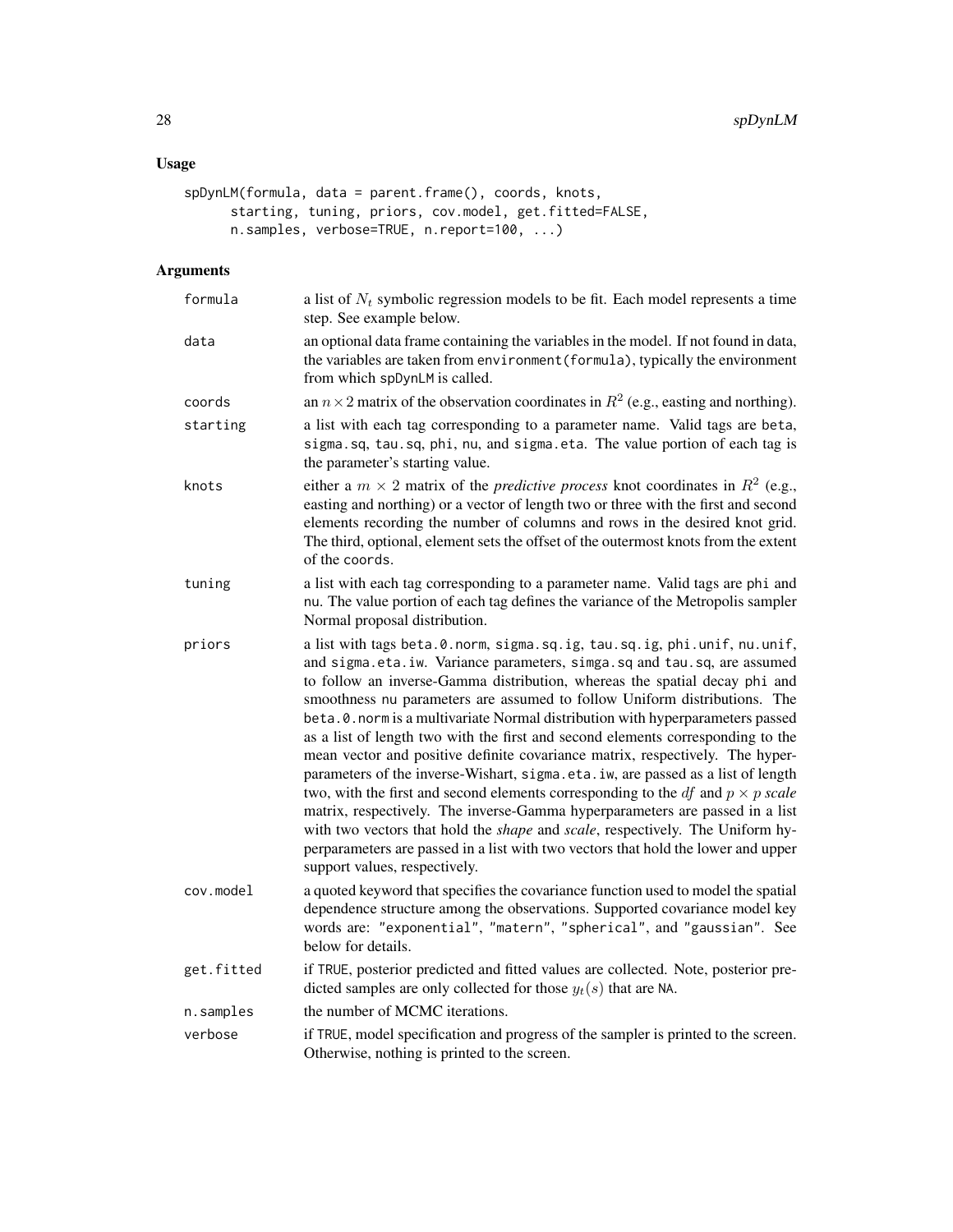#### spDynLM 29

| n.report | the interval to report Metropolis sampler acceptance and MCMC progress. |
|----------|-------------------------------------------------------------------------|
| .        | currently no additional arguments.                                      |

# Details

Suppose,  $y_t(s)$  denotes the observation at location s and time t. We model  $y_t(s)$  through a *measurement equation* that provides a regression specification with a space-time varying intercept and serially and spatially uncorrelated zero-centered Gaussian disturbances as measurement error  $\epsilon_t(s)$ . Next a *transition equation* introduces a  $p \times 1$  coefficient vector, say  $\beta_t$ , which is a purely temporal component (i.e., time-varying regression parameters), and a spatio-temporal component  $u_t(s)$ . Both these are generated through transition equations, capturing their Markovian dependence in time. While the transition equation of the purely temporal component is akin to usual state-space modeling, the spatio-temporal component is generated using Gaussian spatial processes. The overall model is written as

$$
y_t(s) = x_t(s)'\beta_t + u_t(s) + \epsilon_t(s), t = 1, 2, ..., N_t
$$

$$
\epsilon_t(s) \sim N(0, \tau_t^2)
$$

$$
\beta_t = \beta_{t-1} + \eta_t; \eta_t \sim N(0, \Sigma_\eta)
$$

$$
u_t(s) = u_{t-1}(s) + w_t(s); w_t(s) \sim GP(0, C_t(\cdot, \theta_t))
$$

Here  $x_t(s)$  is a  $p \times 1$  vector of predictors and  $\beta_t$  is a  $p \times 1$  vector of coefficients. In addition to an intercept,  $x_t(s)$  can include location specific variables useful for explaining the variability in  $y_t(s)$ . The  $GP(0, C_t(\cdot, \theta_t))$  denotes a spatial Gaussian process with covariance function  $C_t(\cdot; \theta_t)$ . We specify  $C_t(s_1, s_2; \theta_t) = \sigma_t^2 \rho(s_1, s_2; \phi_t)$ , where  $\theta_t = {\sigma_t^2, \phi_t, \nu_t}$  and  $\rho(\cdot; \phi)$  is a *correlation function* with  $\phi$  controlling the correlation decay and  $\sigma_t^2$  represents the spatial variance component. The spatial smoothness parameter,  $\nu$ , is used if the Matern spatial correlation function is chosen. We further assume  $\beta_0 \sim N(m_0, \Sigma_0)$  and  $u_0(s) \equiv 0$ , which completes the prior specifications leading to a well-identified Bayesian hierarhical model and also yield reasonable dependence structures.

#### Value

An object of class spDynLM, which is a list with the following tags:

```
coords the n \times 2 matrix specified by coords.
p.theta.samples
```
a coda object of posterior samples for  $\tau_t^2$ ,  $\sigma_t^2$ ,  $\phi_t$ ,  $\nu_t$ .

p.beta.0.samples

a coda object of posterior samples for  $\beta$  at  $t = 0$ .

p.beta.samples a coda object of posterior samples for  $\beta_t$ .

p.sigma.eta.samples

a coda object of posterior samples for  $\Sigma_n$ .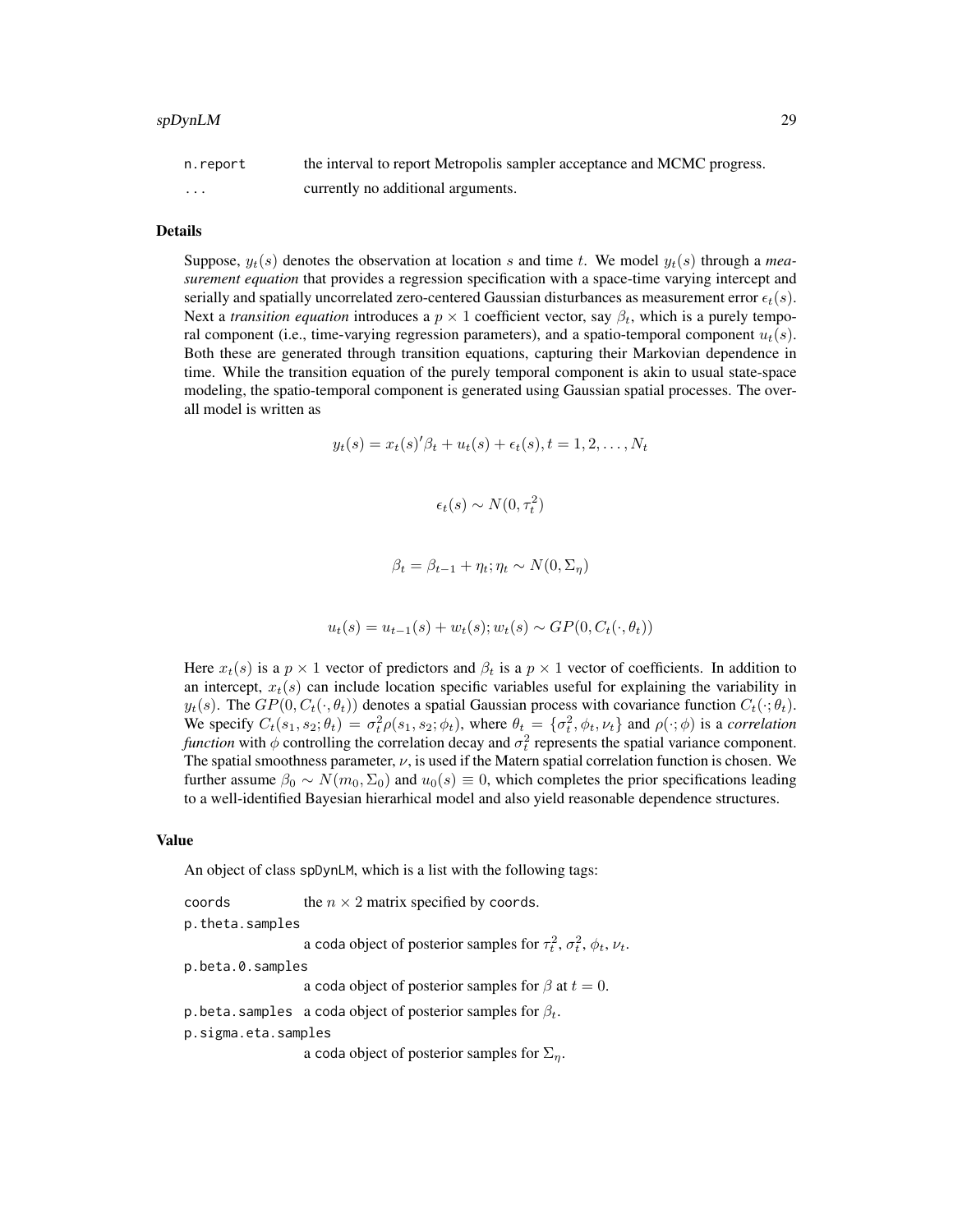| p.u.samples | a coda object of posterior samples for spatio-temporal random effects $u$ . Sam-<br>ples are over the columns and time steps increase in blocks of $n$ down the<br>columns, e.g., the first <i>n</i> rows correspond to locations $1, 2, , n$ in $t = 1$ and<br>the last <i>n</i> rows correspond to locations $1, 2, , n$ in $t = N_t$ .                                                            |
|-------------|------------------------------------------------------------------------------------------------------------------------------------------------------------------------------------------------------------------------------------------------------------------------------------------------------------------------------------------------------------------------------------------------------|
| p.y.samples | a coda object of posterior samples for y. If $y_t(s)$ is specified as NA the p.y. samples<br>hold the associated posterior predictive samples. Samples are over the columns<br>and time steps increase in blocks of $n$ down the columns, e.g., the first $n$ rows<br>correspond to locations $1, 2, , n$ in $t = 1$ and the last n rows correspond to<br>locations $1, 2, \ldots, n$ in $t = N_t$ . |

The return object might include additional data used for subsequent prediction and/or model fit evaluation.

# Author(s)

Andrew O. Finley <finleya@msu.edu>, Sudipto Banerjee <baner009@umn.edu>

#### References

Finley, A.O., S. Banerjee, and A.E. Gelfand. (2012) Bayesian dynamic modeling for large spacetime datasets using Gaussian predictive processes. *Journal of Geographical Systems*, 14:29–47.

Finley, A.O., S. Banerjee, and A.E. Gelfand. (2015) spBayes for large univariate and multivariate point-referenced spatio-temporal data models. *Journal of Statistical Software*, 63:1–28. [https:](https://www.jstatsoft.org/article/view/v063i13) [//www.jstatsoft.org/article/view/v063i13](https://www.jstatsoft.org/article/view/v063i13).

Gelfand, A.E., S. Banerjee, and D. Gamerman (2005) Spatial Process Modelling for Univariate and Multivariate Dynamic Spatial Data, *Environmetrics*, 16:465–479.

#### See Also

[spLM](#page-37-1)

 $miss \leftarrow sample(1:N.t, 10)$ 

```
## Not run:
data("NETemp.dat")
ne.temp <- NETemp.dat
set.seed(1)
##take a chunk of New England
ne.temp <- ne.temp[ne.temp[,"UTMX"] > 5500000 & ne.temp[,"UTMY"] > 3000000,]
##subset first 2 years (Jan 2000 - Dec. 2002)
y.t <- ne.temp[,4:27]
N.t < -\text{ncol}(y.t) ##number of months
n \le - nrow(y.t) ##number of observation per months
##add some missing observations to illistrate prediction
```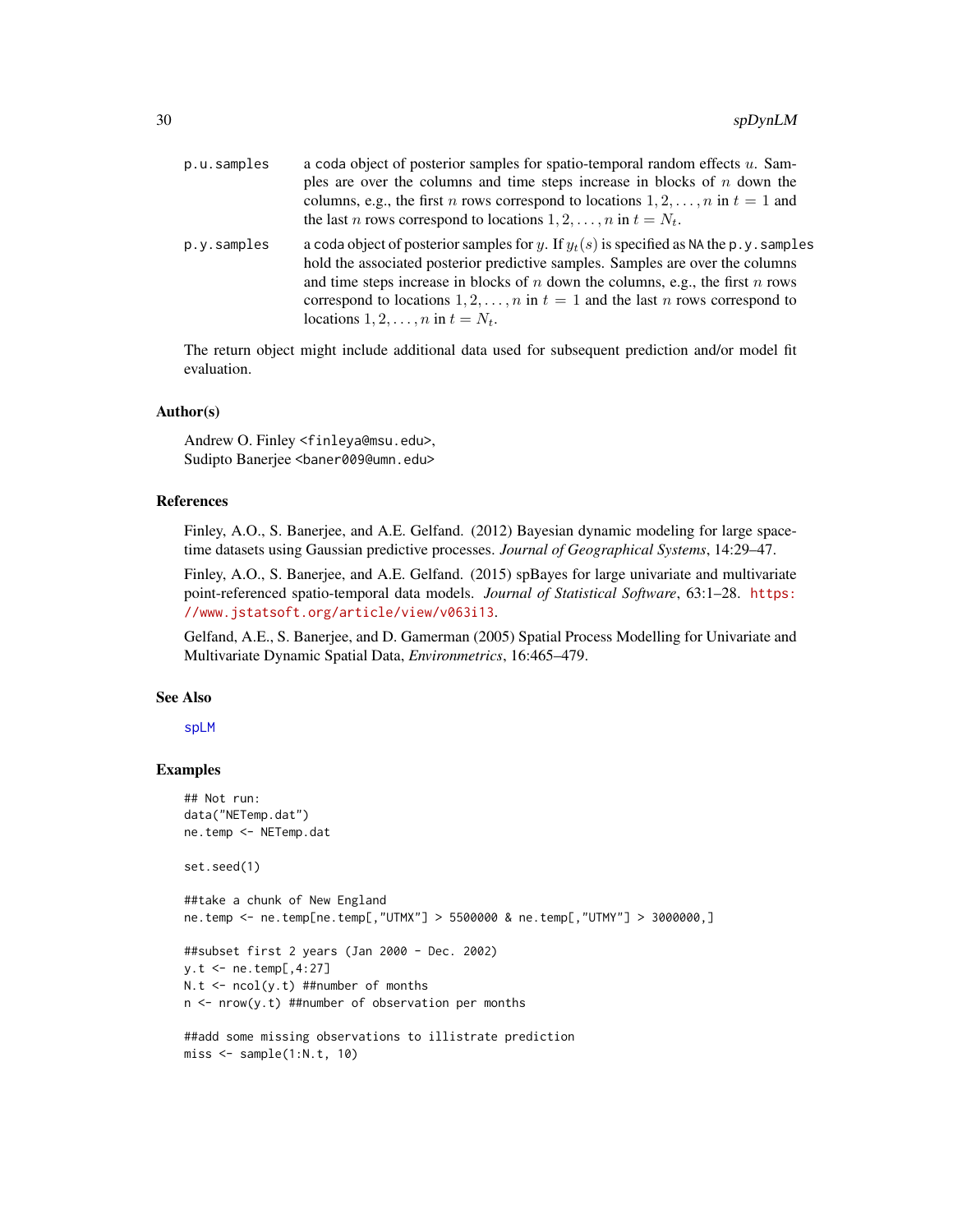#### $s$ pDynLM  $31$

```
holdout.station.id <- 5
y.t.holdout <- y.t[holdout.station.id, miss]
y.t[holdout.station.id, miss] <- NA
##scale to km
coords <- as.matrix(ne.temp[,c("UTMX", "UTMY")]/1000)
max.d <- max(iDist(coords))
##set starting and priors
p <- 2 #number of regression parameters in each month
starting <- list("beta"=rep(0,N.t*p), "phi"=rep(3/(0.5*max.d), N.t),
                 "sigma.sq"=rep(2,N.t), "tau.sq"=rep(1, N.t),"sigma.eta"=diag(rep(0.01, p)))
tuning <- list("phi"=rep(5, N.t))
priors <- list("beta.0.Norm"=list(rep(0,p), diag(1000,p)),
               "phi.Unif"=list(rep(3/(0.9*max.d), N.t), rep(3/(0.05*max.d), N.t)),
               "sigma.sq.IG" = list(rep(2,N.t), rep(10,N.t)),"tau.sq.IG" = list(rep(2,N.t), rep(5,N.t)),"sigma.eta.IW"=list(2, diag(0.001,p)))
##make symbolic model formula statement for each month
mods <- lapply(paste(colnames(y.t),'elev',sep='~'), as.formula)
n.samples <- 2000
m.1 <- spDynLM(mods, data=cbind(y.t,ne.temp[,"elev",drop=FALSE]), coords=coords,
               starting=starting, tuning=tuning, priors=priors, get.fitted =TRUE,
               cov.model="exponential", n.samples=n.samples, n.report=25)
burn.in <- floor(0.75*n.samples)
quant <- function(x){quantile(x, prob=c(0.5, 0.025, 0.975))}
beta <- apply(m.1$p.beta.samples[burn.in:n.samples,], 2, quant)
beta.0 <- beta[,grep("Intercept", colnames(beta))]
beta.1 <- beta[,grep("elev", colnames(beta))]
plot(m.1$p.beta.0.samples)
par(mfrow=c(2,1))
plot(1:N.t, beta.0[1,], pch=19, cex=0.5, xlab="months", ylab="beta.0", ylim=range(beta.0))
arrows(1:N.t, beta.0[1,], 1:N.t, beta.0[3,], length=0.02, angle=90)
arrows(1:N.t, beta.0[1,], 1:N.t, beta.0[2,], length=0.02, angle=90)
plot(1:N.t, beta.1[1,], pch=19, cex=0.5, xlab="months", ylab="beta.1", ylim=range(beta.1))
arrows(1:N.t, beta.1[1,], 1:N.t, beta.1[3,], length=0.02, angle=90)
arrows(1:N.t, beta.1[1,], 1:N.t, beta.1[2,], length=0.02, angle=90)
theta <- apply(m.1$p.theta.samples[burn.in:n.samples,], 2, quant)
sigma.sq <- theta[,grep("sigma.sq", colnames(theta))]
```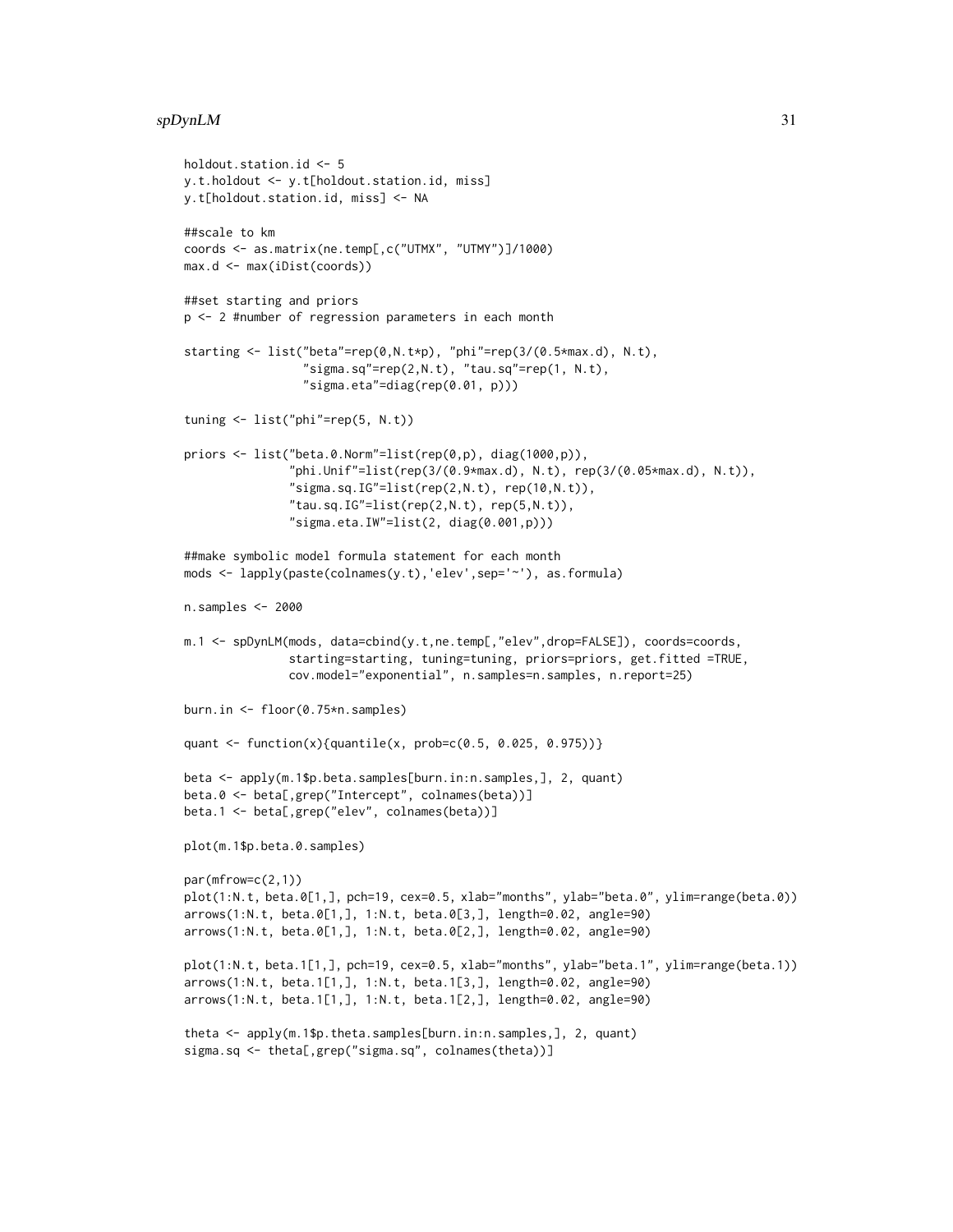```
tau.sq <- theta[,grep("tau.sq", colnames(theta))]
phi <- theta[,grep("phi", colnames(theta))]
par(mfrow=c(3,1))
plot(1:N.t, sigma.sq[1,], pch=19, cex=0.5, xlab="months", ylab="sigma.sq", ylim=range(sigma.sq))
arrows(1:N.t, sigma.sq[1,], 1:N.t, sigma.sq[3,], length=0.02, angle=90)
arrows(1:N.t, sigma.sq[1,], 1:N.t, sigma.sq[2,], length=0.02, angle=90)
plot(1:N.t, tau.sq[1,], pch=19, cex=0.5, xlab="months", ylab="tau.sq", ylim=range(tau.sq))
arrows(1:N.t, tau.sq[1,], 1:N.t, tau.sq[3,], length=0.02, angle=90)
arrows(1:N.t, tau.sq[1,], 1:N.t, tau.sq[2,], length=0.02, angle=90)
plot(1:N.t, 3/phi[1,], pch=19, cex=0.5, xlab="months", ylab="eff. range (km)", ylim=range(3/phi))
arrows(1:N.t, 3/phi[1,], 1:N.t, 3/phi[3,], length=0.02, angle=90)
arrows(1:N.t, 3/phi[1,], 1:N.t, 3/phi[2,], length=0.02, angle=90)
y.hat <- apply(m.1$p.y.samples[,burn.in:n.samples], 1, quant)
y.hat. med \leq matrix(y.hat[1,], ncol=N.t)
y.hat.up <- matrix(y.hat[3,], ncol=N.t)
y.hat.low <- matrix(y.hat[2,], ncol=N.t)
y.obs <- as.vector(as.matrix(y.t[-holdout.station.id, -miss]))
y.obs.hat.med <- as.vector(y.hat.med[-holdout.station.id, -miss])
y.obs.hat.up <- as.vector(y.hat.up[-holdout.station.id, -miss])
y.obs.hat.low <- as.vector(y.hat.low[-holdout.station.id, -miss])
y.ho <- as.matrix(y.t.holdout)
y.ho.hat.med <- as.vector(y.hat.med[holdout.station.id, miss])
y.ho.hat.up <- as.vector(y.hat.up[holdout.station.id, miss])
y.ho.hat.low <- as.vector(y.hat.low[holdout.station.id, miss])
par(mfrow=c(2,1))
plot(y.obs, y.obs.hat.med, pch=19, cex=0.5, xlab="observed",
ylab="fitted", main="Observed vs. fitted")
arrows(y.obs, y.obs.hat.med, y.obs, y.obs.hat.up, length=0.02, angle=90)
arrows(y.obs, y.obs.hat.med, y.obs, y.obs.hat.low, length=0.02, angle=90)
lines(-50:50, -50:50, col="blue")
plot(y.ho, y.ho.hat.med, pch=19, cex=0.5, xlab="observed",
ylab="predicted", main="Observed vs. predicted")
arrows(y.ho, y.ho.hat.med, y.ho, y.ho.hat.up, length=0.02, angle=90)
arrows(y.ho, y.ho.hat.med, y.ho, y.ho.hat.low, length=0.02, angle=90)
lines(-50:50, -50:50, col="blue")
## End(Not run)
```
<span id="page-31-1"></span>spGLM *Function for fitting univariate Bayesian generalized linear spatial regression models*

<span id="page-31-0"></span>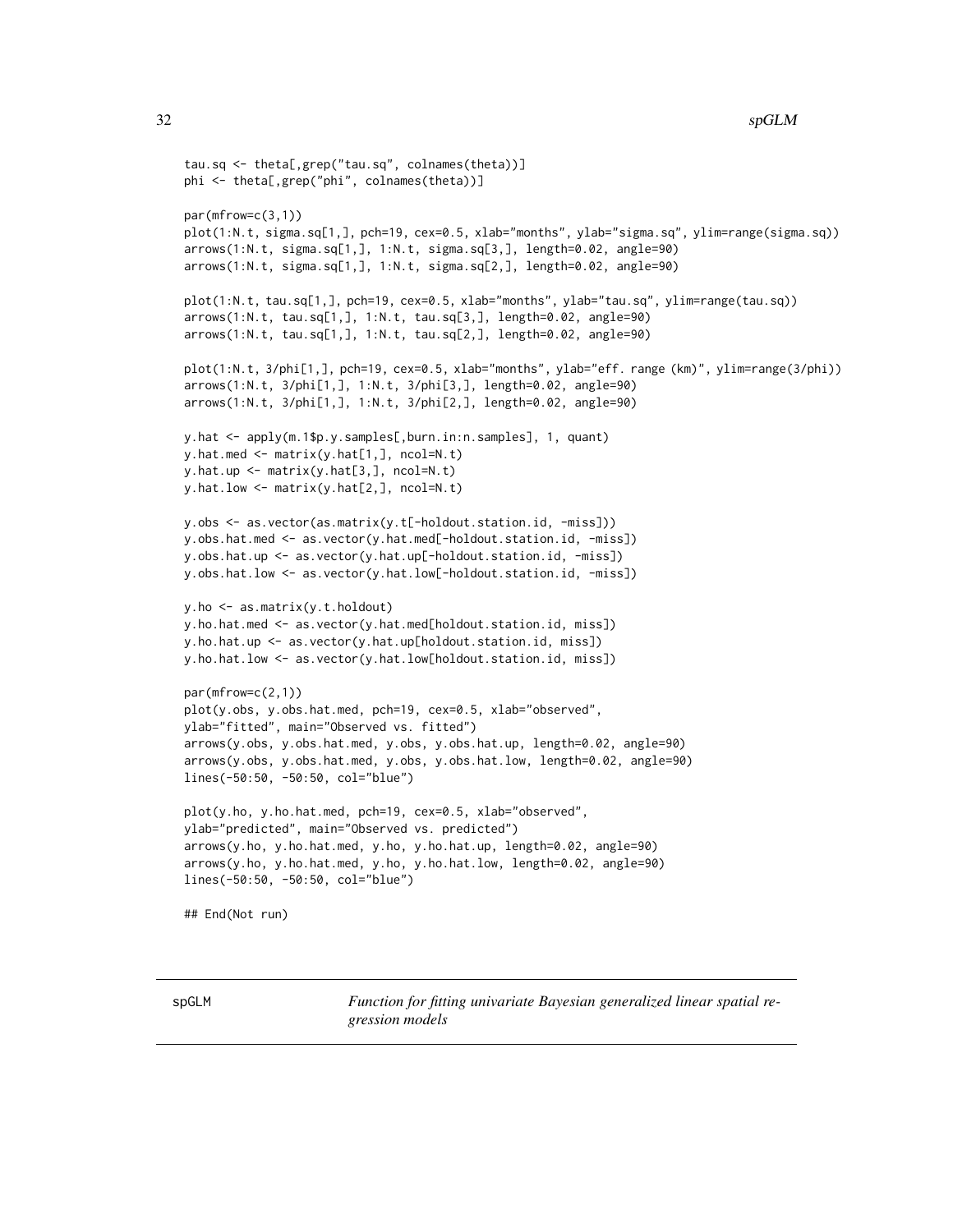#### $s$ pGLM 33

# Description

The function spGLM fits univariate Bayesian generalized linear spatial regression models. Given a set of knots, spGLM will also fit a *predictive process* model (see references below).

# Usage

```
spGLM(formula, family="binomial", weights, data = parent.frame(),
     coords, knots, starting, tuning, priors, cov.model,
     amcmc, n.samples, verbose=TRUE,
     n.report=100, ...)
```
# Arguments

| formula  | a symbolic description of the regression model to be fit. See example below.                                                                                                                                                                                                                                                                                                                                                                                                                      |
|----------|---------------------------------------------------------------------------------------------------------------------------------------------------------------------------------------------------------------------------------------------------------------------------------------------------------------------------------------------------------------------------------------------------------------------------------------------------------------------------------------------------|
| family   | currently only supports binomial and poisson data using the logit and log link<br>functions, respectively.                                                                                                                                                                                                                                                                                                                                                                                        |
| weights  | an optional vector of weights to be used in the fitting process. Weights cor-<br>respond to number of trials and offset for each location for the binomial and<br>poisson family, respectively.                                                                                                                                                                                                                                                                                                   |
| data     | an optional data frame containing the variables in the model. If not found in<br>data, the variables are taken from environment (formula), typically the envi-<br>ronment from which spGLM is called.                                                                                                                                                                                                                                                                                             |
| coords   | an $n \times 2$ matrix of the observation coordinates in $R^2$ (e.g., easting and northing).                                                                                                                                                                                                                                                                                                                                                                                                      |
| knots    | either a $m \times 2$ matrix of the <i>predictive process</i> knot coordinates in $R^2$ (e.g.,<br>easting and northing) or a vector of length two or three with the first and second<br>elements recording the number of columns and rows in the desired knot grid.<br>The third, optional, element sets the offset of the outermost knots from the extent<br>of the coords.                                                                                                                      |
| starting | a list with each tag corresponding to a parameter name. Valid tags are beta,<br>sigma.sq, phi, nu, and w. The value portion of each tag is the parameter's<br>starting value. If the predictive process is used then $w$ must be of length $m$ ;<br>otherwise, it must be of length $n$ . Alternatively, w can be set as a scalar, in which<br>case the value is repeated.                                                                                                                        |
| tuning   | a list with each tag corresponding to a parameter name. Valid tags are beta,<br>sigma.sq, phi, nu, and w. The value portion of each tag defines the variance of<br>the Metropolis sampler Normal proposal distribution.                                                                                                                                                                                                                                                                           |
|          | The tuning value for beta can be a vector of length $p$ (where $p$ is the number<br>of regression coefficients) or, if an adaptive MCMC is not used, i.e., amcmc is<br>not specified, the lower-triangle of the $p \times p$ Cholesky square-root of the desired<br>proposal covariance matrix. If the <i>predictive process</i> is used then w must be of<br>length $m$ ; otherwise, it must be of length $n$ . Alternatively, w can be set as a<br>scalar, in which case the value is repeated. |
| priors   | a list with each tag corresponding to a parameter name. Valid tags are sigma.sq.ig,<br>phi.unif, nu.unif, beta.norm, and beta.flat. Variance parameter simga.sq<br>is assumed to follow an inverse-Gamma distribution, whereas the spatial decay<br>phi and smoothness nu parameters are assumed to follow Uniform distributions.                                                                                                                                                                 |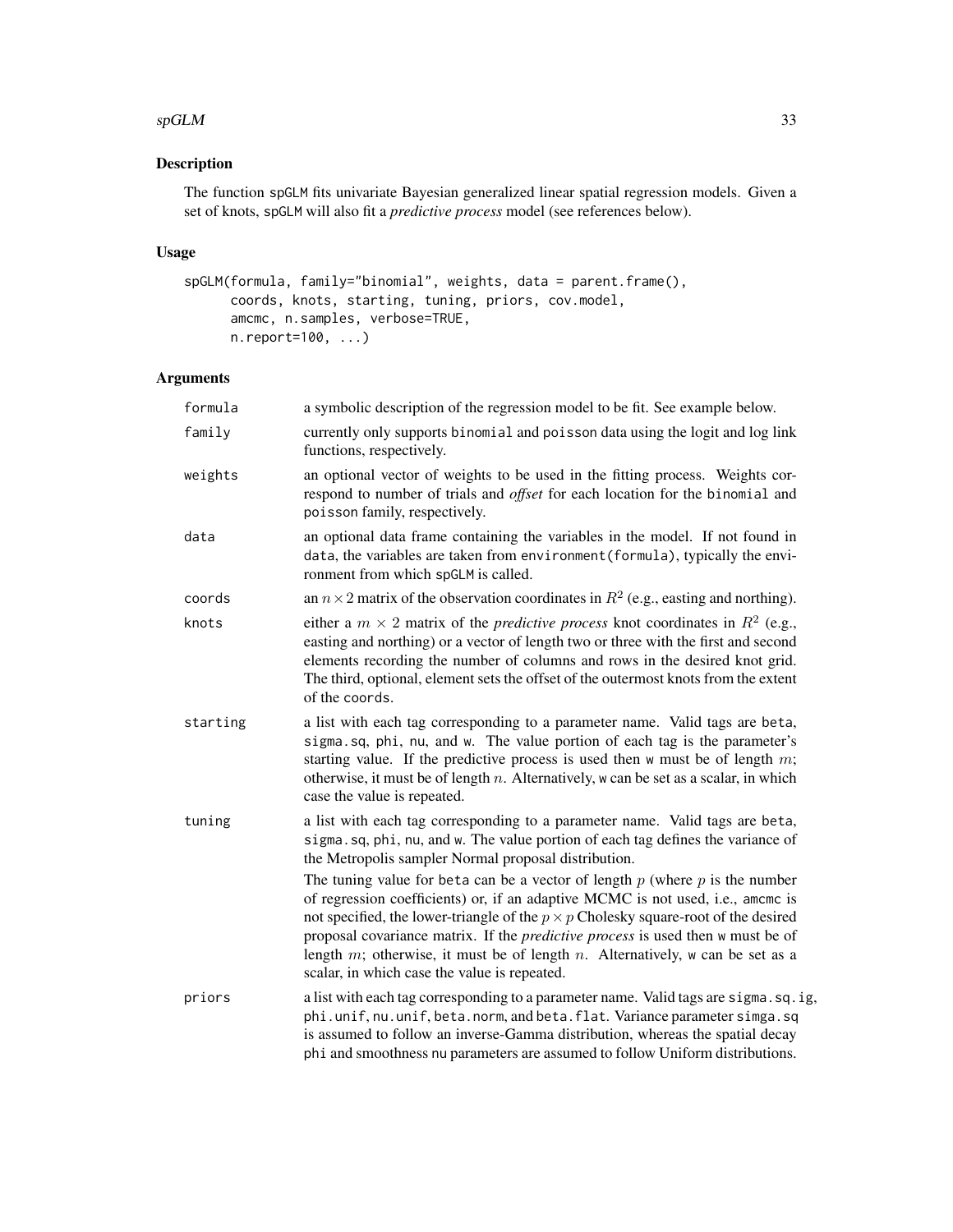|           | The hyperparameters of the inverse-Gamma are passed as a vector of length two,<br>with the first and second elements corresponding to the <i>shape</i> and <i>scale</i> , respec-                                                                                                                                                                                                                                                                                                               |
|-----------|-------------------------------------------------------------------------------------------------------------------------------------------------------------------------------------------------------------------------------------------------------------------------------------------------------------------------------------------------------------------------------------------------------------------------------------------------------------------------------------------------|
|           | tively. The hyperparameters of the Uniform are also passed as a vector of length<br>two with the first and second elements corresponding to the lower and upper<br>support, respectively. If the regression coefficients are each assumed to follow a<br>Normal distribution, i.e., beta. norm, then mean and variance hyperparameters<br>are passed as the first and second list elements, respectively. If beta is assumed<br>flat then no arguments are passed. The default is a flat prior. |
| cov.model | a quoted keyword that specifies the covariance function used to model the spatial<br>dependence structure among the observations. Supported covariance model key<br>words are: "exponential", "matern", "spherical", and "gaussian". See<br>below for details.                                                                                                                                                                                                                                  |
| amcmc     | a list with tags n. batch, batch. length, and accept. rate. Specifying this ar-<br>gument invokes an adaptive MCMC sampler, see Roberts and Rosenthal (2007)<br>for an explanation.                                                                                                                                                                                                                                                                                                             |
| n.samples | the number of MCMC iterations. This argument is ignored if amome is specified.                                                                                                                                                                                                                                                                                                                                                                                                                  |
| verbose   | if TRUE, model specification and progress of the sampler is printed to the screen.<br>Otherwise, nothing is printed to the screen.                                                                                                                                                                                                                                                                                                                                                              |
| n.report  | the interval to report Metropolis sampler acceptance and MCMC progress.                                                                                                                                                                                                                                                                                                                                                                                                                         |
|           | currently no additional arguments.                                                                                                                                                                                                                                                                                                                                                                                                                                                              |
|           |                                                                                                                                                                                                                                                                                                                                                                                                                                                                                                 |

# Details

If a binomial model is specified the response vector is the number of successful trials at each location and weights is the total number of trials at each location.

For a poisson specification, the weights vector is the count offset, e.g., population, at each location. This differs from the [glm](#page-0-0) offset argument which is passed as the log of this value.

A non-spatial model is fit when coords is not specified. See example below.

# Value

An object of class spGLM, which is a list with the following tags:

| coords               | the $n \times 2$ matrix specified by coords.                                                                                                                                                                                            |  |
|----------------------|-----------------------------------------------------------------------------------------------------------------------------------------------------------------------------------------------------------------------------------------|--|
| knot.coords          | the $m \times 2$ matrix as specified by knots.                                                                                                                                                                                          |  |
| p.beta.theta.samples |                                                                                                                                                                                                                                         |  |
|                      | a coda object of posterior samples for the defined parameters.                                                                                                                                                                          |  |
| acceptance           | the Metropolis sampler acceptance rate. If amemc is used then this will be a<br>matrix of each parameter's acceptance rate at the end of each batch. Otherwise,<br>the sampler is a Metropolis with a joint proposal of all parameters. |  |
| acceptance.w         | if this is a non-predictive process model and amome is used then this will be<br>a matrix of the Metropolis sampler acceptance rate for each location's spatial<br>random effect.                                                       |  |
| acceptance.w.knots   |                                                                                                                                                                                                                                         |  |
|                      | if this is a <i>predictive process</i> model and amomo is used then this will be a matrix<br>of the Metropolis sampler acceptance rate for each knot's spatial random effect.                                                           |  |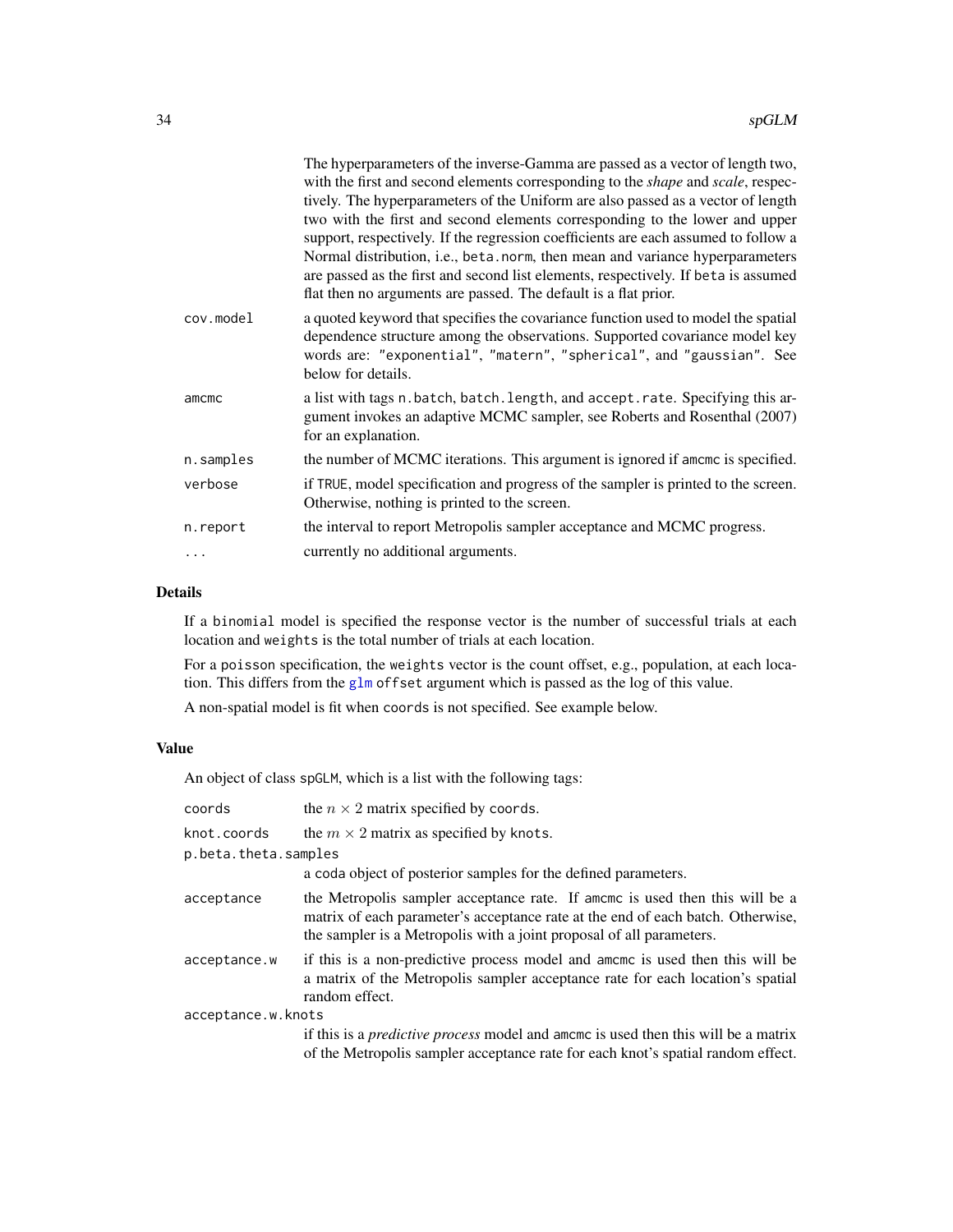#### $s$ pGLM  $35$

| p.w.knots.samples |                                                                                                                                                                                                                                                                                               |
|-------------------|-----------------------------------------------------------------------------------------------------------------------------------------------------------------------------------------------------------------------------------------------------------------------------------------------|
|                   | a matrix that holds samples from the posterior distribution of the knots' spatial<br>random effects. The rows of this matrix correspond to the $m$ knot locations<br>and the columns are the posterior samples. This is only returned if a <i>predictive</i><br><i>process</i> model is used. |
| p.w.samples       | a matrix that holds samples from the posterior distribution of the locations' spa-<br>tial random effects. The rows of this matrix correspond to the $n$ point observa-<br>tions and the columns are the posterior samples.                                                                   |
|                   |                                                                                                                                                                                                                                                                                               |

The return object might include additional data used for subsequent prediction and/or model fit evaluation.

#### Author(s)

Andrew O. Finley <finleya@msu.edu>, Sudipto Banerjee <baner009@umn.edu>

#### References

Banerjee, S., A.E. Gelfand, A.O. Finley, and H. Sang. (2008) Gaussian Predictive Process Models for Large Spatial Datasets. *Journal of the Royal Statistical Society Series B*, 70:825–848.

Banerjee, S., Carlin, B.P., and Gelfand, A.E. (2004) Hierarchical modeling and analysis for spatial data. Chapman and Hall/CRC Press, Boca Raton, Fla.

Finley, A.O., S. Banerjee, and A.E. Gelfand. (2015) spBayes for large univariate and multivariate point-referenced spatio-temporal data models. *Journal of Statistical Software*, 63:1–28. [https:](https://www.jstatsoft.org/article/view/v063i13) [//www.jstatsoft.org/article/view/v063i13](https://www.jstatsoft.org/article/view/v063i13).

Finley, A.O., S. Banerjee, and R.E. McRoberts. (2008) A Bayesian approach to quantifying uncertainty in multi-source forest area estimates. *Environmental and Ecological Statistics*, 15:241–258.

Roberts G.O. and Rosenthal J.S. (2006) Examples of Adaptive MCMC. [http://probability.ca/](http://probability.ca/jeff/ftpdir/adaptex.pdf) [jeff/ftpdir/adaptex.pdf](http://probability.ca/jeff/ftpdir/adaptex.pdf) Preprint.

# See Also

[spMvGLM](#page-51-1)

```
## Not run:
library(MBA)
library(coda)
set.seed(1)
rmvn <- function(n, mu=0, V = matrix(1)){
 p <- length(mu)
 if(any(is.na(match(dim(V),p))))
   stop("Dimension problem!")
 D \leftarrow \text{chol}(V)t(matrix(rnorm(n*p), ncol=p) %*% D + rep(mu,rep(n,p)))
```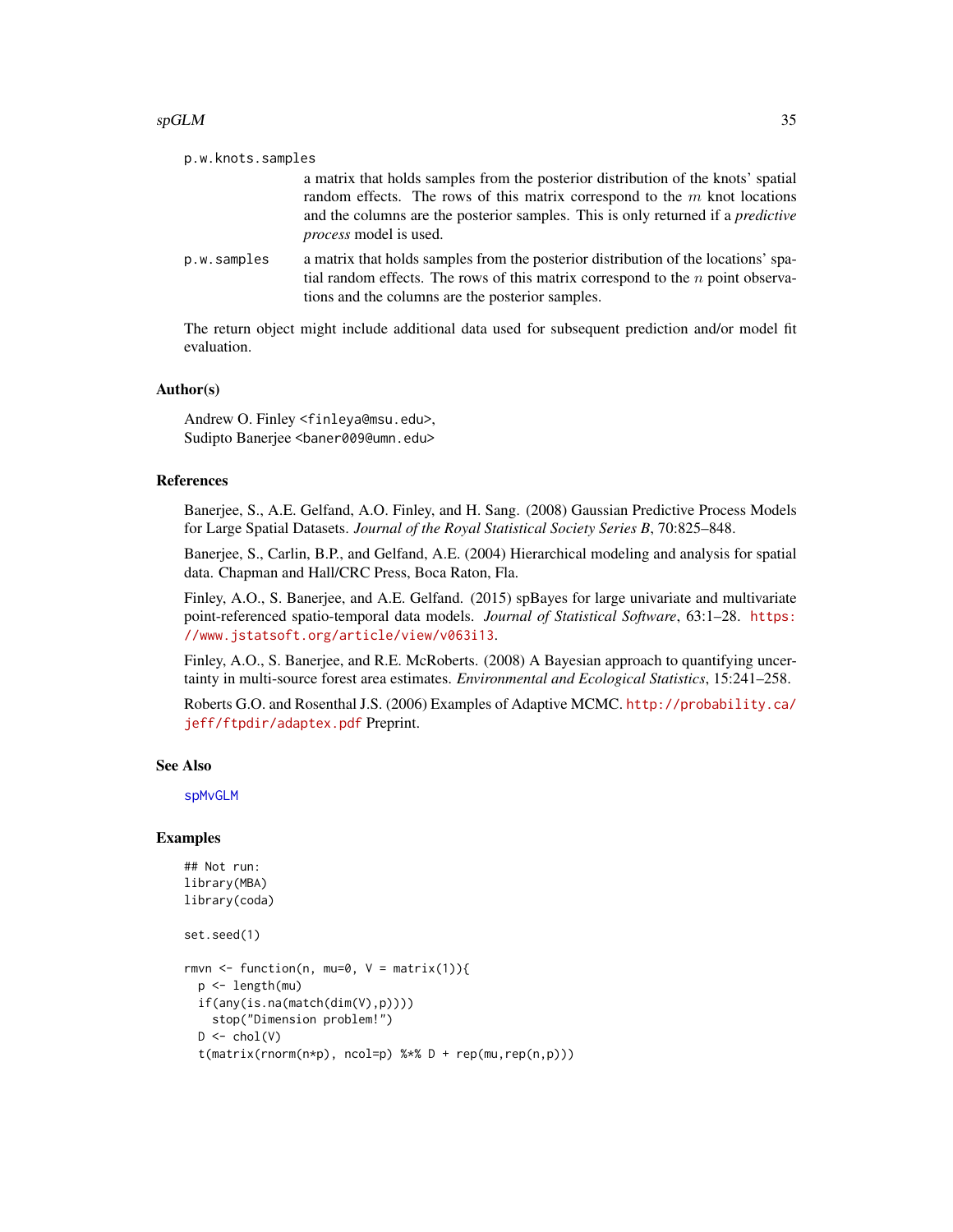```
################################
##Spatial binomial
################################
##Generate binary data
coords <- as.matrix(expand.grid(seq(0,100,length.out=8), seq(0,100,length.out=8)))
n <- nrow(coords)
phi <- 3/50
sigma.sq <-2R <- sigma.sq*exp(-phi*as.matrix(dist(coords)))
w \leq rmvn(1, rep(0,n), R)x <- as.matrix(rep(1,n))
beta \leq 0.1p <- 1/(1+exp(-(x%*%beta+w)))
weights \leq rep(1, n)
weights[coords[,1]>mean(coords[,1])] <- 10
y <- rbinom(n, size=weights, prob=p)
##Collect samples
fit <- glm((y/weights)~x-1, weights=weights, family="binomial")
beta.starting <- coefficients(fit)
beta.tuning <- t(chol(vcov(fit)))
n.batch <- 200
batch.length <- 50
n.samples <- n.batch*batch.length
m.1 <- spGLM(y~1, family="binomial", coords=coords, weights=weights,
             starting=list("beta"=beta.starting, "phi"=0.06,"sigma.sq"=1, "w"=0),
             tuning=list("beta"=beta.tuning, "phi"=0.5, "sigma.sq"=0.5, "w"=0.5),
        priors=list("beta.Normal"=list(0,10), "phi.Unif"=c(0.03, 0.3), "sigma.sq.IG"=c(2, 1)),
         amcmc=list("n.batch"=n.batch, "batch.length"=batch.length, "accept.rate"=0.43),
             cov.model="exponential", verbose=TRUE, n.report=10)
burn.in <- 0.9*n.samples
sub.samps <- burn.in:n.samples
print(summary(window(m.1$p.beta.theta.samples, start=burn.in)))
beta.hat <- m.1$p.beta.theta.samples[sub.samps,"(Intercept)"]
w.hat <- m.1$p.w.samples[,sub.samps]
p.hat <- 1/(1+exp(-(x%*%beta.hat+w.hat)))
y.hat <- apply(p.hat, 2, function(x){rbinom(n, size=weights, prob=p.hat)})
```
}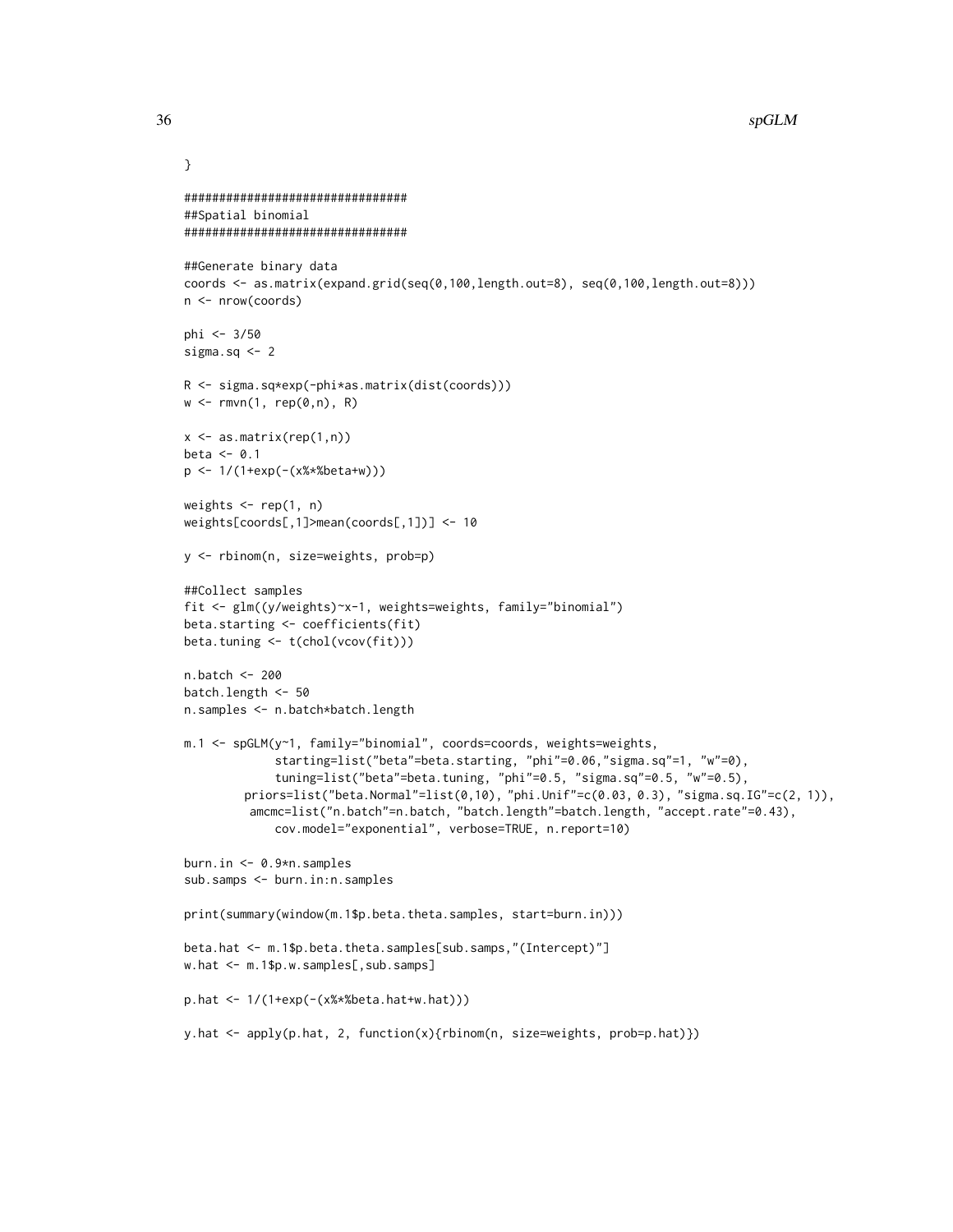### $s$ pGLM  $37$

```
y.hat.mu \leq -apply(y.hat, 1, mean)y.hat.var <- apply(y.hat, 1, var)
##Take a look
par(mfrow=c(1,2))
surf <- mba.surf(cbind(coords,y.hat.mu),no.X=100, no.Y=100, extend=TRUE)$xyz.est
image(surf, main="Interpolated mean of posterior rate\n(observed rate)")
contour(surf, add=TRUE)
text(coords, label=paste("(",y,")",sep=""))
surf <- mba.surf(cbind(coords,y.hat.var),no.X=100, no.Y=100, extend=TRUE)$xyz.est
image(surf, main="Interpolated variance of posterior rate\n(observed #
of trials)")
contour(surf, add=TRUE)
text(coords, label=paste("(",weights,")",sep=""))
###########################
##Spatial poisson
###########################
##Generate count data
set.seed(1)
n < -100coords <- cbind(runif(n,1,100),runif(n,1,100))
phi <- 3/50
sigma.sq <-2R <- sigma.sq*exp(-phi*as.matrix(dist(coords)))
w \leq rmvn(1, rep(0,n), R)x \leq -as.matrix(rep(1,n))beta \leq -0.1y <- rpois(n, exp(x%*%beta+w))
##Collect samples
beta.starting <- coefficients(glm(y~x-1, family="poisson"))
beta.tuning <- t(chol(vcov(glm(y~x-1, family="poisson"))))
n.batch <- 500
batch.length <- 50
n.samples <- n.batch*batch.length
##Note tuning list is now optional
m.1 <- spGLM(y~1, family="poisson", coords=coords,
             starting=list("beta"=beta.starting, "phi"=0.06,"sigma.sq"=1, "w"=0),
             tuning=list("beta"=0.1, "phi"=0.5, "sigma.sq"=0.5, "w"=0.5),
             priors=list("beta.Flat", "phi.Unif"=c(0.03, 0.3), "sigma.sq.IG"=c(2, 1)),
         amcmc=list("n.batch"=n.batch, "batch.length"=batch.length, "accept.rate"=0.43),
             cov.model="exponential", verbose=TRUE, n.report=10)
```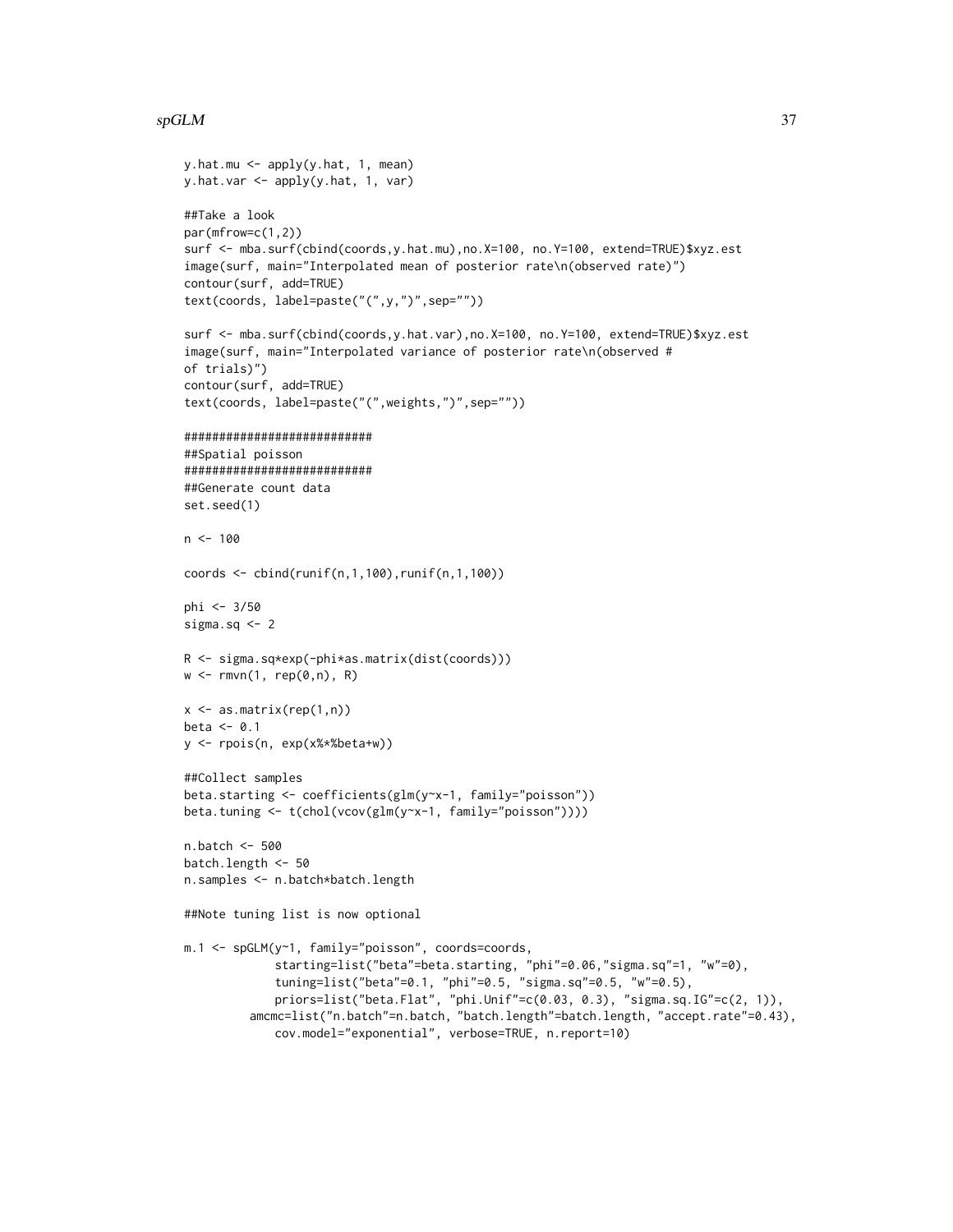```
##Just for fun check out the progression of the acceptance
##as it moves to 43% (same can be seen for the random spatial effects).
plot(mcmc(t(m.1$acceptance)), density=FALSE, smooth=FALSE)
##Now parameter summaries, etc.
burn.in <- 0.9*n.samples
sub.samps <- burn.in:n.samples
m.1$p.samples[,"phi"] <- 3/m.1$p.samples[,"phi"]
plot(m.1$p.beta.theta.samples)
print(summary(window(m.1$p.beta.theta.samples, start=burn.in)))
beta.hat <- m.1$p.beta.theta.samples[sub.samps,"(Intercept)"]
w.hat <- m.1$p.w.samples[,sub.samps]
y.hat <- apply(exp(x%*%beta.hat+w.hat), 2, function(x){rpois(n, x)})
y.hat.mu <- apply(y.hat, 1, mean)
##Take a look
par(mfrow=c(1,2))
surf <- mba.surf(cbind(coords,y),no.X=100, no.Y=100, extend=TRUE)$xyz.est
image(surf, main="Observed counts")
contour(surf, add=TRUE)
text(coords, labels=y, cex=1)
surf <- mba.surf(cbind(coords,y.hat.mu),no.X=100, no.Y=100, extend=TRUE)$xyz.est
image(surf, main="Fitted counts")
contour(surf, add=TRUE)
text(coords, labels=round(y.hat.mu,0), cex=1)
## End(Not run)
```
<span id="page-37-0"></span>spLM *Function for fitting univariate Bayesian spatial regression models*

# Description

The function spLM fits Gaussian univariate Bayesian spatial regression models. Given a set of knots, spLM will also fit a *predictive process* model (see references below).

# Usage

```
spLM(formula, data = parent.frame(), coords, knots,
     starting, tuning, priors, cov.model,
     modified.pp = TRUE, amcmc, n.samples,
     verbose=TRUE, n.report=100, ...)
```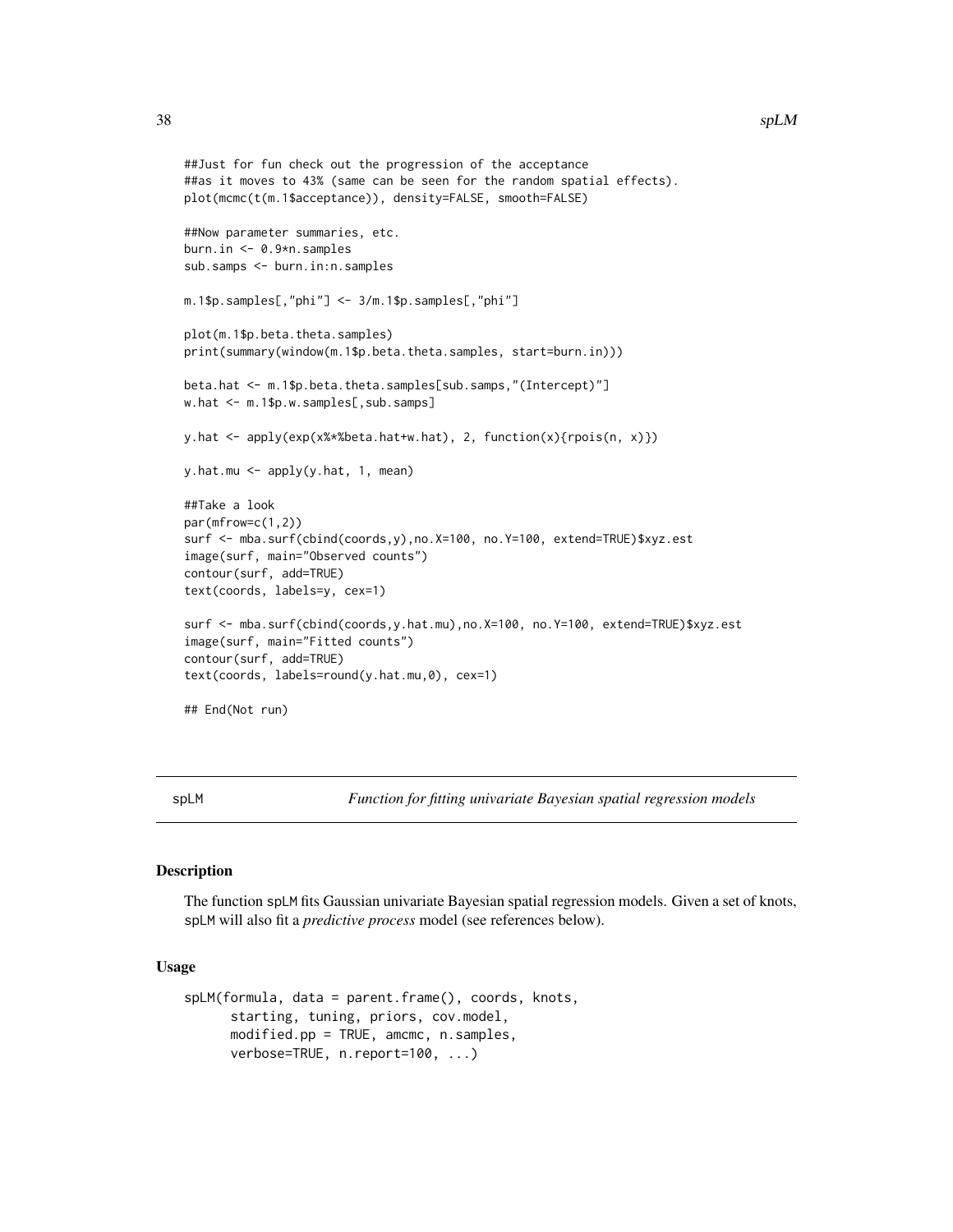#### $splM$  39

| formula     | a symbolic description of the regression model to be fit. See example below.                                                                                                                                                                                                                                                                                                                                                                                                                                                                                                                                                                                                                                                                                                                                                                                                                                                                                                                                                                                                                                                                           |
|-------------|--------------------------------------------------------------------------------------------------------------------------------------------------------------------------------------------------------------------------------------------------------------------------------------------------------------------------------------------------------------------------------------------------------------------------------------------------------------------------------------------------------------------------------------------------------------------------------------------------------------------------------------------------------------------------------------------------------------------------------------------------------------------------------------------------------------------------------------------------------------------------------------------------------------------------------------------------------------------------------------------------------------------------------------------------------------------------------------------------------------------------------------------------------|
| data        | an optional data frame containing the variables in the model. If not found in<br>data, the variables are taken from environment (formula), typically the envi-<br>ronment from which spLM is called.                                                                                                                                                                                                                                                                                                                                                                                                                                                                                                                                                                                                                                                                                                                                                                                                                                                                                                                                                   |
| coords      | an $n \times 2$ matrix of the observation coordinates in $R^2$ (e.g., easting and northing).                                                                                                                                                                                                                                                                                                                                                                                                                                                                                                                                                                                                                                                                                                                                                                                                                                                                                                                                                                                                                                                           |
| knots       | either a $m \times 2$ matrix of the <i>predictive process</i> knot coordinates in $R^2$ (e.g.,<br>easting and northing) or a vector of length two or three with the first and second<br>elements recording the number of columns and rows in the desired knot grid.<br>The third, optional, element sets the offset of the outermost knots from the extent<br>of the coords.                                                                                                                                                                                                                                                                                                                                                                                                                                                                                                                                                                                                                                                                                                                                                                           |
| starting    | a list with each tag corresponding to a parameter name. Valid tags are beta,<br>sigma.sq, tau.sq, phi, and nu. The value portion of each tag is the parameter's<br>starting value.                                                                                                                                                                                                                                                                                                                                                                                                                                                                                                                                                                                                                                                                                                                                                                                                                                                                                                                                                                     |
| tuning      | a list with each tag corresponding to a parameter name. Valid tags are sigma.sq,<br>tau.sq, phi, and nu. The value portion of each tag defines the variance of the<br>Metropolis sampler Normal proposal distribution.                                                                                                                                                                                                                                                                                                                                                                                                                                                                                                                                                                                                                                                                                                                                                                                                                                                                                                                                 |
| priors      | a list with each tag corresponding to a parameter name. Valid tags are sigma.sq.ig,<br>tau.sq.ig, phi.unif, nu.unif, beta.norm, and beta.flat. Variance param-<br>eters, simga. sq and tau. sq, are assumed to follow an inverse-Gamma distribu-<br>tion, whereas the spatial decay phi and smoothness nu parameters are assumed<br>to follow Uniform distributions. The hyperparameters of the inverse-Gamma are<br>passed as a vector of length two, with the first and second elements correspond-<br>ing to the <i>shape</i> and <i>scale</i> , respectively. The hyperparameters of the Uniform<br>are also passed as a vector of length two with the first and second elements<br>corresponding to the lower and upper support, respectively. If the regression<br>coefficients, i.e., beta vector, are assumed to follow a multivariate Normal dis-<br>tribution then pass the hyperparameters as a list of length two with the first and<br>second elements corresponding to the mean vector and positive definite covari-<br>ance matrix, respectively. If beta is assumed flat then no arguments are passed.<br>The default is a flat prior. |
| cov.model   | a quoted keyword that specifies the covariance function used to model the spatial<br>dependence structure among the observations. Supported covariance model key<br>words are: "exponential", "matern", "spherical", and "gaussian". See<br>below for details.                                                                                                                                                                                                                                                                                                                                                                                                                                                                                                                                                                                                                                                                                                                                                                                                                                                                                         |
| modified.pp | a logical value indicating if the <i>modified predictive process</i> should be used (see<br>references below for details). Note, if a predictive process model is not used<br>(i.e., knots is not specified) then this argument is ignored.                                                                                                                                                                                                                                                                                                                                                                                                                                                                                                                                                                                                                                                                                                                                                                                                                                                                                                            |
| amcmc       | a list with tags n. batch, batch. length, and accept. rate. Specifying this ar-<br>gument invokes an adaptive MCMC sampler, see Roberts and Rosenthal (2007)<br>for an explanation.                                                                                                                                                                                                                                                                                                                                                                                                                                                                                                                                                                                                                                                                                                                                                                                                                                                                                                                                                                    |
| n.samples   | the number of MCMC iterations. This argument is ignored if amcmc is specified.                                                                                                                                                                                                                                                                                                                                                                                                                                                                                                                                                                                                                                                                                                                                                                                                                                                                                                                                                                                                                                                                         |
| verbose     | if TRUE, model specification and progress of the sampler is printed to the screen.<br>Otherwise, nothing is printed to the screen.                                                                                                                                                                                                                                                                                                                                                                                                                                                                                                                                                                                                                                                                                                                                                                                                                                                                                                                                                                                                                     |
| n.report    | the interval to report Metropolis sampler acceptance and MCMC progress.                                                                                                                                                                                                                                                                                                                                                                                                                                                                                                                                                                                                                                                                                                                                                                                                                                                                                                                                                                                                                                                                                |
|             | currently no additional arguments.                                                                                                                                                                                                                                                                                                                                                                                                                                                                                                                                                                                                                                                                                                                                                                                                                                                                                                                                                                                                                                                                                                                     |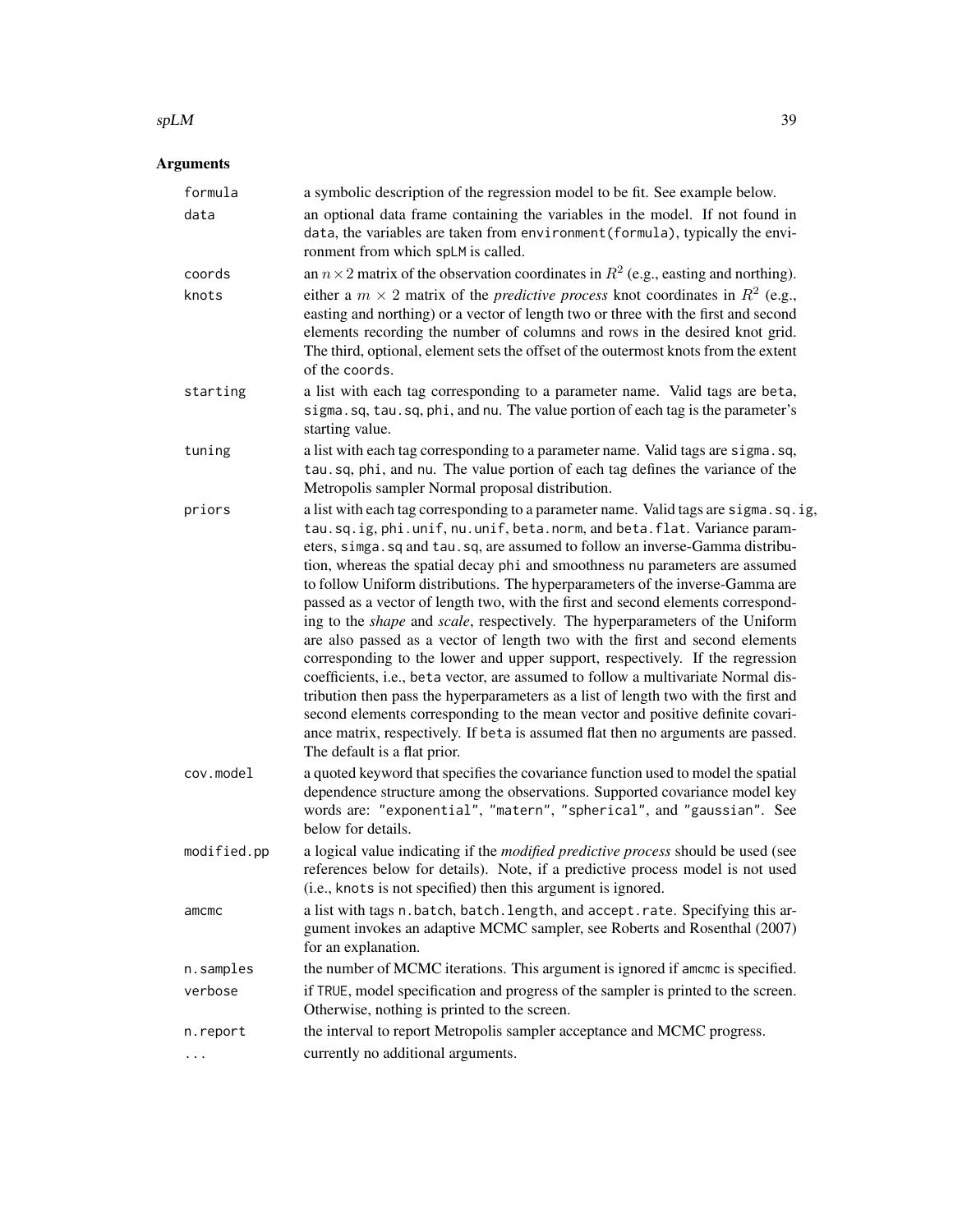# Details

Model parameters can be fixed at their starting values by setting their tuning values to zero.

The *no nugget* model is specified by removing tau.sq from the starting list.

#### Value

An object of class spLM, which is a list with the following tags:

| coords          | the $n \times 2$ matrix specified by coords.                                                                                                         |  |
|-----------------|------------------------------------------------------------------------------------------------------------------------------------------------------|--|
| knot.coords     | the $m \times 2$ matrix as specified by knots.                                                                                                       |  |
| p.theta.samples |                                                                                                                                                      |  |
|                 | a coda object of posterior samples for the defined parameters.                                                                                       |  |
| acceptance      | the Metropolis sampling acceptance percent. Reported at batch. Length or<br>n. report intervals for amomo specified and non-specified, respectively. |  |

The return object might include additional data used for subsequent prediction and/or model fit evaluation.

# Author(s)

Andrew O. Finley <finleya@msu.edu>, Sudipto Banerjee <baner009@umn.edu>

### References

Banerjee, S., A.E. Gelfand, A.O. Finley, and H. Sang. (2008) Gaussian Predictive Process Models for Large Spatial Datasets. *Journal of the Royal Statistical Society Series B*, 70:825–848.

Banerjee, S., Carlin, B.P., and Gelfand, A.E. (2004). Hierarchical modeling and analysis for spatial data. Chapman and Hall/CRC Press, Boca Raton, FL.

Finley, A.O., S. Banerjee, and A.E. Gelfand. (2015) spBayes for large univariate and multivariate point-referenced spatio-temporal data models. *Journal of Statistical Software*, 63:1–28. [https:](https://www.jstatsoft.org/article/view/v063i13) [//www.jstatsoft.org/article/view/v063i13](https://www.jstatsoft.org/article/view/v063i13).

Finley, A.O., H. Sang, S. Banerjee, and A.E. Gelfand. (2009) Improving the performance of predictive process modeling for large datasets. *Computational Statistics and Data Analysis*, 53:2873– 2884.

Roberts G.O. and Rosenthal J.S. (2006). Examples of Adaptive MCMC. [http://probability.](http://probability.ca/jeff/ftpdir/adaptex.pdf) [ca/jeff/ftpdir/adaptex.pdf](http://probability.ca/jeff/ftpdir/adaptex.pdf).

# See Also

[spMvLM](#page-56-0) [spSVC](#page-67-0)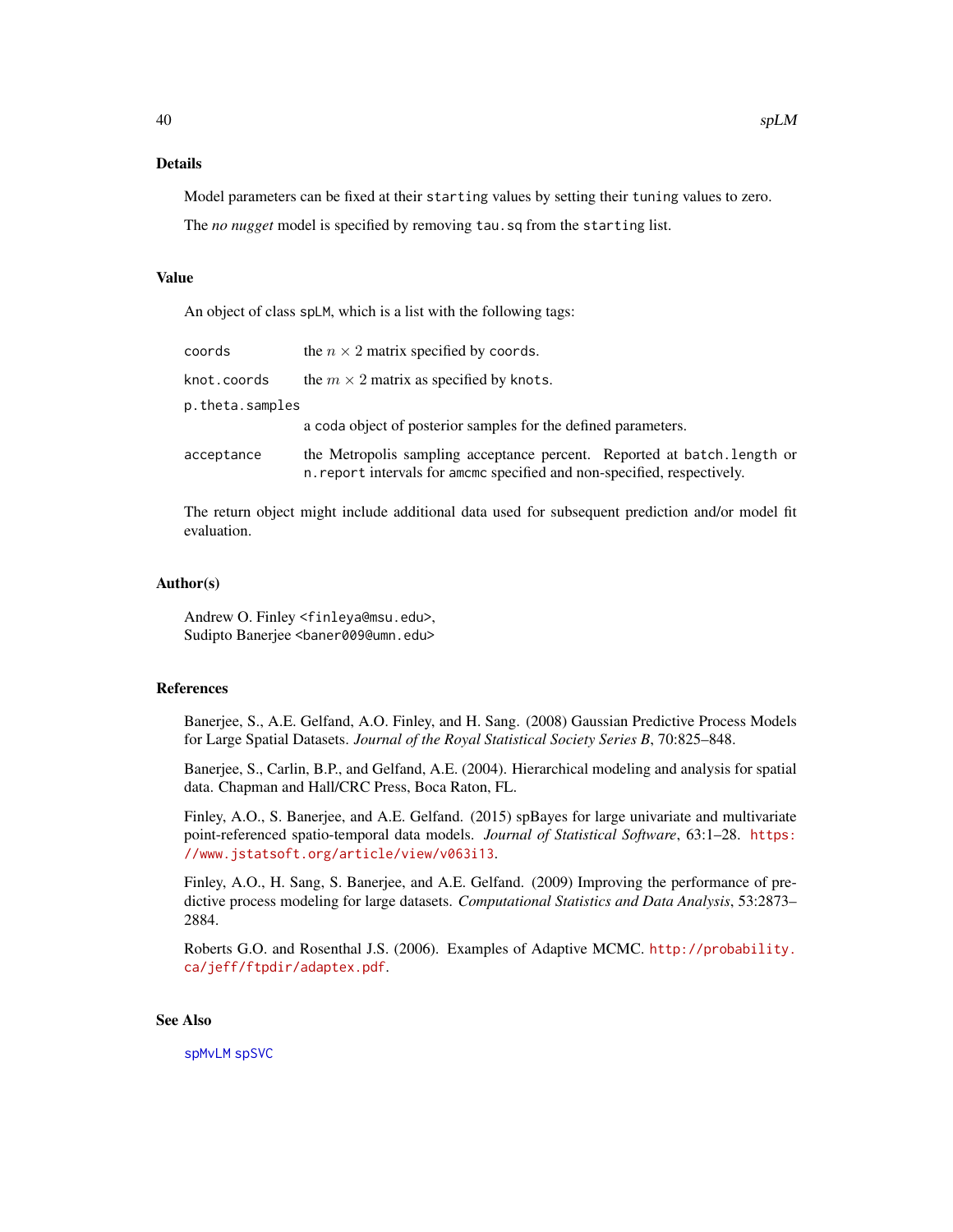# $splM$  41

```
library(coda)
## Not run:
rmvn <- function(n, mu=0, V = matrix(1)){
  p <- length(mu)
  if(any(is.na(match(dim(V),p))))
    stop("Dimension problem!")
  D \leftarrow \text{chol}(V)t(matrix(rnorm(n*p), ncol=p)%*%D + rep(mu,rep(n,p)))
}
set.seed(1)
n < -100coords \leq cbind(runif(n,0,1), runif(n,0,1))
X <- as.matrix(cbind(1, rnorm(n)))
B \leftarrow as.matrix(c(1,5))p \leftarrow length(B)sigma.sq <-2tau.sq \leq -0.1phi <- 3/0.5
D <- as.matrix(dist(coords))
R \leq -\exp(-\text{phi} \cdot \text{p})w \leq -r m v n(1, rep(\emptyset, n), signa.sq*R)y <- rnorm(n, X%*%B + w, sqrt(tau.sq))
n.samples <- 2000
starting <- list("phi"=3/0.5, "sigma.sq"=50, "tau.sq"=1)
tuning <- list("phi"=0.1, "sigma.sq"=0.1, "tau.sq"=0.1)
priors.1 <- list("beta.Norm"=list(rep(0,p), diag(1000,p)),
                  "phi.Unif"=c(3/1, 3/0.1), "sigma.sq.IG"=c(2, 2),
                  "tau.sq.IG" = c(2, 0.1))priors.2 <- list("beta.Flat", "phi.Unif"=c(3/1, 3/0.1),
                  "sigma.sq.IG"=c(2, 2), "tau.sq.IG"=c(2, 0.1))
cov.model <- "exponential"
n.report <- 500
verbose <- TRUE
m.1 <- spLM(y~X-1, coords=coords, starting=starting,
             tuning=tuning, priors=priors.1, cov.model=cov.model,
             n.samples=n.samples, verbose=verbose, n.report=n.report)
```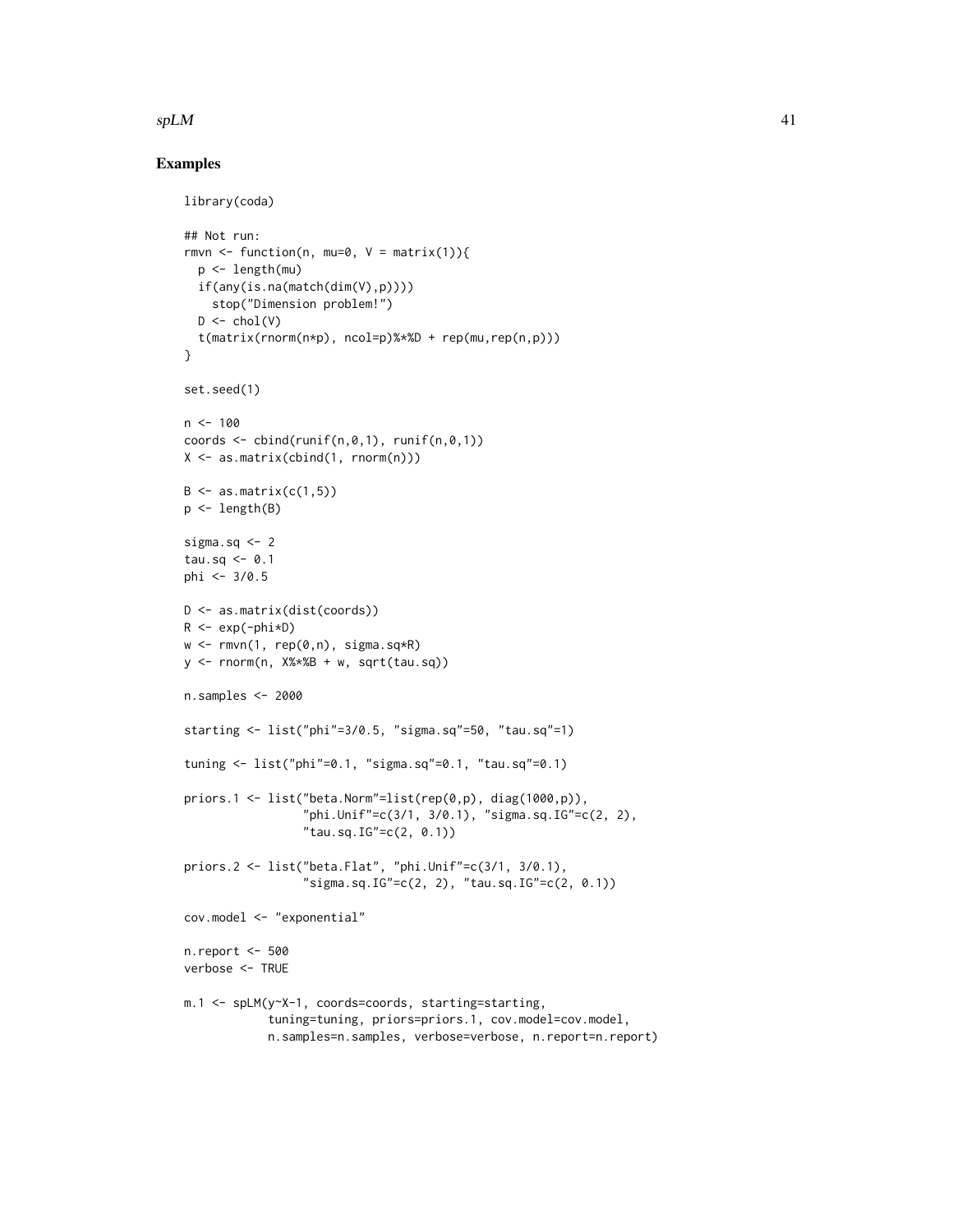```
m.2 <- spLM(y~X-1, coords=coords, starting=starting,
            tuning=tuning, priors=priors.2, cov.model=cov.model,
            n.samples=n.samples, verbose=verbose, n.report=n.report)
burn.in <- 0.5*n.samples
##recover beta and spatial random effects
m.1 <- spRecover(m.1, start=burn.in, verbose=FALSE)
m.2 <- spRecover(m.2, start=burn.in, verbose=FALSE)
round(summary(m.1$p.theta.recover.samples)$quantiles[,c(3,1,5)],2)
round(summary(m.2$p.theta.recover.samples)$quantiles[,c(3,1,5)],2)
round(summary(m.1$p.beta.recover.samples)$quantiles[,c(3,1,5)],2)
round(summary(m.2$p.beta.recover.samples)$quantiles[,c(3,1,5)],2)
m.1.w.summary <- summary(mcmc(t(m.1$p.w.recover.samples)))$quantiles[,c(3,1,5)]
m.2.w.summary \leq summary(mcmc(t(m.2$p.w.recover.samples)))$quantiles[,c(3,1,5)]
plot(w, m.1.w.summary[,1], xlab="Observed w", ylab="Fitted w",
     xlim=range(w), ylim=range(m.1.w.summary), main="Spatial random effects")
arrows(w, m.1.w.summary[,1], w, m.1.w.summary[,2], length=0.02, angle=90)
arrows(w, m.1.w.summary[,1], w, m.1.w.summary[,3], length=0.02, angle=90)
lines(range(w), range(w))
points(w, m.2.w.summary[,1], col="blue", pch=19, cex=0.5)
arrows(w, m.2.w.summary[,1], w, col="blue", m.2.w.summary[,2], length=0.02, angle=90)
arrows(w, m.2.w.summary[,1], w, col="blue", m.2.w.summary[,3], length=0.02, angle=90)
###########################
##Predictive process model
###########################
m.1 <- spLM(y~X-1, coords=coords, knots=c(6,6,0.1), starting=starting,
            tuning=tuning, priors=priors.1, cov.model=cov.model,
            n.samples=n.samples, verbose=verbose, n.report=n.report)
m.2 <- spLM(y~X-1, coords=coords, knots=c(6,6,0.1), starting=starting,
            tuning=tuning, priors=priors.2, cov.model=cov.model,
            n.samples=n.samples, verbose=verbose, n.report=n.report)
burn.in <- 0.5*n.samples
round(summary(window(m.1$p.beta.samples, start=burn.in))$quantiles[,c(3,1,5)],2)
round(summary(window(m.2$p.beta.samples, start=burn.in))$quantiles[,c(3,1,5)],2)
round(summary(window(m.1$p.theta.samples, start=burn.in))$quantiles[,c(3,1,5)],2)
round(summary(window(m.2$p.theta.samples, start=burn.in))$quantiles[,c(3,1,5)],2)
## End(Not run)
```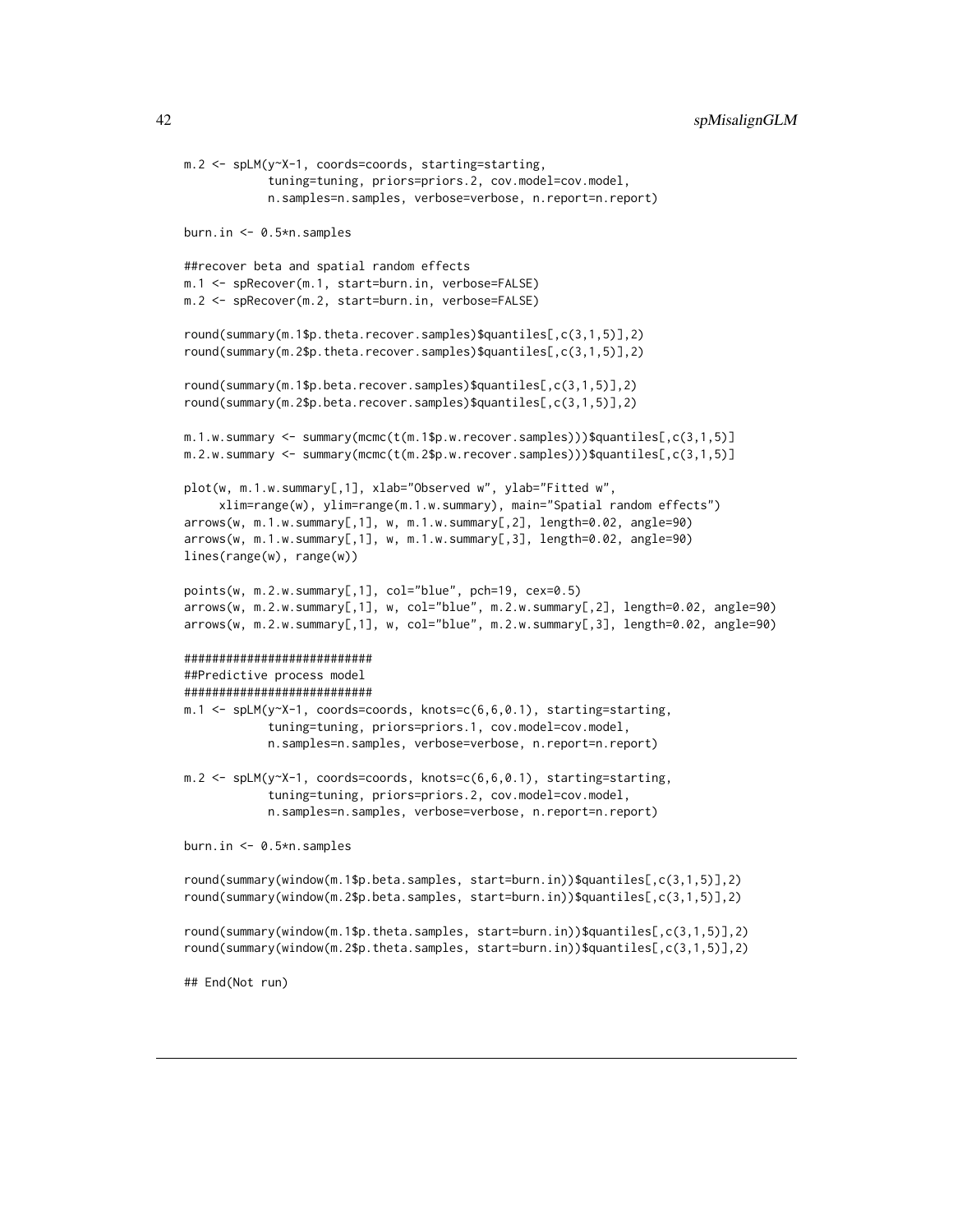spMisalignGLM *Function for fitting multivariate generalized linear Bayesian spatial regression models to misaligned data*

# Description

The function spMisalignGLM fits Gaussian multivariate Bayesian generalized linear spatial regression models to misaligned data.

# Usage

```
spMisalignGLM(formula, family="binomial", weights, data = parent.frame(), coords,
      starting, tuning, priors, cov.model,
      amcmc, n.samples, verbose=TRUE, n.report=100, ...)
```

| formula  | a list of $q$ symbolic regression models to be fit. See example below.                                                                                                                                                                                                                                                                                                                                                                                                                                                                                                                                                                                                                                                                                                                                                                                          |
|----------|-----------------------------------------------------------------------------------------------------------------------------------------------------------------------------------------------------------------------------------------------------------------------------------------------------------------------------------------------------------------------------------------------------------------------------------------------------------------------------------------------------------------------------------------------------------------------------------------------------------------------------------------------------------------------------------------------------------------------------------------------------------------------------------------------------------------------------------------------------------------|
| family   | currently only supports binomial and poisson data using the logit and log link<br>functions, respectively.                                                                                                                                                                                                                                                                                                                                                                                                                                                                                                                                                                                                                                                                                                                                                      |
| weights  | an optional list of weight vectors associated with each model in the formula<br>list. Weights correspond to number of trials and <i>offset</i> for each location for the<br>binomial and poisson family, respectively.                                                                                                                                                                                                                                                                                                                                                                                                                                                                                                                                                                                                                                          |
| data     | an optional data frame containing the variables in the model. If not found in<br>data, the variables are taken from environment (formula), typically the envi-<br>ronment from which spMisalignGLM is called.                                                                                                                                                                                                                                                                                                                                                                                                                                                                                                                                                                                                                                                   |
| coords   | a list of $q n_i \times 2$ matrices of the observation coordinates in $R^2$ (e.g., easting and<br>northing) where $i = (1, 2, \ldots, q)$ .                                                                                                                                                                                                                                                                                                                                                                                                                                                                                                                                                                                                                                                                                                                     |
| starting | a list with tags corresponding to A, phi, and nu. The value portion of each tag is a<br>vector that holds the parameter's starting values. A is of length $\frac{q(q+1)}{2}$ and holds<br>the lower-triangle elements in column major ordering of the Cholesky square<br>root of the spatial cross-covariance matrix $K = AA'$ . phi and nu are of length<br>$q$ .                                                                                                                                                                                                                                                                                                                                                                                                                                                                                              |
| tuning   | a list with tags A, phi, and nu. The value portion of each tag defines the variance<br>of the Metropolis sampler Normal proposal distribution. A is of length $\frac{q(q+1)}{2}$<br>and phi and nu are of length $q$ .                                                                                                                                                                                                                                                                                                                                                                                                                                                                                                                                                                                                                                          |
| priors   | a list with each tag corresponding to a parameter name. Valid tags are beta. flat,<br>beta.norm, K.iw, phi.unif, and nu.unif. If the regression coefficients are<br>each assumed to follow a Normal distribution, i.e., beta.norm, then mean and<br>variance hyperparameters are passed as the first and second list elements, re-<br>spectively. If beta is assumed flat then no arguments are passed. The default is<br>a flat prior. The spatial cross-covariance matrix $K = AA'$ is assumed to follow<br>an inverse-Wishart distribution, whereas the spatial decay phi and smoothness<br>nu parameters are assumed to follow Uniform distributions. The hyperparame-<br>ters of the inverse-Wishart are passed as a list of length two, with the first and<br>second elements corresponding to the <i>df</i> and $q \times q$ scale matrix, respectively. |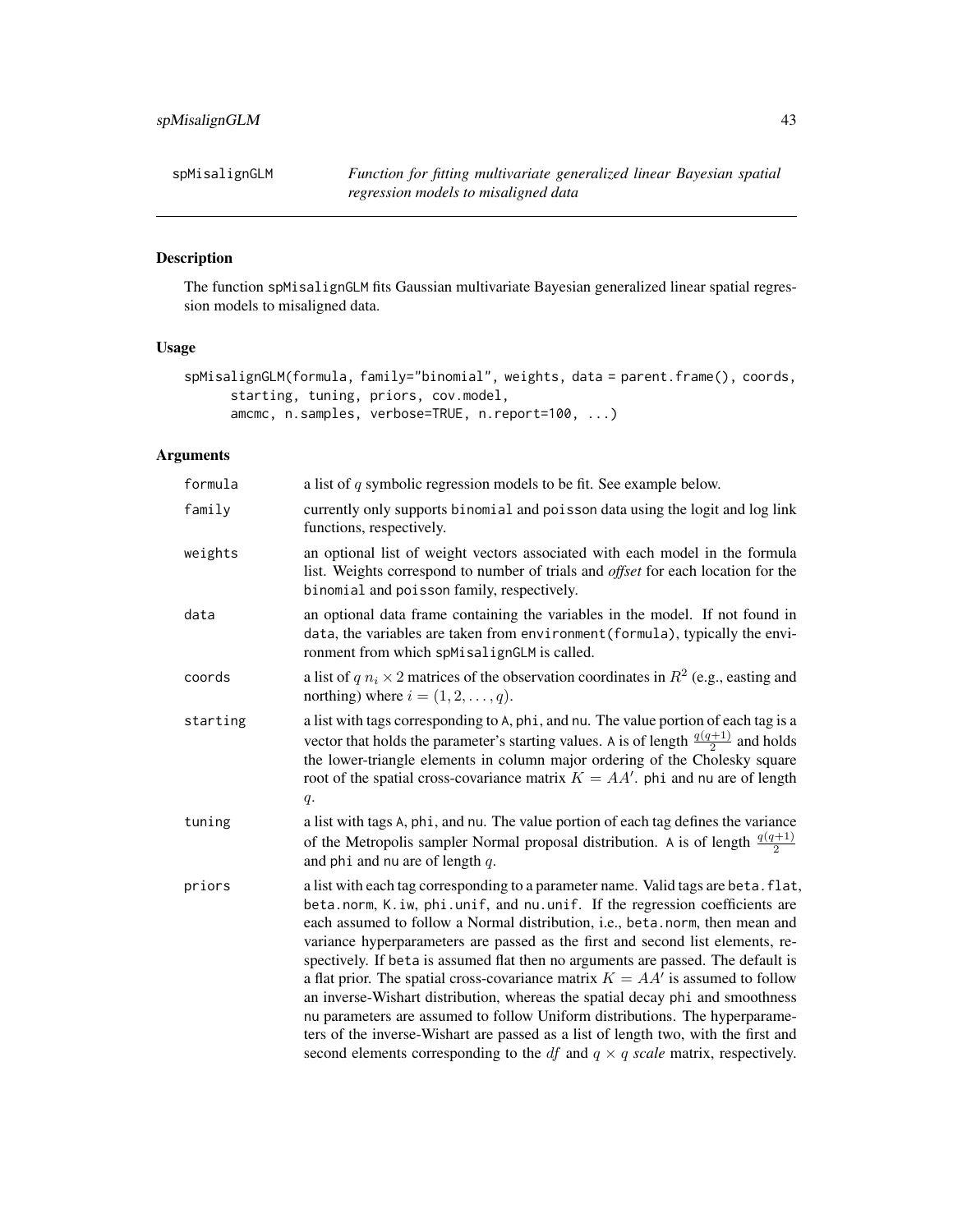|           | The hyperparameters of the Uniform are also passed as a list of vectors with<br>the first and second list elements corresponding to the lower and upper support,<br>respectively.                                                                              |
|-----------|----------------------------------------------------------------------------------------------------------------------------------------------------------------------------------------------------------------------------------------------------------------|
| cov.model | a quoted keyword that specifies the covariance function used to model the spatial<br>dependence structure among the observations. Supported covariance model key<br>words are: "exponential", "matern", "spherical", and "gaussian". See<br>below for details. |
| amcmc     | a list with tags n.batch, batch.length, and accept.rate. Specifying this<br>argument invokes an adaptive MCMC sampler see Roberts and Rosenthal (2007)<br>for an explanation.                                                                                  |
| n.samples | the number of MCMC iterations. This argument is ignored if amome is specified.                                                                                                                                                                                 |
| verbose   | if TRUE, model specification and progress of the sampler is printed to the screen.<br>Otherwise, nothing is printed to the screen.                                                                                                                             |
| n.report  | the interval to report Metropolis acceptance and MCMC progress.                                                                                                                                                                                                |
| .         | currently no additional arguments.                                                                                                                                                                                                                             |
|           |                                                                                                                                                                                                                                                                |

# Details

If a binomial model is specified the response vector is the number of successful trials at each location and weights is the total number of trials at each location.

For a poisson specification, the weights vector is the count offset, e.g., population, at each location. This differs from the [glm](#page-0-0) offset argument which is passed as the log of this value.

# Value

An object of class spMisalignGLM, which is a list with the following tags:

| p.beta.theta.samples |                                                                                                                                                                                                                                                                                                                                   |  |
|----------------------|-----------------------------------------------------------------------------------------------------------------------------------------------------------------------------------------------------------------------------------------------------------------------------------------------------------------------------------|--|
|                      | a coda object of posterior samples for the defined parameters.                                                                                                                                                                                                                                                                    |  |
| acceptance           | the Metropolis sampler acceptance rate. If amome is used then this will be a<br>matrix of each parameter's acceptance rate at the end of each batch. Otherwise,<br>the sampler is a Metropolis with a joint proposal of all parameters.                                                                                           |  |
| acceptance.w         | if amome is used then this will be a matrix of the Metropolis sampler acceptance<br>rate for each location's spatial random effect.                                                                                                                                                                                               |  |
| p.w.samples          | a matrix that holds samples from the posterior distribution of the locations' spa-<br>tial random effects. Posterior samples are organized with the first response vari-<br>able $n_1$ locations held in rows $1 \dots, n_1$ rows, then the next response variable<br>samples held in the $(n_1 + 1), \ldots, (n_1 + n_2)$ , etc. |  |

The return object might include additional data used for subsequent prediction and/or model fit evaluation.

# Author(s)

Andrew O. Finley <finleya@msu.edu>, Sudipto Banerjee <baner009@umn.edu>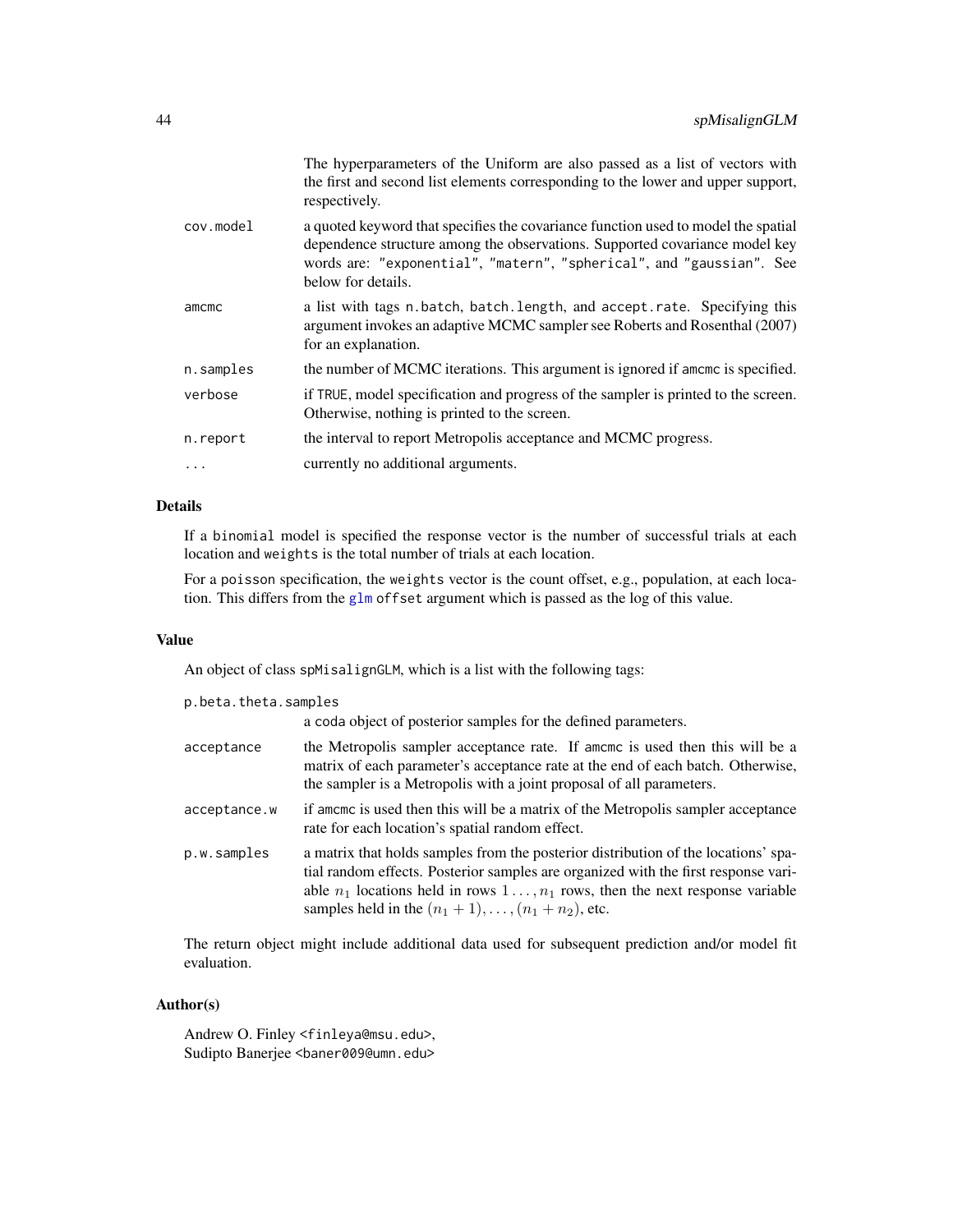### spMisalignGLM 45

### References

Banerjee, S., A.E. Gelfand, A.O. Finley, and H. Sang. (2008) Gaussian Predictive Process Models for Large Spatial Datasets. *Journal of the Royal Statistical Society Series B*, 70:825–848.

Banerjee, S., Carlin, B.P., and Gelfand, A.E. (2004). Hierarchical modeling and analysis for spatial data. Chapman and Hall/CRC Press, Boca Raton, Fla.

Finley, A.O., S. Banerjee, and B.D. Cook. (2014) Bayesian hierarchical models for spatially misaligned data. *Methods in Ecology and Evolution*, 5:514–523.

Finley, A.O., H. Sang, S. Banerjee, and A.E. Gelfand. (2009) Improving the performance of predictive process modeling for large datasets. *Computational Statistics and Data Analysis*, 53:2873– 2884.

Finley, A.O., S. Banerjee, A.R. Ek, and R.E. McRoberts. (2008) Bayesian multivariate process modeling for prediction of forest attributes. *Journal of Agricultural, Biological, and Environmental Statistics*, 13:60–83.

## See Also

#### [spMvGLM](#page-51-0) [spMisalignLM](#page-46-0)

```
## Not run:
rmvn <- function(n, mu=0, V = matrix(1)){
  p <- length(mu)
  if(any(is.na(match(dim(V),p)))){stop("Dimension problem!")}
  D \leftarrow \text{chol}(V)t(matrix(rnorm(n*p), ncol=p)%*%D + rep(mu,rep(n,p)))}
set.seed(1)
##generate some data
n <- 100 ##number of locations
q <- 3 ##number of outcomes at each location
nltr \leq q*(q+1)/2 ##number of triangular elements in the cross-covariance matrix
coords \le cbind(runif(n,0,1), runif(n,0,1))
##parameters for generating a multivariate spatial GP covariance matrix
theta \leq rep(3/0.5,q) ##spatial decay
A \leq matrix(0,q,q)
A[lower.tri(A,TRUE)] <- c(1,1,-1,1,0.5,0.25)
K <- A%*%t(A)
K ##spatial cross-covariance
cov2cor(K) ##spatial cross-correlation
C \leq -mkSpCov(coords, K, diag(0,q), theta, cov.model="exponential")w <- rmvn(1, rep(0,nrow(C)), C) ##spatial random effects
```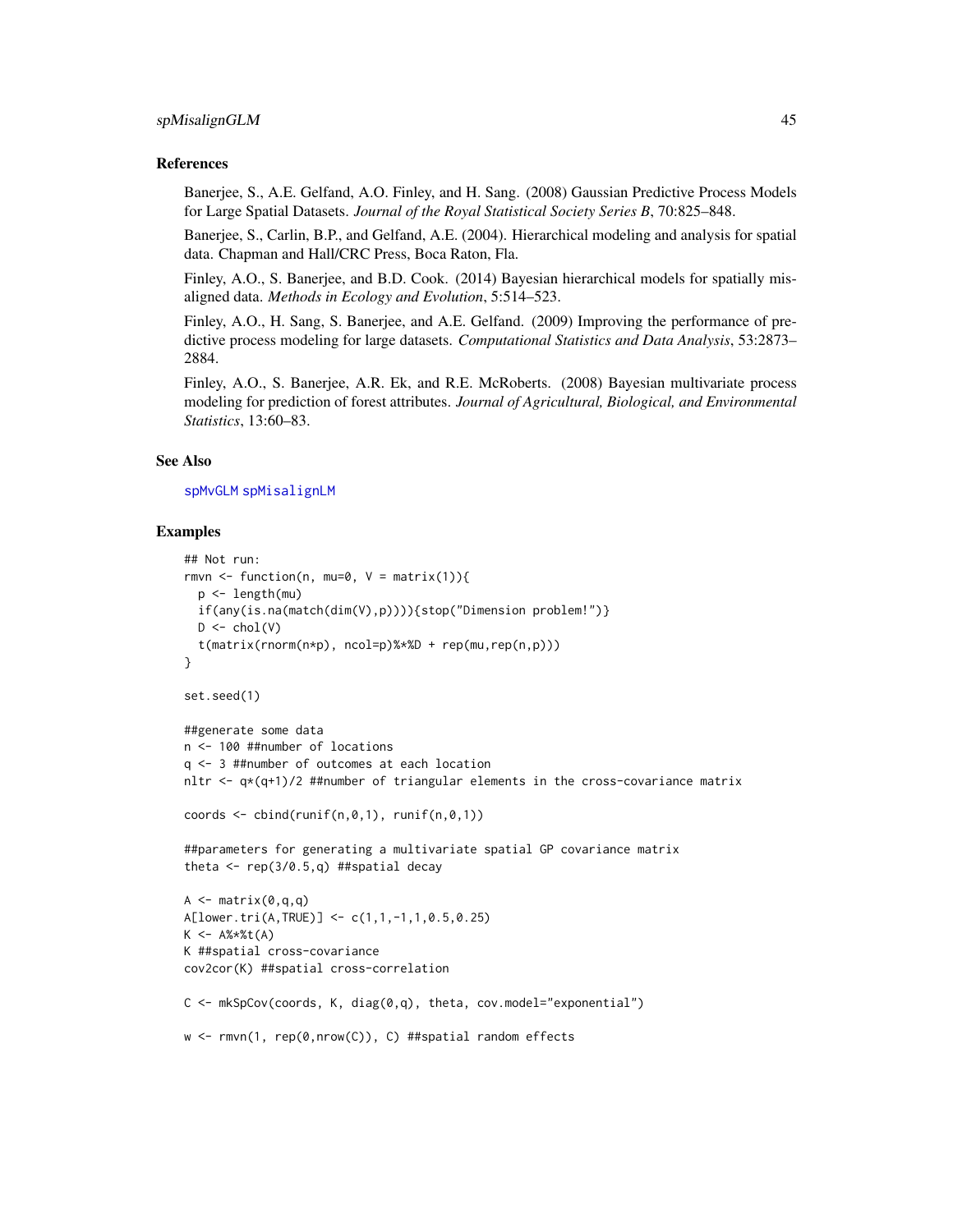```
w.a \leftarrow w[seq(1, length(w), q)]w.b \leftarrow w[seq(2, length(w), q)]w.c \le w[\text{seq}(3, \text{length}(w), q)]##covariate portion of the mean
x.a \leftarrow \text{cbind}(1, \text{rnorm}(n))x.b \leq b cbind(1, rnorm(n))
x.c \le cbind(1, rnorm(n))
x \leftarrow mkMvx(list(x.a, x.b, x.c))B.1 \leftarrow c(1,-1)B.2 \leq c(-1,1)B.3 \leq c(-1,-1)B \leq -c(B.1, B.2, B.3)y <- rpois(nrow(C), exp(x%*%B+w))
y.a \leftarrow y[seq(1, length(y), q)]y.b \leftarrow y[seq(2, length(y), q)]y.c \leftarrow y[seq(3, length(y), q)]##subsample to make spatially misaligned data
sub.1 < -1:50y.1 \leftarrow y.a[sub.1]w.1 \le w.a[sub.1]coords.1 <- coords[sub.1,]
x.1 \le x.a[sub.1,]sub.2 < -25:75y.2 <- y.b[sub.2]
w.2 < -w.b[sub.2]coords.2 <- coords[sub.2,]
x.2 < -x.b[sub.2, ]sub.3 < -50:100y.3 <- y.c[sub.3]
w.3 \leftarrow w.c[sub.3]coords.3 <- coords[sub.3,]
x.3 \le x. c[sub.3, ]##call spMisalignGLM
q \le -3A.starting <- diag(1,q)[lower.tri(diag(1,q), TRUE)]
n.batch <- 200
batch.length <- 25
n.samples <- n.batch*batch.length
starting <- list("beta"=rep(0,length(B)), "phi"=rep(3/0.5,q), "A"=A.starting, "w"=0)
tuning <- list("beta"=rep(0.1,length(B)), "phi"=rep(1,q), "A"=rep(0.1,length(A.starting)), "w"=1)
priors <- list("phi.Unif"=list(rep(3/0.75,q), rep(3/0.25,q)),
```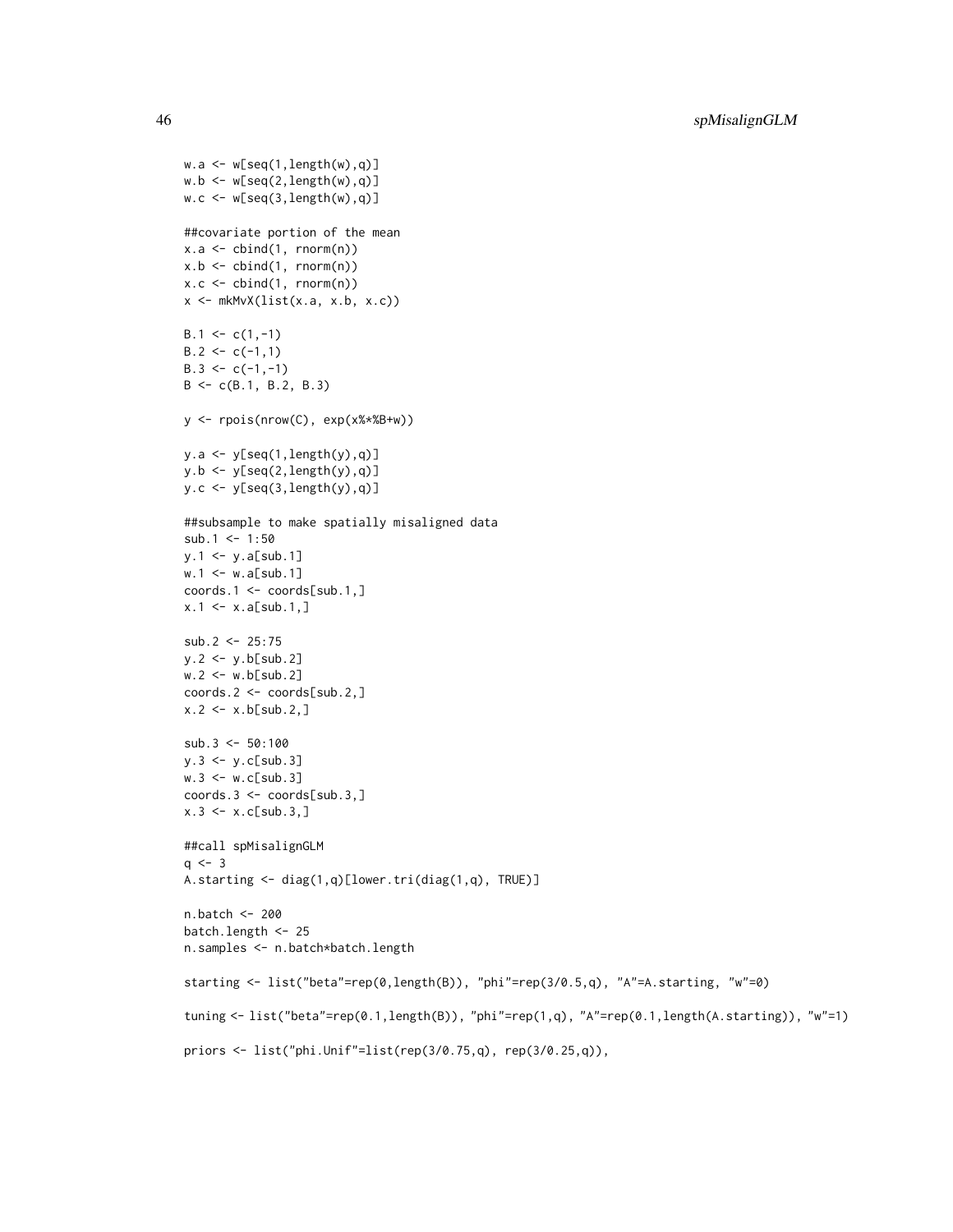```
"K.IW" = list(q+1, diag(0.1,q)), rep(0.1,q))m.1 <- spMisalignGLM(list(y.1~x.1-1, y.2~x.2-1, y.3~x.3-1), family="poisson",
                     coords=list(coords.1, coords.2, coords.3),
                     starting=starting, tuning=tuning, priors=priors,
              amcmc=list("n.batch"=n.batch, "batch.length"=batch.length, "accept.rate"=0.43),
                     cov.model="exponential", n.report=10)
burn.in <- floor(0.75*n.samples)
plot(m.1$p.beta.theta.samples, density=FALSE)
##predict for all locations, i.e., observed and not observed
out <- spPredict(m.1, start=burn.in, thin=10, pred.covars=list(x.a, x.b, x.c),
                 pred.coords=list(coords, coords, coords))
##summary and check
quants <- function(x){quantile(x, prob=c(0.5,0.025,0.975))}
y.hat <- apply(out$p.y.predictive.samples, 1, quants)
##unstack and plot
y.a.hat <- y.hat[,1:n]
y.b.hat <- y.hat[,(n+1):(2*n)]
y.c.hat <- y.hat[,(2*n+1):(3*n)]
par(mfrow=c(1,3))
plot(y.a ,y.a.hat[1,], xlab="Observed y.a", ylab="Fitted & predicted y.a")
plot(y.b, y.b.hat[1,], xlab="Observed y.b", ylab="Fitted & predicted y.b")
plot(y.c, y.c.hat[1,], xlab="Observed y.c", ylab="Fitted & predicted y.c")
```

```
## End(Not run)
```
<span id="page-46-0"></span>

spMisalignLM *Function for fitting multivariate Bayesian spatial regression models to misaligned data*

# Description

The function spMisalignLM fits Gaussian multivariate Bayesian spatial regression models to misaligned data.

#### Usage

```
spMisalignLM(formula, data = parent.frame(), coords,
     starting, tuning, priors, cov.model,
     amcmc, n.samples, verbose=TRUE, n.report=100, ...)
```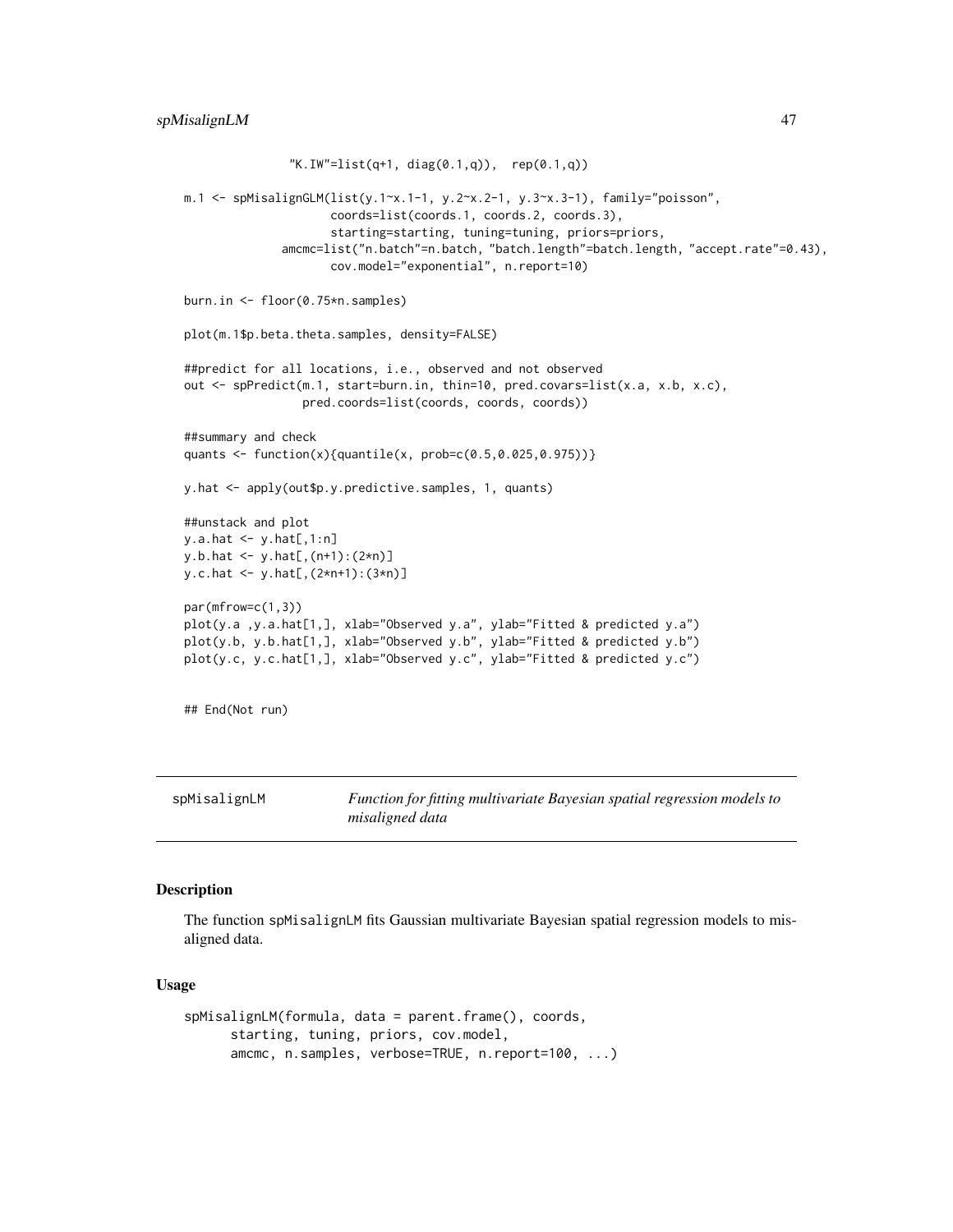# Arguments

| formula   | a list of $q$ symbolic regression models to be fit. See example below.                                                                                                                                                                                                                                                                                                                                                                                                                                                                                                                                                                                                                                                                                                                   |
|-----------|------------------------------------------------------------------------------------------------------------------------------------------------------------------------------------------------------------------------------------------------------------------------------------------------------------------------------------------------------------------------------------------------------------------------------------------------------------------------------------------------------------------------------------------------------------------------------------------------------------------------------------------------------------------------------------------------------------------------------------------------------------------------------------------|
| data      | an optional data frame containing the variables in the model. If not found in<br>data, the variables are taken from environment (formula), typically the envi-<br>ronment from which spMisalignLM is called.                                                                                                                                                                                                                                                                                                                                                                                                                                                                                                                                                                             |
| coords    | a list of $q n_i \times 2$ matrices of the observation coordinates in $R^2$ (e.g., easting and<br>northing) where $i = (1, 2, \dots, q)$ .                                                                                                                                                                                                                                                                                                                                                                                                                                                                                                                                                                                                                                               |
| starting  | a list with tags corresponding to A, phi, nu, and Psi. The value portion of each<br>tag is a vector that holds the parameter's starting values.                                                                                                                                                                                                                                                                                                                                                                                                                                                                                                                                                                                                                                          |
|           | A is of length $\frac{q(q+1)}{2}$ and holds the lower-triangle elements in column major<br>ordering of the Cholesky square root of the spatial cross-covariance matrix.                                                                                                                                                                                                                                                                                                                                                                                                                                                                                                                                                                                                                  |
|           | phi and nu are of length $q$ . The vector of residual variances Psi is also of length<br>$q$ .                                                                                                                                                                                                                                                                                                                                                                                                                                                                                                                                                                                                                                                                                           |
| tuning    | a list with tags A, phi, nu, and Psi. The value portion of each tag defines the<br>variance of the Metropolis sampler Normal proposal distribution. A is of length<br>$\frac{q(q+1)}{2}$ and Psi, phi, and nu are of length q.                                                                                                                                                                                                                                                                                                                                                                                                                                                                                                                                                           |
| priors    | a list with tags beta. flat, K. iw, Psi. ig, phi. unif and nu. unif. The hyper-<br>parameters of the inverse-Wishart for the cross-covariance matrix $K = AA'$ are<br>passed as a list of length two, with the first and second elements corresponding<br>to the <i>df</i> and $q \times q$ scale matrix, respectively. The inverse-Gamma hyperparame-<br>ters for the non-spatial residual variances are specified as a list Psi.ig of length<br>two with the first and second list elements consisting of vectors of the $q$ shape<br>and scale hyperparameters, respectively. The hyperparameters of the Uniform<br>phi.unif, and nu.unif are also passed as a list of vectors with the first and<br>second list elements corresponding to the lower and upper support, respectively. |
| cov.model | a quoted keyword that specifies the covariance function used to model the spatial<br>dependence structure among the observations. Supported covariance model key<br>words are: "exponential", "matern", "spherical", and "gaussian". See<br>below for details.                                                                                                                                                                                                                                                                                                                                                                                                                                                                                                                           |
| amcmc     | a list with tags n. batch, batch. length, and accept. rate. Specifying this<br>argument invokes an adaptive MCMC sampler see Roberts and Rosenthal (2007)<br>for an explanation.                                                                                                                                                                                                                                                                                                                                                                                                                                                                                                                                                                                                         |
| n.samples | the number of MCMC iterations. This argument is ignored if amcmc is specified.                                                                                                                                                                                                                                                                                                                                                                                                                                                                                                                                                                                                                                                                                                           |
| verbose   | if TRUE, model specification and progress of the sampler is printed to the screen.<br>Otherwise, nothing is printed to the screen.                                                                                                                                                                                                                                                                                                                                                                                                                                                                                                                                                                                                                                                       |
| n.report  | the interval to report Metropolis acceptance and MCMC progress.                                                                                                                                                                                                                                                                                                                                                                                                                                                                                                                                                                                                                                                                                                                          |
| .         | currently no additional arguments.                                                                                                                                                                                                                                                                                                                                                                                                                                                                                                                                                                                                                                                                                                                                                       |

# Details

Model parameters can be fixed at their starting values by setting their tuning values to zero.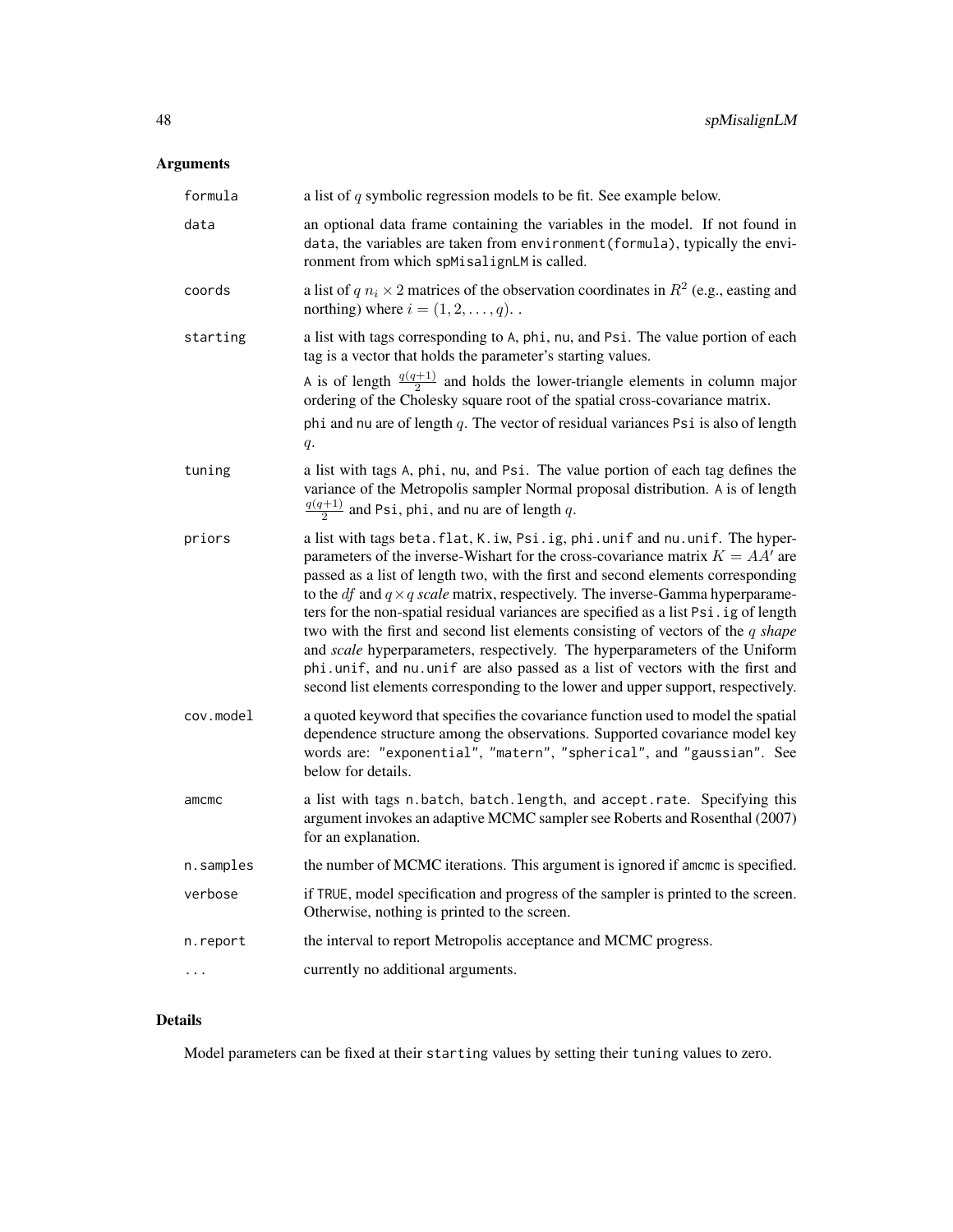# spMisalignLM 49

# Value

An object of class spMisalignLM, which is a list with the following tags:

p.theta.samples

a coda object of posterior samples for the defined parameters.

| acceptance | the Metropolis sampling acceptance percent. Reported at batch. Length or |
|------------|--------------------------------------------------------------------------|
|            | n. report intervals for amomo specified and non-specified, respectively  |

The return object might include additional data used for subsequent prediction and/or model fit evaluation.

# Author(s)

Andrew O. Finley <finleya@msu.edu>, Sudipto Banerjee <baner009@umn.edu>

# **References**

Banerjee, S., A.E. Gelfand, A.O. Finley, and H. Sang. (2008) Gaussian Predictive Process Models for Large Spatial Datasets. *Journal of the Royal Statistical Society Series B*, 70:825–848.

Banerjee, S., Carlin, B.P., and Gelfand, A.E. (2004). Hierarchical modeling and analysis for spatial data. Chapman and Hall/CRC Press, Boca Raton, Fla.

Finley, A.O., S. Banerjee, and B.D. Cook. (2014) Bayesian hierarchical models for spatially misaligned data. *Methods in Ecology and Evolution*, 5:514–523.

Finley, A.O., H. Sang, S. Banerjee, and A.E. Gelfand. (2009) Improving the performance of predictive process modeling for large datasets. *Computational Statistics and Data Analysis*, 53:2873– 2884.

Finley, A.O., S. Banerjee, A.R. Ek, and R.E. McRoberts. (2008) Bayesian multivariate process modeling for prediction of forest attributes. *Journal of Agricultural, Biological, and Environmental Statistics*, 13:60–83.

# See Also

[spMvLM](#page-56-0)[spMisalignGLM](#page-41-0)

```
## Not run:
rmvn <- function(n, mu=0, V = matrix(1)){
 p <- length(mu)
 if(any(is.na(match(dim(V),p)))){stop("Dimension problem!")}
 D \leftarrow \text{chol}(V)t(matrix(rnorm(n*p), ncol=p)%*%D + rep(mu,rep(n,p)))
}
set.seed(1)
##generate some data
n <- 100 ##number of locations
```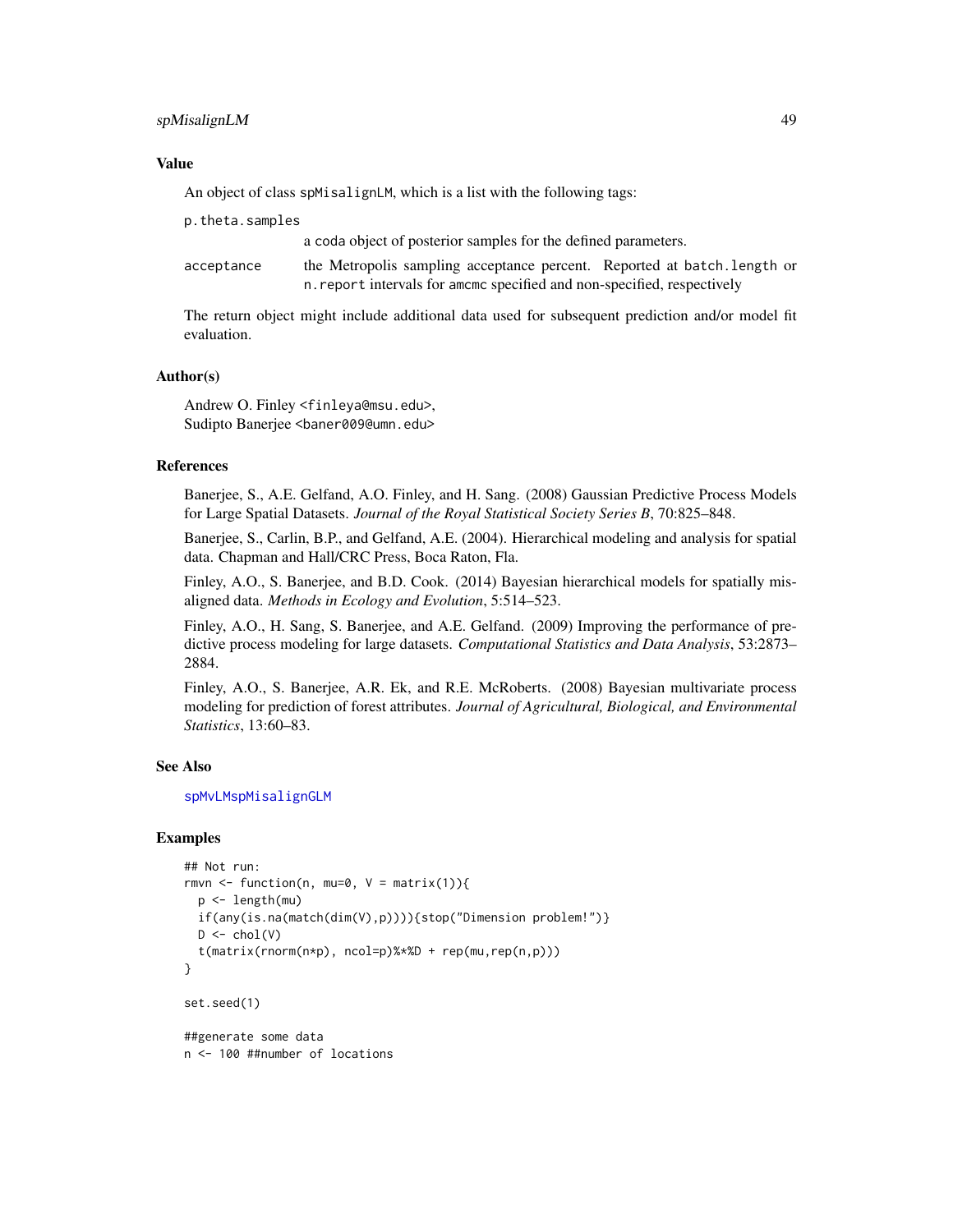```
q <- 3 ##number of outcomes at each location
nltr \leq -q*(q+1)/2 ##number of triangular elements in the cross-covariance matrix
coords \le cbind(runif(n,0,1), runif(n,0,1))
##parameters for generating a multivariate spatial GP covariance matrix
theta \leq rep(3/0.5,q) ##spatial decay
A \leftarrow matrix(0, q, q)A[lower.tri(A,TRUE)] <- c(1,1,-1,1,0.5,0.25)
K < - A\% * \% t(A)K ##spatial cross-covariance
cov2cor(K) ##spatial cross-correlation
C \leq -mkSpCov(coords, K, diag(0,q), theta, cov.model="exponential")w <- rmvn(1, rep(0,nrow(C)), C) ##spatial random effects
w.a \leftarrow w[seq(1, length(w), q)]w.b \leftarrow w[seq(2, length(w), q)]w.c \le w[\text{seq}(3, \text{length}(w), q)]##covariate portion of the mean
x.a \leftarrow \text{cbind}(1, \text{rnorm}(n))x.b \leftarrow \text{cbind}(1, \text{rnorm}(n))x.c \le cbind(1, rnorm(n))
x \leftarrow mkMvX(list(x.a, x.b, x.c))B.1 \leftarrow c(1,-1)B.2 \leq c(-1,1)B.3 \leq c(-1,-1)B <- c(B.1, B.2, B.3)
Psi <- c(0.1, 0.1, 0.1) ##non-spatial residual variance, i.e., nugget
y <- rnorm(n*q, x%*%B+w, rep(sqrt(Psi),n))
y.a \leftarrow y[seq(1, length(y), q)]y.b \leftarrow y[seq(2, length(y), q)]y.c \le y[\text{seq}(3, \text{length}(y), q)]##subsample to make spatially misaligned data
sub.1 < -1:50y.1 <- y.a[sub.1]
w.1 <- w.a[sub.1]coords.1 <- coords[sub.1,]
x.1 \le x.a[sub.1,]sub.2 < -25:75y.2 <- y.b[sub.2]
w.2 < -w.b[sub.2]coords.2 <- coords[sub.2,]
x.2 < -x.b[sub.2, ]
```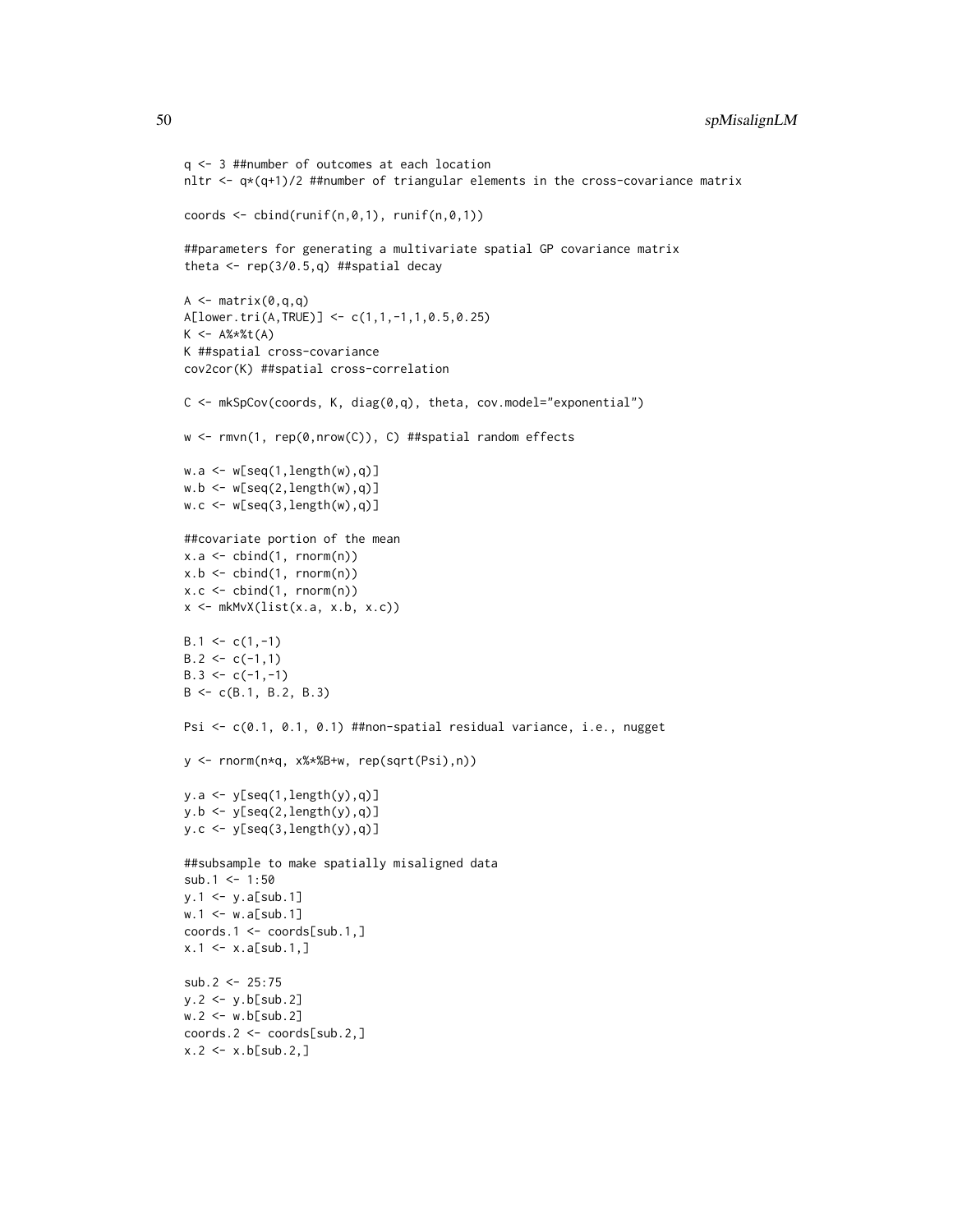```
sub.3 < -50:100y.3 \leftarrow y.c[sub.3]w.3 < -w.c[sub.3]coords.3 <- coords[sub.3,]
x.3 \le x.c[sub.3,]##call spMisalignLM
q \le -3A.starting <- diag(1,q)[lower.tri(diag(1,q), TRUE)]
n.samples <- 5000
starting <- list("phi"=rep(3/0.5,q), "A"=A.starting, "Psi"=rep(1,q))
tuning <- list("phi"=rep(0.5,q), "A"=rep(0.01,length(A.starting)), "Psi"=rep(0.1,q))
priors <- list("phi.Unif"=list(rep(3/0.75,q), rep(3/0.25,q)),
               "K.IW"=list(q+1, diag(0.1,q)), "Psi.ig"=list(rep(2,q), rep(0.1,q)))
m.1 <- spMisalignLM(list(y.1~x.1-1, y.2~x.2-1, y.3~x.3-1),
                    coords=list(coords.1, coords.2, coords.3),
                    starting=starting, tuning=tuning, priors=priors,
                    n.samples=n.samples, cov.model="exponential", n.report=100)
burn.in <- floor(0.75*n.samples)
plot(m.1$p.theta.samples, density=FALSE)
##recover regression coefficients and random effects
m.1 <- spRecover(m.1, start=burn.in)
round(summary(m.1$p.theta.recover.samples)$quantiles[,c(3,1,5)],2)
round(summary(m.1$p.beta.recover.samples)$quantiles[,c(3,1,5)],2)
##predict for all locations, i.e., observed and not observed
out <- spPredict(m.1, start=burn.in, thin=10, pred.covars=list(x.a, x.b,
x.c),
                 pred.coords=list(coords, coords, coords))
##summary and check
quants <- function(x){quantile(x, prob=c(0.5,0.025,0.975))}
y.hat <- apply(out$p.y.predictive.samples, 1, quants)
##unstack and plot
y.a.hat < -y.hat[,1:n]y.b.hat <- y.hat[,(n+1):(2*n)]
y.c.hat <- y.hat[,(2*n+1):(3*n)]
par(mfrow=c(1,3))
plot(y.a, y.a.hat[1,], xlab="Observed y.a", ylab="Fitted & predicted y.a",
     xlim=range(y), ylim=range(y.hat), main="")
arrows(y.a[-sub.1], y.a.hat[1,-sub.1], y.a[-sub.1], y.a.hat[2,-sub.1], length=0.02, angle=90)
arrows(y.a[-sub.1], y.a.hat[1,-sub.1], y.a[-sub.1], y.a.hat[3,-sub.1], length=0.02, angle=90)
lines(range(y.a), range(y.a))
```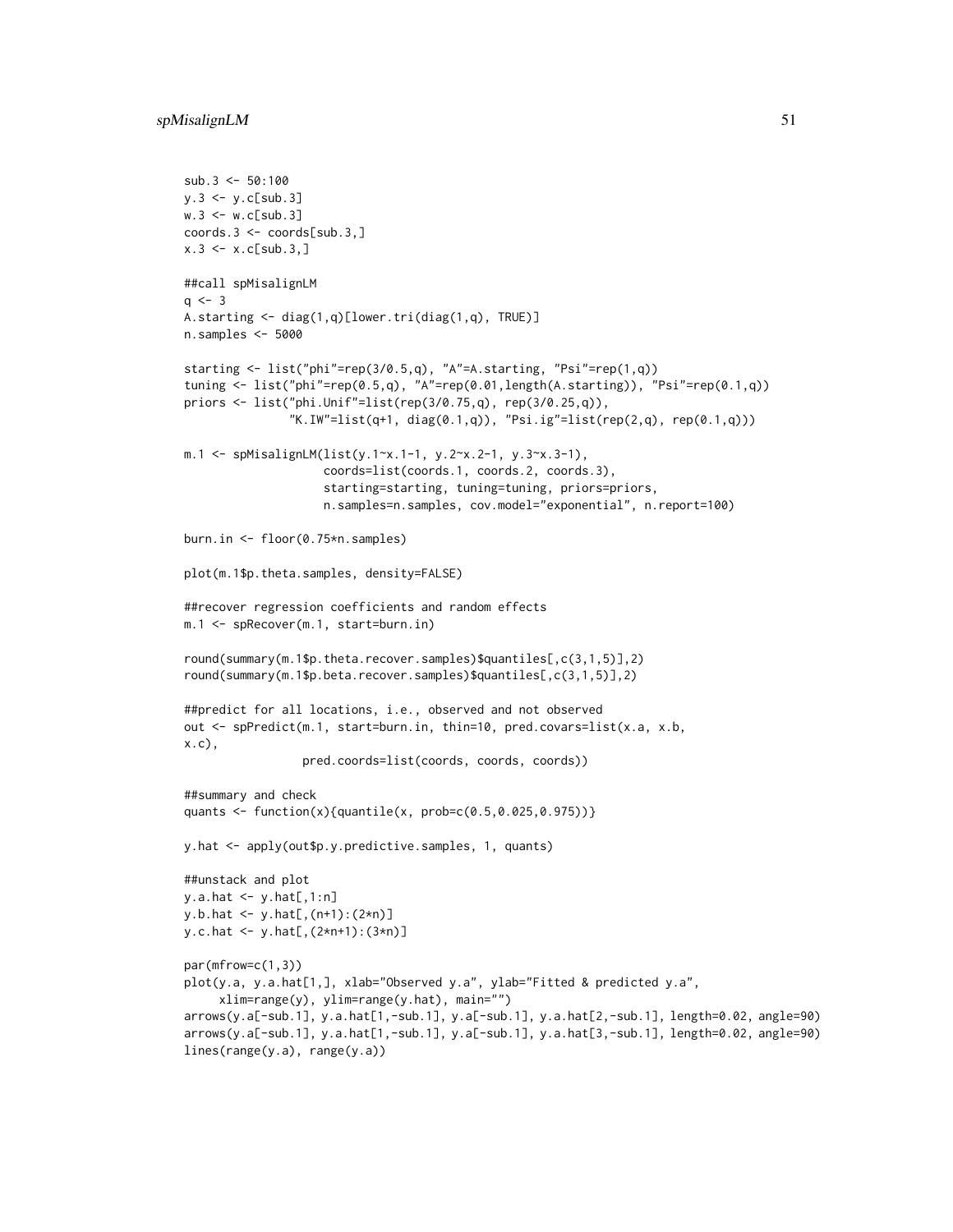```
plot(y.b, y.b.hat[1,], xlab="Observed y.b", ylab="Fitted & predicted y.b",
     xlim=range(y), ylim=range(y.hat), main="")
arrows(y.b[-sub.2], y.b.hat[1,-sub.2], y.b[-sub.2], y.b.hat[2,-sub.2], length=0.02, angle=90)
arrows(y.b[-sub.2], y.b.hat[1,-sub.2], y.b[-sub.2], y.b.hat[3,-sub.2], length=0.02, angle=90)
lines(range(y.b), range(y.b))
plot(y.c, y.c.hat[1,], xlab="Observed y.c", ylab="Fitted & predicted y.c",
     xlim=range(y), ylim=range(y.hat), main="")
arrows(y.c[-sub.3], y.c.hat[1,-sub.3], y.c[-sub.3], y.c.hat[2,-sub.3], length=0.02, angle=90)
arrows(y.c[-sub.3], y.c.hat[1,-sub.3], y.c[-sub.3], y.c.hat[3,-sub.3], length=0.02, angle=90)
lines(range(y.c), range(y.c))
```
## End(Not run)

<span id="page-51-0"></span>spMvGLM *Function for fitting multivariate Bayesian generalized linear spatial regression models*

#### Description

The function spMvGLM fits multivariate Bayesian generalized linear spatial regression models. Given a set of knots, spMvGLM will also fit a *predictive process* model (see references below).

#### Usage

```
spMvGLM(formula, family="binomial", weights, data = parent.frame(), coords, knots,
      starting, tuning, priors, cov.model,
      amcmc, n.samples,
      verbose=TRUE, n.report=100, ...)
```

| formula | a list of $q$ symbolic regression model descriptions to be fit. See example below.                                                                                                                                                                                                                     |
|---------|--------------------------------------------------------------------------------------------------------------------------------------------------------------------------------------------------------------------------------------------------------------------------------------------------------|
| family  | currently only supports binomial and poisson data using the logit and log link<br>functions, respectively.                                                                                                                                                                                             |
| weights | an optional $n \times q$ matrix of weights to be used in the fitting process. The order<br>of the columns correspond to the univariate models in the formula list. Weights<br>correspond to number of trials and <i>offset</i> for each location for the binomial and<br>poisson family, respectively. |
| data    | an optional data frame containing the variables in the model. If not found in<br>data, the variables are taken from environment (formula), typically the envi-<br>ronment from which spMvGLM is called.                                                                                                |
| coords  | an $n \times 2$ matrix of the observation coordinates in $R^2$ (e.g., easting and northing).                                                                                                                                                                                                           |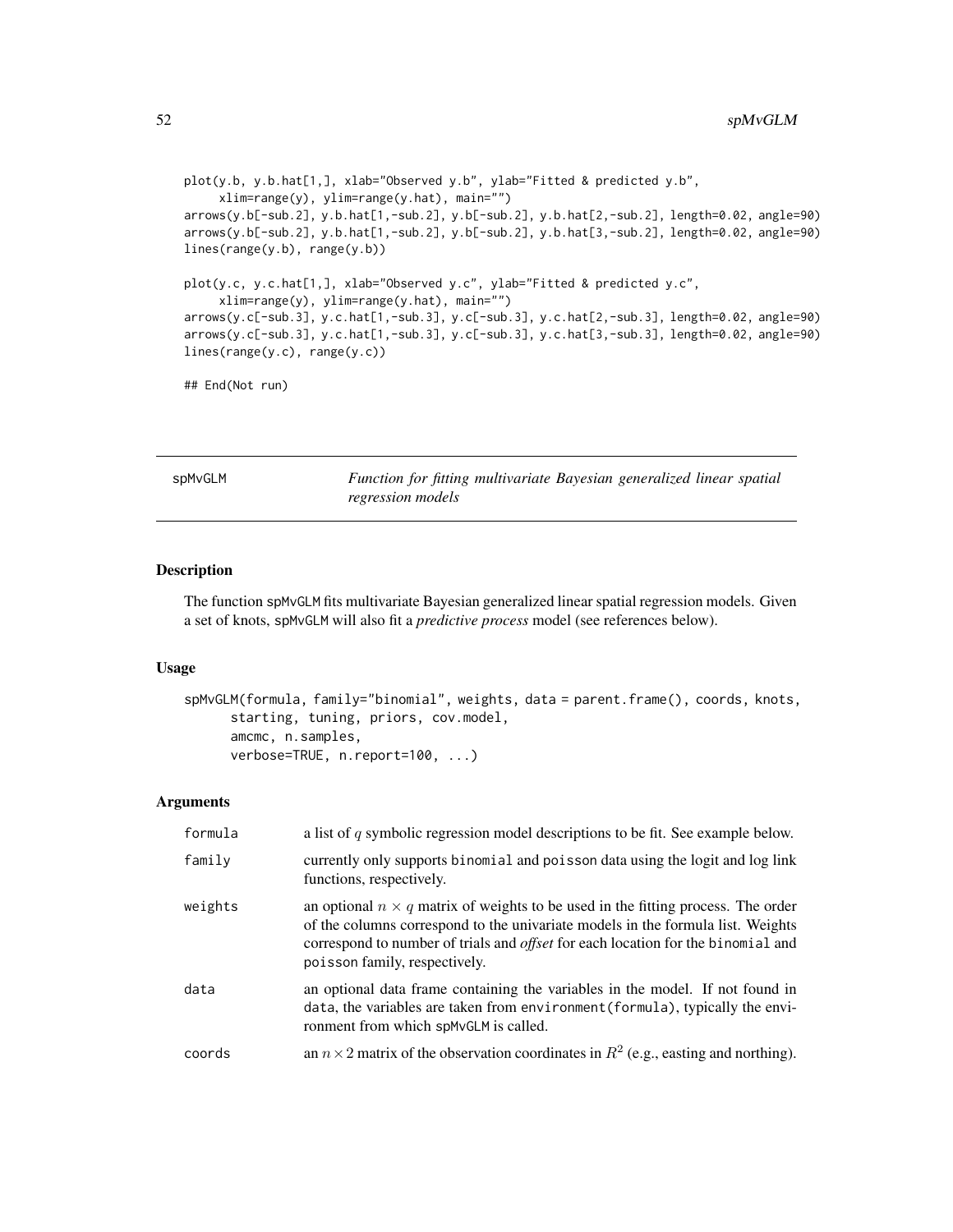- knots either a  $m \times 2$  matrix of the *predictive process* knot coordinates in  $R^2$  (e.g., easting and northing) or a vector of length two or three with the first and second elements recording the number of columns and rows in the desired knot grid. The third, optional, element sets the offset of the outermost knots from the extent of the coords.
- starting a list with each tag corresponding to a parameter name. Valid tags are beta, A, phi, nu, and w. The value portion of each tag is a vector that holds the parameter's starting values and are of length  $p$  for beta (where  $p$  is the total number of regression coefficients in the multivariate model),  $\frac{q(q+1)}{2}$  for A, and q for phi, and nu. Here, A holds the the lower-triangle elements in column major ordering of the Cholesky square root of the spatial cross-covariance matrix. If the *predictive process* is used then w must be of length qm; otherwise, it must be of length  $qn.$  Alternatively, w can be set as a scalar, in which case the value is repeated.
- tuning a list with tags beta, A, phi, nu, and w. The value portion of each tag defines the variance of the Metropolis sampler Normal proposal distribution. The value portion of these tags is of length p for beta,  $\frac{q(q+1)}{2}$  $\frac{q+1}{2}$  for A, and q for phi, and nu. Here, A holds the tuning values corresponding to the lower-triangle elements in column major ordering of the Cholesky square root of the spatial cross-covariance matrix. If the *predictive process* is used then w must be of length  $qm$ ; otherwise, it must be of length  $qn$ . Alternatively, w can be set as a scalar, in which case the value is repeated. The tuning value for beta can be a vector of length  $p$  or, if an adaptive MCMC is not used, i.e., amcmc is not specified, the lower-triangle of the  $p \times p$  Cholesky square-root of the desired proposal covariance matrix.
- priors a list with each tag corresponding to a parameter name. Valid tags are beta.flat, beta.norm, K.iw, phi.unif, and nu.unif. If the regression coefficients are each assumed to follow a Normal distribution, i.e., beta.norm, then mean and variance hyperparameters are passed as the first and second list elements, respectively. If beta is assumed flat then no arguments are passed. The default is a flat prior. The spatial cross-covariance matrix K is assumed to follow an inverse-Wishart distribution, whereas the spatial decay phi and smoothness nu parameters are assumed to follow Uniform distributions. The hyperparameters of the inverse-Wishart are passed as a list of length two, with the first and second elements corresponding to the  $df$  and  $q \times q$  *scale* matrix, respectively. The hyperparameters of the Uniform are also passed as a list of vectors with the first and second list elements corresponding to the lower and upper support, respectively.
- cov.model a quoted keyword that specifies the covariance function used to model the spatial dependence structure among the observations. Supported covariance model key words are: "exponential", "matern", "spherical", and "gaussian". See below for details.
- amcmc a list with tags n.batch, batch.length, and accept.rate. Specifying this argument invokes an adaptive MCMC sampler see Roberts and Rosenthal (2007) for an explanation.
- n. samples the number of MCMC iterations. This argument is ignored if amcmc is specified.
- verbose if TRUE, model specification and progress of the sampler is printed to the screen. Otherwise, nothing is printed to the screen.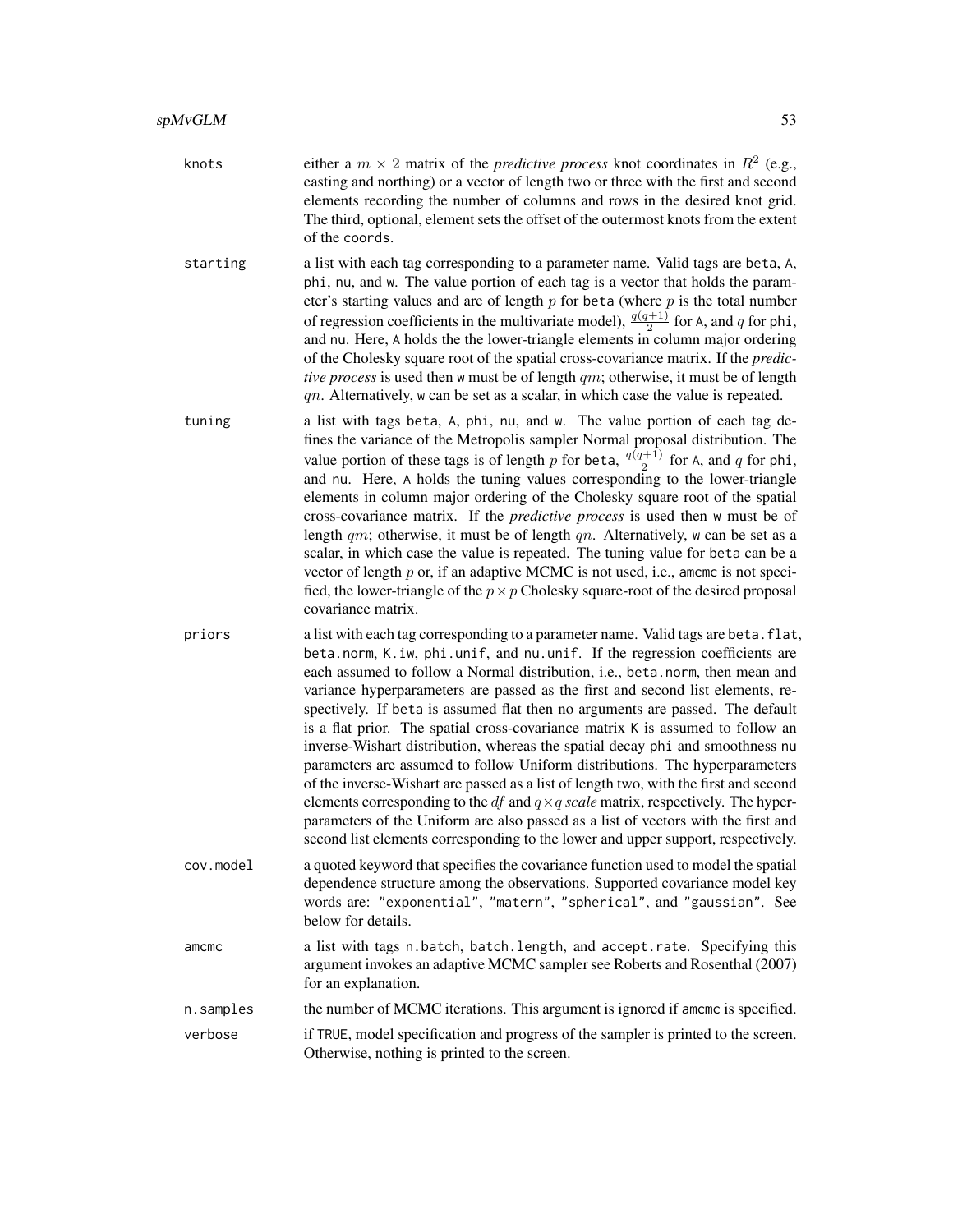| n.report | the interval to report Metropolis sampler acceptance and MCMC progress. |
|----------|-------------------------------------------------------------------------|
| $\cdots$ | currently no additional arguments.                                      |

# Details

If a binomial model is specified the response vector is the number of successful trials at each location and weights is the total number of trials at each location.

For a poisson specification, the weights vector is the count offset, e.g., population, at each location. This differs from the [glm](#page-0-0) offset argument which is passed as the log of this value.

A non-spatial model is fit when coords is not specified. See example below.

# Value

An object of class spMvGLM, which is a list with the following tags:

| coords               | the $n \times 2$ matrix specified by coords.                                                                                                                                                                                                                                                    |  |
|----------------------|-------------------------------------------------------------------------------------------------------------------------------------------------------------------------------------------------------------------------------------------------------------------------------------------------|--|
| knot.coords          | the $m \times 2$ matrix as specified by knots.                                                                                                                                                                                                                                                  |  |
| p.beta.theta.samples |                                                                                                                                                                                                                                                                                                 |  |
|                      | a coda object of posterior samples for the defined parameters.                                                                                                                                                                                                                                  |  |
| acceptance           | the Metropolis sampler acceptance rate. If amome is used then this will be a<br>matrix of each parameter's acceptance rate at the end of each batch. Otherwise,<br>the sampler is a Metropolis with a joint proposal of all parameters.                                                         |  |
| acceptance.w         | if this is a non-predictive process model and amcme is used then this will be<br>a matrix of the Metropolis sampler acceptance rate for each location's spatial<br>random effect.                                                                                                               |  |
| acceptance.w.knots   |                                                                                                                                                                                                                                                                                                 |  |
|                      | if this is a <i>predictive process</i> model and amomo is used then this will be a matrix<br>of the Metropolis sampler acceptance rate for each knot's spatial random effect.                                                                                                                   |  |
| p.w.knots.samples    |                                                                                                                                                                                                                                                                                                 |  |
|                      | a matrix that holds samples from the posterior distribution of the knots' spatial<br>random effects. The rows of this matrix correspond to the $q \times m$ knot locations<br>and the columns are the posterior samples. This is only returned if a <i>predictive</i><br>process model is used. |  |
| p.w.samples          | a matrix that holds samples from the posterior distribution of the locations' spa-<br>tial random effects. The rows of this matrix correspond to the $q \times n$ point obser-<br>vations and the columns are the posterior samples.                                                            |  |

The return object might include additional data used for subsequent prediction and/or model fit evaluation.

# Author(s)

Andrew O. Finley <finleya@msu.edu>, Sudipto Banerjee <baner009@umn.edu>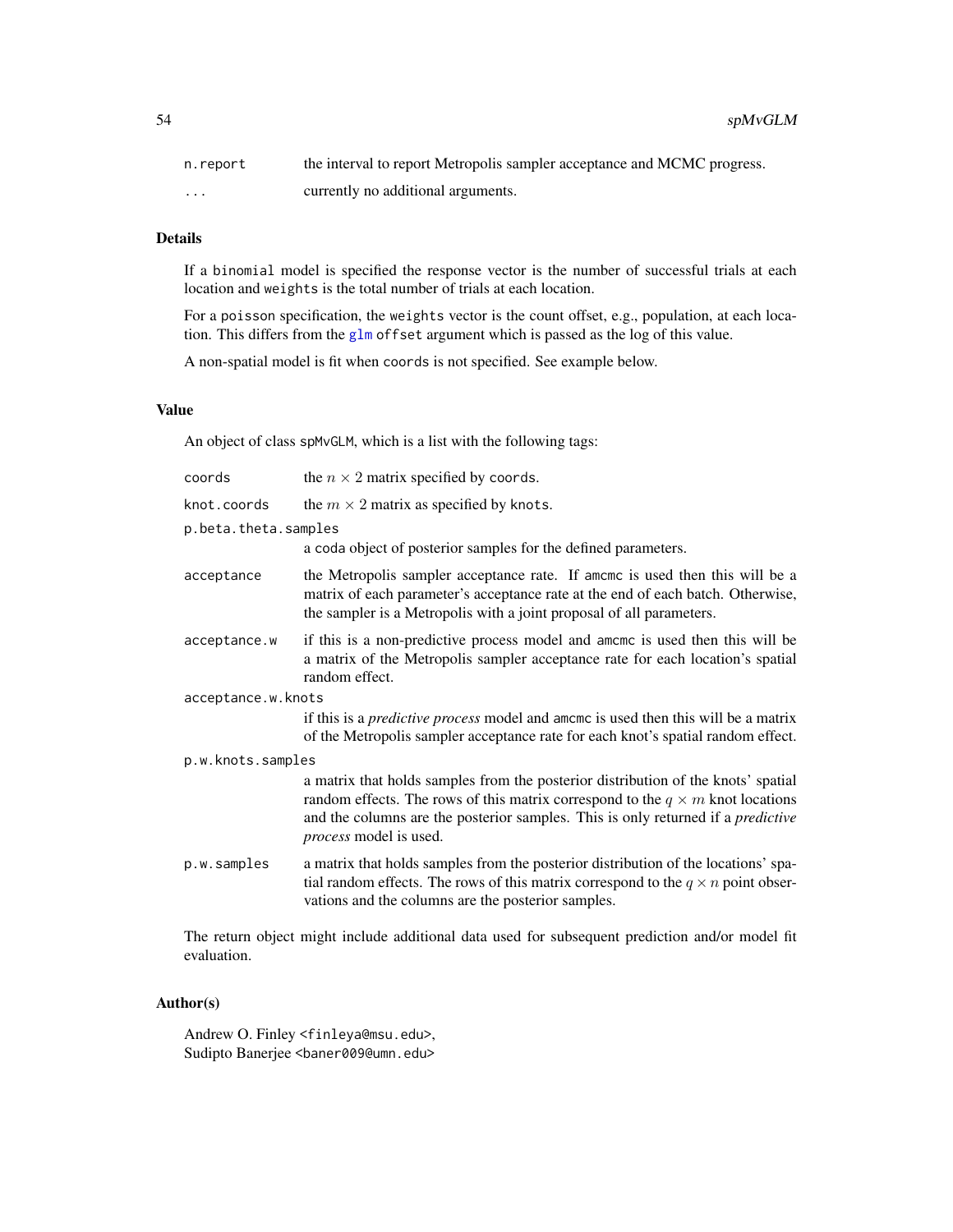### $s$ pMvGLM 55

## References

Finley, A.O., S. Banerjee, and R.E. McRoberts. (2008) A Bayesian approach to quantifying uncertainty in multi-source forest area estimates. *Environmental and Ecological Statistics*, 15:241–258.

Banerjee, S., A.E. Gelfand, A.O. Finley, and H. Sang. (2008) Gaussian Predictive Process Models for Large Spatial Datasets. *Journal of the Royal Statistical Society Series B*, 70:825–848.

Finley, A.O., H. Sang, S. Banerjee, and A.E. Gelfand. (2009) Improving the performance of predictive process modeling for large datasets. *Computational Statistics and Data Analysis*, 53:2873- 2884.

Finley, A.O., S. Banerjee, and A.E. Gelfand. (2015) spBayes for large univariate and multivariate point-referenced spatio-temporal data models. *Journal of Statistical Software*, 63:1–28. [https:](https://www.jstatsoft.org/article/view/v063i13) [//www.jstatsoft.org/article/view/v063i13](https://www.jstatsoft.org/article/view/v063i13).

Banerjee, S., Carlin, B.P., and Gelfand, A.E. (2004). Hierarchical modeling and analysis for spatial data. Chapman and Hall/CRC Press, Boca Raton, Fla.

Roberts G.O. and Rosenthal J.S. (2006) Examples of Adaptive MCMC. [http://probability.ca/](http://probability.ca/jeff/ftpdir/adaptex.pdf) [jeff/ftpdir/adaptex.pdf](http://probability.ca/jeff/ftpdir/adaptex.pdf) Preprint.

# See Also

[spGLM](#page-31-0)

```
## Not run:
library(MBA)
##Some useful functions
rmvn <- function(n, mu=0, V = matrix(1)){
 p <- length(mu)
 if(any(is.na(match(dim(V),p)))){stop("Dimension problem!")}
 D \leftarrow \text{chol}(V)t(matrix(rnorm(n*p), ncol=p)%*%D + rep(mu,rep(n,p)))
}
set.seed(1)
##Generate some data
n <- 25 ##number of locations
q <- 2 ##number of outcomes at each location
nltr \leq q*(q+1)/2 ##number of triangular elements in the cross-covariance matrix
coords \leq cbind(runif(n,0,1), runif(n,0,1))
##Parameters for the bivariate spatial random effects
theta \leq rep(3/0.5,q)
A \leq - matrix(0,q,q)
A[lower.tri(A,TRUE)] <- c(1,-1,0.25)
K < - A% * %t(A)
```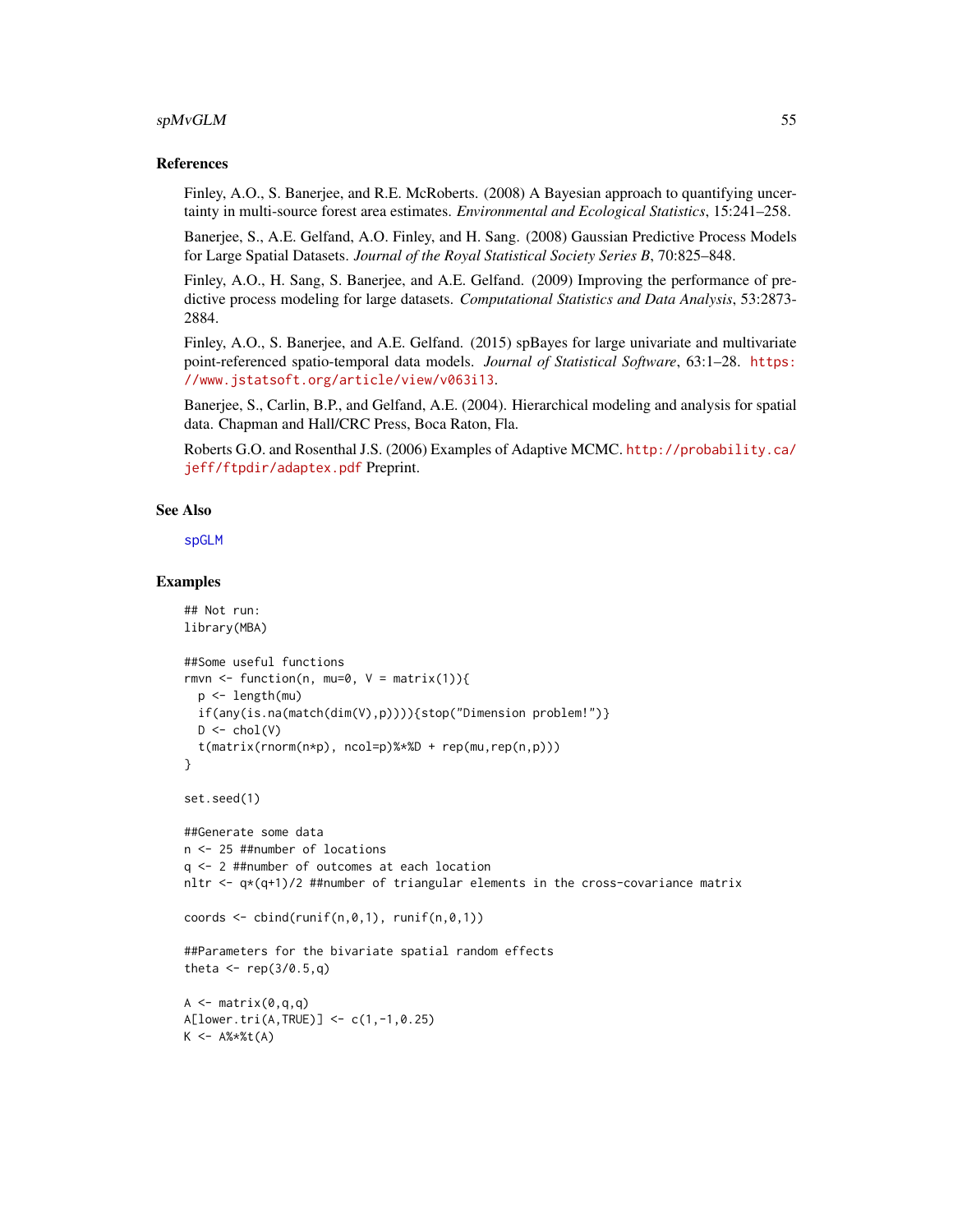```
Psi \leftarrow diag(0,q)C <- mkSpCov(coords, K, Psi, theta, cov.model="exponential")
w \leq rmvn(1, rep(0, nrow(C)), C)w.1 \leftarrow w[seq(1, length(w), q)]w.2 \leq w[\text{seq}(2, \text{length}(w), q)]##Covariate portion of the mean
x.1 \leftarrow \text{cbind}(1, \text{norm}(n))x.2 \le cbind(1, rnorm(n))
x \leftarrow mkMvX(list(x.1, x.2))B.1 \leq c(1,-1)B.2 \leq c(-1,1)B \leftarrow c(B.1, B.2)weight <- 10 ##i.e., trials
p <- 1/(1+exp(-(x%*%B+w)))
y <- rbinom(n*q, size=rep(weight,n*q), prob=p)
y.1 <- y[seq(1,length(y),q)]
y.2 \leftarrow y[seq(2, length(y), q)]##Call spMvLM
fit <- glm((y/weight)~x-1, weights=rep(weight, n*q), family="binomial")
beta.starting <- coefficients(fit)
beta.tuning <- t(chol(vcov(fit)))
A.starting <- diag(1,q)[lower.tri(diag(1,q), TRUE)]
n.batch <- 100
batch.length <- 50
n.samples <- n.batch*batch.length
starting <- list("beta"=beta.starting, "phi"=rep(3/0.5,q), "A"=A.starting, "w"=0)
tuning <- list("beta"=beta.tuning, "phi"=rep(1,q), "A"=rep(0.1,length(A.starting)),
                "w" = 0.5)priors <- list("beta.Flat", "phi.Unif"=list(rep(3/0.75,q), rep(3/0.25,q)),
                "K.IW"=list(q+1, diag(0.1,q)))
m.1 <- spMvGLM(list(y.1~x.1-1, y.2~x.2-1),
                coords=coords, weights=matrix(weight,n,q),
                starting=starting, tuning=tuning, priors=priors,
           amcmc=list("n.batch"=n.batch,"batch.length"=batch.length,"accept.rate"=0.43),
               cov.model="exponential", n.report=25)
burn.in <- 0.75*n.samples
sub.samps <- burn.in:n.samples
```

```
print(summary(window(m.1$p.beta.theta.samples, start=burn.in))$quantiles[,c(3,1,5)])
```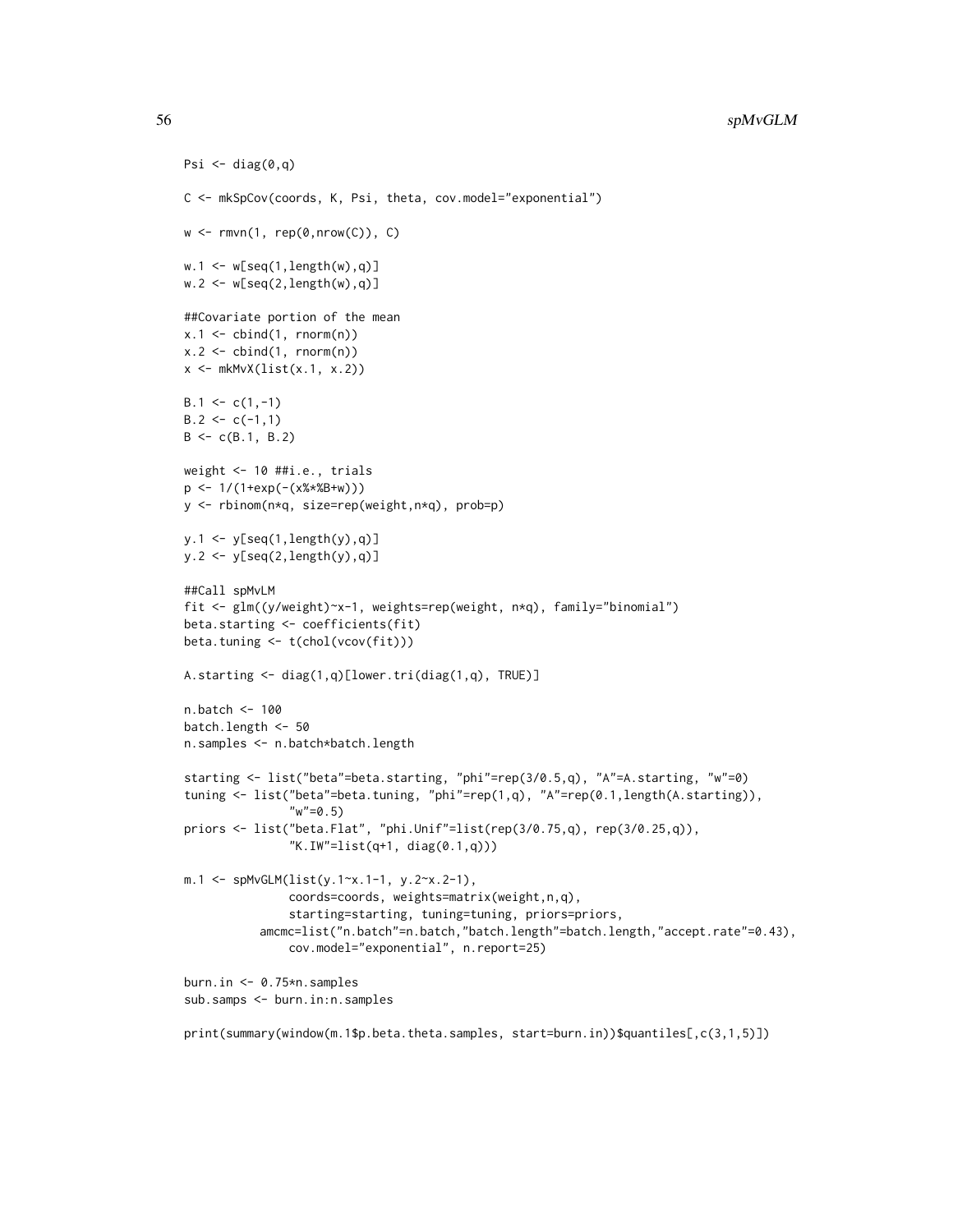#### $s$ pMvLM 57

```
beta.hat <- t(m.1$p.beta.theta.samples[sub.samps,1:length(B)])
w.hat <- m.1$p.w.samples[,sub.samps]
p.hat <- 1/(1+exp(-(x%*%beta.hat+w.hat)))
y.hat <- apply(p.hat, 2, function(x){rbinom(n*q, size=rep(weight, n*q), prob=p)})
y.hat.mu <- apply(y.hat, 1, mean)
##Unstack to get each response variable fitted values
y.hat.mu.1 \leq y.hat.mu[seq(1,length(y.hat.mu),q)]y.hat.mu.2 <- y.hat.mu[seq(2,length(y.hat.mu),q)]
##Take a look
par(mfrow=c(2,2))
surf <- mba.surf(cbind(coords,y.1),no.X=100, no.Y=100, extend=TRUE)$xyz.est
image(surf, main="Observed y.1 positive trials")
contour(surf, add=TRUE)
points(coords)
zlim <- range(surf[["z"]], na.rm=TRUE)
surf <- mba.surf(cbind(coords,y.hat.mu.1),no.X=100, no.Y=100, extend=TRUE)$xyz.est
image(surf, zlim=zlim, main="Fitted y.1 positive trials")
contour(surf, add=TRUE)
points(coords)
surf <- mba.surf(cbind(coords,y.2),no.X=100, no.Y=100, extend=TRUE)$xyz.est
image(surf, main="Observed y.2 positive trials")
contour(surf, add=TRUE)
points(coords)
zlim <- range(surf[["z"]], na.rm=TRUE)
surf <- mba.surf(cbind(coords,y.hat.mu.2),no.X=100, no.Y=100, extend=TRUE)$xyz.est
image(surf, zlim=zlim, main="Fitted y.2 positive trials")
contour(surf, add=TRUE)
points(coords)
## End(Not run)
```
<span id="page-56-0"></span>

spMvLM *Function for fitting multivariate Bayesian spatial regression models*

#### Description

The function spMvLM fits Gaussian multivariate Bayesian spatial regression models. Given a set of knots, spMvLM will also fit a *predictive process* model (see references below).

# Usage

```
spMvLM(formula, data = parent.frame(), coords, knots,
```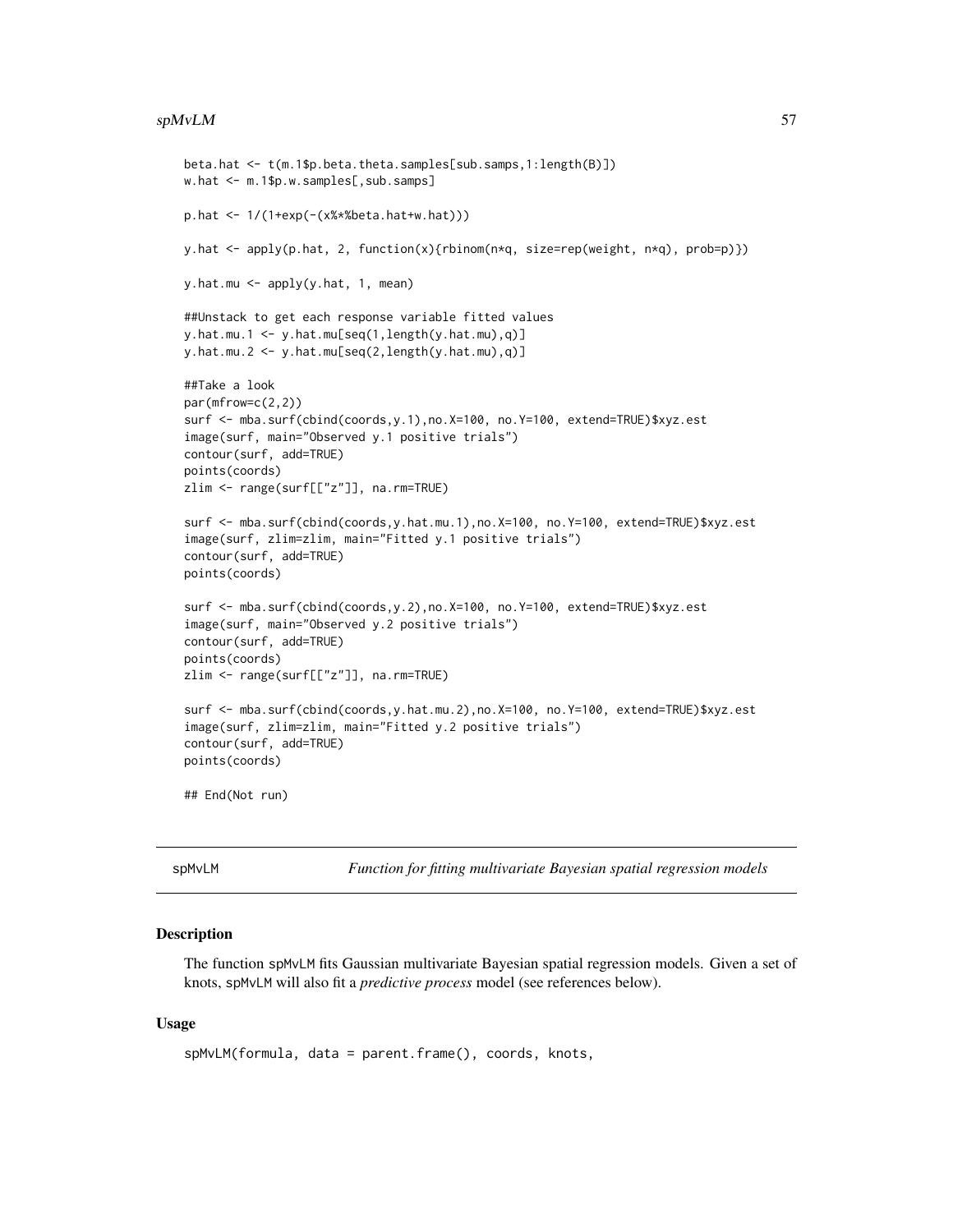```
starting, tuning, priors, cov.model,
modified.pp = TRUE, amcmc, n.samples,
verbose=TRUE, n.report=100, ...)
```

| formula  | a list of $q$ symbolic regression model descriptions to be fit. See example below.                                                                                                                                                                                                                                                                                                                                                                                                                                                                                                                                                                                                                                                                                                                                                                                                                                                                                                                                                                                                                                                                                                                                                                                                                                                                                                    |
|----------|---------------------------------------------------------------------------------------------------------------------------------------------------------------------------------------------------------------------------------------------------------------------------------------------------------------------------------------------------------------------------------------------------------------------------------------------------------------------------------------------------------------------------------------------------------------------------------------------------------------------------------------------------------------------------------------------------------------------------------------------------------------------------------------------------------------------------------------------------------------------------------------------------------------------------------------------------------------------------------------------------------------------------------------------------------------------------------------------------------------------------------------------------------------------------------------------------------------------------------------------------------------------------------------------------------------------------------------------------------------------------------------|
| data     | an optional data frame containing the variables in the model. If not found in<br>data, the variables are taken from environment (formula), typically the envi-<br>ronment from which spMvLM is called.                                                                                                                                                                                                                                                                                                                                                                                                                                                                                                                                                                                                                                                                                                                                                                                                                                                                                                                                                                                                                                                                                                                                                                                |
| coords   | an $n \times 2$ matrix of the observation coordinates in $R^2$ (e.g., easting and northing).                                                                                                                                                                                                                                                                                                                                                                                                                                                                                                                                                                                                                                                                                                                                                                                                                                                                                                                                                                                                                                                                                                                                                                                                                                                                                          |
| knots    | either a $m \times 2$ matrix of the <i>predictive process</i> knot coordinates in $R^2$ (e.g.,<br>easting and northing) or a vector of length two or three with the first and second<br>elements recording the number of columns and rows in the desired knot grid.<br>The third, optional, element sets the offset of the outermost knots from the extent<br>of the coords.                                                                                                                                                                                                                                                                                                                                                                                                                                                                                                                                                                                                                                                                                                                                                                                                                                                                                                                                                                                                          |
| starting | a list with tags corresponding to beta, A, phi, and nu. Depending on the spec-<br>ification of the non-spatial residual, tags are L or Psi for a block diagonal or<br>diagonal covariance matrix, respectively.                                                                                                                                                                                                                                                                                                                                                                                                                                                                                                                                                                                                                                                                                                                                                                                                                                                                                                                                                                                                                                                                                                                                                                       |
|          | The value portion of each tag is a vector that holds the parameter's starting val-<br>ues and are of length $p$ for beta (where $p$ is the total number of regression<br>coefficients in the multivariate model), $\frac{q(q+1)}{2}$ for A and L, and q for Psi, phi,<br>and nu. Here, A and L hold the lower-triangle elements in column major order-<br>ing of the Cholesky square root of the spatial and non-spatial cross-covariance<br>matrices, respectively.                                                                                                                                                                                                                                                                                                                                                                                                                                                                                                                                                                                                                                                                                                                                                                                                                                                                                                                  |
| tuning   | a list with tags A, phi, and nu. Depending on the specification of the non-<br>spatial residual, tags are L or Psi for a block diagonal or diagonal covariance<br>matrix, respectively. The value portion of each tag defines the variance of the<br>Metropolis sampler Normal proposal distribution. For A and L the vectors are of<br>length $\frac{q(q+1)}{2}$ and q for Psi, phi, and nu.                                                                                                                                                                                                                                                                                                                                                                                                                                                                                                                                                                                                                                                                                                                                                                                                                                                                                                                                                                                         |
| priors   | a list with tags beta. flat, beta. norm, K. iw, Psi. iw, Psi. ig, phi. unif, and<br>nu.unif. If the regression coefficients, i.e., beta vector, are assumed to fol-<br>low a multivariate Normal distribution then pass the hyperparameters as a list of<br>length two with the first and second elements corresponding to the mean vec-<br>tor and positive definite covariance matrix, respectively. If beta is assumed flat<br>then no arguments are passed. The default is a flat prior. Use Psi. iw if the<br>non-spatial residual covariance matrix is assumed block diagonal. Otherwise if<br>the non-spatial residual covariance matrix is assumed diagonal then each of the<br>$q$ diagonal element are assumed to follow an inverse-Gamma in which case use<br>Psi.ig. The hyperparameters of the inverse-Wishart, i.e., for cross-covariance<br>matrices $AA'$ K. iw and $LL'$ Psi. iw, are passed as a list of length two, with<br>the first and second elements corresponding to the <i>df</i> and $q \times q$ scale matrix,<br>respectively. If Psi.ig is specified, the inverse-Gamma hyperparameters of the<br>diagonal variance elements are pass using a list of length two with the first and<br>second list elements consisting of vectors of the q shape and scale hyperparame-<br>ters, respectively. The hyperparameters of the Uniform phi.unif, and nu.unif |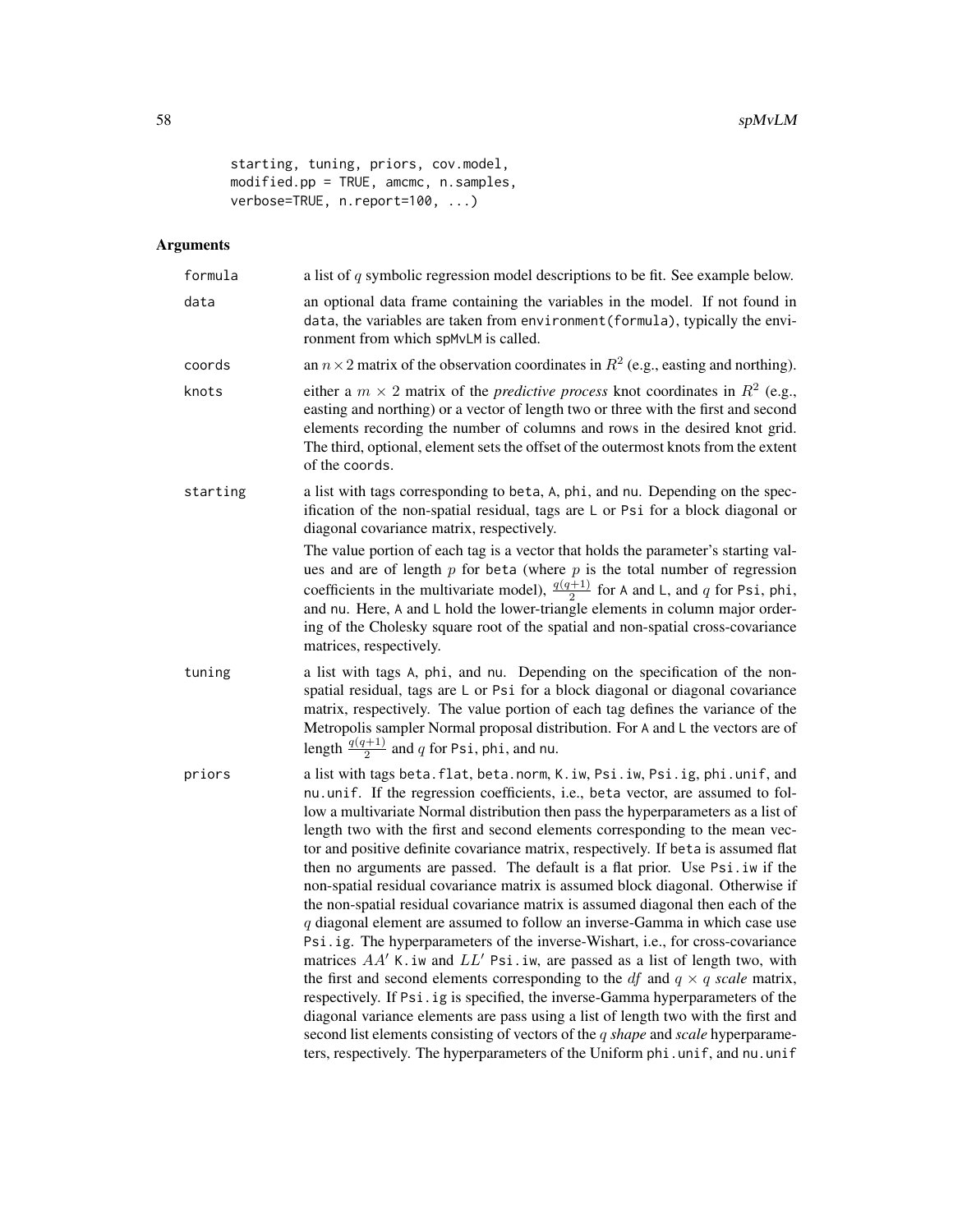|             | are also passed as a list of vectors with the first and second list elements corre-<br>sponding to the lower and upper support, respectively.                                                                                                                  |
|-------------|----------------------------------------------------------------------------------------------------------------------------------------------------------------------------------------------------------------------------------------------------------------|
| cov.model   | a quoted keyword that specifies the covariance function used to model the spatial<br>dependence structure among the observations. Supported covariance model key<br>words are: "exponential", "matern", "spherical", and "gaussian". See<br>below for details. |
| modified.pp | a logical value indicating if the <i>modified predictive process</i> should be used (see<br>references below for details). Note, if a predictive process model is not used<br>( <i>i.e.</i> , knots is not specified) then this argument is ignored.           |
| amcmc       | a list with tags n.batch, batch.length, and accept.rate. Specifying this<br>argument invokes an adaptive MCMC sampler see Roberts and Rosenthal (2007)<br>for an explanation.                                                                                  |
| n.samples   | the number of MCMC iterations. This argument is ignored if amome is specified.                                                                                                                                                                                 |
| verbose     | if TRUE, model specification and progress of the sampler is printed to the screen.<br>Otherwise, nothing is printed to the screen.                                                                                                                             |
| n.report    | the interval to report Metropolis acceptance and MCMC progress.                                                                                                                                                                                                |
| .           | currently no additional arguments.                                                                                                                                                                                                                             |

# Details

Model parameters can be fixed at their starting values by setting their tuning values to zero.

The *no nugget* model is specified by removing Psi and L from the starting list.

# Value

An object of class spMvLM, which is a list with the following tags:

| coords          | the $n \times 2$ matrix specified by coords.                                                                                                        |  |
|-----------------|-----------------------------------------------------------------------------------------------------------------------------------------------------|--|
| knot.coords     | the $m \times 2$ matrix as specified by knots.                                                                                                      |  |
| p.theta.samples |                                                                                                                                                     |  |
|                 | a coda object of posterior samples for the defined parameters.                                                                                      |  |
| acceptance      | the Metropolis sampling acceptance percent. Reported at batch. Length or<br>n. report intervals for amomo specified and non-specified, respectively |  |

The return object might include additional data used for subsequent prediction and/or model fit evaluation.

# Author(s)

Andrew O. Finley <finleya@msu.edu>, Sudipto Banerjee <baner009@umn.edu>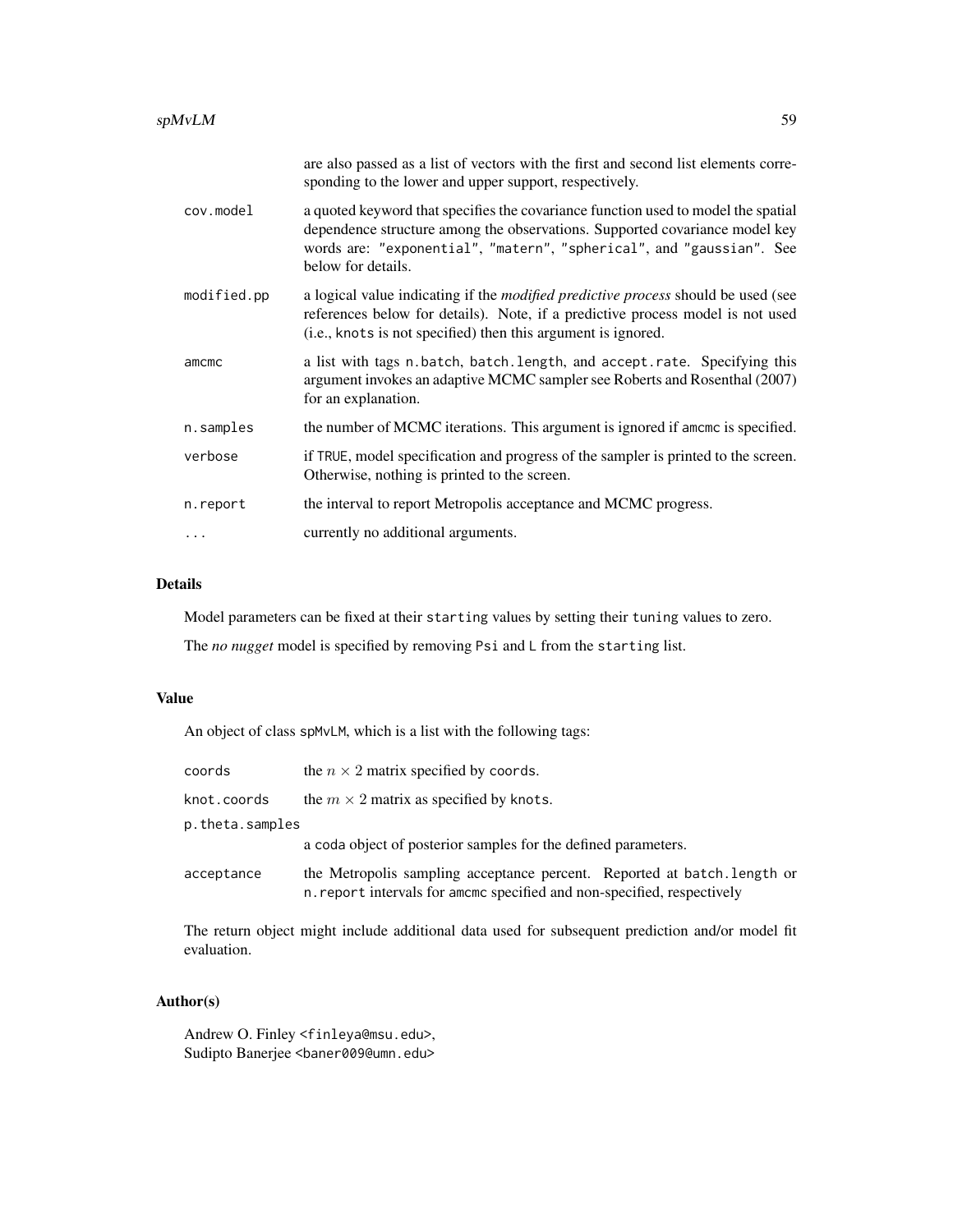### References

Banerjee, S., A.E. Gelfand, A.O. Finley, and H. Sang. (2008) Gaussian Predictive Process Models for Large Spatial Datasets. *Journal of the Royal Statistical Society Series B*, 70:825–848.

Banerjee, S., Carlin, B.P., and Gelfand, A.E. (2004). Hierarchical modeling and analysis for spatial data. Chapman and Hall/CRC Press, Boca Raton, Fla.

Finley, A.O., S. Banerjee, and A.E. Gelfand. (2015) spBayes for large univariate and multivariate point-referenced spatio-temporal data models. *Journal of Statistical Software*, 63:1–28. [https:](https://www.jstatsoft.org/article/view/v063i13) [//www.jstatsoft.org/article/view/v063i13](https://www.jstatsoft.org/article/view/v063i13).

Finley, A.O., H. Sang, S. Banerjee, and A.E. Gelfand. (2009) Improving the performance of predictive process modeling for large datasets. *Computational Statistics and Data Analysis*, 53:2873– 2884.

Finley, A.O., S. Banerjee, A.R. Ek, and R.E. McRoberts. (2008) Bayesian multivariate process modeling for prediction of forest attributes. *Journal of Agricultural, Biological, and Environmental Statistics*, 13:60–83.

### See Also

[spLM](#page-37-0)

```
## Not run:
rmvn <- function(n, mu=0, V = matrix(1)){
  p <- length(mu)
  if(any(is.na(match(dim(V),p)))){stop("Dimension problem!")}
  D \leftarrow \text{chol}(V)t(matrix(rnorm(n*p), ncol=p)%*%D + rep(mu,rep(n,p)))
}
set.seed(1)
##Generate some data
n <- 25 ##number of locations
q <- 2 ##number of outcomes at each location
nltr \leq -q \times (q+1)/2 ##number of triangular elements in the cross-covariance matrix
coords \le cbind(runif(n,0,1), runif(n,0,1))
##Parameters for the bivariate spatial random effects
theta \leq rep(3/0.5,q)
A \leq - matrix(\theta,q,q)
A[lower.tri(A,TRUE)] <- c(1,-1,0.25)
K <- A%*%t(A)
Psi \leftarrow diag(0,q)C <- mkSpCov(coords, K, Psi, theta, cov.model="exponential")
```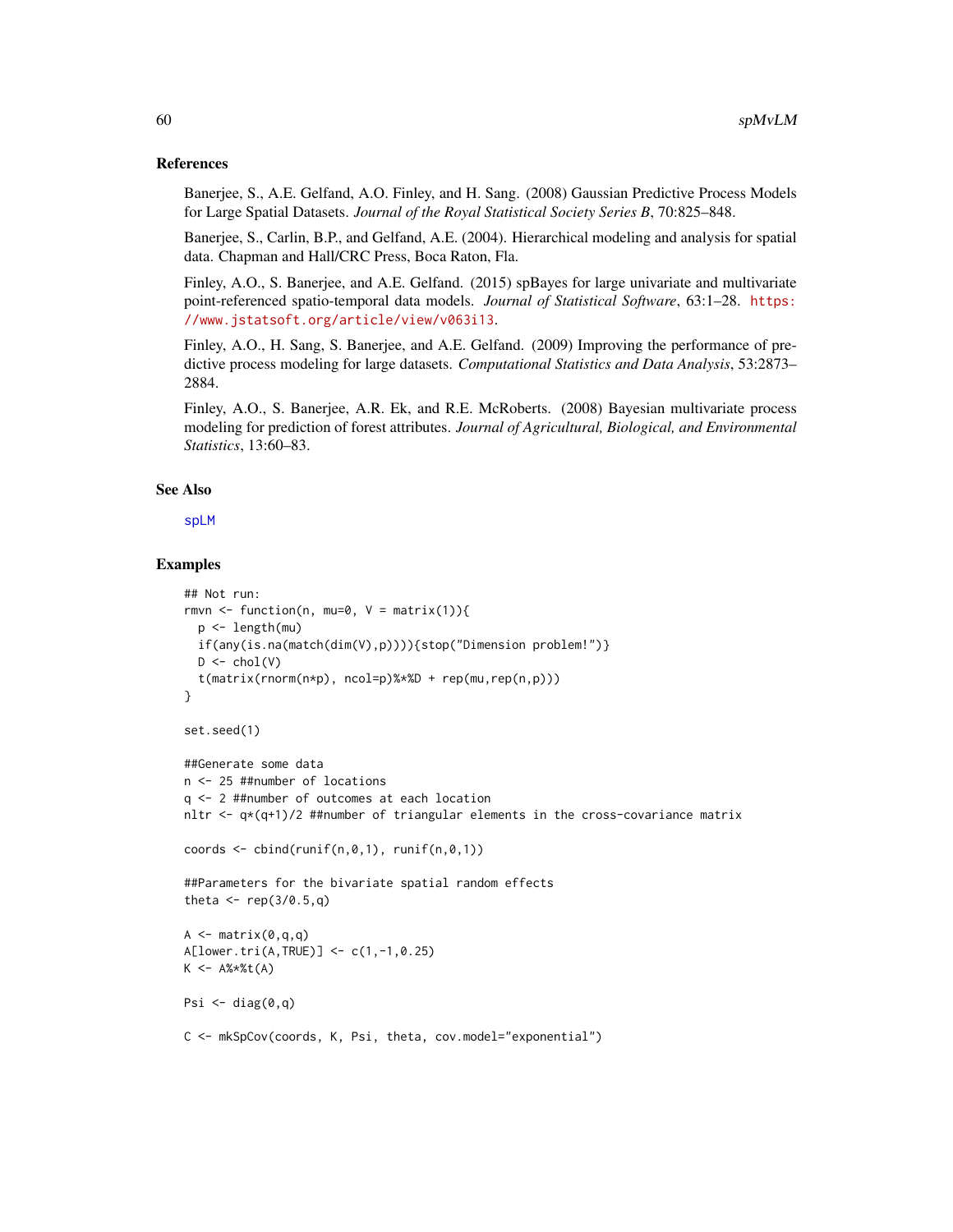#### $s$ pMvLM 61

```
w \leftarrow rmvn(1, rep(0,nrow(C)), C)w.1 \leftarrow w[seq(1, length(w), q)]w.2 \leq w[\text{seq}(2, \text{length}(w), q)]##Covariate portion of the mean
x.1 \leftarrow \text{cbind}(1, \text{norm}(n))x.2 \le cbind(1, rnorm(n))
x \leftarrow mkMvX(list(x.1, x.2))B.1 \leftarrow c(1,-1)B.2 \leq c(-1,1)B \leftarrow c(B.1, B.2)Psi \le diag(c(0.1, 0.5))
y <- rnorm(n*q, x%*%B+w, diag(n)%x%Psi)
y.1 <- y[seq(1,length(y),q)]
y.2 \leftarrow y[seq(2, length(y), q)]##Call spMvLM
A.starting <- diag(1,q)[lower.tri(diag(1,q), TRUE)]
n.samples <- 1000
starting <- list("phi"=rep(3/0.5,q), "A"=A.starting, "Psi"=rep(1,q))
tuning <- list("phi"=rep(1,q), "A"=rep(0.01,length(A.starting)), "Psi"=rep(0.01,q))
priors <- list("beta.Flat", "phi.Unif"=list(rep(3/0.75,q), rep(3/0.25,q)),
                "K.IW"=list(q+1, diag(0.1,q)), "Psi.ig"=list(c(2,2), c(0.1,0.1)))
m.1 <- spMvLM(list(y.1~x.1-1, y.2~x.2-1),
                coords=coords, starting=starting, tuning=tuning, priors=priors,
                n.samples=n.samples, cov.model="exponential", n.report=100)
burn.in <- 0.75*n.samples
m.1 <- spRecover(m.1, start=burn.in)
round(summary(m.1$p.theta.recover.samples)$quantiles[,c(3,1,5)],2)
round(summary(m.1$p.beta.recover.samples)$quantiles[,c(3,1,5)],2)
m.1.w.hat <- summary(mcmc(t(m.1$p.w.recover.samples)))$quantiles[,c(3,1,5)]
m.1.w.1.hat <- m.1.w.hat[seq(1, nrow(m.1.w.hat), q),]
m.1.w.2.hat <- m.1.w.hat[seq(2, nrow(m.1.w.hat), q),]
par(mfrow=c(1,2))
plot(w.1, m.1.w.1.hat[,1], xlab="Observed w.1", ylab="Fitted w.1",
     xlim=range(w), ylim=range(m.1.w.hat), main="Spatial random effects w.1")
arrows(w.1, m.1.w.1.hat[,1], w.1, m.1.w.1.hat[,2], length=0.02, angle=90)
arrows(w.1, m.1.w.1.hat[,1], w.1, m.1.w.1.hat[,3], length=0.02, angle=90)
lines(range(w), range(w))
plot(w.2, m.1.w.2.hat[,1], xlab="Observed w.2", ylab="Fitted w.2",
```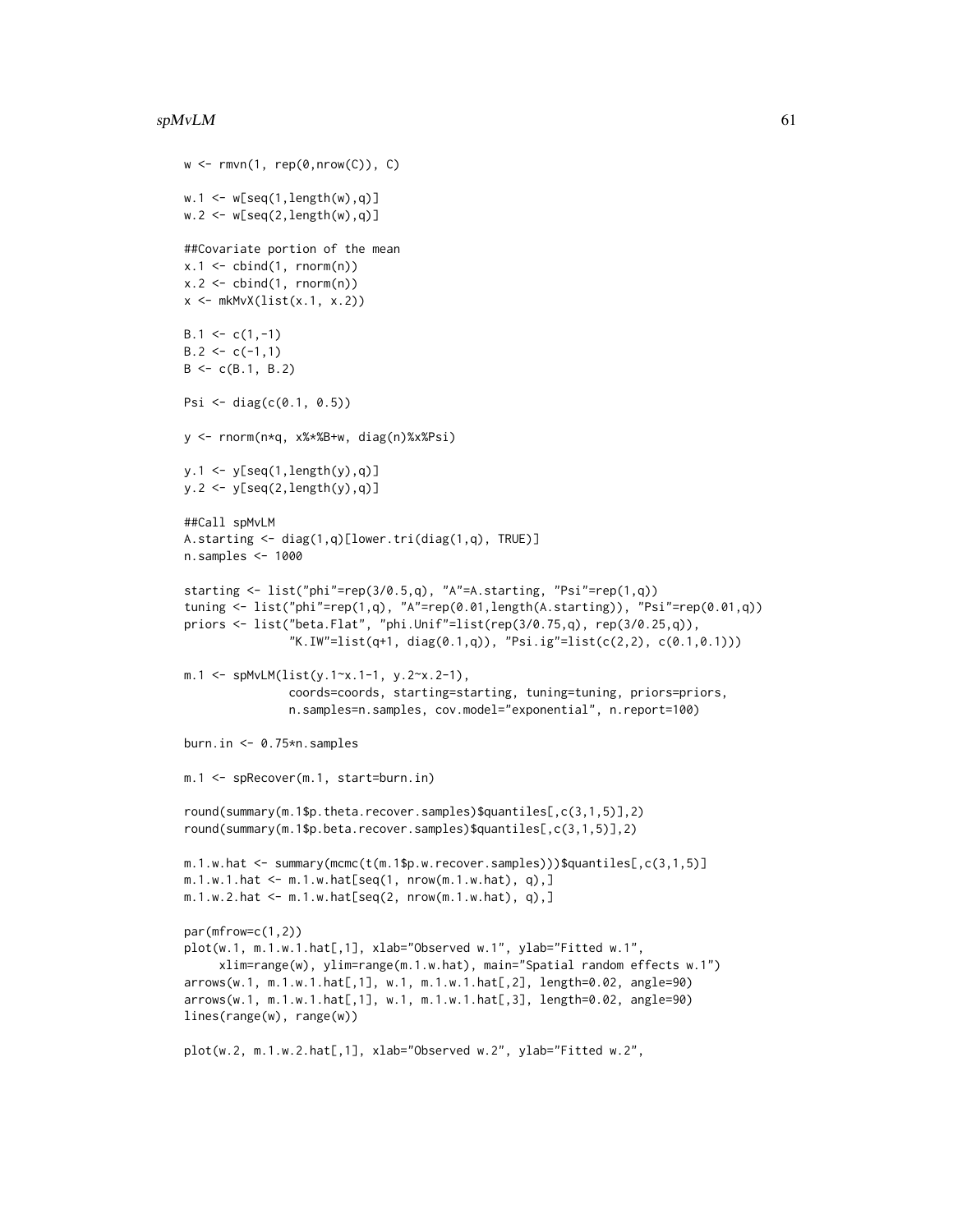```
xlim=range(w), ylim=range(m.1.w.hat), main="Spatial random effects w.2")
arrows(w.2, m.1.w.2.hat[,1], w.2, m.1.w.2.hat[,2], length=0.02, angle=90)
arrows(w.2, m.1.w.2.hat[,1], w.2, m.1.w.2.hat[,3], length=0.02, angle=90)
lines(range(w), range(w))
```
## End(Not run)

<span id="page-61-0"></span>spPredict *Function for new locations given a model object*

# Description

The function spPredict collects posterior predictive samples for a set of new locations given a [spLM](#page-37-0), [spMvLM](#page-56-0), [spGLM](#page-31-0), [spMvGLM](#page-51-0), [spMisalignLM](#page-46-0), [spMisalignGLM](#page-41-0), [bayesGeostatExact](#page-7-0), [bayesLMConjugate](#page-11-0) [bayesLMRef](#page-12-0) or [spSVC](#page-67-0) object.

# Usage

spPredict(sp.obj, pred.coords, pred.covars, joint=FALSE, start=1, end, thin=1, verbose=TRUE, n.report=100, n.omp.threads=1, ...)

| $sp.$ obj   | an object returned by spLM, spMvLM, spGLM, spMvGLM, spMisalignLM, spMisalignGLM,<br>bayesGeostatExact, bayesLMConjugate or bayesLMRef. For spSVC, sp.obj<br>is an object from spRecover.                                                                                                                                                                                                                                                                                                                                                                                                                                                 |  |
|-------------|------------------------------------------------------------------------------------------------------------------------------------------------------------------------------------------------------------------------------------------------------------------------------------------------------------------------------------------------------------------------------------------------------------------------------------------------------------------------------------------------------------------------------------------------------------------------------------------------------------------------------------------|--|
| pred.coords | for spLM, spMvLM, spGLM, spMvGLM, and bayesGeostatExact pred. coords is<br>a $n^* \times 2$ matrix of $n^*$ prediction location coordinates in $R^2$ (e.g., easting and<br>northing). For spMisalignLM and spMisalignGLM pred.coords is a list of $q$<br>$n_i^* \times 2$ matrices of prediction location coordinates where $i = (1, 2, , q)$ . For<br>spSVC pred. coords is an $n^* \times m$ matrix of $n^*$ prediction location coordinates<br>in $R^m$ .                                                                                                                                                                             |  |
| pred.covars | for spLM, spMvLM, spGLM, spMvGLM, bayesGeostatExact, bayesLMConjugate,<br>bayesLMRef, and spSVC pred. covars is a $n^* \times p$ design matrix associated with<br>the new locations (including the intercept if one is specified in sp. obj's formula<br>argument). If this is a multivariate prediction defined by $q$ models, i.e., for<br>spMvLM or spMvGLM, the multivariate design matrix can be created by passing a<br>list of the $q$ univariate design matrices to the $m$ kMvX function. For spMisalignLM<br>and spMisalignGLM pred. covars is a list of $q n_i^* \times p_i$ design matrices where<br>$i = (1, 2, \ldots, q)$ |  |
| joint       | specifies whether posterior samples should be drawn from the joint or point-wise<br>predictive distribution. This argument is only implemented for spSVC. Predic-<br>tion for all other models uses the point-wise posterior predictive distribution.                                                                                                                                                                                                                                                                                                                                                                                    |  |
| start       | specifies the first sample included in the composition sampling.                                                                                                                                                                                                                                                                                                                                                                                                                                                                                                                                                                         |  |
| end         | specifies the last sample included in the composition. The default is to use all<br>posterior samples in sp.obj.                                                                                                                                                                                                                                                                                                                                                                                                                                                                                                                         |  |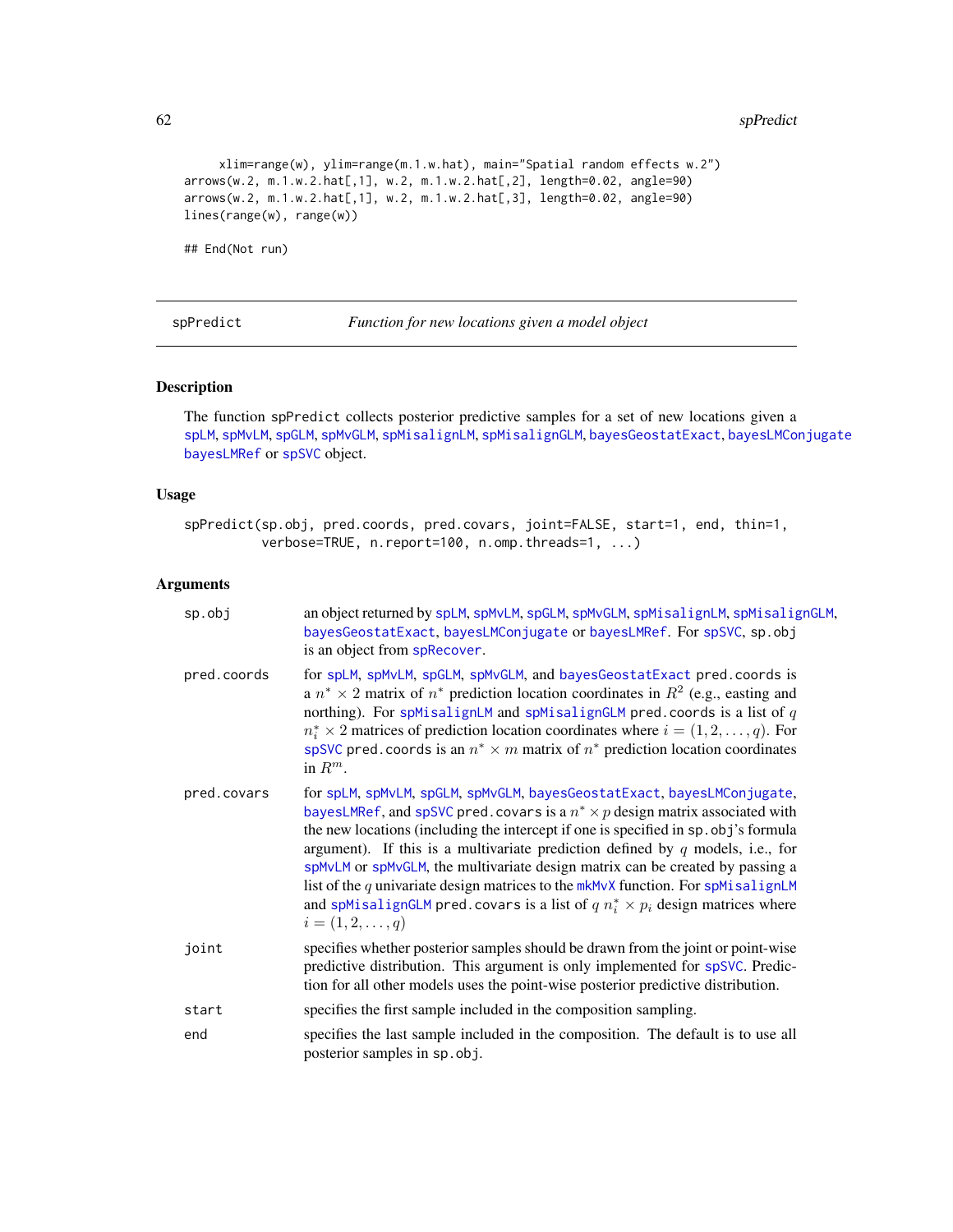| thin          | a sample thinning factor. The default of 1 considers all samples between start<br>and end. For example, if thin = $10$ then 1 in 10 samples are considered between<br>start and end.                                                                                                                          |
|---------------|---------------------------------------------------------------------------------------------------------------------------------------------------------------------------------------------------------------------------------------------------------------------------------------------------------------|
| verbose       | if TRUE, model specification and progress of the sampler is printed to the screen.<br>Otherwise, nothing is printed to the screen.                                                                                                                                                                            |
| n.report      | the interval to report sampling progress.                                                                                                                                                                                                                                                                     |
| n.omp.threads | a positive integer indicating the number of threads to use for SMP parallel pro-<br>cessing. The package must be compiled for OpenMP support. For most Intel-<br>based machines, we recommend setting n.omp. threads up to the number of<br>hyperthreaded cores. This argument is only implemented for spSVC. |
|               | currently no additional arguments.                                                                                                                                                                                                                                                                            |

### Value

p.y.predictive.samples

a matrix that holds the response variable(s) posterior predictive samples. For multivariate models [spMvLM](#page-56-0) or [spMvGLM](#page-51-0) the rows of this matrix correspond to the predicted locations and the columns are the posterior predictive samples. If prediction is for  $q$  response variables the p.y.predictive.samples matrix has  $qn^*$  rows, where  $n^*$  is the number of prediction locations. The predictions for locations are held in rows  $1 : q, (q + 1) : 2q, ..., ((n^* - 1)q + 1) : qn^*$  (i.e., the samples for the first location's q response variables are in rows  $1: q$ , second location in rows  $(q + 1)$ : 2q, etc.).

For [spMisalignLM](#page-46-0) and [spMisalignGLM](#page-41-0) the posterior predictive samples are organized differently in p.y.predictive.samples with the first response variable  $n_1^*$  locations held in rows  $1 \ldots, n_1^*$  rows, then the next response variable samples held in the  $(n_1^* + 1), \ldots, (n_1^* + n_2^*)$ , etc.

For [spSVC](#page-67-0) given the  $r$  space-varying coefficients,  $p.y.predictive.samples$ has  $rn*$  rows and the columns are the posterior predictive samples. The predictions for coefficient are held in rows  $1 : r, (r+1) : 2r, \ldots, ((n^* - 1)r + 1) : rn^*$ (i.e., the samples for the first location's  $r$  regression coefficients are in rows 1:r, second location in rows  $(r + 1)$ : 2r, etc.).

For [spGLM](#page-31-0) and [spMisalignGLM](#page-41-0) the p.y.predictive.samples matrix holds posterior predictive samples  $\frac{1}{1+\exp(-x(s)/\beta-w(s))}$  and  $\exp(x(s)/\beta+w(s))$  for family binomial and poisson, respectively. Here s indexes the prediction location,  $\beta$  is the vector of regression coefficients, and w is the associated spatial random spatial effect. These values can be fed directly into rbinom or rpois to generate the realization from the respective distribution.

p.w.predictive.samples

a matrix organized the same as p.y.predictive.samples, that holds the spatial random effects posterior predictive samples.

p.w.predictive.samples.list

only returned for [spSVC](#page-67-0). This provides p.w.predictive.samples in a different (more convenient form). Elements in this list hold samples for each of the  $r$ coefficients. List element names indicate either the coefficient index or name specified in [spSVC](#page-67-0)'s svc.cols argument. The sample matrices are  $n^*$  rows and predictive samples along the columns.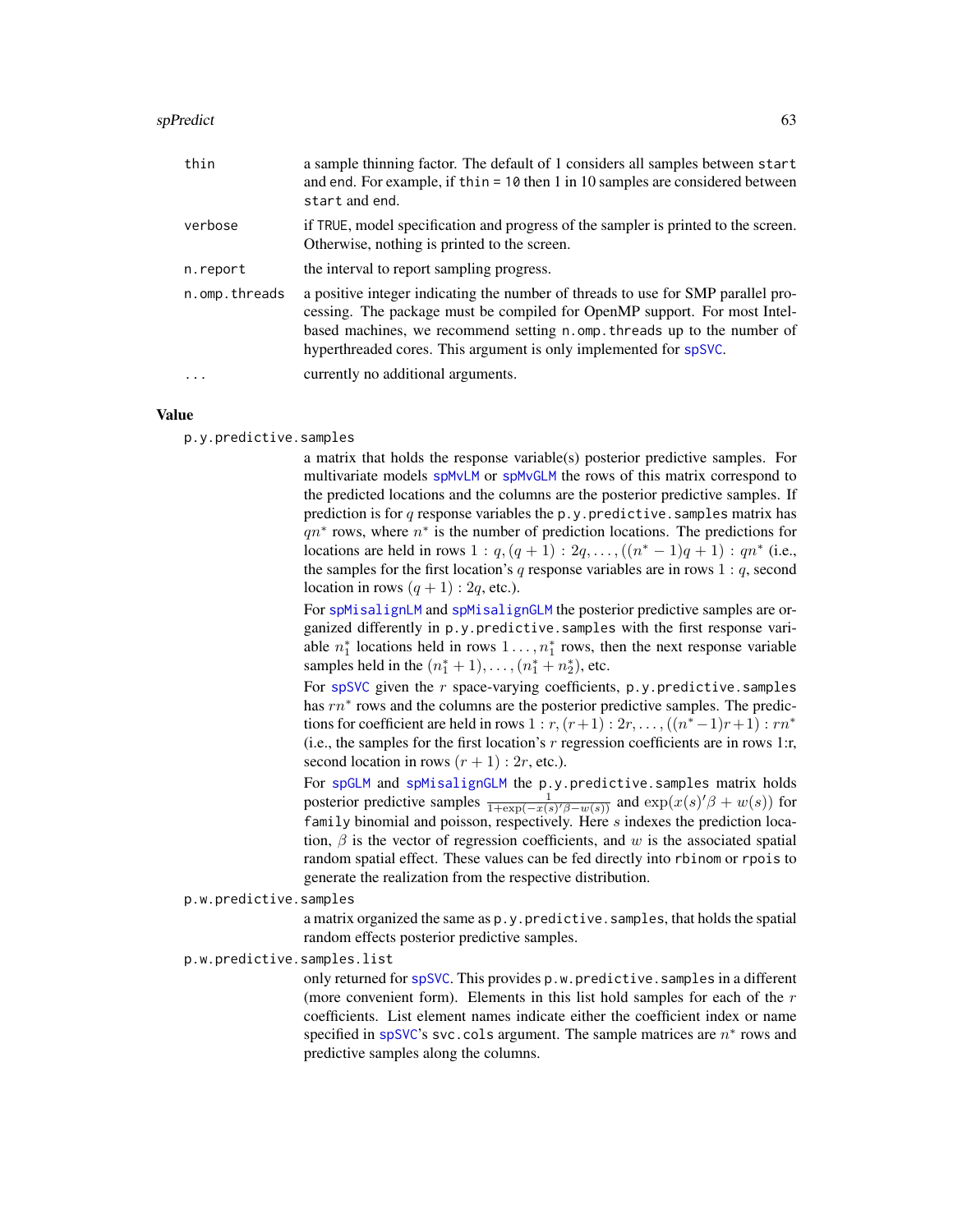```
p.tilde.beta.predictive.samples.list
```
only returned for spSVC. Like p.w.predictive.samples.list but with the addition of the corresponding  $\beta$  posterior samples (i.e.,  $\beta + w(s)$ ).

center.scale.pred.covars

only returned for the [spSVC](#page-67-0) when its center. scale argument is TRUE. This is the prediction design matrix centered and scaled with respect to column means and variances of the design matrix used to estimate model parameters, i.e., the one defined in [spSVC](#page-67-0)'s formula argument.

# Author(s)

Andrew O. Finley <finleya@msu.edu>, Sudipto Banerjee <sudipto@ucla.edu>

## References

Banerjee, S., Carlin, B.P., and Gelfand, A.E. (2004). Hierarchical modeling and analysis for spatial data. Chapman and Hall/CRC Press, Boca Raton, FL.

Finley, A.O., S. Banerjee, and A.E. Gelfand. (2015) spBayes for large univariate and multivariate point-referenced spatio-temporal data models. *Journal of Statistical Software*, 63:1–28. [https:](https://www.jstatsoft.org/article/view/v063i13) [//www.jstatsoft.org/article/view/v063i13](https://www.jstatsoft.org/article/view/v063i13).

Finley, A.O. and S. Banerjee (2019) Bayesian spatially varying coefficient models in the spBayes R package. <https://arxiv.org/abs/1903.03028>.

```
## Not run:
rmvn \leq function(n, mu=0, V = matrix(1)){
  p <- length(mu)
  if(any(is.na(match(dim(V),p))))
    stop("Dimension problem!")
  D \leftarrow \text{chol}(V)t(matrix(rnorm(n*p), ncol=p)%*%D + rep(mu,rep(n,p)))
}
set.seed(1)
n < -200coords \le cbind(runif(n,0,1), runif(n,0,1))
X \leftarrow \text{as_matrix}(\text{cbind}(1, \text{norm}(n)))B \leftarrow as.matrix(c(1,5))p <- length(B)
sigma.sq <- 10
tau.sq <-0.01phi <- 3/0.5
D <- as.matrix(dist(coords))
R <- exp(-phi*D)
w \leq -r m v n(1, rep(0,n), sigma.sq*R)y <- rnorm(n, X%*%B + w, sqrt(tau.sq))
```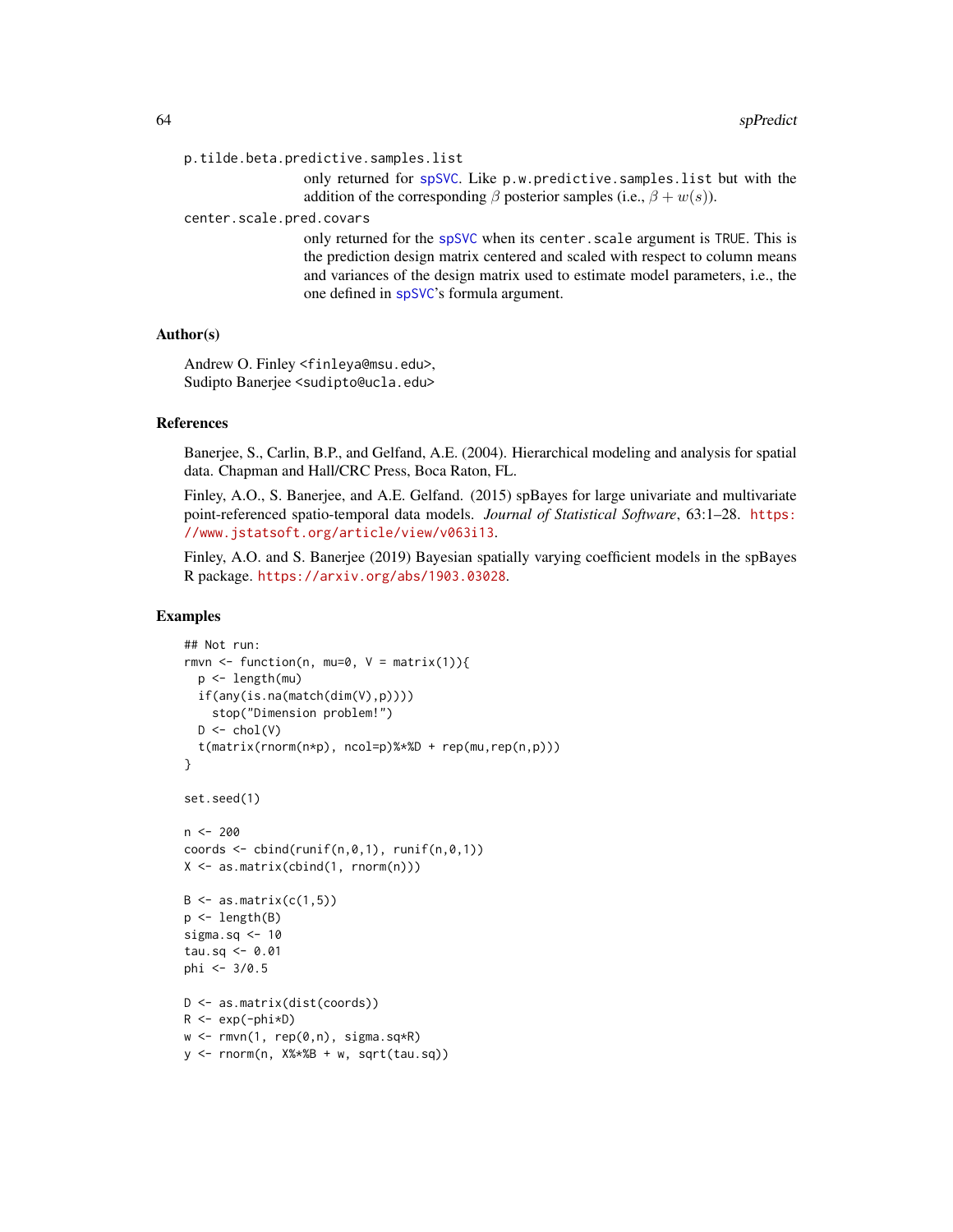#### spRecover 65

```
##partition the data for out of sample prediction
mod < -1:100y.mod <- y[mod]
X.mod \leftarrow X[mod, ]coords.mod <- coords[mod,]
n.samples <- 1000
starting <- list("phi"=3/0.5, "sigma.sq"=50, "tau.sq"=1)
tuning <- list("phi"=0.1, "sigma.sq"=0.1, "tau.sq"=0.1)
priors <- list("beta.Flat", "phi.Unif"=c(3/1, 3/0.1),
               "sigma.sq.IG"=c(2, 5), "tau.sq.IG"=c(2, 0.01))
cov.model <- "exponential"
m.1 <- spLM(y.mod~X.mod-1, coords=coords.mod, starting=starting, tuning=tuning,
priors=priors, cov.model=cov.model, n.samples=n.samples)
m.1.pred <- spPredict(m.1, pred.covars=X, pred.coords=coords,
start=0.5*n.samples)
y.hat <- apply(m.1.pred$p.y.predictive.samples, 1, mean)
quant <- function(x){quantile(x, prob=c(0.025, 0.5, 0.975))}
y.hat <- apply(m.1.pred$p.y.predictive.samples, 1, quant)
plot(y, y.hat[2,], pch=19, cex=0.5, xlab="observed y", ylab="predicted y")
arrows(y[-mod], y.hat[2,-mod], y[-mod], y.hat[1,-mod], angle=90, length=0.05)
arrows(y[-mod], y.hat[2,-mod], y[-mod], y.hat[3,-mod], angle=90, length=0.05)
## End(Not run)
```
<span id="page-64-0"></span>spRecover *Function for recovering regression coefficients and spatial random effects for* [spLM](#page-37-0)*,* [spMvLM](#page-56-0)*,* [spMisalignLM](#page-46-0)*,* [spSVC](#page-67-0) *using composition sampling*

## Description

Function for recovering regression coefficients and spatial random effects for splM, [spMvLM](#page-56-0), and [spMisalignLM](#page-46-0) using composition sampling.

# Usage

```
spRecover(sp.obj, get.beta=TRUE, get.w=TRUE, start=1, end, thin=1,
         verbose=TRUE, n.report=100, n.omp.threads=1, ...)
```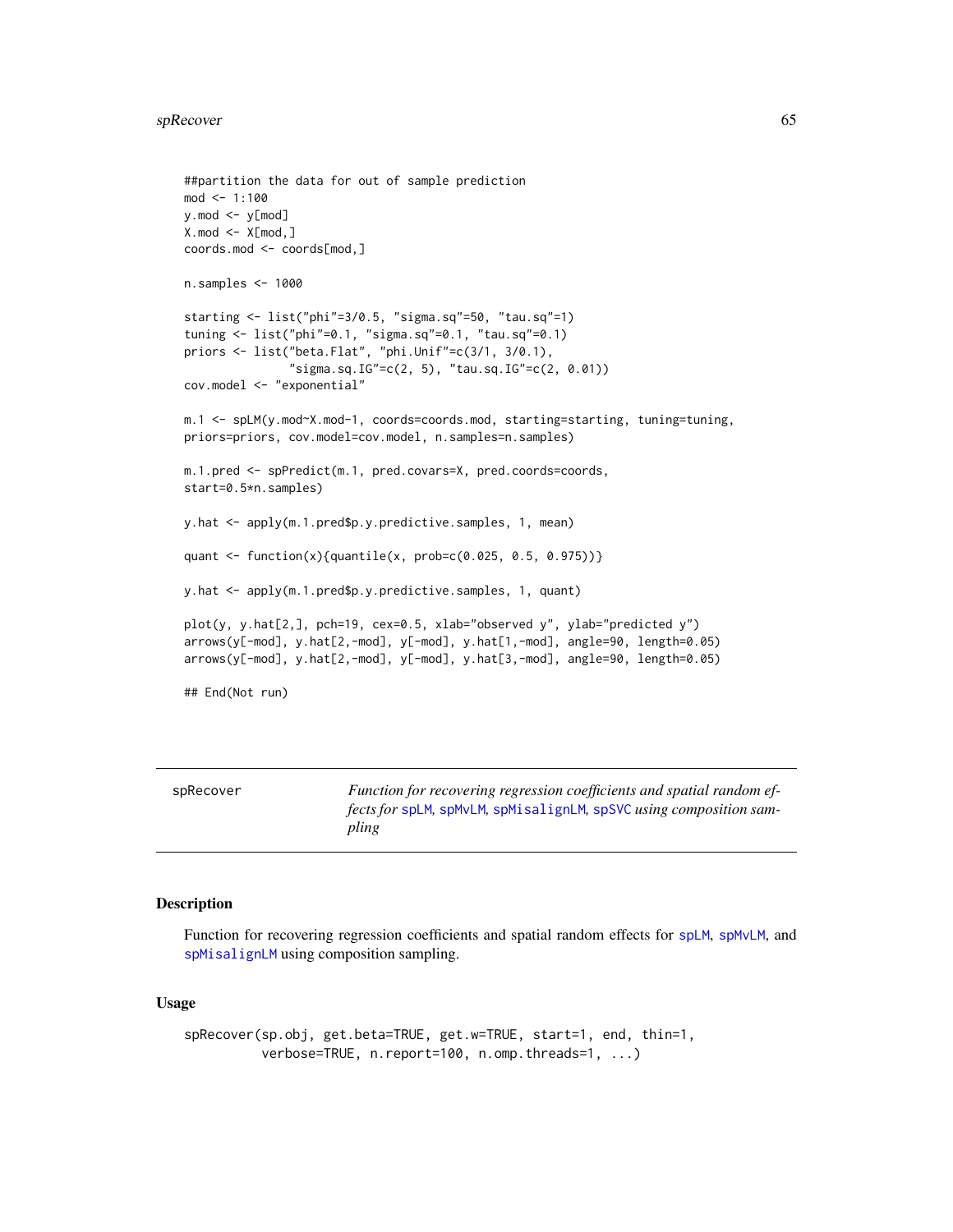## Arguments

| sp.obj        | an object returned by spLM, spMvLM, spMisalignLM, or spSVC.                                                                                                                                                                                                                                                   |  |  |
|---------------|---------------------------------------------------------------------------------------------------------------------------------------------------------------------------------------------------------------------------------------------------------------------------------------------------------------|--|--|
| get.beta      | if TRUE, regression coefficients will be recovered.                                                                                                                                                                                                                                                           |  |  |
| get.w         | if TRUE, spatial random effects will be recovered.                                                                                                                                                                                                                                                            |  |  |
| start         | specifies the first sample included in the composition sampling.                                                                                                                                                                                                                                              |  |  |
| end           | specifies the last sample included in the composition. The default is to use all<br>posterior samples in sp. obj.                                                                                                                                                                                             |  |  |
| thin          | a sample thinning factor. The default of 1 considers all samples between start<br>and end. For example, if thin = $10$ then 1 in 10 samples are considered between<br>start and end.                                                                                                                          |  |  |
| verbose       | if TRUE, model specification and progress of the sampler is printed to the screen.<br>Otherwise, nothing is printed to the screen.                                                                                                                                                                            |  |  |
| n.report      | the interval to report sampling progress.                                                                                                                                                                                                                                                                     |  |  |
| n.omp.threads | a positive integer indicating the number of threads to use for SMP parallel pro-<br>cessing. The package must be compiled for OpenMP support. For most Intel-<br>based machines, we recommend setting n.omp. threads up to the number of<br>hyperthreaded cores. This argument is only implemented for spSVC. |  |  |
| $\cdots$      | currently no additional arguments.                                                                                                                                                                                                                                                                            |  |  |

# Value

The input sp.obj with posterior samples of regression coefficients and/or spatial random effects appended. tags:

p.theta.recover.samples

those p.theta.samples used in the composition sampling.

p.beta.recover.samples

a coda object of regression coefficients posterior samples.

p.w.recover.samples

a coda object of spatial random effects posterior samples. Rows correspond to locations' random effects and columns are posterior samples. Given q responses, the p.w. recover. samples matrix for [spMvLM](#page-56-0) has  $qn$  rows. The recovered random effects for locations are held in rows  $1: q, (q+1): 2q, \ldots, (n-1)q+1)$ :  $qn$  (i.e., the samples for the first location's  $q$  response variables are in rows 1:q, second location in rows  $(q + 1)$ : 2q, etc.).

For [spSVC](#page-67-0) given the  $r$  space-varying coefficients,  $p.w.$  recover. samples has rn rows. The recovered random effects for locations are held in rows  $1 : r, (r +$ 1) :  $2r, \ldots, ((n-1)r+1)$  : rn (i.e., the samples for the first location's r regression coefficients are in rows 1:r, second location in rows  $(r + 1)$ : 2r, etc.).

p.w.recover.samples.list

only returned for [spSVC](#page-67-0). This provides p.w.recover.samples in a different (more convenient form). Elements in this list hold samples for each of the  $r$ coefficients. List element names indicate either the coefficient index or name specified in [spSVC](#page-67-0)'s svc.cols argument. The sample matrices are  $n$  rows and predictive samples along the columns.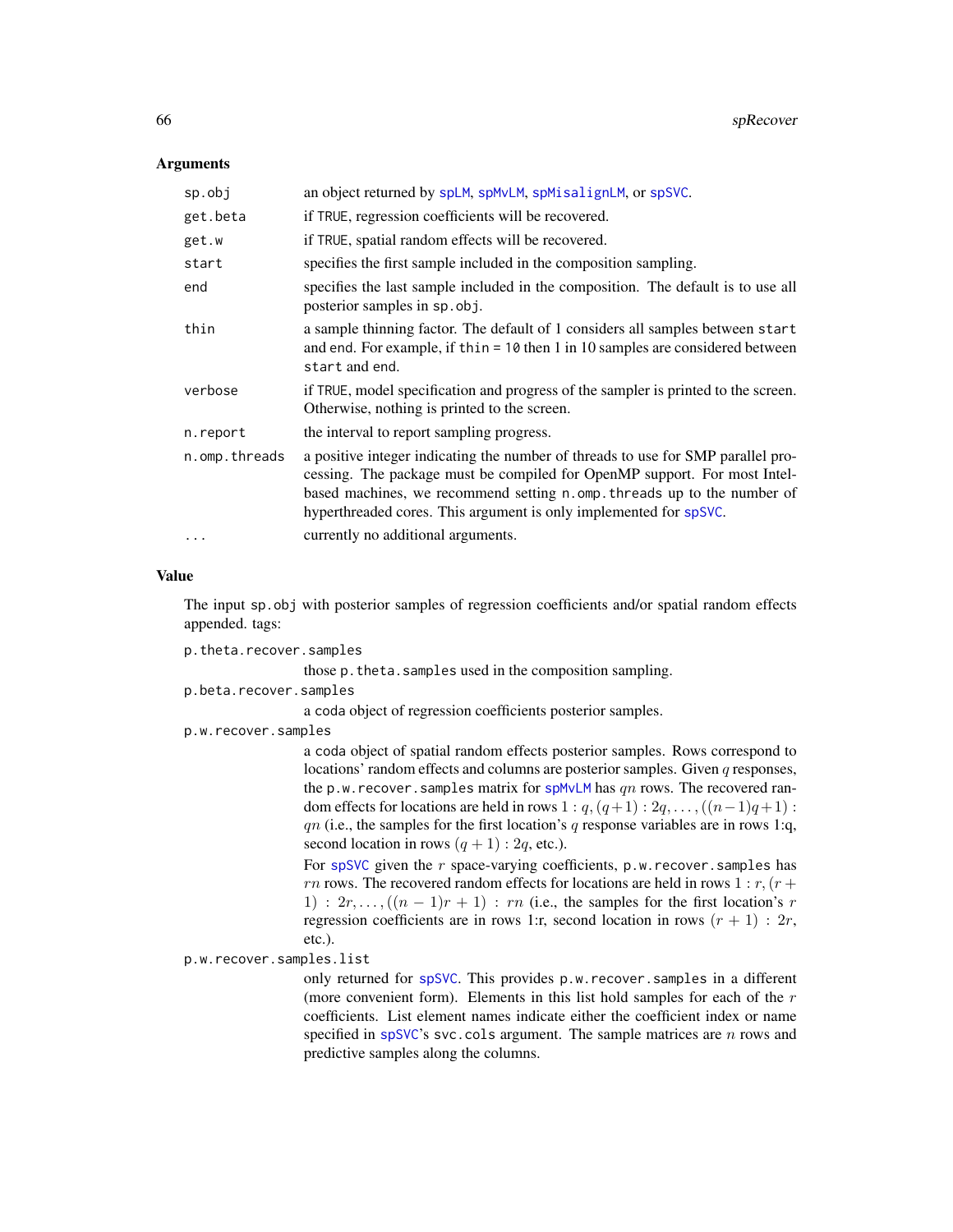#### $s$ pRecover 67

|             | p.tilde.beta.recover.samples.list                                                                                                                                                                                                      |
|-------------|----------------------------------------------------------------------------------------------------------------------------------------------------------------------------------------------------------------------------------------|
|             | only returned for spSVC. Like p.w. recover. samples. list but with the addi-<br>tion of the corresponding $\beta$ posterior samples (i.e., $\beta + w(s)$ ).                                                                           |
| p.y.samples | only returned for spSVC. These posterior are the fitted values with locations on<br>the rows and samples on the columns. For a given sample the fitted value for the<br>$i^{th}$ location is $N(x(s_i)\beta + z(s_i)w(s_i), \tau^2)$ . |

# Author(s)

Andrew O. Finley <finleya@msu.edu>, Sudipto Banerjee <sudipto@ucla.edu>

### References

Banerjee, S., Carlin, B.P., and Gelfand, A.E. (2004). Hierarchical modeling and analysis for spatial data. Chapman and Hall/CRC Press, Boca Raton, FL.

Finley, A.O., S. Banerjee, and A.E. Gelfand. (2015) spBayes for large univariate and multivariate point-referenced spatio-temporal data models. *Journal of Statistical Software*, 63:1–28. [https:](https://www.jstatsoft.org/article/view/v063i13) [//www.jstatsoft.org/article/view/v063i13](https://www.jstatsoft.org/article/view/v063i13).

Finley, A.O. and S. Banerjee (2019) Bayesian spatially varying coefficient models in the spBayes R package. <https://arxiv.org/abs/1903.03028>.

```
## Not run:
rmvn \leq function(n, mu=0, V = matrix(1)){
  p <- length(mu)
  if(any(is.na(match(dim(V),p))))
    stop("Dimension problem!")
  D \leftarrow \text{chol}(V)t(matrix(rnorm(n*p), ncol=p)%*%D + rep(mu,rep(n,p)))
}
set.seed(1)
n < -50coords \leq cbind(runif(n,0,1), runif(n,0,1))
X \leftarrow \text{as_matrix}(\text{cbind}(1, \text{norm}(n)))B \leftarrow as.matrix(c(1,5))p <- length(B)
sigma.sq <-10tau.sq <- 0.01
phi <- 3/0.5
D <- as.matrix(dist(coords))
R \leftarrow \exp(-\text{phi} \cdot \text{p})w \leq -rmvn(1, rep(0,n), signa.sq*R)y <- rnorm(n, X%*%B + w, sqrt(tau.sq))
n.samples <- 1000
```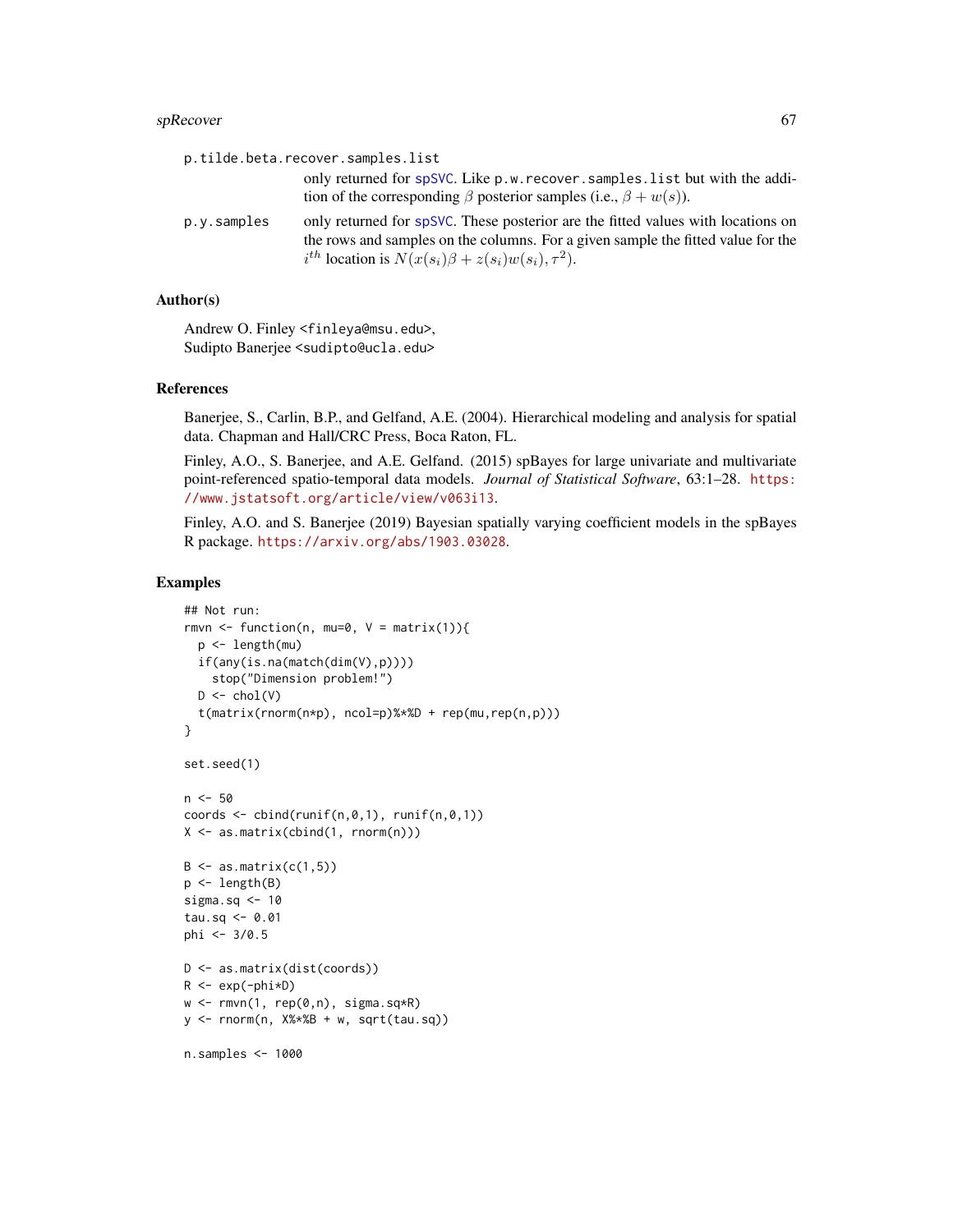```
starting <- list("phi"=3/0.5, "sigma.sq"=50, "tau.sq"=1)
tuning <- list("phi"=0.1, "sigma.sq"=0.1, "tau.sq"=0.1)
priors <- list("beta.Flat", "phi.Unif"=c(3/1, 3/0.1),
               "sigma.sq.IG"=c(2, 5), "tau.sq.IG"=c(2, 0.01))
cov.model <- "exponential"
m.1 <- spLM(y~X-1, coords=coords, starting=starting, tuning=tuning,
            priors=priors, cov.model=cov.model, n.samples=n.samples)
m.1 <- spRecover(m.1, start=0.5*n.samples, thin=2)
summary(window(m.1$p.beta.recover.samples))
w.hat <- apply(m.1$p.w.recover.samples, 1, mean)
plot(w, w.hat, xlab="Observed w", ylab="Fitted w")
## End(Not run)
```
spSVC *Function for fitting univariate Bayesian spatially-varying coefficient regression models*

# Description

The function spSVC fits Gaussian univariate Bayesian spatially-varying coefficient regression models.

# Usage

```
spSVC(formula, data = parent.frame(), svc.cols=1, coords,
     priors, starting, tuning, cov.model, center.scale=FALSE,
     amcmc, n.samples, n.omp.threads = 1,
     verbose=TRUE, n.report=100, ...)
```

| formula  | a symbolic description of the regression model to be fit. See example below.                                                                                                                                                                                                                                                                                                                                   |
|----------|----------------------------------------------------------------------------------------------------------------------------------------------------------------------------------------------------------------------------------------------------------------------------------------------------------------------------------------------------------------------------------------------------------------|
| data     | an optional data frame containing the variables in the model. If not found in data,<br>the variables are taken from environment (formula), typically the environment<br>from which spSVC is called.                                                                                                                                                                                                            |
| svc.cols | a vector indicating which columns of the regression design matrix X should<br>be space-varying. svc. cols can be an integer vector with values indicating $X$<br>columns or a character vector with values corresponding to $X$ column names.<br>svc.cols default argument of 1 results in a space-varying intercept model (as-<br>suming an intercept is specified in the first column of the design matrix). |
| coords   | an $n \times m$ matrix of the observation coordinates in $R^m$ (e.g., $R^2$ might be easting<br>and northing).                                                                                                                                                                                                                                                                                                 |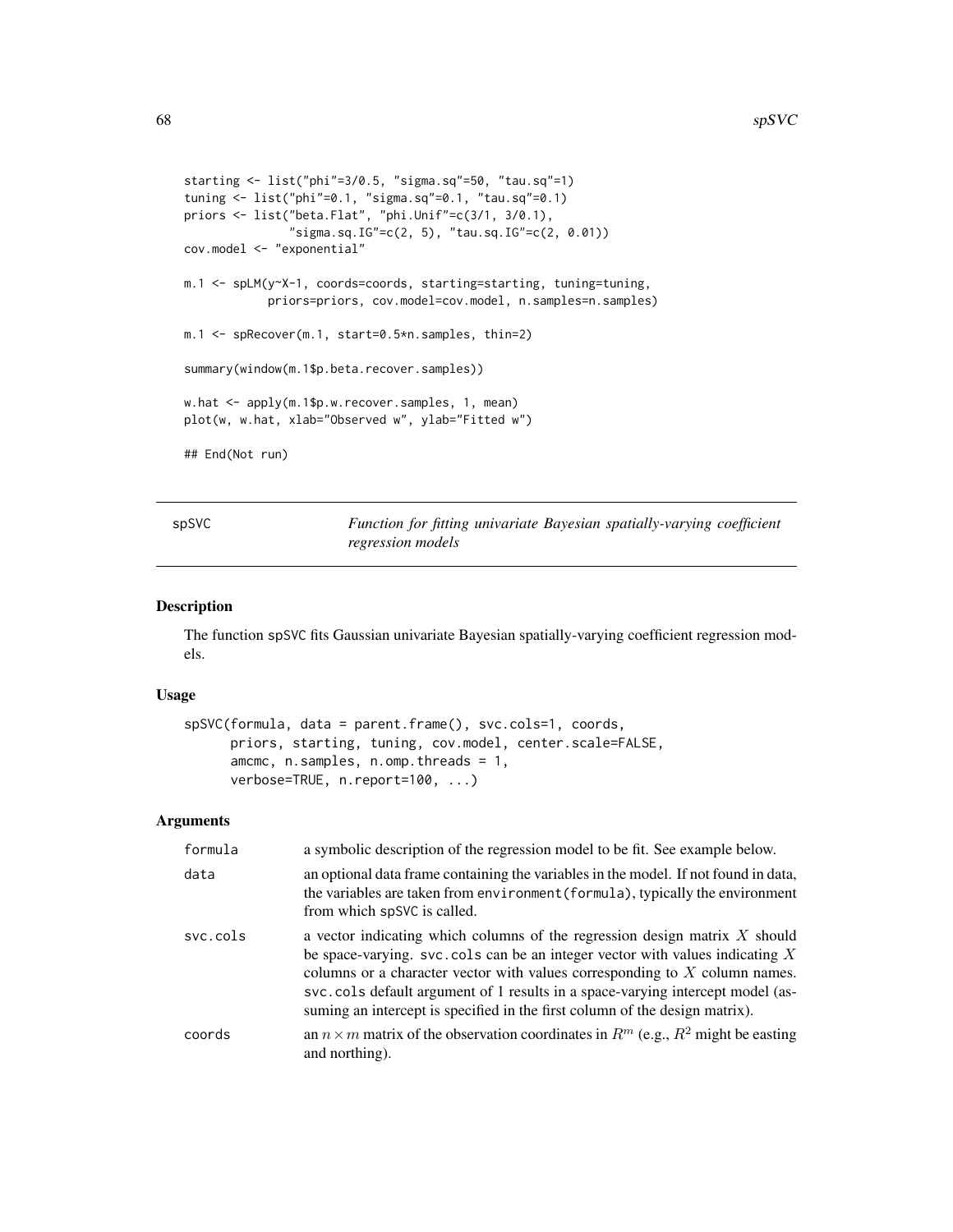priors a list with each tag corresponding to a parameter name. Valid tags are sigma.sq.ig, k.iw, tau.sq.ig, phi.unif, nu.unif, beta.norm, and beta.flat. Scalar variance parameters simga.sq and tau.sq are assumed to follow an inverse-Gamma distribution. Cross-covariance matrix parameter K is assumed to follow an inverse-Wishart. The spatial decay phi and smoothness nu parameters are assumed to follow Uniform distributions. The regression coefficient priors can be either flat or multivariate Normal. There are two specification for the Gaussian Process (GP) on the svc.cols columns: 1) univariate GPs on each column; 2) multivariate GP on the  $r$  columns (i.e., where  $r$  equals length(svc.cols)). If univariate GPs are desired, specify sigma.sq.ig as a list of length two with the first and second elements corresponding to the length r *shape* and *scale* hyperparameter vectors, respectively. If a multivariate GP is desired, specify k.iw as a list of length two with the first and second elements corresponding to the degrees-of-freedom  $df$  and  $r \times r$ *scale* matrix, respectively. This inverse-Wishart prior is on the  $r \times r$  multivariate GP cross-covariance matrix defined as  $K = AA'$  where A is the lower-triangle Cholesky square root of K. If the regression coefficients, i.e., beta vector, are assumed to follow a multivariate Normal distribution then pass the hyperparameters as a list of length two with the first and second elements corresponding to the mean vector and positive definite covariance matrix, respectively. If beta is assumed flat then no arguments are passed. The default is a flat prior. Similarly, phi and nu are specified as lists of length two with the first and second elements holding vectors of length r lower and upper bounds of the Uniforms' support, respectively. starting a list with each tag corresponding to a parameter name. Valid tags are beta, sigma.sq, A, tau.sq, phi, and nu. The value portion of each tag is the parameter's starting value(s). Starting values must be set for the  $r$  univariate or multivariate GP phi and nu. For univariate GPs sigma.sq.ig is specified as a vector of length r and for a multivariate GP A is specified as a vector of  $r \times (r+1)/2$ that gives the lower-triangle elements in column major ordering of the Cholesky square root of the cross-covaraince matrix  $K = AA'$ . tau.sq is a single value. See Finley and Banerjee (2019) for more details. tuning a list with each tag corresponding to a parameter name. Valid tags are sigma.sq, A, tau.sq, phi, and nu. The value portion of each tag defines the variance of the Metropolis sampler Normal proposal distribution. For sigma.sq, phi, and nu the tuning value vectors are of length r and A is of length  $r \times (r + 1)/2$ . tuning vector elements correspond to starting vector elements. tau.sq is a single value. cov.model a quoted keyword that specifies the covariance function used to model the spatial

- dependence structure among the observations. Supported covariance model key words are: "exponential", "matern", "spherical", and "gaussian". See below for details.
- center. scale if TRUE, non-constant columns of X are centered on zero and scaled to have variance one. If spPredict is subsequently called this centering and scaling is applied to pred.covars.
- amcmc a list with tags n.batch, batch.length, and accept.rate. Specifying this argument invokes an adaptive MCMC sampler, see Roberts and Rosenthal (2007)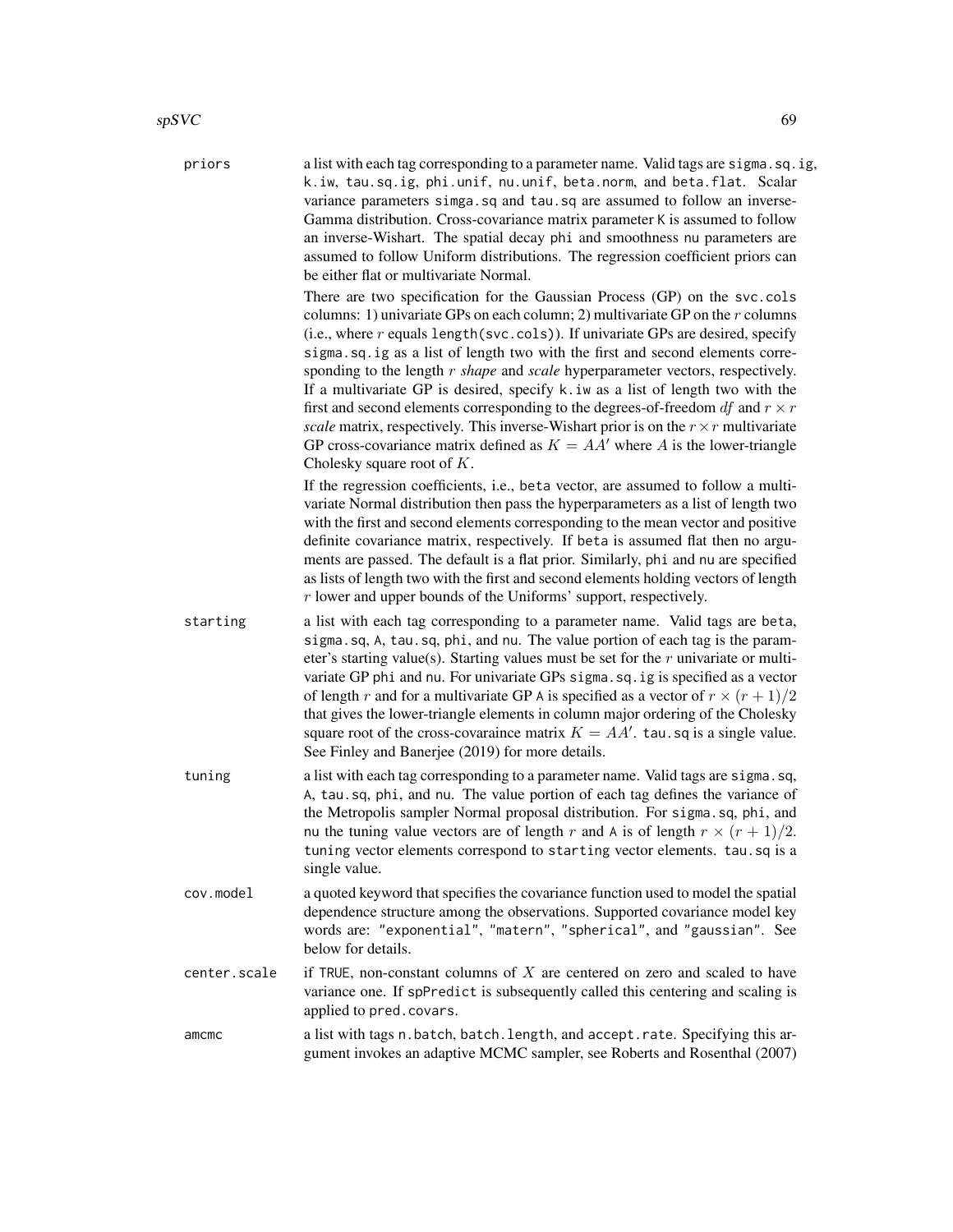for an explanation.

| n.samples     | the number of MCMC iterations. This argument is ignored if amcmc is specified.                                                                                                                                                                                   |  |
|---------------|------------------------------------------------------------------------------------------------------------------------------------------------------------------------------------------------------------------------------------------------------------------|--|
| n.omp.threads | a positive integer indicating the number of threads to use for SMP parallel pro-<br>cessing. The package must be compiled for OpenMP support. For most Intel-<br>based machines, we recommend setting n.omp. threads up to the number of<br>hyperthreaded cores. |  |
| verbose       | if TRUE, model specification and progress of the sampler is printed to the screen.<br>Otherwise, nothing is printed to the screen.                                                                                                                               |  |
| n.report      | the interval to report Metropolis sampler acceptance and MCMC progress.                                                                                                                                                                                          |  |
| $\cdot$       | currently no additional arguments.                                                                                                                                                                                                                               |  |

# Details

Model parameters can be fixed at their starting values by setting their tuning values to zero. The *no nugget* model is specified by removing tau.sq from the starting list.

#### Value

An object of class spSVC, which is a list comprising:

| coords          | the $n \times m$ matrix specified by coords.                                                                                                         |  |
|-----------------|------------------------------------------------------------------------------------------------------------------------------------------------------|--|
| p.theta.samples |                                                                                                                                                      |  |
|                 | a coda object of posterior samples for the defined parameters.                                                                                       |  |
| acceptance      | the Metropolis sampling acceptance percent. Reported at batch. Length or<br>n, report intervals for amome specified and non-specified, respectively. |  |

The return object will include additional objects used for subsequent parameter recovery, prediction, and model fit evaluation using [spRecover](#page-64-0), [spPredict](#page-61-0), [spDiag](#page-24-0), respectively.

# Author(s)

Andrew O. Finley <finleya@msu.edu>, Sudipto Banerjee <sudipto@ucla.edu>

## References

Finley, A.O., S. Banerjee, and A.E. Gelfand. (2015) spBayes for large univariate and multivariate point-referenced spatio-temporal data models. *Journal of Statistical Software*, 63:1–28. [https:](https://www.jstatsoft.org/article/view/v063i13) [//www.jstatsoft.org/article/view/v063i13](https://www.jstatsoft.org/article/view/v063i13).

Roberts G.O. and Rosenthal J.S. (2006). Examples of Adaptive MCMC. [http://probability.](http://probability.ca/jeff/ftpdir/adaptex.pdf) [ca/jeff/ftpdir/adaptex.pdf](http://probability.ca/jeff/ftpdir/adaptex.pdf).

Finley, A.O. and S. Banerjee (2019) Bayesian spatially varying coefficient models in the spBayes R package. <https://arxiv.org/abs/1903.03028>.

# See Also

[spRecover,](#page-64-0) [spDiag,](#page-24-0) [spPredict](#page-61-0)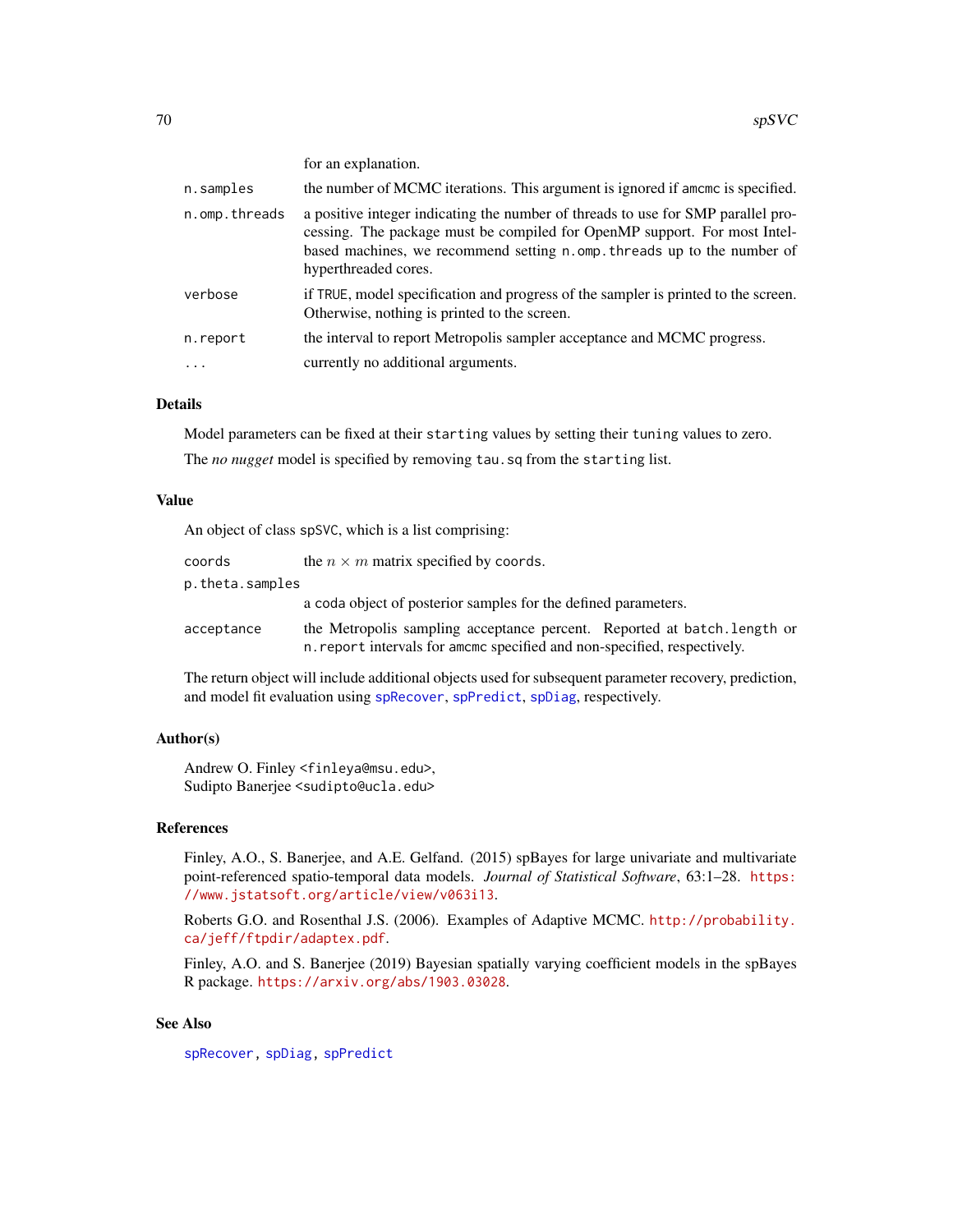# $spsVC$  71

# Examples

## Not run:

```
library(Matrix)
rmvn <- function(n, mu=0, V = matrix(1)){
  p <- length(mu)
  if(any(is.na(match(dim(V),p))))
    stop("Dimension problem!")
  D \leftarrow \text{chol}(V)t(matrix(rnorm(n*p), ncol=p)%*%D + rep(mu,rep(n,p)))
}
##Assume both columns of X are space-varying and the two GPs don't covary
set.seed(1)
n < -200coords \leq cbind(runif(n,0,1), runif(n,0,1))
X <- as.matrix(cbind(1, rnorm(n)))
colnames(X) <- c("x.1", "x.2")
Z \leftarrow t(bdiag(as.list(as.data.frame(t(X))))B \leq -a s.matrix(c(1,5))p <- length(B)
sigma.sq \leq c(1,5)
tau.sq \leq -1phi <- 3/0.5
D <- as.matrix(dist(coords))
C <- exp(-phi*D)%x%diag(sigma.sq)
w \leq -rmvn(1, rep(0, p*n), C)mu <- as.vector(X%*%B + Z%*%w)
y <- rnorm(n, mu, sqrt(tau.sq))
##fit a model to the simulated dat
starting <- list("phi"=rep(3/0.5, p), "sigma.sq"=rep(1, p), "tau.sq"=1)
tuning <- list("phi"=rep(0.1, p), "sigma.sq"=rep(0.1, p), "tau.sq"=0.1)
cov.model <- "exponential"
priors <- list("phi.Unif"=list(rep(3/2, p), rep(3/0.0001, p)),
               "sigma.sq.IG"=list(rep(2, p), rep(2, p)),
               "tau.sq.IG" = c(2, 1))
```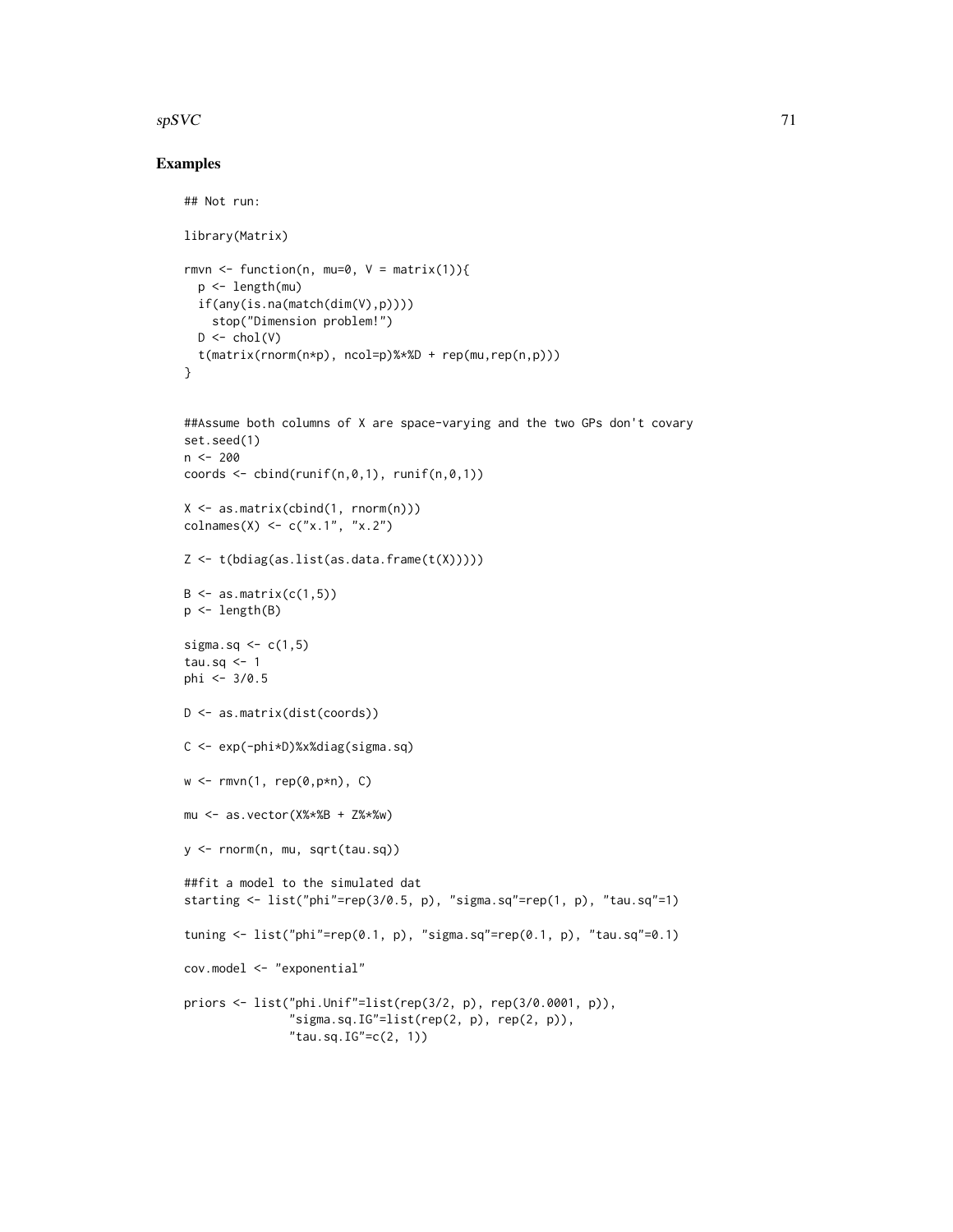# $72$  spSVC

```
##fit model
n.samples <- 2000
m.1 <- spSVC(y~X-1, coords=coords, starting=starting, svc.cols=c(1,2),
             tuning=tuning, priors=priors, cov.model=cov.model,
             n.samples=n.samples, n.omp.threads=4)
plot(m.1$p.theta.samples, density=FALSE)
##recover posterior samples
m.1 <- spRecover(m.1, start=floor(0.75*n.samples), thin=2, n.omp.threads=4)
summary(m.1$p.beta.recover.samples)
summary(m.1$p.theta.recover.samples)
##check fitted values
quant <- function(x){quantile(x, prob=c(0.025, 0.5, 0.975))}
##fitted y
y.hat <- apply(m.1$p.y.samples, 1, quant)
rng <- c(-15, 20)
plot(y, y.hat[2,], pch=19, cex=0.5, xlab="Fitted y", ylab="Observed y",
     xlim=rng, ylim=rng)
arrows(y, y.hat[2,], y, y.hat[1,], angle=90, length=0.05)
arrows(y, y.hat[2,], y, y.hat[3,], angle=90, length=0.05)
lines(rng, rng, col="blue")
##recovered w
w.hat <- apply(m.1$p.w.recover.samples, 1, quant)
w.1.indx \leq seq(1, p*n, p)w.2.indx \leq seq(2, p*n, p)
par(mfrow=c(1,2))
rng < -c(-5,5)plot(w[w.1.indx], w.hat[2,w.1.indx], pch=19, cex=0.5, xlab="Fitted w.1", ylab="Observed w.1",
     xlim=rng, ylim=rng)
arrows(w[w.1.indx], w.hat[2,w.1.indx], w[w.1.indx], w.hat[1,w.1.indx], angle=90, length=0.05)
arrows(w[w.1.indx], w.hat[2,w.1.indx], w[w.1.indx], w.hat[3,w.1.indx], angle=90, length=0.05)
lines(rng, rng, col="blue")
rng <- c(-10,10)
plot(w[w.2.indx], w.hat[2,w.2.indx], pch=19, cex=0.5, xlab="Fitted w.2", ylab="Observed w.2",
     xlim=rng, ylim=rng)
arrows(w[w.2.indx], w.hat[2,w.2.indx], w[w.2.indx], w.hat[1,w.2.indx], angle=90, length=0.05)
arrows(w[w.2.indx], w.hat[2,w.2.indx], w[w.2.indx], w.hat[3,w.2.indx], angle=90, length=0.05)
lines(rng, rng, col="blue")
## End(Not run)
```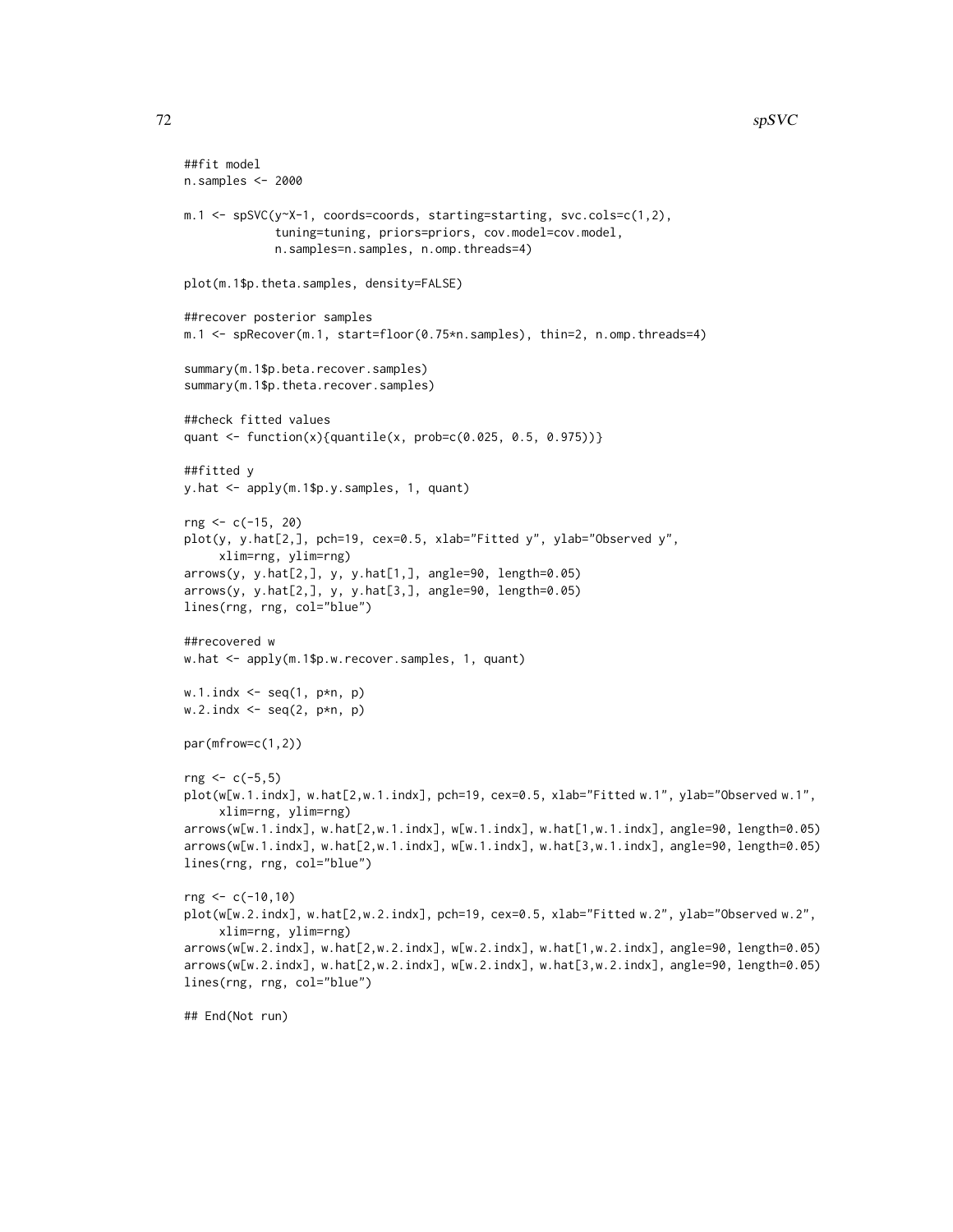<span id="page-72-0"></span>

## Description

Data simulated from a space-varying coefficients model.

## Usage

```
data(SVCMvData.dat)
```
## Format

The data frame generated from the code in the example section below.

## Examples

```
## Not run:
##The dataset was generated with the code below.
library(Matrix)
rmvn <- function(n, mu=0, V = matrix(1)){
  p <- length(mu)
  if(any(is.na(match(dim(V),p))))
    stop("Dimension problem!")
  D \leftarrow \text{chol}(V)t(matrix(rnorm(n*p), ncol=p)%*%D + rep(mu,rep(n,p)))
}
set.seed(1)
n <- 200
coords \leq cbind(runif(n,0,1), runif(n,0,1))
colnames(coords) <- c("x.coords","y.coords")
X \leq -a s.matrix(cbind(1, rnorm(n), rnorm(n)))colnames(X) <- c("intercept","a","b")
Z <- t(bdiag(as.list(as.data.frame(t(X)))))
beta <- c(1, 10, -10)
p <- length(beta)
q \le -3A \leq - matrix(0, q, q)
A[lower.tri(A, T)] <- c(1, -1, 0, 1, 1, 0.1)
K < - AK
```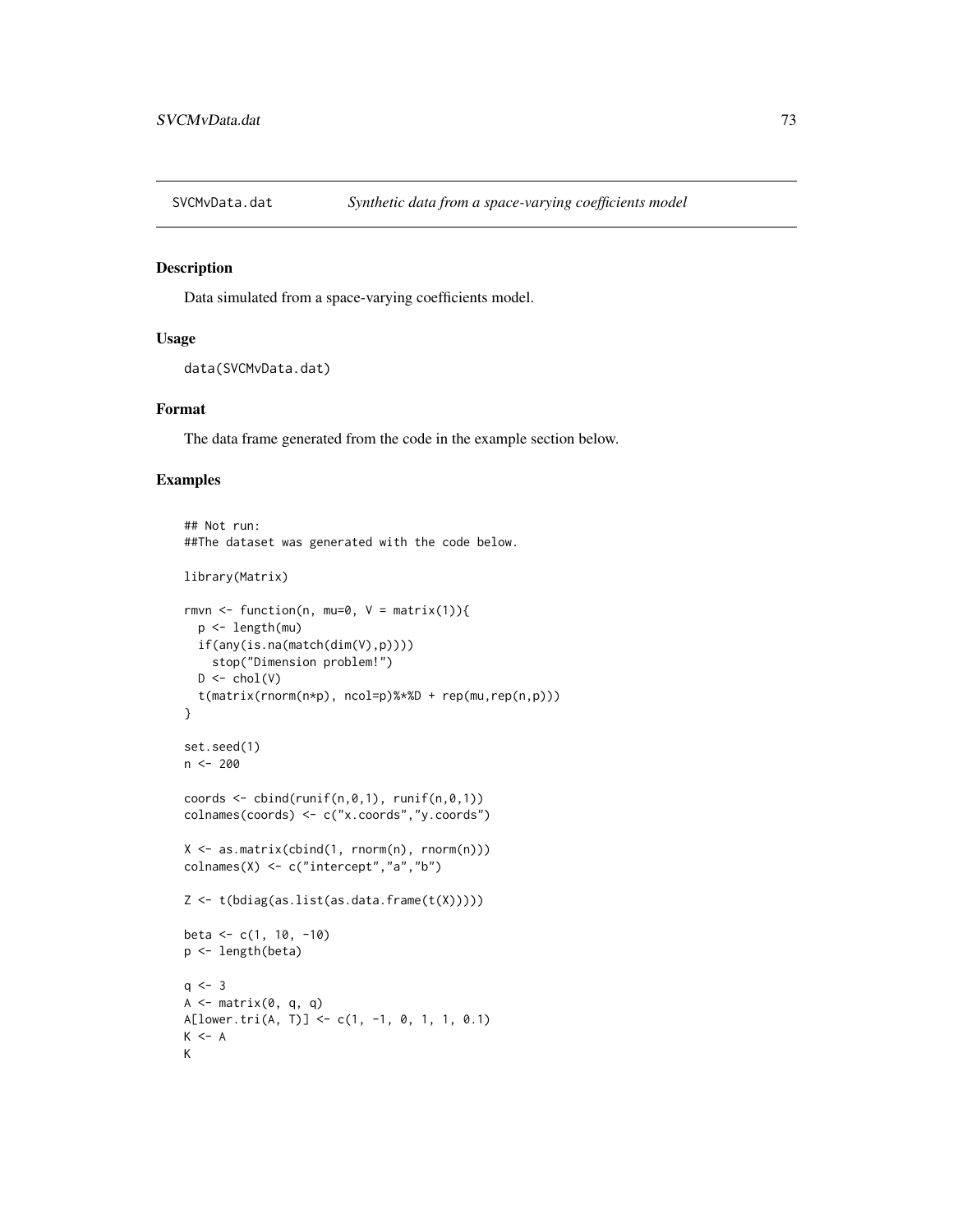```
cov2cor(K)
phi <- c(3/0.75, 3/0.5, 3/0.5)
Psi \leftarrow diag(0, q)C <- mkSpCov(coords, K, Psi, phi, cov.model="exponential")
tau.sq <- 0.1
w \leq -rmvn(1, rep(0,q*n), C)y <- rnorm(n, as.vector(X%*%beta + Z%*%w), sqrt(tau.sq))
w.\theta \leq w[\text{seq}(1, \text{length}(w), \text{by=q})]w.a <- w[seq(2, length(w), by=q)]
w.b <- w[seq(3, length(w), by=q)]
SVCMvData <- data.frame(cbind(coords, y, X[,2:3], w.0, w.a, w.b))
## End(Not run)
```
#### WEF.dat *Western Experimental Forest inventory data*

## Description

Data generated as part of a long-term research study on an experimental forest in central Oregon. This dataset holds the coordinates for all trees in the experimental forest. The typical stem measurements are recorded for each tree. Crown radius was measured at the cardinal directions for a subset of trees. Mean crown radius was calculated for all trees using a simple relationship between DBH, Height, and observed crown dimension.

## Usage

data(WEF.dat)

# Format

A data frame containing 2422 rows and 15 columns.

<span id="page-73-0"></span>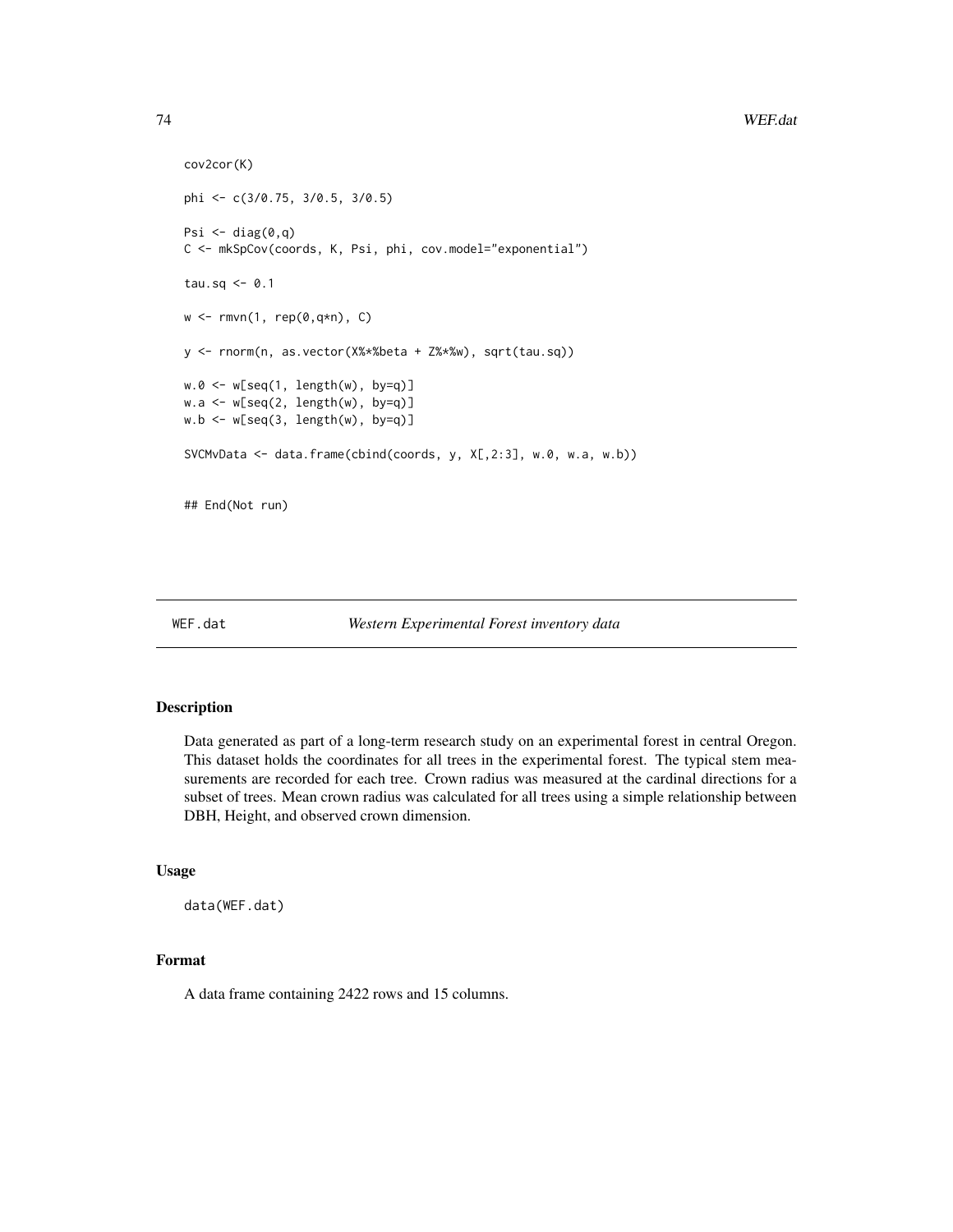<span id="page-74-0"></span>

## Description

Inventory data of the Zurichberg Forest, Switzerland (see Mandallaz 2008 for details). These data are provided with the kind authorization of the Forest Service of the Caton of Zurich.

This dataset holds the coordinates for all trees in the Zurichberg Forest. Species (SPP), basal area (BAREA) diameter at breast height (DBH), and volume (VOL) are recorded for each tree. See species codes below.

## Usage

data(Zurich.dat)

## Format

A data frame containing 4954 rows and 6 columns.

### Examples

```
## Not run:
data(Zurich.dat)
coords <- Zurich.dat[,c("X_TREE", "Y_TREE")]
spp.name <- c("beech","maple","ash","other broadleaves",
              "spruce","silver fir", "larch", "other coniferous")
spp.col <- c("yellow","red","orange","pink",
             "green","dark green","black","gray")
plot(coords, col=spp.col[Zurich.dat$SPP+1],
     pch=19, cex=0.5, ylab="Northing", xlab="Easting")
legend.coords <- c(23,240)
legend(legend.coords, pch=19, legend=spp.name,
      col=spp.col, bty="n")
```
## End(Not run)